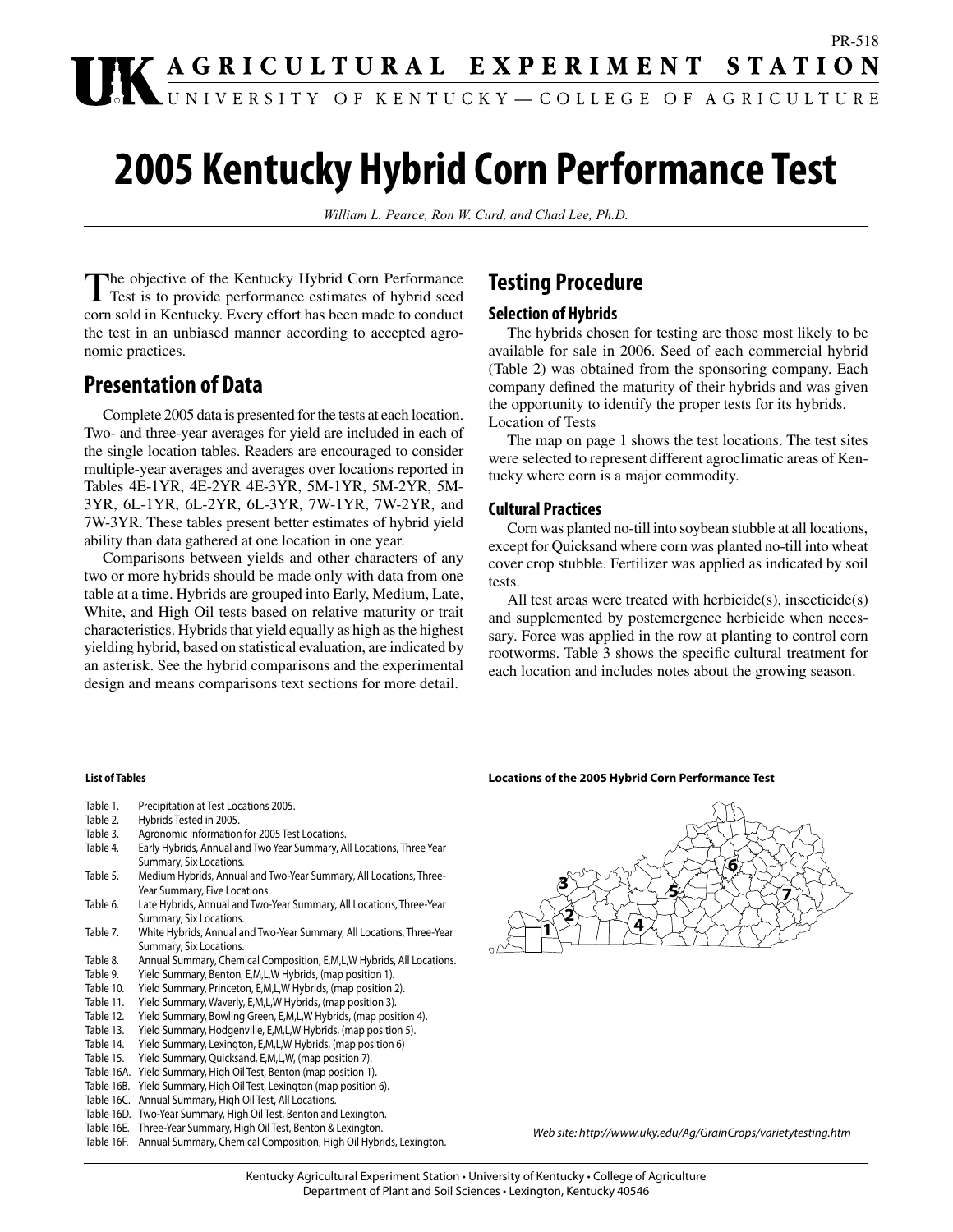#### **Experimental Design And Mean Comparisons**

Each hybrid was grown in three replications at each location to sample uncontrollable variability within the field. Annual mean yields presented in the tables are averages of three replications at the test site, while 2-year and 3-year means are averages of six and nine replications, respectively. A randomized complete block (RCB) design was used for each maturity group test at each location.

These tests are designed to predict yield ability. Slight differences in yield ability can occur as a result of variability in the field. The least significant difference (LSD) is used to account for that variability and to help determine significant differences between hybrid performances.

Consider the following example:

| <b>Hybrid</b> | Yield (bu/acre) |
|---------------|-----------------|
|               | 165             |
| R             | 155             |
| C             | 140             |
| LSD(0.10)     | 12              |

The yield difference between Hybrid A and Hybrid B is 10 bu/acre (165 – 155 = 10). The difference is less than the LSD (12 bu/acre). Based on the LSD, the yield difference between hybrids A and B is not significant. Hybrids A and B have the same yield in this test. However the yield difference between hybrids A and C is 25 bu/acre (165 - 140 = 25) which is greater than the LSD (12 bu/acre). Based on the LSD, Hybrid A yielded more than Hybrid C in this test.

The LSD occurs at the bottom of each table. Yields that are less than the LSD are not significantly different from each other. The notation "N.S." in the tables indicates that no statistically significant differences were determined. An asterisk has been placed alongside yields that are not significantly different from the highest yield mean in that column. In addition, the tables are sorted from greatest yield to least yield.

The C.V. is a calculated value that helps indicate unexplained variation. A smaller C.V. indicates less unexplained variation and more precise results.

#### **Planting**

All plots were planted with a John Deere Maxi-Emerge vacuum, two-row, no-till planter modified for small plot work. Modified planting cones replaced the planter boxes and allowed placement of a specified number of kernels per plot. Each hybrid seed was planted into plots consisting of two rows 30 inches apart and 22 feet long. Hybrid seed was planted at 40 seeds/row for each plot. When seedlings were 12 to 18 inches tall, the stands were thinned to 33 plants/row equaling 26,000 plants/acre.

#### **Harvesting**

All plots were harvested with a Massey Ferguson MF 8- XP two-row corn combine. Both rows of each two-row plot were picked and shelled. The grain weight, moisture content, and test weight of corn from each plot was measured with an electronic scale and moisture meter mounted on the combine. Yields were calculated for grain at 56 pounds per bushel and adjusted to 15.5% moisture. The test weight reported in each annual table for any hybrid is not corrected for harvest moisture

and is reported at the moisture content for that hybrid listed in that table. Dropped ears were not gleaned from the plots.

The total number of lodged plants was recorded at harvest. Also at harvest, selected plots were observed to indicate apparent European corn borer damage by counting the number of broken tops per plot, according to a protocol by Rick Bessin, Department of Entomology, University of Kentucky. Corn borer damage was minor at all locations. In general, Bt hybrids had less apparent corn borer damage than non-Bt hybrids.

### **Hybrid Comparisons**

The Kentucky Hybrid Corn Performance Test is divided into five tests: Early, Medium and Late maturities, White, and High Oil hybrids. These divisions provide evaluations of the five hybrid groups without competition biases. The divisions do not allow for comparisons across groups. For example, a hybrid in the Early test cannot be compared to a hybrid in the Late test. The Early, Medium, Late and White tests were grown at all seven locations for a total of 28 tests. The High Oil tests were grown at two locations.

The Early maturity hybrid group in Table 4E and all subsequent "E" tables, are those hybrids rated by the parent seed company to mature in 112 days or earlier.

The Medium maturity hybrid group in Table 4M, and all subsequent "M" tables includes those hybrids rated by the parent seed company to mature in 113-117 days.

The Late maturity hybrid group in Table 4L and all subsequent "L" tables includes those hybrids rated by the parent seed company to mature in 118 days or later.

The White hybrid group in Table 4W and all subsequent "W" Tables includes those hybrids with a white seed coat and rated by the parent seed company to mature in 112 to 118 days.

The High Oil hybrid group in Table 16 includes those hybrids with the TopCross Blend trait.

Open-pedigree hybrids of known maturity were included in each Early, Medium, and Late test to provide an internal evaluation of hybrid maturity. The seed of these hybrids was obtained from Illinois Foundation Seeds, Inc., at Champaign, Illinois.

Grain moisture of hybrids in the Early, Medium, and Late tests should be within the LSD of the check hybrid grain moisture for that test. Hybrids with grain moisture above the LSD of the check hybrid likely belong in a later-maturing test. Each hybrid is placed in the Early, Medium, and Late tests based on the hybrid maturity defined by the company.

Notes about the 2005 growing season follow Table 3.

### **Chemical Analysis of the Early, Medium, Late, and White Tests**

Grain chemical composition was measured from one replication of each Early, Medium, Late and White maturity test at each location. These samples were analyzed by the Kentucky Grain Quality Laboratory at Lexington<sup>1</sup> using NIRS. The NIRS analysis provided evaluation of protein, starch, and oil and is presented in Tables 8 and 16 for grain at 0% moisture.

Since grain used in feed rations contains moisture, the composition variables provided in Table 8 and 16 should possibly be used at a moisture content that is different than 0%. A suitable moisture in most feed rations is 15%. To covert to 15% moisture, multiply the values in Tables 8 or 16 by 0.85. For any other moisture content, multiply the values by (100-%moisture)/100.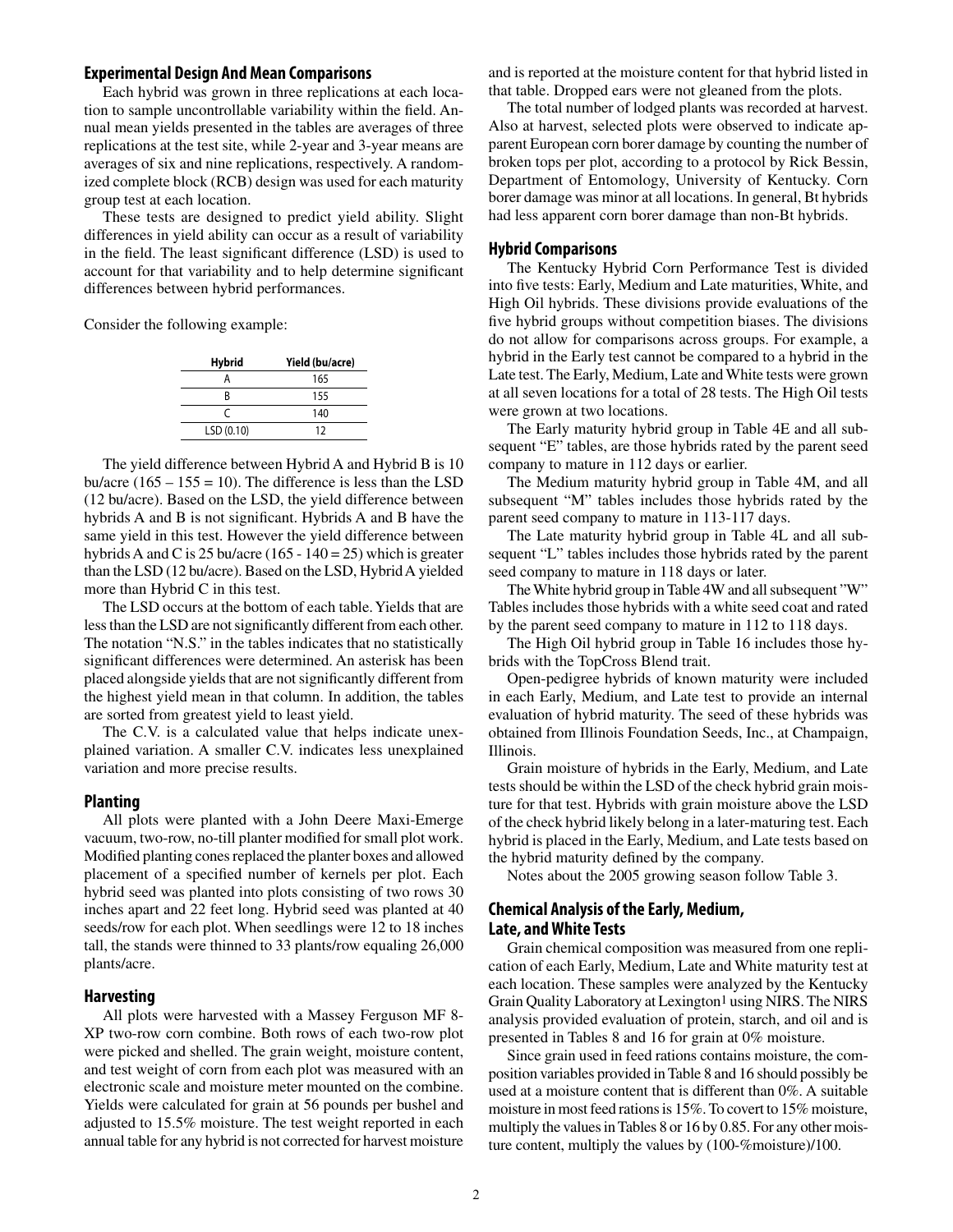### **High Oil Tests**

Six high oil hybrid blends (TC High Oil Blend®) were tested at two locations with three replications per location. The two-location average yield data is available in Table 16D. A 20- to 25-plant hand pollinated sample from each replication of the Lexington test was analyzed for chemical composition. The chemical composition values presented in Table 16F are given for grain at 0% moisture.

### **Acknowledgements**

The authors sincerely appreciate efforts of the Kentucky Corn Growers Association in helping upgrade equipment. A Massey Ferguson MF 8-XP combine was leased to the corn project at minimal cost by the Kentucky Corn Promotion Council of the Kentucky Corn Growers Association. This combine contributed to improved accuracy of the data.

The authors are also grateful to: Michael Montross, Wei Chen and the Kentucky Corn Growers Association for the Grain Quality Laboratory, which processed more than 1,000 grain samples; and the farmer-cooperators who not only provided land for testing but helped with the tests throughout the growing season, including Dennis and David Joseph and family of Benton, Dale Tucker and family of Bowling Green, Steve Sheffer and family of Hodgenville, and Tim Thomas and family of Waverly.

The authors acknowledge the statistical and programming support of Paul L. Cornelius and Danny Walls of the Department of Plant and Soil Sciences.

Additional acknowledgements are made to the following people who helped conduct this year's performance test:

Richard C. Green, Research Technician, Department of Plant and Soil Sciences, Lexington

James Herbek, Extension Specialist in Grain Crops, Research and Extension Center, Princeton

Donnie Davis, Superintendent, and Joe Williams, Farm Manager, Research and Education Center, Princeton

David Ditsch Superintendent, and Wade Turner, Farm Manager, Robinson Substation, Quicksand

Dennis Duross, Communication Specialist, Agricultural Communications, Lexington

Lincoln Martin, Extension Agent, Marshall County

Joanna Coles, Extension Agent, Warren County

Rankin Powell, Extension Agent, Union County

David Harrison, Extension Agent, LaRue County

*1 The Grain Quality Laboratory is a service provided by the University of Kentucky with funding from the Kentucky Corn Growers Association.*

**Table 1. Precipitation at Test Locations, 2005.**

|                    |           |                 |                  |              | Location    |           |           |          |
|--------------------|-----------|-----------------|------------------|--------------|-------------|-----------|-----------|----------|
| <b>Month</b>       | Days      | <b>Marshall</b> | <b>Princeton</b> | <b>Union</b> | Hodgenville | Lexington | Quicksand | Warren   |
| April              | $1 - 8$   | 0.97            | 1.94             | 0.52         | 1.66        | 0.74      | 1.69      | 1.66     |
|                    | $9 - 16$  | $1.54*$         | 0.26             | $0.88*$      | 1.14        | 0.53      | 0.80      | 0.78     |
|                    | $17 - 24$ | 0.91            | $0.91*$          | 1.12         | 1.36        | 0.50      | 0.70      | $0.62*$  |
|                    | $25 - 30$ | 1.13            | 1.50             | 1.20         | $1.72*$     | 1.70      | 3.44      | 2.73     |
|                    | Total     | 4.55            | 4.61             | 3.72         | 5.88        | 3.47      | 6.63      | 5.79     |
| May                | $1 - 8$   | 0.00            | 0.00             | 0.00         | 0.00        | $0.00*$   | $0.00*$   | 0.00     |
|                    | $9 - 16$  | 0.60            | 0.85             | 1.71         | 0.95        | 0.86      | 0.11      | 0.39     |
|                    | $17 - 24$ | 0.22            | 0.69             | 1.64         | 1.99        | 1.77      | 1.06      | 2.06     |
|                    | $25 - 31$ | 0.00            | 0.00             | 0.02         | 0.02        | 0.01      | 0.00      | 0.00     |
|                    | Total     | 0.82            | 1.54             | 3.37         | 2.96        | 2.64      | 1.17      | 2.45     |
| June               | $1 - 8$   | 0.47            | 1.10             | 0.93         | 0.63        | 0.23      | 0.78      | 0.41     |
|                    | $9 - 16$  | 2.92            | 1.86             | 1.27         | 1.94        | 1.83      | 1.13      | 0.94     |
|                    | $17 - 24$ | 0.00            | 0.00             | 0.00         | 0.00        | 0.00      | 0.23      | 0.00     |
|                    | $25 - 30$ | 0.04            | 0.13             | 0.14         | 0.20        | 0.22      | 0.25      | 0.52     |
|                    | Total     | 3.43            | 3.09             | 2.34         | 2.77        | 2.28      | 2.39      | 1.87     |
| July               | $1 - 8$   | 0.82            | 0.32             | 0.09         | 0.20        | 0.17      | 0.47      | 0.55     |
|                    | $9 - 16$  | 3.17            | 1.94             | 2.98         | 2.48        | 1.74      | 1.50      | 1.99     |
|                    | $17 - 24$ | 0.24            | 0.13             | 1.00         | 0.59        | 1.14      | 0.31      | 1.48     |
|                    | $25 - 31$ | 0.00            | 0.00             | 0.02         | 0.00        | 0.00      | 0.30      | 0.00     |
|                    | Total     | 4.23            | 2.39             | 4.09         | 3.27        | 3.05      | 2.58      | 4.02     |
| August             | $1 - 8$   | 0.19            | 0.17             | 0.01         | 2.16        | 0.00      | 0.00      | 0.00     |
|                    | $9 - 16$  | 1.22            | 0.90             | 1.09         | 0.48        | 1.06      | 1.50      | 0.00     |
|                    | $17 - 24$ | 0.81            | 1.40             | 0.61         | 0.61        | 0.59      | 0.84      | 0.83     |
|                    | $25 - 31$ | 3.82            | 9.07             | 3.12         | 7.13        | 4.45      | 1.17      | 7.11     |
|                    | Total     | 6.04            | 11.54            | 4.83         | 10.38       | 6.10      | 3.51      | 7.94     |
| Sept               | $1 - 8$   | 0.00            | 0.00             | $0.00**$     | 0.00        | 0.00      | 0.00      | 0.00     |
|                    | $9 - 16$  | 0.88            | 0.22             | $0.89**$     | 0.12        | 0.13      | 0.00      | $0.02**$ |
|                    | $17 - 24$ | $0.63***$       | $0.16***$        | 0.40         | 0.05        | $0.11**$  | 0.00      | 0.02     |
|                    | $25 - 30$ | 1.98            | 1.52             | 1.49         | $0.42**$    | 0.65      | 0.27      | 0.43     |
|                    | Total     | 3.49            | 1.90             | 2.78         | 0.59        | 0.89      | 0.27      | 0.47     |
| <b>Grand Total</b> |           | 22.56           | 25.07            | 21.13        | 25.85       | 18.43     | 16.55     | 22.54    |

*\*Planted.*

*\*\*Harvested in September, all others harvested in October.*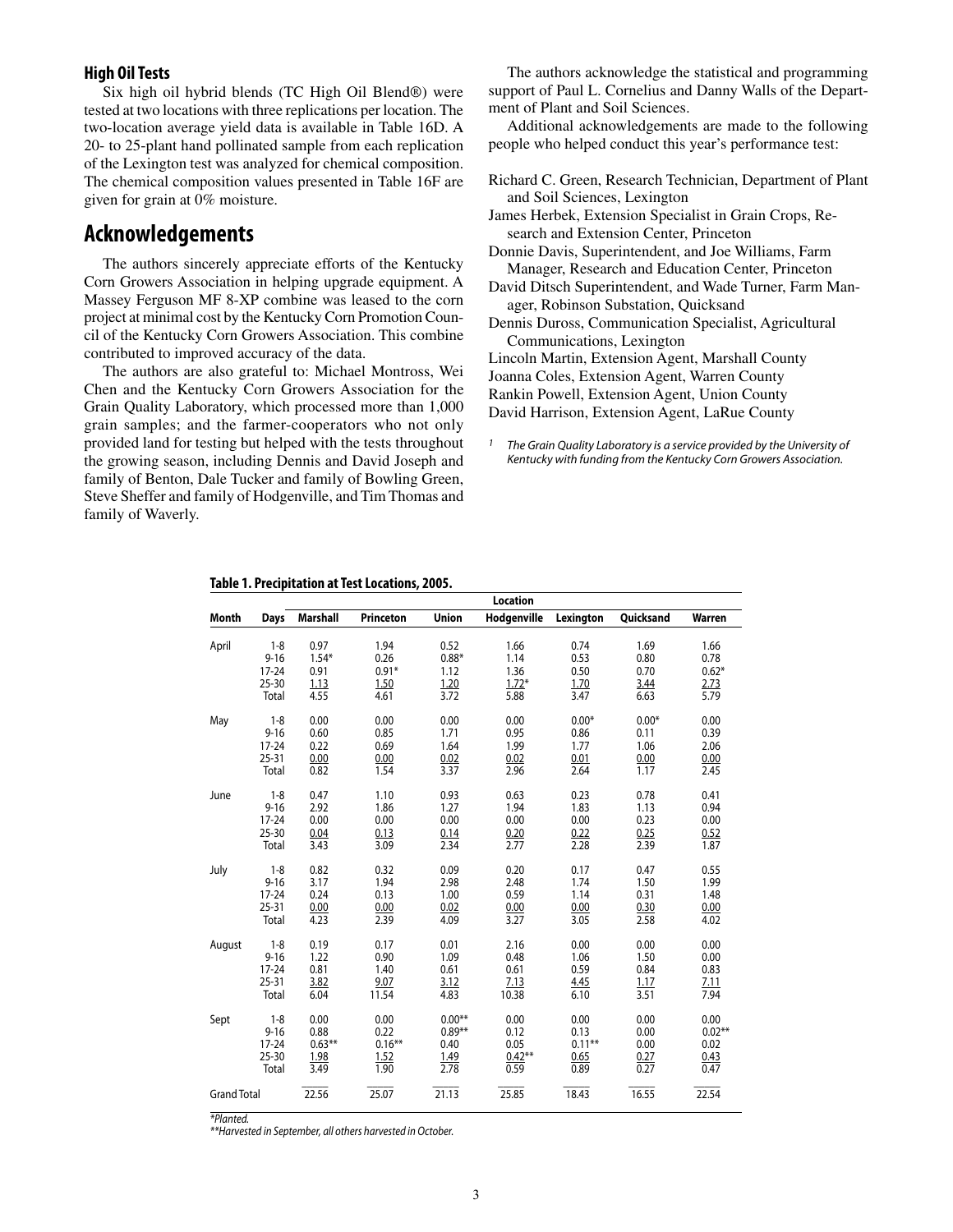|                                                                    | Table 2. Hybrids Tested In 2005. |                    |                   |                    |                   | Table 2. Hybrids Tested In 2005.                             |                      |                                    |                   |                    |                   |
|--------------------------------------------------------------------|----------------------------------|--------------------|-------------------|--------------------|-------------------|--------------------------------------------------------------|----------------------|------------------------------------|-------------------|--------------------|-------------------|
| Company/Source                                                     | <b>Hybrid</b>                    | Trait <sup>1</sup> | Test <sup>2</sup> | Color <sup>3</sup> | CRM <sup>4</sup>  | Company/Source                                               | <b>Hybrid</b>        | Trait <sup>1</sup>                 | Test <sup>2</sup> | Color <sup>3</sup> | CRM <sup>4</sup>  |
| Adler Seeds<br>Adler Seed<br>6085 W 550 N<br>Shaprsville, IN 46068 | 5805<br>6105<br>8210             | YGCB               | Ε<br>E<br>М       | Υ<br>Υ<br>Υ        | 111<br>112<br>114 | Garst<br>Garst Seed Co.<br>2369 330Th Street<br>P.O. Box 500 | 8450<br>8350<br>8292 | IT<br>YG1<br>YG1                   | E<br>M<br>L       | Υ<br>Υ<br>Y        | 111<br>116<br>118 |
|                                                                    |                                  |                    |                   |                    |                   | Slatea, IA 50244                                             |                      |                                    |                   |                    |                   |
| Agrigold<br>AgriGold Hybrids                                       | A6445<br>A3411                   | CL                 | Ε<br>Ε            | Υ<br>Υ             | 109<br>111        | Gateway                                                      | 4415                 | YGCB                               | M                 | Υ                  | 115               |
| RR#1 Box 203<br>St. Francisville, IL 62460                         | A6575                            | ВT                 | Ε                 | Υ                  | 112               | Gateway Seed Co.<br>5517 Van Burew Rd.                       | 2416                 | <b>YGCB</b>                        | M                 | Y                  | 116               |
|                                                                    | A6633<br>A6647                   | ВT                 | М<br>М            | Y<br>Y             | 115<br>115        | Nashville, IL 62263                                          |                      |                                    |                   |                    |                   |
|                                                                    | A6622                            |                    | М                 | Y                  | 115               |                                                              |                      |                                    |                   |                    |                   |
|                                                                    | A3325                            |                    | L                 | Y                  | 118               | Golden Harvest                                               | H-9006               | ВT                                 | Е                 | Υ                  | 111               |
|                                                                    | A6537W<br>A3429W                 |                    | W<br>W            | W<br>W             | 113<br>115        | Golden Harvest<br>P.O. Box 248                               | H-8959<br>H-8920     | BT                                 | E<br>Ε            | Υ<br>Υ             | 111<br>112        |
|                                                                    | HO-A6395                         | TC                 | HO                | HO                 | 107               | Pekin, IL 61555                                              | H-9107               |                                    | Ε                 | Υ                  | 112               |
|                                                                    | HO-A6490                         | TC                 | HO                | HO                 | 112               |                                                              | H-9247               | ВT                                 | M                 | Υ                  | 113               |
|                                                                    | HO-A6445                         | TC                 | HO                | HO                 | 112               |                                                              | H-9166<br>H-9563     | ВT                                 | M<br>M            | Υ<br>Υ             | 113<br>116        |
| <b>Belle Southern Hybrids</b>                                      | BELLE 1824R                      | <b>RR</b>          | Μ                 | Y                  | 114               |                                                              | H-9657               |                                    | M                 | Y                  | 116               |
| Belle Southern Hybrids<br>P.O. Box 9                               | BEXRY455                         |                    | М                 | Υ                  | 114               |                                                              |                      |                                    |                   |                    |                   |
| Waldenburg,AR 72475                                                | BELLE1515C<br>BELLE1525R         | <b>RR</b>          | М<br>М            | Y<br>Y             | 115<br>115        | <b>LG Seeds</b><br>LG Seeds, Inc.                            | LG2585<br>LG2540     | ВT                                 | Е<br>E            | Υ<br>Υ             | 111<br>112        |
|                                                                    | BELLE1533Y                       | ВT                 | М                 | Υ                  | 115               | 22827 Shissler Rd.                                           | LG2600               | BT                                 | E                 | Υ                  | 112               |
|                                                                    | BELLE1545RY                      | RR, YG             | М                 | Y                  | 115               | Elmwood, IL 61529                                            | LG2633               | BT                                 | M                 | Υ                  | 113               |
|                                                                    | BELLE1830Y                       | ВT                 | L                 | Υ                  | 118               |                                                              | LG2625<br>LG2691     | BT<br>CL                           | M<br>M            | Υ<br>Υ             | 114<br>116        |
| Beck's                                                             | 6599                             | <b>CBRR</b>        | Μ                 | Υ                  | 113               |                                                              |                      |                                    |                   |                    |                   |
| Beck's Hybrid                                                      | 6722                             | <b>RR</b>          | М                 | Y                  | 114               | Miles Seed: Wyffels                                          | W6578                | YGCB, CL                           | Ε                 | Υ                  | 110               |
| 6767 E 276 ST<br>Atlanta, IN 46031                                 |                                  |                    |                   |                    |                   | Miles Seed<br>P.O. Box 22879                                 | W7307<br>W8720       | YGCB/RR                            | E<br>M            | Υ<br>Υ             | 112<br>114        |
|                                                                    |                                  |                    |                   |                    |                   | Owensboro, KY 42304                                          | W8607                | <b>YGCB/RR</b>                     | M                 | Y                  | 114               |
| <b>Bio-Gene</b>                                                    | BG1115                           |                    | Ε                 | Υ                  | 111               |                                                              |                      |                                    |                   |                    |                   |
| Bio-Gene Seeds<br>5477 Tri County Hwy                              | BG1128                           |                    | E                 | Υ<br>Y             | 112               | Miles Seed: Exegen                                           | ES414                |                                    | M                 | Υ                  | 114               |
| Sardina, OH 45171                                                  | BG1132<br>CB1143                 | CB                 | М<br>М            | Y                  | 113<br>114        |                                                              | Ho-7185<br>Ho-W9546  |                                    | HO<br>HO          | Υ<br>Υ             | 110<br>112        |
|                                                                    | RR/CB1163                        | RR/CB              | М                 | Y                  | 116               |                                                              | Ho-W7355             |                                    | HO                | Y                  | 112               |
| <b>Brodbeck Seeds</b>                                              | SX512                            |                    | Ε                 | Υ                  | 111               | Monsanto: Asgrow, Dekalb                                     | DKC60-19             | RR2/YGCB                           | E                 | Υ                  | 110               |
| <b>Brodbeck Seeds</b>                                              | SX2511                           | YGCB               | М                 | Y                  | 113               | Monsanto                                                     | DKC61-45             | RR2/YGCB                           | Ε                 | Υ                  | 111               |
| 10710 E. 256 ST.<br>Cicerd, IN 46034                               |                                  |                    |                   |                    |                   | 800 N.Lindbergh Blvd.<br>St. Louis, MO 63167                 | DKC61-72             | RR <sub>2</sub><br>RR <sub>2</sub> | Ε<br>Ε            | Υ<br>Υ             | 111<br>111        |
|                                                                    |                                  |                    |                   |                    |                   |                                                              | RX715RR2<br>DKC63-81 | RR2/YGCB                           | M                 | Υ                  | 113               |
| Campbell Seed                                                      | 6980                             | CL                 | М                 | Υ                  | 113               |                                                              | DKC66-21             | <b>YGCB</b>                        | M                 | Υ                  | 116               |
| Campbell Seed<br>1375 N 800 W                                      | 7110                             | R <sub>2</sub>     | М                 | Υ                  | 113               |                                                              | DKC69-71             | RR2/YGCB                           | L                 | Υ                  | 119               |
| Tipton, IN 46072                                                   | 6940<br>7700                     | R <sub>2</sub>     | М<br>M            | Y<br>Y             | 113<br>114        |                                                              | <b>RX818W</b>        |                                    | W                 | W                  | 115               |
|                                                                    |                                  |                    |                   |                    |                   | Mycogen                                                      | 2T780                | НX                                 | E                 | Υ                  | 112               |
| <b>Caverndale Farms Inc.</b><br>Caverndale Farms Inc.              | CF788                            | RR <sub>2</sub>    | Ε                 | Υ                  | 112               | Mycogen Seeds<br>9330 Zionsville Rd.                         | 2H789                | CL.                                | E                 | Υ                  | 112               |
| 1921 Bluegrass Pike                                                | CF890<br>CF884                   | RR2/YGCB           | М<br>М            | Y<br>Y             | 116<br>116        | Indianapolis, IN 46268                                       | 2J774<br>2J787       | HX                                 | M<br>M            | Υ<br>Y             | 113<br>114        |
| Danville, KY 40422                                                 | CF1015                           | RR <sub>2</sub>    | Г                 | Υ                  | 120               |                                                              |                      |                                    |                   |                    |                   |
|                                                                    |                                  |                    |                   |                    |                   | Syngenta Seeds: NK Brands N65-M7<br>Syngenta Seeds           |                      |                                    | Е                 | Υ                  | 109               |
| <b>Croplan Genetics</b><br><b>Croplan Genetics</b>                 | 691<br>721TS                     | BT/LL<br>CRW/BT/RR | Ε<br>М            | Υ<br>Υ             | 112<br>113        | 535 Pennyrile Dr.                                            | N69-P9<br>N70-T9     |                                    | E<br>E            | Υ<br>Υ             | 110<br>112        |
| P.O.Box 64281 MS5850                                               | 751                              | RR2/BT             | М                 | Υ                  | 113               | Madisonville, KY 42431                                       | N76-H2               |                                    | M                 | Υ                  | 113               |
| St. Paul, MN 55164-0281                                            | 799                              | ВT                 | М                 | Υ                  | 117               | Att. Les Radford                                             | N76-D3               |                                    | M                 | Υ                  | 113               |
|                                                                    | 895                              | ВT                 | L                 | Υ                  | 120               | <b>Pioneer</b>                                               | 34B24                | YGCB                               | Е                 | Υ                  | 110               |
| <b>Crows</b>                                                       | 4911B                            | B                  | Ε                 | Υ                  | 110               | Pioneer Hi-Bred International                                | 33N56                |                                    | E                 | Υ                  | 112               |
| Crows Hybrid Corn Co.                                              | 51131                            | B                  | M                 | Υ                  | 113               | 7501 Memorial Pkwy, SW;<br>Suite 205                         | 33M54                |                                    | M                 | Υ                  | 114               |
| P.O. Box 152<br>Kentland, IN 47951                                 | 6620B<br>4963B                   | B<br>B             | М                 | Υ<br>Υ             | 113               | Huntsville, AL 35802                                         | 33P67<br>33R77       | YGCB                               | M                 | Υ<br>Υ             | 114               |
|                                                                    |                                  |                    | М                 |                    | 113               |                                                              | 33R78                | YGCB                               | M<br>M            | Υ                  | 114<br>114        |
| Dyna-Gro                                                           | 5545                             |                    | Ε                 | Υ                  | 112               |                                                              | 33V15                |                                    | M                 | Υ                  | 114               |
| UAP Mid South<br>57 Germantown Ct Suite 200                        | 57P46                            | RR/YG              | Ε                 | Υ                  | 112               |                                                              | 33Y45                |                                    | M                 | Υ                  | 115               |
| Cordova, TN 38018                                                  | 57P69<br>3712                    | RR YG              | Ε<br>Ε            | Υ<br>Υ             | 112<br>112        |                                                              | 32D99<br>31G66       |                                    | L<br>L            | Υ<br>Υ             | 118<br>118        |
|                                                                    | 57F87                            | YG                 | М                 | Y                  | 114               |                                                              | 31N28                | YGCB                               | L                 | Υ                  | 119               |
|                                                                    | 57K14                            | <b>RR</b>          | М                 | Υ                  | 114               |                                                              | 33V62                |                                    | W                 | W                  | 114               |
|                                                                    | 57P12<br>58P59                   | RR YG<br>RR/YG     | М<br>Μ            | Y<br>Υ             | 115<br>116        |                                                              | 32B10<br>32T78       |                                    | W<br>W            | W<br>W             | 115<br>116        |
|                                                                    | 5516                             | <b>RR</b>          | М                 | Υ                  | 116               |                                                              | 32R38                |                                    | W                 | W                  | 117               |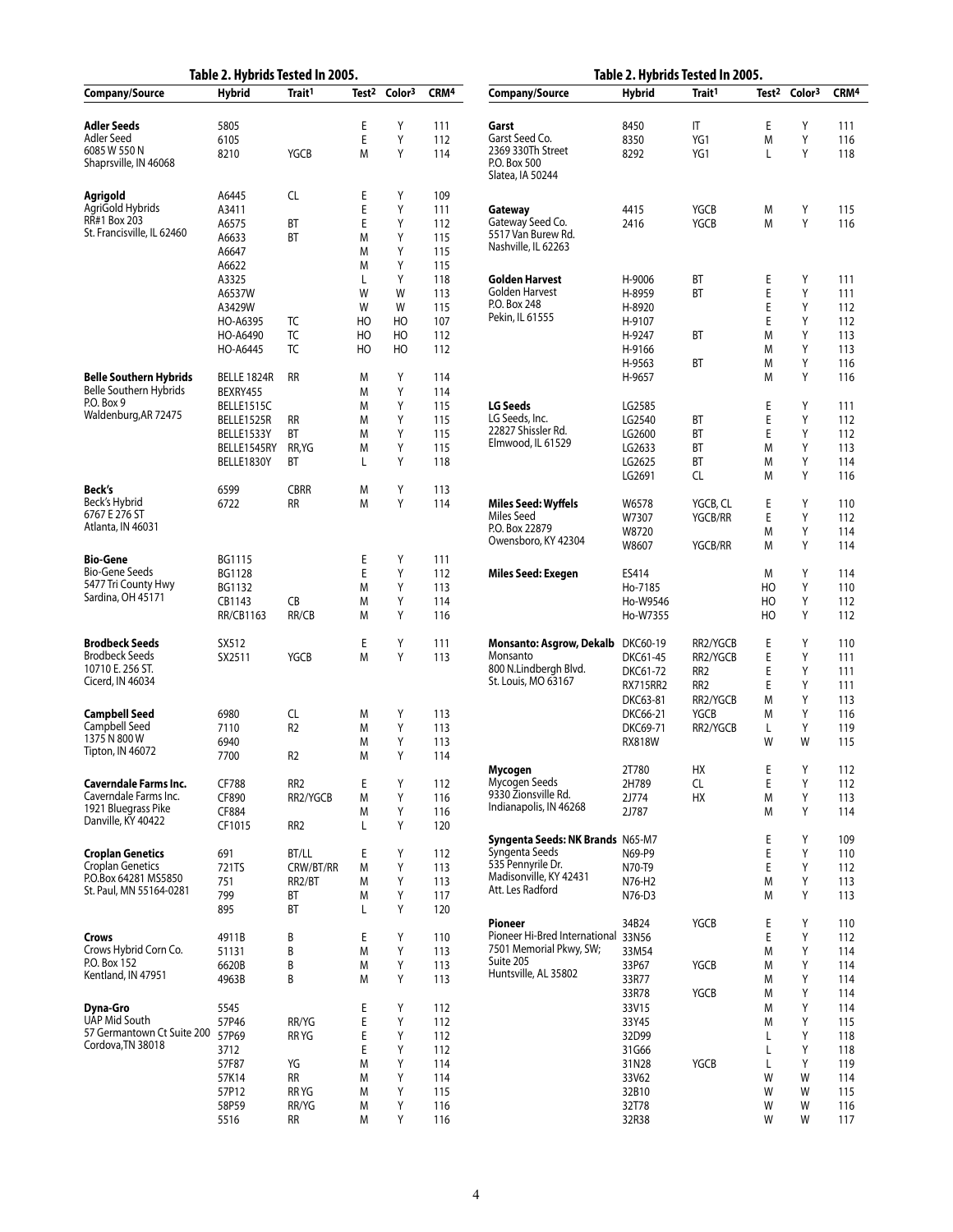|                                                            | Table 2. Hybrids Tested In 2005. |                    |                   |                    |                  |
|------------------------------------------------------------|----------------------------------|--------------------|-------------------|--------------------|------------------|
| Company/Source                                             | Hybrid                           | Trait <sup>1</sup> | Test <sup>2</sup> | Color <sup>3</sup> | CRM <sup>4</sup> |
| <b>Seed Consultants</b>                                    | SC10B94                          |                    | E                 | Υ                  | 108              |
| Seed Consultants Inc.                                      | SC1124A                          |                    | E                 | Υ                  | 111              |
| P.O. Box 370                                               | SC11B40                          |                    | M                 | Υ                  | 113              |
| Washington C.H., OH 43160                                  | SC11B45                          |                    | M                 | Υ                  | 115              |
|                                                            | SC11B46                          |                    | М                 | Υ                  | 115              |
|                                                            | SC11B55                          |                    | M                 | Υ                  | 115              |
|                                                            | SC1176                           |                    | M                 | Υ                  | 116              |
|                                                            | SC1165                           |                    | M                 | Υ                  | 116              |
| <b>Southern States</b>                                     | SS605                            | CL                 | E                 | Υ                  | 110              |
| Southern States Corp.                                      | SS670                            | BT                 | E                 | Υ                  | 110              |
| 6606 West Broad Street                                     |                                  |                    |                   |                    |                  |
| Richmond, VA 23260                                         | SS745                            | CL/YGCB            | M                 | Υ                  | 115              |
|                                                            | SS746                            | RR2/YGCB           | М                 | Υ                  | 117              |
|                                                            | SS804                            | RR                 | М                 | Υ                  | 117              |
|                                                            | SS849                            | CL                 | М                 | Υ                  | 117              |
|                                                            | SS842                            | RR2/YGCB           | L                 | Υ                  | 119              |
| Steyer Seeds                                               | 1144                             | YGCB               | М                 | Υ                  | 114              |
| Steyer Seeds                                               | 1152                             | YGCB               | М                 | Υ                  | 115              |
| 6154 No. Co. Rd. 33<br>Tiffin, OH 44883                    | 1153                             | <b>YGCB</b>        | M                 | Υ                  | 115              |
| Trisler Seed Farms Inc.                                    | T-5245                           | CB                 | E                 | Υ                  | 110              |
| Trisler Seed Farms Inc.                                    | T-5338                           | CB                 | M                 | Υ                  | 113              |
| 3274 E 800 North Rd<br>Fairmount IL 61841                  | T-5337                           | CB                 | M                 | Υ                  | 113              |
| Unity Seeds                                                | 6250                             |                    | E                 | Υ                  | 111              |
| <b>Unity Seeds</b><br>107 Fallon ST.<br>Kentland, IN 47951 | 6296                             |                    | М                 | Υ                  | 113              |
|                                                            |                                  |                    |                   |                    |                  |
| Vigoro                                                     | V52Y41                           | YGCB               | Ε                 | Y                  | 111              |
| Royster Clark, Inc.                                        | V56Y51                           | YGCB               | М                 | Υ                  | 115              |
| 717 Robinson Road S.E.<br>Washington C.H., OH 43160        | V58Y41                           | <b>YGCB</b>        | L                 | Υ                  | 118              |
| Zimmerman                                                  | WX7314                           |                    | W                 | W                  | 113              |
| Syngenta Seeds, Inc                                        | 1713W                            |                    | W                 | W                  | 114              |
| 340 Southside Drive                                        | 1851W                            |                    | W                 | W                  | 118              |
| Henderson, KY 42420                                        | 1863W                            |                    | W                 | W                  | 118              |
| Kentucky Agricultural                                      | Early Check                      |                    | E                 | Υ                  | 112              |
| <b>Experiment</b>                                          | Medium Check                     |                    | M                 | Υ                  | 115              |
| Station                                                    | Late Check                       |                    | L                 | Υ                  | 119              |
| Illinois Found. Seeds, Inc.<br>P.O.Box722                  |                                  |                    |                   |                    |                  |

Champaign, IL 61820

### *1 Trait:*

- *BT corn borer resistance BTCB corn borer resistance*
- 
- *BTRW corn rootworm resistance*
- *CL Clearfield Corn (Lightning herbicide tolerance)*
- *CRW corn rootworm resistance*
- *HX Herculex (corn rootworm resistance)*
- *IT imidazolinone tolerance (Lightning herbicide tolerance)*
- *LL Liberty Link (Liberty herbicide resistance)*
- *RR Roundup Ready Corn (glyphosate tolerance) RR2 Roundup Ready Corn 2 (new event, glyphosate tolerance)*
- *TC TopCross corn (high oil)*
- *TS Triple stack of traits*
- *YG YieldGard (corn borer resistance)*
- *YGBT YieldGard (corn borer resistance)*
- *YGCB YieldGard Corn Borer (corn borer resistance)*
- *YGRW YieldGard RootWorm (corn rootworm resistance)*

*2 Test: E = Early, M = Medium, L = Late, W = White, HO = High Oil*

*3 Color: W = White, Y = Yellow*

*4 CRM: Cummulative Relative Maturity (days), CB = corn borer resistance*

*Data provided by the seed companies.*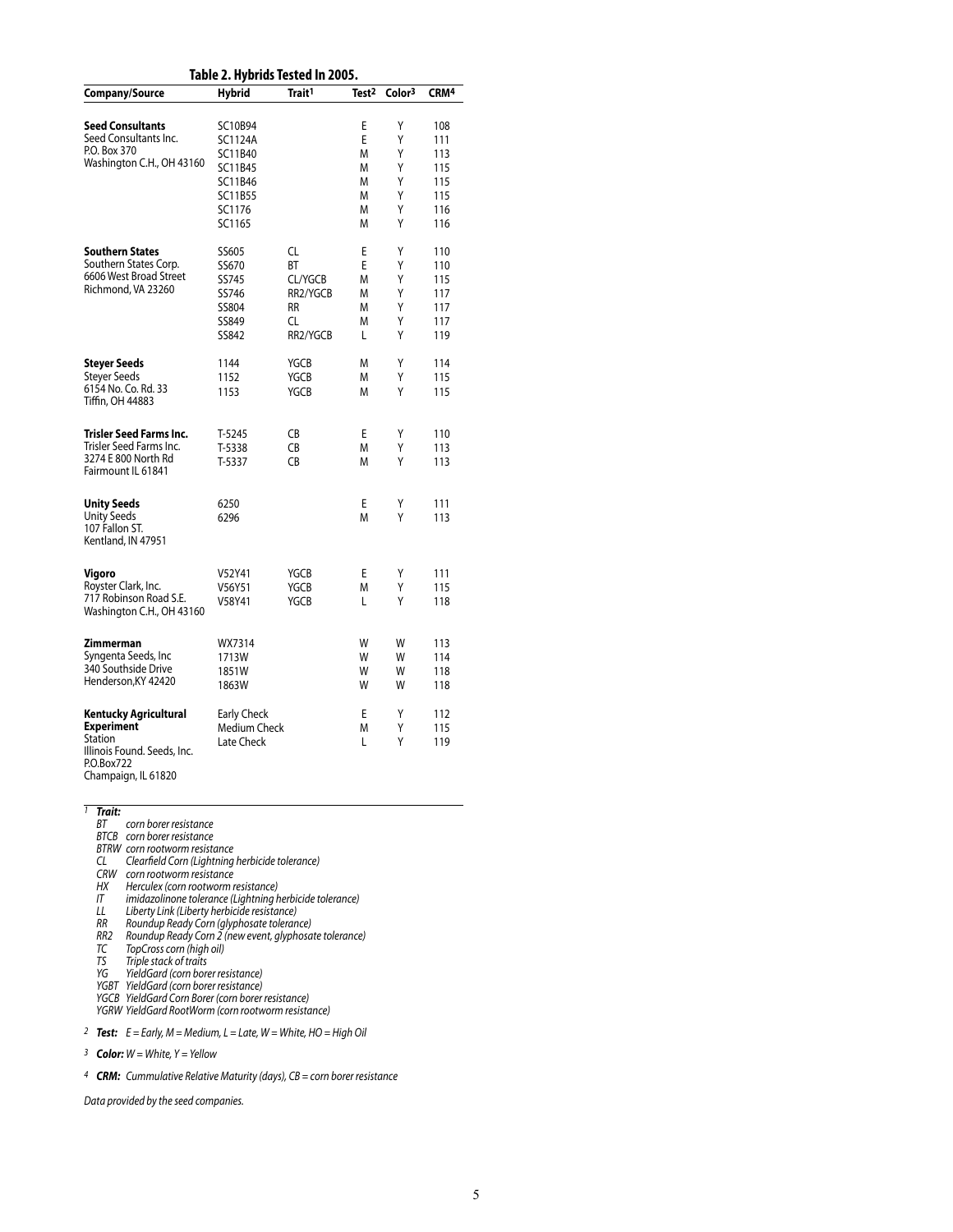|    |                                                                       |                             |                                   |                  | Table 5. Agronomic imformation Fertaming to 2005 Test Locations. |                         |                                 |                  |                         |
|----|-----------------------------------------------------------------------|-----------------------------|-----------------------------------|------------------|------------------------------------------------------------------|-------------------------|---------------------------------|------------------|-------------------------|
|    | <b>Location and</b><br>Cooperator                                     | Soil Type                   | <b>Fertilizer</b><br>lb/acre      |                  | <b>Herbicide</b>                                                 | <b>Insecticide</b>      | <b>Planting</b><br><b>Dates</b> | Harvest<br>Dates | <b>Previous</b><br>Crop |
| 1) | Benton, KY<br>David & Dennis<br>Joseph, Farm                          | Grenada                     | N<br>$P_2O_5$<br>K <sub>2</sub> O | 185<br>165<br>0  | Balance<br>Roundup<br>Steadfast<br><b>Harness</b><br>Atrazine    | Warrior T<br>Force 1.5G | April 18                        | Sept. 20<br>& 21 | soybean                 |
| 2) | Princeton, KY<br>Western Kentucky<br>Res. & Ed. Center                | Huntington<br>Silt Loam     | N<br>$P_2O_5$<br>K <sub>2</sub> O | 185<br>100<br>50 | Bicep II<br>Magnum<br>Gramoxone                                  | Force 1.5G              | April 19<br>&20                 | Sept.19<br>& 20  | soybean                 |
| 3) | Waverly, KY<br>Running T Farm<br>2259 ST. RT. 141N<br>Morganfield, KY | <b>Memphis</b><br>Silt Loam | N<br>$P_2O_5$<br>K <sub>2</sub> O | 200<br>92<br>120 | Harness Extra<br>Celebrity                                       | Force 1.5G              | April 10<br>&11                 | Sept. 8<br>&9    | soybean                 |
| 4) | Bowling Green, KY<br>Tucker<br>Farm                                   | Pembroke                    | N<br>$P_2O_5$<br>$K_2 0$          | 215<br>80<br>32  | Atrazine<br>Roundup Max<br>Steadfast & Regent                    | Force 1.5G              | April 17                        | Sept. 13<br>& 14 | soybean                 |
| 5) | Hodgenville, KY<br>Steve Sheffer<br>Farm                              | Elk                         | N<br>$P_2O_5$<br>K <sub>2</sub> O | 175<br>80<br>80  | Roundup<br>Atrazine<br>Princep                                   | Warrior<br>Force 1.5G   | April 28                        | Sept. 28         | soybean                 |
| 6) | Lexington, KY<br>K.A.E.S.<br>Spindletop Farm                          | Maury<br>Silt Clay<br>Loam  | N<br>$P_2O_5$<br>K <sub>2</sub> O | 200<br>0<br>100  | Bicep II<br>Magnum<br>Exceed                                     | Force 1.5G              | May 2<br>&3                     | Sept. 22<br>& 23 | soybean                 |
| 7) | Quicksand, KY<br>Robinson<br><b>Forest Station</b>                    | Philo<br>Silt Loam          | N<br>$P_2O_5$<br>K <sub>2</sub> O | 160<br>0<br>0    | Bicep II<br>Roundup<br>Exceed                                    | Force 1.5G              | May 6                           | Oct. 4<br>& 5    | wheat                   |

**Table 3. Agronomic Information Pertaining to 2005 Test Locations.**

*Notes on the 2005 Growing Season:*

*In general, lodging was more notable this year, likely due to the weather conditions.*

*BENTON: There was late season weed problem but little corn borer pressure at this location.*

*PRINCETON: There was very little weed or corn borer pressure at this location.*

*BOWLING GREEN: There was <10% Southwestern corn borer damage and excellent weed control.*

*WAVERLY: There some moderate late season weed problem and no corn borer pressure.*

*HODGENVILLE: There was no damage due to Southwestern corn borer and excellent weed control.*

*LEXINGTON: There were no pest problems at this location and weed control was excellent but severe drought conditions.*

*QUICKSAND: This location had no damage due to Southwestern Corn borer. There was a late season infestation of vines which were severe in the alleys.*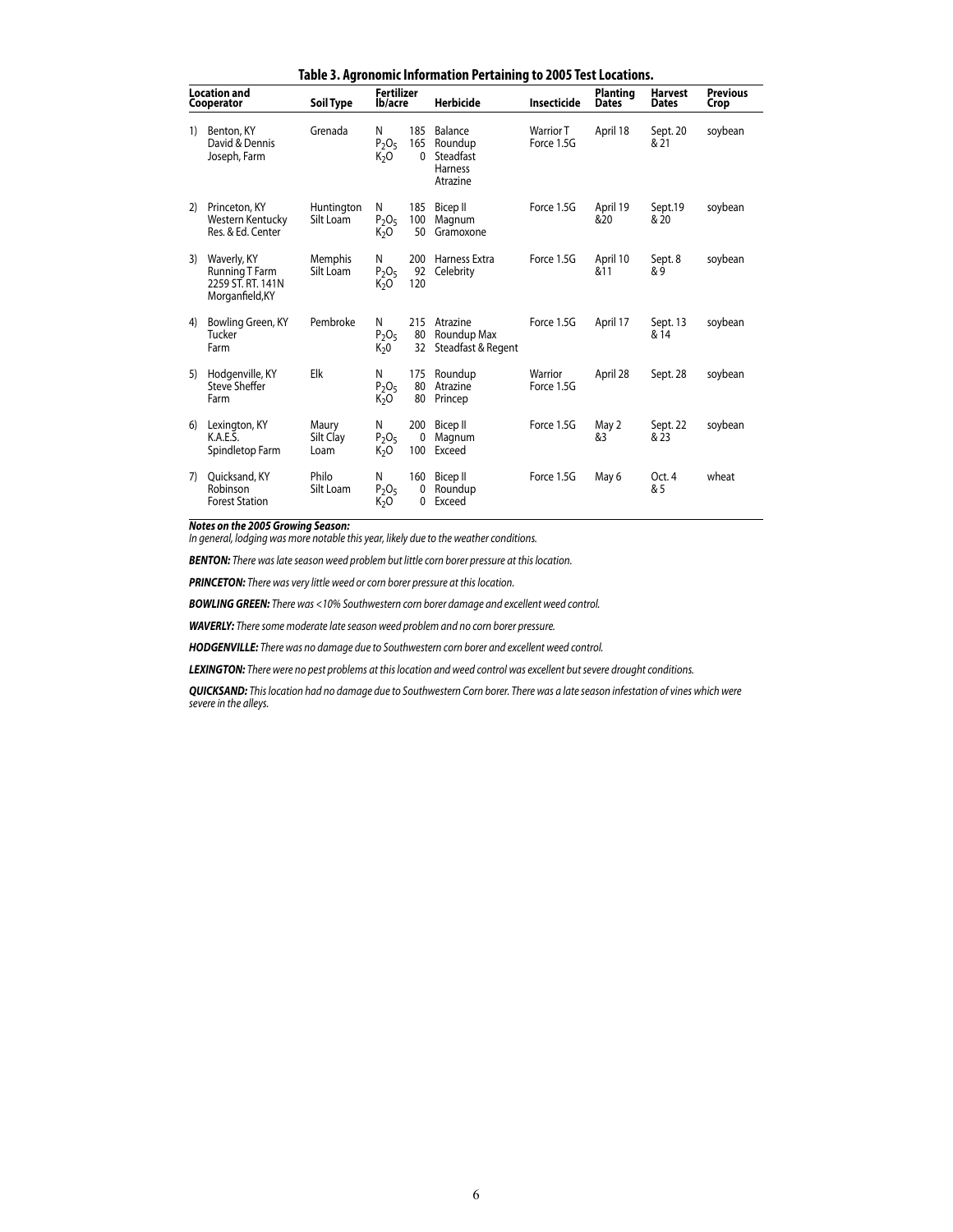#### **Table 4E-1YR. Annual Summary, 2005, Early Hybrids (112 Days to Maturity or Earlier), All Locations.**

| <b>BRAND/HYBRID</b>               | YLD<br><b>BU/AC</b><br>05 | MST<br>%<br>05 | <b>STD</b><br>%<br>05 | LDG<br>%<br>05 | TST WT<br><b>LB/BU</b><br>05 |
|-----------------------------------|---------------------------|----------------|-----------------------|----------------|------------------------------|
| DEKALB DKC61-72(RR2)              | $162.7*$                  | 14.2           | 100.0                 | 3.0            | 53.8                         |
| LG SEEDS LG2600BT                 | 159.9*                    | 14.3           | 99.7                  | 4.2            | 51.8                         |
| DEKALB DKC61-45(RR2/YGCB)         | 157.9*                    | 13.7           | 100.0                 | 2.7            | 53.7                         |
| MYCOGEN 2H789                     | 157.6*                    | 15.7           | 100.0                 | 2.7            | 54.6                         |
| ASGROW RX715RR2                   | $157.5*$                  | 14.5           | 100.0                 | 2.7            | 54.0                         |
| <b>CROPLAN GENETICS 691BT/LL</b>  | 157.0*                    | 15.0           | 99.5                  | 3.1            | 52.8                         |
| GARST SEED CO. 8450IT             | $157.0*$                  | 15.2           | 98.7                  | 2.8            | 52.5                         |
| <b>GOLDEN HARVEST H-9107</b>      | 156.9*                    | 14.6           | 100.0                 | 1.6            | 52.6                         |
| <b>GOLDEN HARVEST H-8959BT</b>    | $156.7*$                  | 14.6           | 100.0                 | 3.6            | 54.5                         |
| <b>GOLDEN HARVEST H-8920</b>      | 156.5*                    | 14.2           | 97.2                  | 3.5            | 54.3                         |
| PIONEER BRAND 33N56               | 156.5*                    | 16.1           | 98.5                  | 5.0            | 55.0                         |
| <b>GOLDEN HARVEST H-9006BT</b>    | 156.2*                    | 14.6           | 99.4                  | 4.3            | 52.8                         |
| NK BRAND N70-T9                   | 155.5                     | 15.4           | 99.4                  | 3.0            | 53.6                         |
| LG SEEDS LG2585                   | 153.7                     | 13.7           | 100.0                 | 4.0            | 53.0                         |
| SO. STATES SS605CL                | 153.4                     | 14.6           | 100.0                 | 4.1            | 52.3                         |
| AGRIGOLD A6575BT                  | 151.7                     | 15.3           | 100.0                 | 4.5            | 53.0                         |
| CAVERNDALE CF788RR                | 151.7                     | 14.2           | 100.0                 | 4.2            | 53.2                         |
| VIGORO BRAND V52Y41(BTYG)         | 151.0                     | 14.5           | 98.6                  | 3.9            | 53.0                         |
| DYNA-GRO 5545                     | 150.9                     | 14.5           | 100.0                 | 3.2            | 53.1                         |
| MYCOGEN 2T780(HX)                 | 150.0                     | 15.5           | 100.0                 | 7.6            | 52.9                         |
| NK BRAND N65-M7                   | 149.2                     | 14.1           | 100.0                 | 6.3            | 53.3                         |
| DYNA-GRO 3712                     | 148.9                     | 14.0           | 100.0                 | 1.4            | 54.2                         |
| TRISLER T-5245CB                  | 148.3                     | 14.8           | 100.0                 | 2.6            | 53.4                         |
| SEED CONSULTANTS SC1124A          | 148.0                     | 14.7           | 98.4                  | 4.8            | 54.3                         |
| SEED CONSULTANTS SC10B94          | 147.6                     | 14.7           | 100.0                 | 3.3            | 53.0                         |
| AGRIGOLD A6445CL                  | 147.5                     | 14.7           | 100.0                 | 2.2            | 53.3                         |
| WYFFELS W6578(YGCB/CL)            | 147.3                     | 14.6           | 100.0                 | 2.5            | 52.2                         |
| AGRIGOLD 3411                     | 146.7                     | 16.5           | 97.7                  | 4.0            | 54.4                         |
| <b>CROW'S 4911B</b>               | 146.5                     | 14.4           | 100.0                 | 3.2            | 53.4                         |
| WYFFELS W7307(YGCB/CL)            | 145.9                     | 15.0           | 98.9                  | 2.9            | 55.9                         |
| <b>ADLER 6105</b>                 | 145.6                     | 16.1           | 98.4                  | 3.3            | 52.8                         |
| <b>ADLER 5805</b>                 | 145.2                     | 15.1           | 98.8                  | 4.3            | 51.4                         |
| <b>BRODBECK SEEDS SX512</b>       | 144.3                     | 14.3           | 98.9                  | 6.3            | 54.0                         |
| DEKALB DKC60-19(RR2/YGCB)         | 144.3                     | 14.5           | 100.0                 | 3.6            | 53.7                         |
| <b>BIO GENE BG1128</b>            | 143.7                     | 14.5           | 98.8                  | 4.0            | 52.3                         |
| LG SEEDS LG2540BT                 | 143.4<br>143.3            | 14.0           | 99.9                  | 3.0            | 53.7                         |
| DYNA-GRO 57P46<br>BIO GENE BG1115 | 143.0                     | 14.9<br>14.9   | 100.0<br>100.0        | 5.3<br>5.5     | 53.4<br>54.1                 |
| PIONEER BRAND 34B24(YGCB)         | 142.9                     | 15.2           | 99.2                  | 3.4            | 55.3                         |
| DYNA GRO 57P69BT/RR               | 141.7                     | 14.4           | 99.9                  | 6.0            | 53.0                         |
| UNITY SEEDS 6250                  | 141.1                     | 13.8           | 98.8                  | 2.5            | 53.2                         |
| NK BRAND N69-P9                   | 137.3                     | 14.9           | 98.7                  | 6.1            | 54.1                         |
| <b>EARLY CHECK</b>                | 133.1                     | 14.7           | 100.0                 | 1.7            | 53.2                         |
| SO. STATES SS670BT                | 128.9                     | 14.5           | 99.1                  | 10.3           | 53.0                         |
|                                   |                           |                |                       |                |                              |
| <b>EARLY AVERAGE</b>              | 149.2                     | 14.7           | 99.5                  | 3.9            | 53.4                         |
| LSD (0.10)                        | 6.8                       | 0.6            | 2.1                   | 1.7            | 0.7                          |

*\* In any column, a hybrid mean that is followed by an asterisk does not differ significantly (less than or equal to one LSD ) from the highest yielding hybrid in that column.*

| Table 4E-2YR.Two-Year Summary, 2004-05, Early Hybrids |  |
|-------------------------------------------------------|--|
| (112 Days to Maturity or Earlier), All Locations.     |  |

| <b>BRAND/HYBRID</b>                                                              | <b>YLD</b><br><b>BU/AC</b><br>04-05 | MST<br>%<br>04-05 | <b>STD</b><br>%<br>04-05 | <b>LDG</b><br>%<br>04-05 | <b>TST WT</b><br>LB/BU<br>04-05 |
|----------------------------------------------------------------------------------|-------------------------------------|-------------------|--------------------------|--------------------------|---------------------------------|
| ASGROW RX715RR2                                                                  | 190.7*                              | 15.5              | 99.7                     | 2.3                      | 55.5                            |
| GARST SEED CO. 8450IT                                                            | 190.0*                              | 16.1              | 99.2                     | 2.1                      | 54.3                            |
| PIONEER BRAND 33N56                                                              | 189.8*                              | 16.6              | 98.6                     | 3.0                      | 56.2                            |
| MYCOGEN 2T780(HX)                                                                | 186.8*                              | 16.7              | 99.7                     | 4.3                      | 54.7                            |
| LG SEEDS LG2585                                                                  | 186.8*                              | 14.8              | 99.7                     | 3.1                      | 54.7                            |
| CROPLAN GENETICS 691BT/LL                                                        | 186.6*                              | 16.0              | 99.4                     | 2.4                      | 54.2                            |
| NK BRAND N70-T9                                                                  | 185.8*                              | 16.4              | 99.7                     | 1.7                      | 55.0                            |
| DEKALB DKC61-45(RR2/YGCB)                                                        | 185.7*                              | 15.0              | 100.0                    | 1.8                      | 55.1                            |
| DYNA-GRO 5545                                                                    | 184.8                               | 15.4              | 99.3                     | 2.7                      | 54.4                            |
| MYCOGEN 2H789                                                                    | 184.7                               | 16.3              | 99.9                     | 2.3                      | 55.9                            |
| <b>GOLDEN HARVEST H-9006BT</b>                                                   | 184.4                               | 15.4              | 99.4                     | 2.9                      | 54.4                            |
| NK BRAND N65-M7                                                                  | 184.3                               | 14.8              | 99.7                     | 4.0                      | 54.8                            |
| <b>CROW'S 4911B</b>                                                              | 184.1                               | 15.0              | 99.4                     | 2.5                      | 55.0                            |
| <b>CAVERNDALE CF788RR</b>                                                        | 183.7                               | 15.1              | 98.9                     | 3.1                      | 54.7                            |
| <b>GOLDEN HARVEST H-8959BT</b>                                                   | 183.4                               | 15.2              | 98.7                     | 2.4                      | 55.6                            |
| DYNA-GRO 57P46RR/YG                                                              | 182.7                               | 15.9              | 99.9                     | 3.1                      | 54.9                            |
| VIGORO BRAND V52Y41 (YGCB)                                                       | 182.2                               | 15.2              | 99.2                     | 2.7                      | 54.8                            |
| DYNA GRO 57P69RR/YG                                                              | 181.3                               | 15.2              | 99.9                     | 3.8                      | 54.6                            |
| <b>ADLER 6105</b>                                                                | 181.0                               | 16.4              | 98.2                     | 2.5                      | 54.7                            |
| WYFFELS W6578(YGCB/CL)                                                           | 180.9                               | 15.2              | 100.0                    | 1.8                      | 54.0                            |
| PIONEER BRAND 34B24(YGCB)                                                        | 179.4                               | 16.0              | 99.0                     | 2.7                      | 56.1                            |
| DEKALB DKC60-19(RR2/YGCB)                                                        | 178.2                               | 15.1              | 99.9                     | 2.1                      | 55.2                            |
| SEED CONSULTANTS SC1124A                                                         | 178.2                               | 15.3              | 98.7                     | 2.9                      | 55.4                            |
| SO. STATES SS670BT                                                               | 177.6                               | 15.2              | 98.4                     | 5.8                      | 54.8                            |
| LG SEEDS LG2540BT                                                                | 175.8                               | 14.7              | 99.8                     | 1.8                      | 54.9                            |
| BIO GENE BG1115                                                                  | 171.3                               | 15.5              | 100.0                    | 3.3                      | 55.3                            |
| <b>EARLY CHECK</b>                                                               | 168.5                               | 15.5              | 99.7                     | 1.7                      | 54.8                            |
| <b>EARLY AVERAGE</b>                                                             | 182.5                               | 15.5              | 99.4                     | 2.8                      | 55.0                            |
| LSD (0.10)                                                                       | 5.4                                 | 0.4               | 1.2                      | 1.2                      | 0.5                             |
| $*$ In any column, a hybrid mean that is followed by an asterisk does not differ |                                     |                   |                          |                          |                                 |

*\* In any column, a hybrid mean that is followed by an asterisk does not differ significantly (less than or equal to one LSD ) from the highest yielding hybrid in that column.*

### **Table 4E-3YR. Three-Year Summary, 2003-05, Early Hybrids (112 Days to Maturity or Earlier), Six Locations.**

| <b>BRAND/HYBRID</b>       | <b>YLD</b><br><b>BU/AC</b><br>03-05 | <b>MST</b><br>%<br>03-05 | <b>STD</b><br>%<br>03-05 | LDG<br>%<br>03-05 | <b>TST WT</b><br>LB/BU<br>03-05 |
|---------------------------|-------------------------------------|--------------------------|--------------------------|-------------------|---------------------------------|
| <b>CROW'S 4911B</b>       | 196.7*                              | 16.9                     | 99.9                     | 1.5               | 55.4                            |
| LG SEEDS LG2585           | 193.9*                              | 16.7                     | 99.9                     | 2.2               | 54.8                            |
| DYNA GRO 57P69BT/RR       | 193.4*                              | 17.1                     | 99.9                     | 2.3               | 54.6                            |
| VIGORO BRAND V52Y41(YGCB) | 192.8*                              | 17.1                     | 98.9                     | 1.8               | 54.8                            |
| NK BRAND N70-T9           | 192.3*                              | 18.7                     | 99.8                     | 0.9               | 55.2                            |
| NK BRAND N65-M7           | 192.2*                              | 16.7                     | 99.8                     | 2.3               | 55.0                            |
| DYNA-GRO 5545             | 191.1                               | 17.5                     | 98.9                     | 2.2               | 54.8                            |
| <b>CAVERNDALE CE788RR</b> | 190.2                               | 16.9                     | 99.9                     | 2.3               | 55.1                            |
| SO. STATES SS670BT        | 190.0                               | 17.2                     | 99.0                     | 4.1               | 55.2                            |
| PIONEER BRAND 34B24(YGCB) | 187.8                               | 17.9                     | 98.5                     | 1.6               | 56.7                            |
| DEKALB DKC60-19(RR2/YGCB) | 184.5                               | 16.8                     | 99.8                     | 1.3               | 55.3                            |
| <b>EARLY CHECK</b>        | 173.3                               | 17.6                     | 99.8                     | 1.4               | 55.0                            |
| <b>EARLY AVERAGE</b>      | 189.9                               | 17.3                     | 99.5                     | 2.0               | 55.2                            |
| LSD (0.10)                | 4.9                                 | 0.4                      | 0.9                      | 1.1               | 0.5                             |

| Key:                 |
|----------------------|
| YLD = Yield          |
| $MST = Moisture$     |
| $STD = Stand$        |
| LDG = Lodging        |
| TST WT = Test Weight |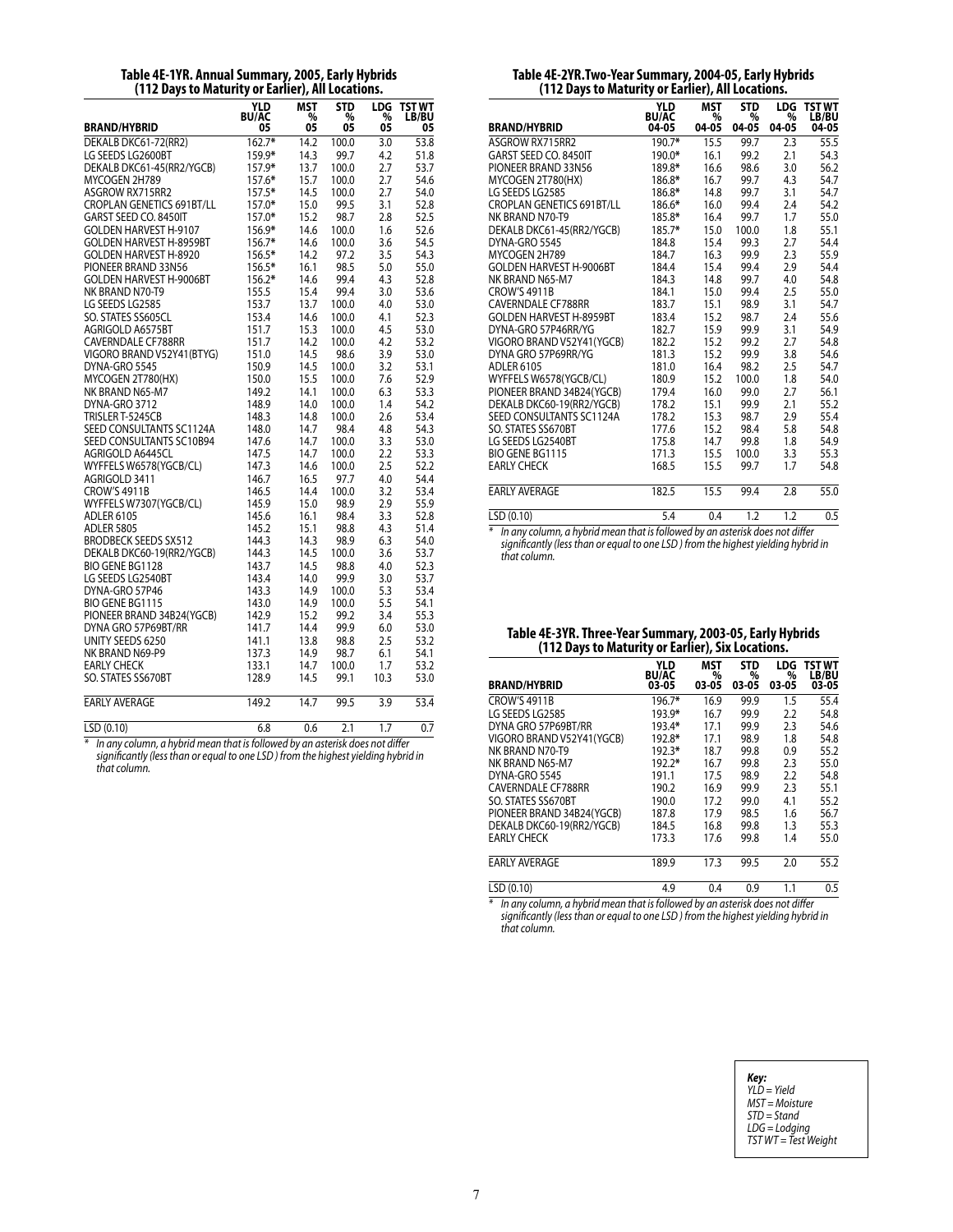| Table 5M-1YR. Annual Summary, 2005, Medium Hybrids |  |
|----------------------------------------------------|--|
| (113-117 Days to Maturity), All Locations.         |  |

|                                                    | YLD<br><b>BU/AC</b> | MST<br>%     | STD<br>%       | LDG<br>%   | TST WT<br><b>LB/BU</b> |
|----------------------------------------------------|---------------------|--------------|----------------|------------|------------------------|
| <b>BRAND/HYBRID</b>                                | 05                  | 05           | 05             | 05         | 05                     |
| <b>CROPLAN GENETICS 799BT</b>                      | $168.1*$            | 17.9         | 100.0          | 4.1        | 54.8                   |
| PIONEER BRAND 33Y45                                | $166.3*$            | 17.3         | 100.0          | 2.6        | 55.6                   |
| AGRIGOLD A6622<br>NK BRAND N76-H2                  | 164.2*<br>161.6     | 16.8<br>16.6 | 99.7<br>99.8   | 3.0<br>2.5 | 54.4<br>53.5           |
| GARST 8350YG1                                      | 161.3               | 15.7         | 100.0          | 1.7        | 54.2                   |
| PIONEER BRAND 33R78(YGCB)                          | 160.4               | 15.3         | 100.0          | 3.8        | 52.2                   |
| CROWS 5175R                                        | 160.2               | 14.7         | 100.0          | 3.7        | 54.1                   |
| PIONEER BRAND 33M54                                | 160.1               | 16.6         | 99.8           | 3.7        | 56.1                   |
| PIONEER BRAND 33V15                                | 159.8               | 15.9         | 100.0          | 3.2        | 55.7                   |
| SEED CONSULTANTS SC11B55<br>NK BRAND N76-D3        | 159.3<br>158.6      | 15.5<br>16.4 | 100.0<br>100.0 | 3.5<br>2.1 | 52.4<br>53.3           |
| PIONEER BRAND 33R77                                | 158.0               | 16.2         | 100.0          | 3.0        | 52.7                   |
| CAMPBELL SEED 7110R2                               | 155.8               | 17.1         | 100.0          | 5.2        | 53.0                   |
| AGRIGOLD A6633BT                                   | 155.5               | 15.3         | 100.0          | 4.3        | 51.8                   |
| SO. STATES 745CL/YGCB                              | 155.1               | 15.7         | 100.0          | 3.2        | 53.1                   |
| GATEWAY 4415YGCB<br>CROWS 4963B                    | 154.8<br>154.7      | 15.4<br>15.2 | 100.0<br>99.7  | 2.9<br>3.5 | 52.0<br>53.5           |
| LG SEEDS 2633BT                                    | 154.6               | 15.9         | 99.8           | 3.4        | 53.0                   |
| SEED CONSULTANTS SC11B40                           | 154.6               | 16.6         | 100.0          | 2.5        | 53.7                   |
| SEED CONSULTANTS SC 1176                           | 154.3               | 18.6         | 99.1           | 2.7        | 52.3                   |
| PIONEER BRAND 33P67(YGCB)                          | 154.1               | 15.8         | 100.0          | 5.1        | 55.8                   |
| ADLER 8210YGCB                                     | 153.7               | 17.4         | 100.0          | 4.3        | 52.2                   |
| <b>BELLE BEXRY455</b><br>MYCOGEN 2J774HX           | 153.4<br>153.1      | 14.5<br>14.7 | 100.0<br>100.0 | 2.5<br>3.8 | 52.9<br>52.1           |
| STEYER 1153 YGCB                                   | 153.1               | 15.0         | 100.0          | 2.5        | 52.1                   |
| DEKALB DKC66-21(YGCB)                              | 152.7               | 15.3         | 100.0          | 4.1        | 52.8                   |
| CAVERNDALE 884                                     | 152.3               | 16.3         | 100.0          | 5.1        | 53.0                   |
| <b>GOLDEN HARVEST H-9247BT</b>                     | 152.1               | 15.1         | 100.0          | 2.9        | 55.3                   |
| DEKALB DKC63-81(RR2/YGCB)                          | 151.9               | 14.6         | 100.0          | 2.1        | 54.9                   |
| <b>BECK 6599CBRR</b><br>CROPLAN GENETICS 751RR2/BT | 151.8<br>151.7      | 15.7<br>15.9 | 99.6<br>100.0  | 4.6<br>2.7 | 51.6<br>53.2           |
| TRISLER T-5337CB                                   | 151.4               | 16.9         | 100.0          | 6.0        | 52.3                   |
| VIGORO BRAND V56Y51(YGCB)                          | 151.3               | 15.3         | 100.0          | 4.5        | 55.0                   |
| CAMPBELL SEED 7700R2                               | 151.0               | 17.1         | 99.8           | 3.5        | 52.9                   |
| SO. STATES SS849CL                                 | 151.0               | 15.9         | 98.2           | 2.6        | 51.0                   |
| BIO GENE RR/CB 1163                                | 150.5               | 16.9         | 99.5           | 3.9        | 52.7                   |
| BELLE 1533Y<br>DYNA-GRO 5516RR                     | 150.3<br>149.9      | 16.1<br>15.5 | 99.2<br>100.0  | 5.7<br>2.3 | 52.3<br>54.7           |
| GOLDEN HARVEST 9563BT                              | 149.8               | 16.3         | 100.0          | 5.2        | 51.6                   |
| GOLDEN HARVEST H-9657                              | 149.8               | 17.3         | 100.0          | 3.0        | 52.2                   |
| STEYER 1152 YGCB                                   | 149.7               | 16.7         | 98.8           | 4.3        | 52.6                   |
| SEED CONSULTANTS SC11B45                           | 149.6               | 17.0         | 100.0          | 4.8        | 53.0                   |
| <b>BELLE 1515C</b><br>AGRIGOLD A6647               | 149.3<br>149.0      | 18.1<br>15.8 | 98.8<br>100.0  | 3.3<br>3.6 | 54.8<br>54.4           |
| SO. STATES 746RR2/YGCB                             | 148.9               | 15.8         | 100.0          | 3.0        | 53.2                   |
| <b>BRODBECK SEEDS SX2511YGCB</b>                   | 148.8               | 14.7         | 100.0          | 2.4        | 53.6                   |
| <b>EXSEGEN ES414</b>                               | 148.8               | 16.4         | 99.9           | 7.0        | 52.9                   |
| BECK 6722RR                                        | 148.7               | 16.0         | 100.0          | 4.5        | 53.4                   |
| TRISLER T-5338CB                                   | 148.6               | 15.7         | 100.0          | 6.9        | 51.9<br>52.7           |
| BELLE 1545RY<br>STEYER 1144 YGCB                   | 148.4<br>147.6      | 17.1<br>17.1 | 99.6<br>99.6   | 4.0<br>4.0 | 53.1                   |
| LG SEEDS LG2625BT                                  | 147.5               | 15.3         | 99.8           | 4.2        | 51.8                   |
| LG SEEDS LG2691CL                                  | 147.5               | 17.1         | 100.0          | 5.5        | 52.6                   |
| GATEWAY 2416YGCB                                   | 147.2               | 16.0         | 99.6           | 6.1        | 52.4                   |
| UNITY SEEDS 6296                                   | 147.0               | 14.8         | 99.6           | 4.5        | 52.9                   |
| CAMPBELL SEED 6940<br>DYNA-GRO 58P59 RRYG          | 146.4               | 14.9<br>15.9 | 99.8           | 7.6        | 54.2<br>51.9           |
| MYCOGEN 2J787                                      | 146.0<br>145.7      | 15.8         | 99.1<br>100.0  | 4.0<br>1.9 | 51.4                   |
| WYFFELS W8607(YGCB/RR)                             | 145.4               | 17.5         | 100.0          | 3.9        | 52.8                   |
| BIO GENE BG1132                                    | 145.1               | 15.0         | 98.3           | 3.7        | 52.3                   |
| CROWS 6620B                                        | 145.1               | 17.2         | 100.0          | 3.5        | 52.4                   |
| WYFFELS W8720                                      | 145.1               | 15.5         | 100.0          | 4.2        | 54.9                   |
| SEED CONSULTANTS SC 11B46<br>BELLE 1824R           | 145.0<br>144.8      | 16.3<br>17.6 | 99.2<br>99.5   | 4.1<br>3.3 | 54.6<br>52.3           |
| DYNA GRO 57F87YG                                   | 144.8               | 16.9         | 100.0          | 5.0        | 52.1                   |
| GOLDEN HARVEST H-9166                              | 144.3               | 14.8         | 100.0          | 4.7        | 54.1                   |
| BELLE 1525R                                        | 143.7               | 17.3         | 100.0          | 2.3        | 54.6                   |
| CAVERNDALE 890 RR2/YGCB                            | 143.4               | 17.0         | 99.7           | 7.2        | 52.5                   |
| DYNA GRO 57K14RR                                   | 142.9               | 14.1         | 99.9           | 5.9        | 53.1                   |
| SO. STATES 804RR<br>SEED CONSULTANTS SC1165        | 142.9<br>142.7      | 16.1<br>15.1 | 100.0<br>100.0 | 4.0<br>3.7 | 53.2<br>52.3           |
| DYNA-GRO 57P12RRYG                                 | 141.9               | 17.2         | 100.0          | 6.7        | 52.7                   |
| <b>CROPLAN GENETICS 721TS</b>                      | 141.7               | 15.3         | 100.0          | 4.8        | 53.5                   |
| BIO GENE YGCB1143                                  | 140.8               | 16.7         | 100.0          | 1.4        | 53.0                   |
| CAMPBELL SEED 6980CL                               | 138.6               | 14.5         | 99.7           | 5.0        | 53.0                   |
| MEDIUM CHECK                                       | 138.6               | 15.3         | 99.5           | 4.1        | 54.8                   |
| <b>MEDIUM AVERAGE</b>                              | 150.7               | 16.1         | 99.8           | 3.9        | 53.2                   |
|                                                    |                     |              |                |            |                        |
| LSD(.10)                                           | 6.2                 | 0.6          | 0.6            | 2.0        | 0.6                    |

*\* In any column, a hybrid mean that is followed by an asterisk does not differ significantly (less than or equal to one LSD ) from the highest yielding hybrid in that column.*

| Table 5M-2YR. Two-Year Summary, 2004-2005, Medium Hybrids |  |
|-----------------------------------------------------------|--|
| (113-117 Days to Maturity), All Locations.                |  |

| $(112.11)$ Days to maturity), All Eutations. |                                     |                          |                          |                          |                                 |
|----------------------------------------------|-------------------------------------|--------------------------|--------------------------|--------------------------|---------------------------------|
| <b>BRAND/HYBRID</b>                          | <b>YLD</b><br><b>BU/AC</b><br>04-05 | <b>MST</b><br>%<br>04-05 | <b>STD</b><br>%<br>04-05 | <b>LDG</b><br>%<br>04-05 | <b>TST WT</b><br>LB/BU<br>04-05 |
| <b>CROPLAN GENETICS 799BT</b>                | 198.5*                              | 18.3                     | 99.9                     | 3.4                      | 56.1                            |
| PIONEER BRAND 33R77                          | 197.3*                              | 17.4                     | 99.1                     | 2.5                      | 55.1                            |
| GARST 8350YG1                                | 195.1*                              | 16.6                     | 99.9                     | 1.4                      | 55.8                            |
| PIONEER BRAND 33P67(YGCB)                    | 194.7*                              | 16.9                     | 100.0                    | 2.8                      | 57.0                            |
| PIONEER BRAND 33R78(YGCB)                    | 194.2*                              | 16.8                     | 100.0                    | 2.6                      | 54.4                            |
| NK BRAND N76-H2                              | 192.7                               | 17.9                     | 99.7                     | 1.6                      | 55.6                            |
| PIONEER BRAND 33M54                          | 191.1                               | 17.6                     | 99.9                     | 2.3                      | 57.4                            |
| UNITY SEEDS 6296                             | 187.8                               | 15.3                     | 98.9                     | 3.0                      | 54.5                            |
| LG SEEDS 2633BT                              | 187.7                               | 16.4                     | 99.9                     | 2.5                      | 54.5                            |
| SO. STATES SS849CL                           | 186.8                               | 17.6                     | 98.6                     | 2.1                      | 53.5                            |
| DYNA GRO 57F87YG                             | 186.6                               | 17.4                     | 99.6                     | 3.1                      | 54.3                            |
| PIONEER BRAND 33V15                          | 185.8                               | 16.5                     | 97.9                     | 2.1                      | 57.0                            |
| <b>CROWS 6620B</b>                           | 185.0                               | 18.0                     | 100.0                    | 2.8                      | 54.5                            |
| MYCOGEN 2J787                                | 184.5                               | 16.5                     | 100.0                    | 1.6                      | 53.4                            |
| VIGORO BRAND V56Y51(BTYG)                    | 184.5                               | 16.5                     | 100.0                    | 2.5                      | 56.1                            |
| <b>EXSEGEN ES414</b>                         | 183.9                               | 17.2                     | 99.9                     | 4.7                      | 54.5                            |
| BIO GENE YGCB1143                            | 183.2                               | 17.7                     | 100.0                    | 1.2                      | 54.9                            |
| DEKALB DKC63-81(RR2/YGCB)                    | 182.5                               | 15.5                     | 99.9                     | 1.3                      | 56.4                            |
| SEED CONSULTANTS SC11B40                     | 182.5                               | 17.2                     | 100.0                    | 1.3                      | 55.4                            |
| <b>GOLDEN HARVEST H-9247BT</b>               | 182.1                               | 15.9                     | 100.0                    | 2.7                      | 56.3                            |
| BIO GENE BG1132                              | 180.7                               | 16.7                     | 98.8                     | 2.2                      | 54.5                            |
| <b>MEDIUM CHECK</b>                          | 176.7                               | 16.6                     | 98.6                     | 2.8                      | 56.2                            |
| DYNA GRO 57K14RR                             | 173.2                               | 15.2                     | 98.7                     | 4.3                      | 54.8                            |
| MEDIUM AVERAGE                               | 186.8                               | 16.8                     | 99.5                     | 2.5                      | 55.3                            |
| LSD(.10)                                     | 4.7                                 | 0.4                      | 0.5                      | 1.0                      | 0.5                             |

# **Table 5M-3YR. Three-Year Summary, 2003-2005, Medium Hybrids (113-117 Days to Maturity), Five Locations\*\*.**

| <b>BRAND/HYBRID</b>                                                               | YLD<br><b>BU/AC</b><br>03-05 | <b>MST</b><br>%<br>03-05 | <b>STD</b><br>%<br>03-05 | LDG<br>%<br>03-05 | TST WT<br><b>LB/BU</b><br>03-05 |
|-----------------------------------------------------------------------------------|------------------------------|--------------------------|--------------------------|-------------------|---------------------------------|
| PIONEER BRAND 33R77                                                               | $205.6*$                     | 18.6                     | 99.1                     | 1.4               | 55.5                            |
| PIONEER BRAND 33P67(YGCB)                                                         | 203.9*                       | 18.5                     | 100.0                    | 1.9               | 57.0                            |
| GARST 8350YG1                                                                     | $201.7*$                     | 17.6                     | 100.0                    | 0.9               | 56.1                            |
| SO. STATES SS849CL                                                                | 200.8*                       | 19.0                     | 99.2                     | 2.0               | 54.4                            |
| DYNA GRO 57F87YG                                                                  | 197.0                        | 18.9                     | 99.7                     | 2.0               | 55.0                            |
| PIONEER BRAND 33M54                                                               | 197.0                        | 18.8                     | 99.7                     | 1.7               | 57.8                            |
| PIONEER BRAND 33V15                                                               | 192.6                        | 17.4                     | 97.9                     | 1.9               | 57.3                            |
| <b>GOLDEN HARVEST H-9247BT</b>                                                    | 189.0                        | 16.4                     | 100.0                    | 1.7               | 56.7                            |
| <b>MEDIUM CHECK</b>                                                               | 184.4                        | 17.7                     | 98.6                     | 1.8               | 56.1                            |
| DYNA GRO 57K14RR                                                                  | 184.3                        | 16.1                     | 99.3                     | 2.5               | 54.8                            |
| <b>MEDIUM AVERAGE</b>                                                             | 195.6                        | 17.9                     | 99.3                     | 1.8               | 56.1                            |
| LSD(.10)                                                                          | 5.4                          | 0.5                      | 0.7                      | 1.0               | 0.6                             |
| ⋇<br>In any column, a hybrid mean that is followed by an asterisk does not differ |                              |                          |                          |                   |                                 |

*significantly (less than or equal to one LSD ) from the highest yielding hybrid in that column.*

*\*\* Princeton and Waverly data not included*

*Key: YLD = Yield MST = Moisture STD = Stand LDG = Lodging TST WT = Test Weight*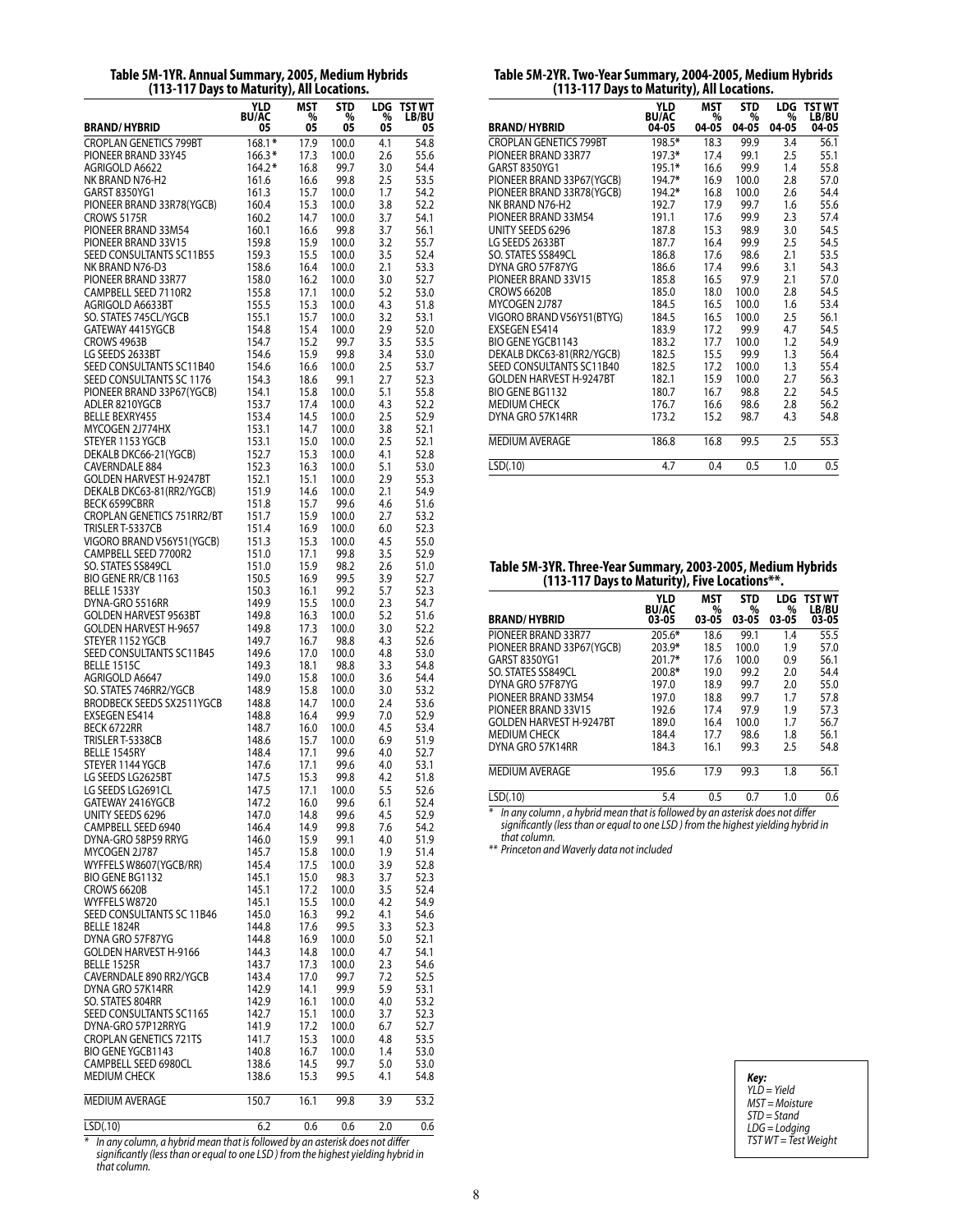| Table 6L-1YR. Annual Summary, 2005, Late Hybrids |
|--------------------------------------------------|
| (118 Days to Maturity or Later), All Locations.  |

| <b>BRAND/HYBRID</b>           | YLD<br><b>BU/AC</b><br>05 | MST<br>%<br>05 | STD<br>%<br>05 | LDG<br>%<br>05 | TST WT<br><b>LB/BU</b><br>05 |
|-------------------------------|---------------------------|----------------|----------------|----------------|------------------------------|
| PIONEER BRAND 32D99           | 168.4*                    | 18.3           | 100.0          | 4.8            | 54.0                         |
| PIONEER BRAND 31G66           | 166.7*                    | 16.8           | 98.1           | 2.2            | 54.8                         |
| GARST SEED CO. 8292YG1        | 165.7*                    | 18.4           | 100.0          | 1.9            | 54.3                         |
| VIGORO BRAND V58Y41 (YGCB)    | 158.8                     | 16.9           | 98.1           | 4.5            | 53.3                         |
| PIONEER BRAND 31N28(YGCB)     | 155.2                     | 17.2           | 99.7           | 4.2            | 56.2                         |
| <b>CROPLAN GENETICS 895BT</b> | 155.0                     | 20.5           | 100.0          | 1.8            | 53.2                         |
| BELLE 1830Y                   | 154.4                     | 17.9           | 100.0          | 3.1            | 52.8                         |
| AGRIGOLD A3325                | 147.5                     | 17.1           | 99.4           | 2.2            | 52.0                         |
| CAVERNDALE CF1015RR           | 143.9                     | 18.2           | 99.7           | 4.3            | 54.6                         |
| <b>I ATF CHECK</b>            | 143.1                     | 19.0           | 91.9           | 3.6            | 53.3                         |
| DEKALB DKC69-71(RR2/YGCB)     | 141.8                     | 17.4           | 100.0          | 3.0            | 53.8                         |
| SO. STATES 842RR2/YGCB        | 133.6                     | 16.4           | 98.2           | 7.0            | 50.5                         |
| <b>LATE AVERAGE</b>           | 152.8                     | 17.8           | 98.8           | 3.5            | 53.6                         |
| LSD(.10)                      | 6.6                       | 0.8            | 1.8            | 2.8            | 0.6                          |

**Table 6L-2YR. Two-Year Summary, 2004-2005, Late Hybrids (118 Days to Maturity or Later), All Locations.**

| <b>BRAND/HYBRID</b>           | YLD<br><b>BU/AC</b><br>04-05 | MST<br>%<br>04-05 | <b>STD</b><br>%<br>04-05 | LDG<br>%<br>04-05 | TST WT<br>LB/BU<br>04-05 |
|-------------------------------|------------------------------|-------------------|--------------------------|-------------------|--------------------------|
| PIONEER BRAND 32D99           | $203.3*$                     | 18.7              | 100.0                    | 3.1               | 56.1                     |
| PIONEER BRAND 31G66           | 197.2*                       | 17.6              | 98.9                     | 1.9               | 56.4                     |
| GARST SEED CO. 8292YG1        | 191.0                        | 18.9              | 98.4                     | 1.2               | 56.1                     |
| VIGORO BRAND V58Y41(YGCB)     | 186.6                        | 17.6              | 98.5                     | 3.1               | 54.7                     |
| PIONEER BRAND 31N28(YGCB)     | 185.1                        | 17.9              | 99.9                     | 2.9               | 57.3                     |
| <b>CROPLAN GENETICS 895BT</b> | 184.6                        | 21.1              | 99.1                     | 1.5               | 55.4                     |
| DEKALB DKC69-71(RR2/YGCB)     | 174.4                        | 18.8              | 99.4                     | 2.1               | 55.7                     |
| CAVERNDALE CF1015RR           | 173.0                        | 18.9              | 99.6                     | 2.9               | 56.2                     |
| <b>LATE CHECK</b>             | 162.2                        | 19.6              | 91.9                     | 2.6               | 54.5                     |
| <b>LATE AVERAGE</b>           | 184.1                        | 18.8              | 98.4                     | 2.4               | 55.8                     |
| LSD(.10)                      | 5.4                          | 0.5               | 1.3                      | 1.4               | 0.4                      |

**Table 6L-3YR. Three-Year Summary, 2003-2005, Late Hybrids (118 Days to Maturity or Later), Six Locations\*\*.**

| YLD<br><b>BU/AC</b><br>03-05 | <b>MST</b><br>%<br>03-05 | <b>STD</b><br>%<br>03-05 | LDG<br>%<br>03-05 | TST WT<br><b>LB/BU</b><br>03-05 |
|------------------------------|--------------------------|--------------------------|-------------------|---------------------------------|
| 207.5*                       | 20.0                     | 99.9                     | 2.2               | 57.2                            |
| 200.7                        | 18.6                     | 99.4                     | 1.8               | 56.9                            |
| 189.8                        | 18.8                     | 98.8                     | 2.4               | 55.6                            |
| 168.8                        | 20.0                     | 94.2                     | 2.0               | 55.2                            |
| 191.7                        | 19.3                     | 98.1                     | 2.1               | 56.2                            |
| 5.1                          | 0.4                      | 1.3                      | 1.1               | 0.4                             |
|                              | $\sim$<br>.              | $\sim$                   |                   | $\cdots$                        |

*\* In any column, a hybrid mean that is followed by an asterisk does not differ significantly (less than or equal to one LSD ) from the highest yielding hybrid in that column.*

*\*\* Waverly data not included.*

### **Table 7W-1YR. Annual Summary, 2005, White Hybrids (113-117 Days to Maturity), All Locations.**

| <b>BRAND/HYBRID</b>    | YLD<br><b>BU/AC</b><br>05 | MST<br>%<br>05 | <b>STD</b><br>%<br>05 | LDG<br>%<br>05 | <b>TST WT</b><br>LB/BU<br>05 |
|------------------------|---------------------------|----------------|-----------------------|----------------|------------------------------|
| PIONEER BRAND 32R38    | $165.1*$                  | 16.2           | 99.2                  | 2.8            | 55.2                         |
| PIONEER BRAND 33V62    | 159.7*                    | 15.1           | 98.8                  | 2.5            | 55.2                         |
| PIONEER BRAND 32B10    | 156.9                     | 16.1           | 96.5                  | 2.8            | 55.1                         |
| <b>MEDIUM CHECK</b>    | 155.0                     | 15.4           | 99.1                  | 4.2            | 55.5                         |
| PIONEER BRAND 32T78    | 153.2                     | 16.0           | 99.7                  | 4.3            | 55.4                         |
| <b>ZIMMFRMAN 1851W</b> | 150.5                     | 18.1           | 100.0                 | 4.0            | 53.4                         |
| ZIMMERMAN WX7314       | 146.6                     | 15.6           | 98.7                  | 3.5            | 55.8                         |
| AGRIGOLD 6537W         | 145.4                     | 15.6           | 100.0                 | 9.1            | 55.9                         |
| ZIMMERMAN 1713W        | 145.3                     | 16.6           | 100.0                 | 2.2            | 56.0                         |
| AGRIGOLD A3429W        | 145.0                     | 16.6           | 100.0                 | 6.6            | 55.9                         |
| ZIMMERMAN 1863W        | 144.0                     | 18.7           | 100.0                 | 1.8            | 53.9                         |
| ASGROW RX818W          | 140.2                     | 17.7           | 100.0                 | 2.9            | 55.1                         |
| <b>WHITE AVERAGE</b>   | 150.6                     | 16.5           | 99.3                  | 3.4            | 55.2                         |
| LSD(.10)               | 5.8                       | 0.6            | 1.4                   | 3.0            | 0.5                          |

**Table 7W-2YR. Two-Year Summary, 2004-2005, White Hybrids (113-117 Days to Maturity), All Locations.**

| <b>BRAND/HYBRID</b>  | YLD<br><b>BU/AC</b><br>04-05 | MST<br>%<br>04-05 | <b>STD</b><br>%<br>04-05 | LDG<br>%<br>04-05 | TST WT<br>LB/BU<br>04-05 |
|----------------------|------------------------------|-------------------|--------------------------|-------------------|--------------------------|
| PIONEER BRAND 33V62  | 179.0*                       | 16.6              | 97.6                     | 1.8               | 56.3                     |
| PIONEER BRAND 32B10  | $177.2*$                     | 17.5              | 95.4                     | 1.5               | 56.3                     |
| PIONEER BRAND 32T78  | $175.1*$                     | 17.9              | 99.6                     | 2.5               | 56.8                     |
| <b>MEDIUM CHECK</b>  | 174.3*                       | 16.6              | 99.1                     | 2.7               | 56.2                     |
| ZIMMERMAN 1851W      | 167.0                        | 19.2              | 100.0                    | 3.2               | 54.6                     |
| ZIMMERMAN 1713W      | 163.9                        | 17.8              | 99.3                     | 1.5               | 56.7                     |
| AGRIGOLD 6537W       | 163.1                        | 16.5              | 99.8                     | 5.2               | 56.5                     |
| ASGROW RX818W        | 153.3                        | 18.6              | 98.8                     | 1.8               | 56.0                     |
| <b>WHITE AVERAGE</b> | 169.1                        | 17.6              | 98.7                     | 2.5               | 56.2                     |
| LSD(.10)             | 4.7                          | 0.4               | 1.7                      | 1.5               | 0.4                      |

### **Table 7W-3YR. Three-Year Summary, 2003-2005, White Hybrids (113-117 Days to Maturity), Six Locations\*\*.**

| .,,,                 |                              |                          |                          |                          |                                        |  |
|----------------------|------------------------------|--------------------------|--------------------------|--------------------------|----------------------------------------|--|
| <b>BRAND/HYBRID</b>  | YLD<br><b>BU/AC</b><br>03-05 | <b>MST</b><br>%<br>03-05 | <b>STD</b><br>%<br>03-05 | <b>LDG</b><br>%<br>03-05 | <b>TST WT</b><br><b>LB/BU</b><br>03-05 |  |
| PIONEER BRAND 32T78  | 180.7*                       | 19.1                     | 99.2                     | 2.5                      | 57.5                                   |  |
| MEDIUM CHECK         | 178.3*                       | 17.1                     | 99.1                     | 2.7                      | 56.8                                   |  |
| ZIMMERMAN 1851W      | 172.6                        | 20.2                     | 99.7                     | 2.9                      | 55.4                                   |  |
| <b>WHITE AVERAGE</b> | 177.2                        | 18.8                     | 99.3                     | 2.7                      | 56.6                                   |  |
| LSD(.10)             | 4.5                          | 0.4                      | 15                       | 1.2                      | 0.4                                    |  |

*\* In any column , a hybrid mean that is followed by an asterisk does not differ significantly (less than or equal to one LSD ) from the highest yielding hybrid in that column.*

*\*\* Waverly data not included.*

*Key: YLD = Yield MST = Moisture STD = Stand LDG = Lodging TST WT = Test Weight*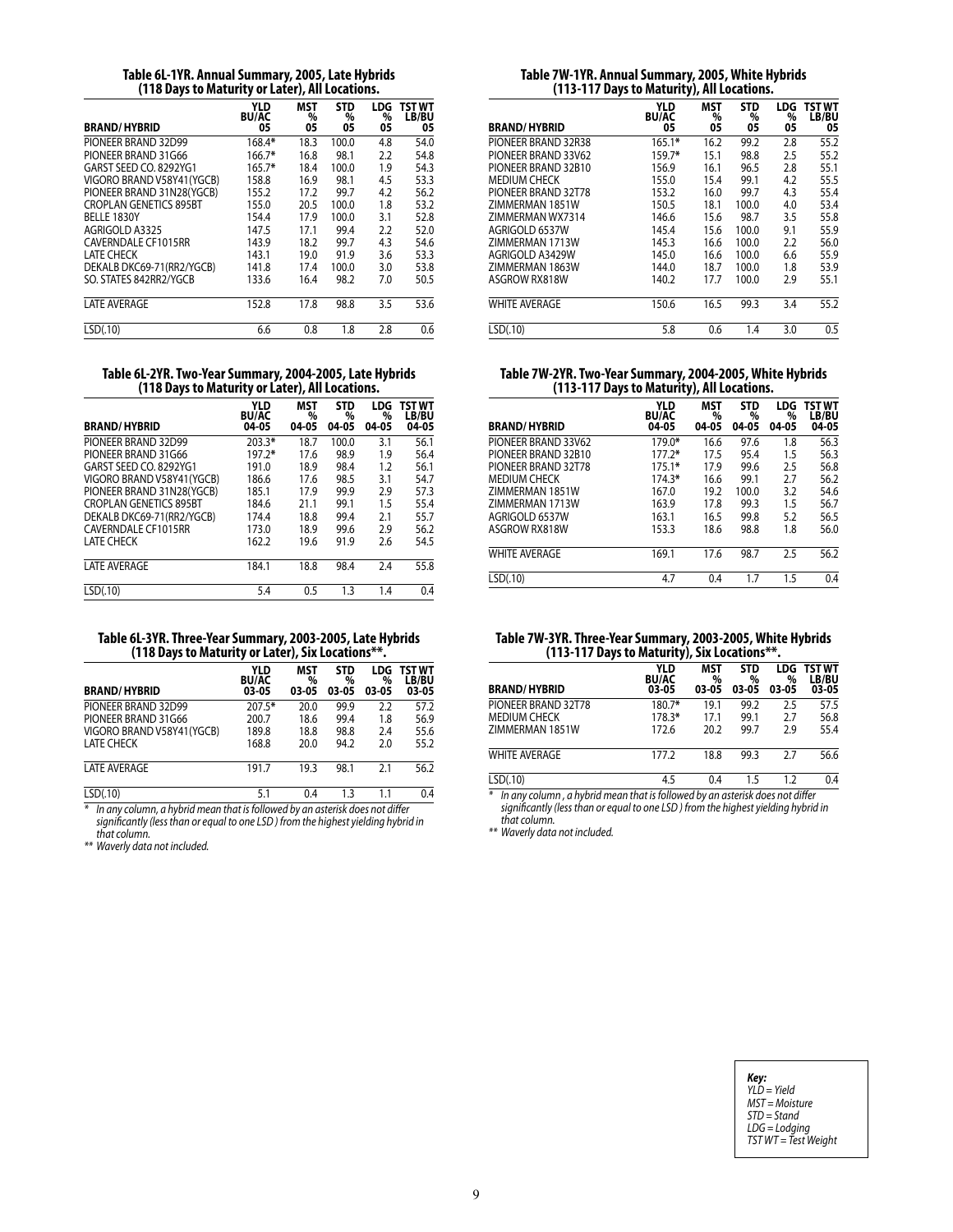### **Table 8E. Annual Summary, 2005, Early Hybrids: Chemical Composition, All Locations.**

| <b>BRAND/HYBRID</b>                                | PTN<br>OIL<br><b>STCH</b> |            |              |
|----------------------------------------------------|---------------------------|------------|--------------|
|                                                    |                           | % dry wt.  |              |
| <b>ADLER 5805</b>                                  | 10.9                      | 5.1        | 66.2         |
| <b>ADLER 6105</b>                                  | 10.2                      | 5.8        | 64.6         |
| AGRIGOLD 3411                                      | 10.8                      | 5.8        | 62.8         |
| AGRIGOLD A6445CL                                   | 10.6                      | 5.8        | 65.1         |
| AGRIGOLD A6575BT                                   | 10.7                      | 5.4        | 64.6         |
| ASGROW RX715RR2<br><b>BIO GENE BG1115</b>          | 10.4<br>9.6               | 4.8<br>5.1 | 66.3<br>64.3 |
| BIO GENE BG1128                                    | 10.2                      | 5.5        | 66.9         |
| <b>BRODBECK SEEDS SX512</b>                        | 9.7                       | 5.0        | 64.0         |
| CAVERNDALE CF788RR                                 | 10.7                      | 5.4        | 64.4         |
| <b>CROPLAN GENETICS 691BT/LL</b>                   | 10.3                      | 4.8        | 64.7         |
| <b>CROW'S 4911B</b>                                | 10.9                      | 5.4        | 64.4         |
| DEKALB DKC60-19(RR2/YGCB)                          | 9.9                       | 4.8        | 63.9         |
| DEKALB DKC61-45(RR2/YGCB)                          | 10.3                      | 4.5        | 66.8         |
| DEKALB DKC61-72(RR2)                               | 11.5                      | 5.2        | 63.9         |
| DYNA GRO 57P69BT/RR                                | 10.6                      | 4.8        | 65.4         |
| DYNA-GRO 5545                                      | 9.2                       | 4.8        | 68.2         |
| DYNA-GRO 57P46                                     | 9.5                       | 5.1        | 67.2         |
| DYNA-GRO 3712                                      | 10.2                      | 5.1        | 65.4         |
| <b>EARLY CHECK</b>                                 | 10.4                      | 4.7        | 64.1         |
| GARST SEED CO. 8450IT                              | 10.4                      | 4.8        | 65.9         |
| GOLDEN HARVEST H-8920                              | 10.0                      | 5.0        | 65.8         |
| GOLDEN HARVEST H-8959BT<br>GOLDEN HARVEST H-9006BT | 10.2                      | 4.7        | 65.3         |
| GOLDEN HARVEST H-9107                              | 10.4                      | 5.2<br>5.7 | 65.1<br>65.1 |
| LG SEEDS LG2585                                    | 10.4<br>10.7              | 5.6        | 63.6         |
| LG SEEDS LG2597                                    | 10.7                      | 5.1        | 63.3         |
| LG SEEDS LG2600BT                                  | 10.5                      | 4.8        | 65.3         |
| MYCOGEN 2H789                                      | 10.4                      | 5.9        | 63.9         |
| MYCOGEN 2T780(HX)                                  | 10.4                      | 5.4        | 65.4         |
| NK BRAND N65-M7                                    | 10.5                      | 5.3        | 63.8         |
| NK BRAND N69-P9                                    | 9.9                       | 5.5        | 64.7         |
| NK BRAND N70-T9                                    | 10.1                      | 4.7        | 66.0         |
| PIONEER BRAND 33N56                                | 9.9                       | 4.4        | 67.0         |
| PIONEER BRAND 34B24(YGCB)                          | 10.0                      | 4.4        | 66.9         |
| SEED CONSULTANTS SC10B94                           | 10.3                      | 4.5        | 65.8         |
| SEED CONSULTANTS SC1124A                           | 9.5                       | 5.2        | 64.9         |
| SO. STATES SS605CL                                 | 10.8                      | 5.4        | 64.3         |
| SO. STATES SS670BT                                 | 10.6                      | 5.8        | 66.0         |
| TRISLER T-5245CB                                   | 10.3                      | 5.3<br>4.9 | 65.5<br>64.5 |
| UNITY SEEDS 6250<br>VIGORO BRAND V52Y41 (YGCB)     | 10.7<br>10.8              | 5.5        | 65.1         |
| WYFFELS W6578(YGCB/CL)                             | 10.7                      | 5.2        | 64.8         |
| WYFFELS W7307(YGCB/CL)                             | 10.8                      | 5.6        | 65.2         |
|                                                    |                           |            |              |
| <b>EARLY AVERAGE</b>                               | 10.3                      | 5.2        | 65.1         |
| <b>EARLY AVERAGE BY LOCATION</b>                   |                           |            |              |
| PRINCETON                                          | 10.5                      | 5.3        | 64.5         |
| WAVERLY                                            | 11.1                      | 6.0        | 64.8         |
| BOWLING GREEN                                      | 10.8                      | 4.9        | 65.3         |
| <b>BENTON</b>                                      | 10.7                      | 4.8        | 63.0         |
| LEXINGTON                                          | 11.3                      | 5.1        | 65.1         |
| QUICKSAND                                          | 9.4                       | 5.4        | 65.9         |
| HODGENVILLE                                        | 8.7                       | 4.5        | 67.9         |

### **Table 8W. Annual Summary, 2005, White Hybrids: Chemical Composition, All Locations.**

| <b>BRAND/HYBRID</b>              | PTN       | OIL. | <b>STCH</b> |  |
|----------------------------------|-----------|------|-------------|--|
|                                  | % dry wt. |      |             |  |
| AGRIGOLD A3325                   | 10.6      | 5.4  | 66.7        |  |
| BELLE 1830Y                      | 10.0      | 5.2  | 66.5        |  |
| CAVERNDALE CF1015RR              | 9.9       | 4.8  | 67.0        |  |
| <b>CROPLAN GENETICS 895BT</b>    | 10.9      | 4.9  | 64.7        |  |
| DEKALB DKC69-71(RR2/YGCB)        | 11.1      | 5.4  | 64.3        |  |
| GARST SEED CO. 8292YG1           | 9.9       | 4.8  | 65.5        |  |
| MEDIUM CHECK                     | 9.5       | 5.3  | 65.5        |  |
| PIONEER BRAND 31G66              | 9.6       | 4.9  | 64.9        |  |
| PIONEER BRAND 31N28(YGCB)        | 10.8      | 4.1  | 66.3        |  |
| PIONEER BRAND 32D99              | 9.3       | 4.8  | 65.2        |  |
| SO. STATES 842RR2/YGCB           | 11.4      | 5.3  | 64.4        |  |
| VIGORO BRAND V58Y41(YGCB)        | 10.1      | 5.0  | 65.8        |  |
| <b>WHITE AVERAGE</b>             | 10.3      | 5.0  | 65.6        |  |
| <b>WHITE AVERAGE BY LOCATION</b> |           |      |             |  |
| PRINCETON                        | 10.7      | 4.9  | 64.3        |  |
| <b>WAVERLY</b>                   | 10.8      | 4.8  | 62.7        |  |
| BOWLING GREEN                    | 10.3      | 5.2  | 65.8        |  |
| <b>BENTON</b>                    | 11.2      | 4.7  | 65.3        |  |
| LEXINGTON                        | 10.8      | 4.5  | 65.3        |  |
| <b>OUICKSAND</b>                 | 10.3      | 5.0  | 67.2        |  |
| HODGENVILLE                      | 8.8       | 4.1  | 67.0        |  |

### **Table 8L. Annual Summary, 2005, Late Hybrids: Chemical Composition, All Locations.**

| <b>BRAND/HYBRID</b>             | PTN  | OIL       | STCH |
|---------------------------------|------|-----------|------|
|                                 |      | % dry wt. |      |
| AGRIGOLD A3325                  | 10.6 | 5.4       | 66.7 |
| BELLE 1830Y                     | 10.0 | 5.2       | 66.5 |
| CAVERNDALE CF1015RR             | 9.9  | 4.8       | 67.0 |
| <b>CROPLAN GENETICS 895BT</b>   | 10.9 | 4.9       | 64.7 |
| DEKALB DKC69-71(RR2/YGCB)       | 11.1 | 5.4       | 64.3 |
| GARST SEED CO. 8292YG1          | 9.9  | 4.8       | 65.5 |
| <b>LATE CHECK</b>               | 9.5  | 5.3       | 65.5 |
| PIONEER BRAND 31G66             | 9.6  | 4.9       | 64.9 |
| PIONEER BRAND 31N28(YGCB)       | 10.8 | 4.1       | 66.3 |
| PIONEER BRAND 32D99             | 9.3  | 4.8       | 65.2 |
| SO. STATES 842RR2/YGCB          | 11.4 | 5.3       | 64.4 |
| VIGORO BRAND V58Y41 (YGCB)      | 10.1 | 5.0       | 65.8 |
| <b>LATE AVERAGE</b>             | 10.3 | 5.0       | 65.6 |
| <b>LATE AVERAGE BY LOCATION</b> |      |           |      |
| PRINCETON                       | 10.1 | 5.1       | 65.6 |
| <b>WAVERLY</b>                  | 10.4 | 5.0       | 64.0 |
| BOWLING GREEN                   | 11.5 | 5.5       | 64.9 |
| <b>BENTON</b>                   | 10.9 | 5.2       | 66.5 |
| <b>LEXINGTON</b>                | 10.5 | 4.6       | 64.1 |
| <b>OUICKSAND</b>                | 9.6  | 5.0       | 66.8 |
| <b>HODGENVILLE</b>              | 8.9  | 4.5       | 67.1 |
|                                 |      |           |      |

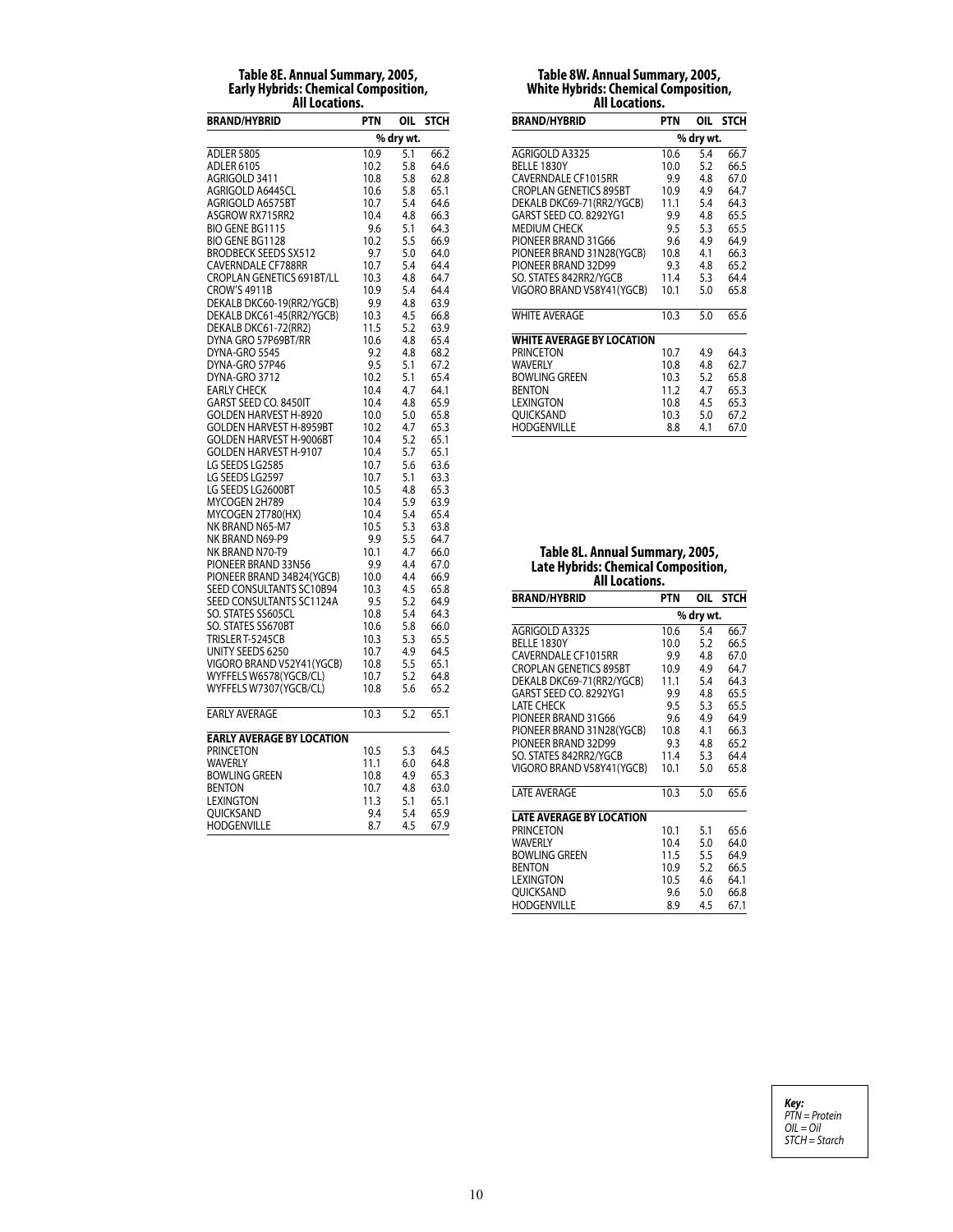# **Table 8M. Annual Summary, 2005, Medium Hybrids: Chemical Composition, All Locations.**

| <b>BRAND/HYBRID</b>              | <b>PTN</b> | OIL       | <b>STCH</b> |
|----------------------------------|------------|-----------|-------------|
|                                  |            | % dry wt. |             |
| ADLER 8210YGCB                   | 10.0       | 5.3       | 65.5        |
| AGRIGOLD A6622                   | 10.2       | 5.5       | 65.8        |
| AGRIGOLD A6633BT                 | 11.0       | 5.4       | 64.6        |
| AGRIGOLD A6647                   | 10.0       | 4.6       | 67.3        |
| <b>BECK 6599CBRR</b>             | 10.5       | 5.1       | 65.1        |
| BECK 6722RR                      | 9.6        | 5.3       | 66.6        |
| <b>BELLE 1515C</b>               | 9.9        | 4.6       | 66.8        |
| <b>BELLE 1525R</b>               | 9.6        | 4.4       | 68.5        |
| <b>BELLE 1533Y</b>               | 10.2       | 5.2       | 65.5        |
| BELLE 1545RY                     | 10.5       | 5.5       | 65.6        |
| BELLE 1824R                      | 9.9        | 4.8       | 65.8        |
| <b>BELLE BEXRY455</b>            | 10.2       | 5.0       | 66.6        |
| BIO GENE BG1132                  | 9.9        | 5.2       | 64.4        |
| BIO GENE RR/CB 1163              | 10.0       | 5.4       | 66.0        |
| <b>BIO GENE YGCB1143</b>         | 10.8       | 5.3       | 64.3        |
| <b>BRODBECK SEEDS SX2511YGCB</b> | 10.7       | 5.1       | 66.1        |
| CAMPBELL SEED 6940               | 9.5        | 4.9       | 64.6        |
| CAMPBELL SEED 6980CL             | 9.5        | 5.1       | 66.8        |
| CAMPBELL SEED 7110R2             | 10.2       | 5.2       | 66.1        |
| CAMPBELL SEED 7700R2             | 10.3       | 4.9       | 66.2        |
| CAVERNDALE 884                   | 10.2       | 5.1       | 66.2        |
| CAVERNDALE 890 RR2/YGCB          | 10.1       | 5.0       | 66.4        |
| <b>CROPLAN GENETICS 721TS</b>    | 9.7        | 5.0       | 66.7        |
| CROPLAN GENETICS 751RR2/BT       | 10.3       | 5.1       | 67.1        |
| <b>CROPLAN GENETICS 799BT</b>    | 10.1       | 4.8       | 64.4        |
| CROWS 4963B                      | 10.5       | 5.8       | 65.7        |
| <b>CROWS 5175R</b>               | 10.0       | 5.0       | 65.2        |
| <b>CROWS 6620B</b>               | 8.3        | 5.1       | 66.6        |
| DEKALB DKC63-81(RR2/YGCB)        | 10.7       | 4.9       | 65.1        |
| DEKALB DKC66-21(YGCB)            | 10.2       | 5.2       | 65.7        |
| DYNA GRO 57F87YG                 | 10.4       | 5.3       | 64.3        |
| DYNA GRO 57K14RR                 | 10.6       | 5.4       | 65.5        |
| DYNA-GRO 5516RR                  | 9.7        | 4.7       | 66.2        |
| DYNA-GRO 57P12RRYG               | 10.4       | 5.0       | 65.4        |
| DYNA-GRO 58P59RRYG               | 10.3       | 5.1       | 65.4        |
| <b>EXSEGEN ES414</b>             | 10.1       | 5.5       | 66.4        |
| GARST 8350YG1                    | 9.6        | 4.9       | 68.5        |
| GATEWAY 2416YGCB                 | 10.3       | 5.1       | 65.1        |
| GATEWAY 4415YGCB                 | 10.7       | 5.0       | 64.1        |
| <b>GOLDEN HARVEST 9563BT</b>     | 10.3       | 5.1       | 64.8        |
| <b>GOLDEN HARVEST H-9166</b>     | 9.3        | 5.0       | 65.3        |
| <b>GOLDEN HARVEST H-9247BT</b>   | 10.3       | 5.2       | 65.6        |
| <b>GOLDEN HARVEST H-9657</b>     | 9.0        | 5.4       | 66.0        |

# **Table 8M. Annual Summary, 2005, Medium Hybrids: Chemical Composition, All Locations.**

| <b>BRAND/HYBRID</b>               | PTN  | OIL       | <b>STCH</b> |  |  |  |
|-----------------------------------|------|-----------|-------------|--|--|--|
|                                   |      | % dry wt. |             |  |  |  |
| LG SEEDS 2633BT                   | 10.9 | 5.2       | 65.0        |  |  |  |
| LG SEEDS LG2625BT                 | 11.3 | 5.4       | 63.3        |  |  |  |
| LG SEEDS LG2691CL                 | 10.2 | 5.4       | 65.1        |  |  |  |
| MEDIUM CHECK                      | 11.2 | 5.4       | 63.8        |  |  |  |
| MYCOGEN 2J774                     | 11.5 | 5.6       | 65.1        |  |  |  |
| MYCOGEN 2J787                     | 10.2 | 5.0       | 65.4        |  |  |  |
| NK BRAND N76-D3                   | 9.7  | 4.9       | 66.8        |  |  |  |
| NK BRAND N76-H2                   | 9.7  | 4.8       | 65.0        |  |  |  |
| PIONEER BRAND 33M54               | 10.5 | 5.0       | 65.5        |  |  |  |
| PIONEER BRAND 33P67(YGCB)         | 10.2 | 4.6       | 66.7        |  |  |  |
| PIONEER BRAND 33R77               | 9.4  | 5.5       | 65.9        |  |  |  |
| PIONEER BRAND 33R78(YGCB)         | 10.5 | 5.9       | 65.6        |  |  |  |
| PIONEER BRAND 33V15               | 10.2 | 5.2       | 65.4        |  |  |  |
| PIONEER BRAND 33Y45               | 10.6 | 4.7       | 66.2        |  |  |  |
| SEED CONSULTANTS SC 1176          | 9.4  | 5.3       | 66.6        |  |  |  |
| SEED CONSULTANTS SC 11B46         | 9.8  | 4.9       | 68.7        |  |  |  |
| SEED CONSULTANTS SC1165           | 9.8  | 5.4       | 67.7        |  |  |  |
| SEED CONSULTANTS SC11B40          | 10.5 | 5.2       | 65.4        |  |  |  |
| SEED CONSULTANTS SC11B45          | 9.9  | 5.1       | 66.6        |  |  |  |
| SEED CONSULTANTS SC11B55          | 10.7 | 4.8       | 64.7        |  |  |  |
| SO. STATES 745CL/YGCB             | 9.7  | 4.4       | 68.4        |  |  |  |
| SO. STATES 746RR2/YGCB            | 10.5 | 5.0       | 67.4        |  |  |  |
| SO. STATES 804RR                  | 11.0 | 5.7       | 66.8        |  |  |  |
| SO. STATES SS849CL                | 10.9 | 5.2       | 65.4        |  |  |  |
| STEYER 1144 YGCB                  | 10.4 | 5.0       | 64.0        |  |  |  |
| STEYER 1152 YGCB                  | 10.1 | 5.3       | 65.9        |  |  |  |
| STEYER 1153 YGCB                  | 9.4  | 5.2       | 66.1        |  |  |  |
| TRISLER T-5337CB                  | 10.3 | 5.1       | 66.2        |  |  |  |
| TRISLER T-5338CB                  | 10.5 | 5.0       | 65.0        |  |  |  |
| UNITY SEEDS 6296                  | 9.4  | 4.8       | 67.6        |  |  |  |
| VIGORO BRAND V56Y51(BTYG)         | 10.9 | 5.3       | 65.2        |  |  |  |
| WYFFELS W8607(YGCB/RR)            | 10.3 | 5.4       | 65.8        |  |  |  |
| WYFFELS W8720                     | 10.2 | 4.8       | 67.1        |  |  |  |
| <b>MEDIUM AVERAGE</b>             | 10.2 | 5.1       | 65.9        |  |  |  |
| <b>MEDIUM AVERAGE BY LOCATION</b> |      |           |             |  |  |  |
| <b>PRINCETON</b>                  | 9.9  | 5.1       | 65.3        |  |  |  |
| <b>WAVERLY</b>                    | 10.7 | 5.5       | 65.7        |  |  |  |
| <b>BOWLING GREEN</b>              | 11.1 | 5.5       | 64.9        |  |  |  |
| <b>BENTON</b>                     | 10.2 | 5.0       | 65.9        |  |  |  |
| <b>LEXINGTON</b>                  | 11.2 | 5.0       | 65.3        |  |  |  |
| <b>OUICKSAND</b>                  | 9.4  | 5.2       | 66.1        |  |  |  |
| HODGENVILLE                       | 8.7  | 4.6       | 67.9        |  |  |  |

*Key: PTN = Protein OIL = Oil STCH = Starch*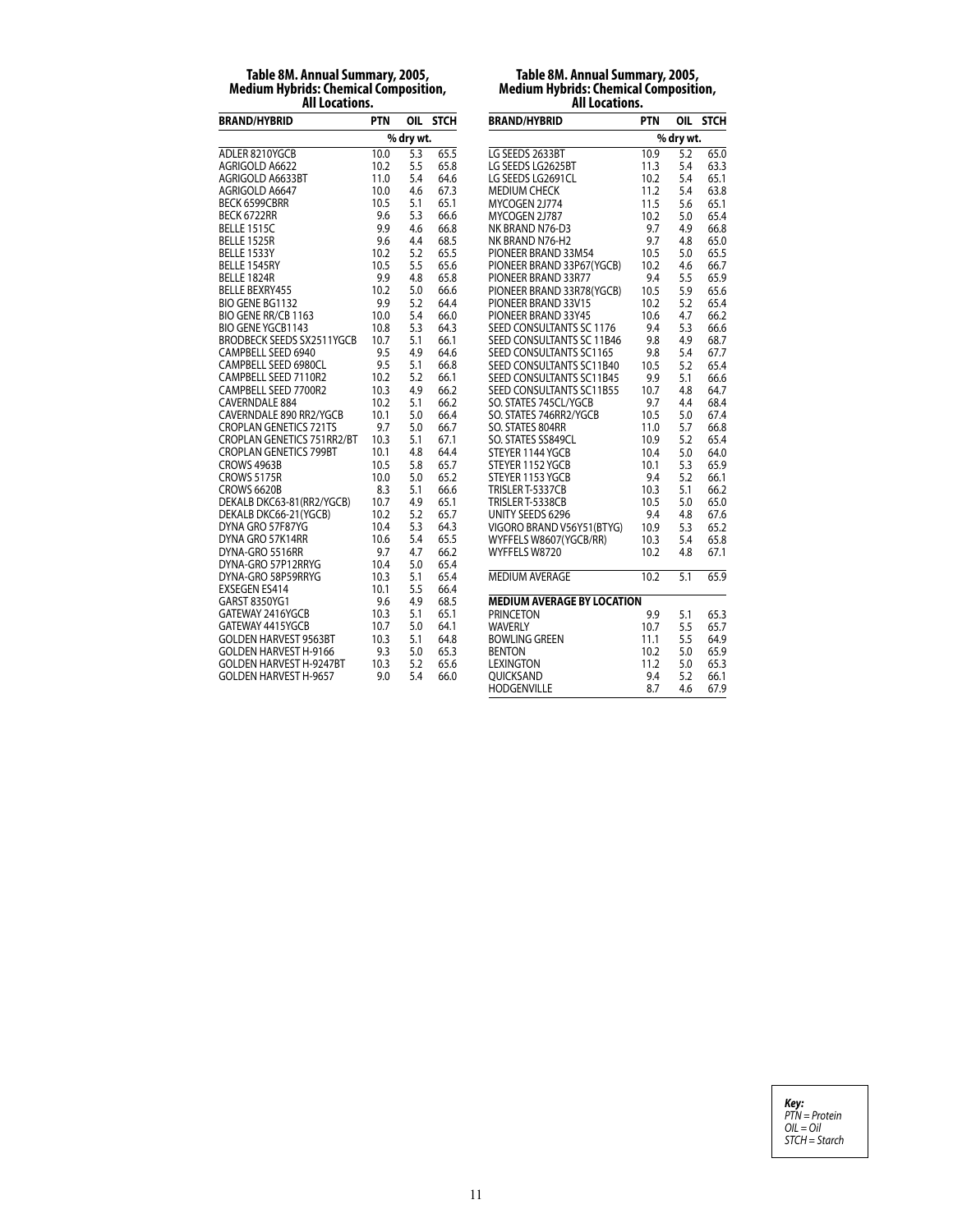#### **Table 9E. Yield Summary, 2005, Early Average (112 Days to Maturity or Earlier), Benton.**

| BRAND/HYBRID                     | <b>YLD</b><br><b>BU/AC</b><br>03-05 | <b>YLD</b><br><b>BU/AC</b><br>04-05 | YLD<br><b>BU/AC</b><br>05 | <b>MST</b><br>%<br>05 | <b>STD</b><br>%<br>05 | LDG<br>%<br>05 | <b>TST WT</b><br>LB/BU<br>05 |
|----------------------------------|-------------------------------------|-------------------------------------|---------------------------|-----------------------|-----------------------|----------------|------------------------------|
|                                  |                                     |                                     |                           |                       |                       |                |                              |
| LG SEEDS LG2600BT                |                                     |                                     | $165.2*$                  | 13.0                  | 100.0                 | 9.6            | $\overline{52.6}$            |
| ASGROW RX715RR2                  |                                     | 199.5*                              | 159.9*                    | 13.7                  | 100.0                 | 4.0            | 54.4                         |
| NK BRAND N65-M7                  | 209.3*                              | $201.1*$                            | $159.1*$                  | 13.3                  | 100.0                 | 6.6            | 53.8                         |
| DEKALB DKC60-19(RR2/YGCB)        | 197.7                               | 191.9*                              | $158.5*$                  | 13.9                  | 100.0                 | 2.5            | 54.8                         |
| CAVERNDALE CF788RR               | 205.9*                              | 203.4*                              | $157.7*$                  | 13.2                  | 100.0                 | 11.6           | 53.6                         |
| <b>GOLDEN HARVEST H-8959BT</b>   |                                     | 196.0*                              | $157.3*$                  | 13.2                  | 100.0                 | 5.6            | 54.6                         |
| GOLDEN HARVEST H-8920            |                                     |                                     | 154.6*                    | 12.8                  | 100.0                 | 7.6            | 55.3                         |
| <b>CROPLAN GENETICS 691BT/LL</b> |                                     | 186.3                               | $153.3*$                  | 13.3                  | 100.0                 | 6.6            | 52.4                         |
| PIONEER BRAND 33N56              |                                     | 200.4*                              | $153.1*$                  | 14.6                  | 100.0                 | 5.6            | 55.1                         |
| GOLDEN HARVEST H-9006BT          |                                     | 193.3*                              | $152.4*$                  | 13.7                  | 100.0                 | 3.5            | 54.0                         |
| DEKALB DKC61-45(RR2/YGCB)        |                                     | 196.7*                              | $150.4*$                  | 13.3                  | 100.0                 | 3.0            | 55.2                         |
| Agrigold A6445CL                 |                                     |                                     | $150.3*$                  | 13.3                  | 100.0                 | 3.0            | 54.4                         |
| DYNA-GRO 57P46RR/YG              |                                     | 194.2*                              | $150.1*$                  | 14.1                  | 100.0                 | 5.6            | 55.0                         |
| DEKALB DKC61-72(RR2)             |                                     |                                     | 149.5*                    | 12.8                  | 100.0                 | 2.5            | 54.4                         |
| NK BRAND N70-T9                  | 192.7                               | 188.4                               | $149.3*$                  | 14.0                  | 100.0                 | 2.0            | 54.1                         |
| CROW'S 4911B                     | 202.7*                              | 193.1*                              | $147.9*$                  | 13.4                  | 100.0                 | 5.1            | 54.2                         |
| DYNA GRO 57P69BT/RR              | 205.7*                              | 194.7*                              | 147.9*                    | 13.9                  | 100.0                 | 5.6            | 54.5                         |
| DYNA-GRO 3712                    |                                     |                                     | $147.5*$                  | 12.7                  | 100.0                 | 1.5            | 55.0                         |
| MYCOGEN 2H789                    |                                     | 192.0*                              | $147.5*$                  | 14.0                  | 100.0                 | 3.5            | 55.9                         |
| <b>ADLER 5805</b>                |                                     |                                     | $147.4*$                  | 13.4                  | 99.0                  | 2.0            | 52.5                         |
| WYFFELS W6578(YGCB/CL)           |                                     | 190.9*                              | 146.6                     | 14.0                  | 100.0                 | 3.5            | 54.6                         |
| WYFFELS W7307(YGCB/RR)           |                                     |                                     | 146.4                     | 13.7                  | 100.0                 | 4.0            | 56.8                         |
| TRISLER T-5245CB                 |                                     |                                     | 145.7                     | 13.2                  | 100.0                 | 1.5            | 54.0                         |
| GARST SEED CO. 8450IT            |                                     | 183.1                               | 145.0                     | 13.7                  | 100.0                 | 2.5            | 52.7                         |
| <b>BIO GENE BG1128</b>           |                                     |                                     | 144.6                     | 13.5                  | 100.0                 | 7.6            | 54.2                         |
| SO. STATES SS605CL               |                                     |                                     | 143.9                     | 14.1                  | 100.0                 | 7.1            | 54.1                         |
| SEED CONSULTANTS SC1124A         |                                     | 172.8                               | 143.8                     | 13.8                  | 100.0                 | 7.1            | 55.4                         |
| GOLDEN HARVEST H-9107            |                                     |                                     | 142.6                     | 12.4                  | 100.0                 | 1.5            | 52.3                         |
| LG SEEDS LG2585                  | 201.7*                              | 193.2*                              | 142.5                     | 13.1                  | 100.0                 | 14.6           | 53.8                         |
| VIGORO BRAND V52Y41(YGCB)        | 201.6*                              | 189.2                               | 140.5                     | 13.9                  | 100.0                 | 3.5            | 53.8                         |
| DYNA-GRO 5545                    | 193.3                               | 181.6                               | 140.3                     | 13.7                  | 100.0                 | 5.6            | 53.6                         |
| Agrigold A6575BT                 |                                     |                                     | 140.1                     | 15.1                  | 100.0                 | 2.0            | 53.7                         |
| SEED CONSULTANTS SC10B94         |                                     |                                     | 139.3                     | 14.0                  | 100.0                 | 6.6            | 54.1                         |
| AGRIGOLD 3411                    |                                     |                                     | 138.3                     | 14.3                  | 100.0                 | 7.6            | 55.4                         |
| BIO GENE BG1115                  |                                     | 168.4                               | 133.3                     | 13.5                  | 100.0                 | 12.6           | 55.3                         |
| UNITY SEEDS 6250                 |                                     |                                     | 131.2                     | 12.9                  | 100.0                 | 1.5            | 54.2                         |
| <b>BRODBECK SEEDS SX512</b>      |                                     |                                     | 130.9                     | 13.7                  | 100.0                 | 13.1           | 54.9                         |
| ADLER 6105                       |                                     | 176.1                               | 130.6                     | 14.0                  | 99.5                  | 6.6            | 52.8                         |
| LG SEEDS LG2540BT                |                                     | 170.9                               | 130.4                     | 13.0                  | 100.0                 | 4.0            | 54.9                         |
| PIONEER BRAND 34B24(YGCB)        | 193.3                               | 179.3                               | 130.0                     | 13.7                  | 100.0                 | 0.5            | 55.6                         |
| EARLY CHECK                      | 181.1                               | 175.3                               | 125.5                     | 13.9                  | 100.0                 | 1.0            | 54.6                         |
| SO. STATES SS670BT               | 189.8                               | 170.5                               | 122.7                     | 13.3                  | 93.9                  | 23.1           | 53.4                         |
| MYCOGEN 2T780(HX)                |                                     | 178.3                               | 118.1                     | 13.3                  | 100.0                 | 18.7           | 53.7                         |
| NK BRAND N69-P9RR/YG             |                                     |                                     | 117.1                     | 14.0                  | 100.0                 | 10.1           | 54.5                         |
| <b>EARLY AVERAGE</b>             | 197.9                               | 187.4                               | 143.8                     | 13.6                  | 99.8                  | 6.0            | 54.3                         |
|                                  |                                     |                                     |                           |                       |                       |                |                              |
| $\overline{\text{LSD}}$ (0.10)   | 10.2                                | 12.6                                | 18.0                      | 0.7                   | 5.0                   | 2.2            | 1.1                          |
| C.V.                             |                                     |                                     | 9.2                       | 3.7                   | 1.6                   | 61.0           | 1.4                          |

#### *Key: YLD = Yield MST = Moisture STD = Stand LDG = Lodging TST WT = Test Weight*

*\* In any column, a hybrid mean that is followed by an asterisk does not differ significantly (less than or equal to one LSD ) from the highest yielding hybrid in that column.*

### **Table 9W. Yield Summary, 2005, White Average (113-117 Days to Maturity), Benton.**

| <b>BRAND/HYBRID</b>  | <b>YLD</b><br><b>BU/AC</b><br>03-05 | <b>YLD</b><br><b>BU/AC</b><br>04-05 | <b>YLD</b><br><b>BU/AC</b><br>05 | <b>MST</b><br>%<br>05 | <b>STD</b><br>%<br>05 | LDG<br>%<br>05 | TST WT<br>LB/BU<br>05 |
|----------------------|-------------------------------------|-------------------------------------|----------------------------------|-----------------------|-----------------------|----------------|-----------------------|
| PIONEER BRAND 32B10  |                                     | $165.6*$                            | 149.4*                           | 13.9                  | 99.5                  | 4.0            | 54.0                  |
| PIONEER BRAND 33V62  |                                     | 174.2*                              | 137.6                            | 13.6                  | 98.0                  | 5.1            | 53.7                  |
| PIONEER BRAND 32T78  | 183.4*                              | 164.0*                              | 136.0                            | 13.6                  | 100.0                 | 7.6            | 54.5                  |
| <b>MEDIUM CHECK</b>  | $186.2*$                            | 171.9*                              | 134.4                            | 12.7                  | 100.0                 | 5.1            | 54.6                  |
| AGRIGOLD A3429W      |                                     |                                     | 132.3                            | 14.6                  | 100.0                 | 7.1            | 56.0                  |
| PIONEER BRAND 32R38  |                                     |                                     | 129.0                            | 13.9                  | 100.0                 | 6.6            | 53.2                  |
| ASGROW RX818W        |                                     | 147.6                               | 127.8                            | 16.3                  | 100.0                 | $1.5\,$        | 55.5                  |
| ZIMMERMAN WX7314     |                                     |                                     | 123.4                            | 13.9                  | 100.0                 | 4.0            | 54.9                  |
| ZIMMERMAN 1863W      |                                     |                                     | 121.5                            | 15.3                  | 100.0                 | 3.5            | 53.8                  |
| ZIMMERMAN 1851W      | 181.6*                              | 159.6*                              | 117.4                            | 15.0                  | 100.0                 | 6.6            | 53.2                  |
| ZIMMERMAN 1713W      |                                     | 156.1                               | 111.5                            | 14.2                  | 100.0                 | 4.0            | 55.8                  |
| AGRIGOLD 6537W       |                                     | 156.9                               | 109.8                            | 14.5                  | 100.0                 | 20.2           | 55.2                  |
| <b>WHITE AVERAGE</b> | 183.7                               | 162.0                               | 127.5                            | 14.3                  | 99.8                  | 6.3            | 54.5                  |
| LSD(0.10)            | 11.3                                | 15.8                                | 9.3                              | 0.9                   | 7.2                   | 1.4            | 1.1                   |
| C.V.                 |                                     |                                     | 5.2                              | 4.4                   | 1.0                   | 81.7           | 1.5                   |

*\* In any column, a hybrid mean that is followed by an asterisk does not differ signifi cantly (less than or equal to one LSD ) from the highest yielding hybrid in that column.*

#### **Table 9L. Yield Summary, 2005, Late Average (118 Days to Maturity or Later), Benton.**

| BRAND/HYBRID                  | <b>YLD</b><br><b>BU/AC</b><br>03-05 | <b>YLD</b><br><b>BU/AC</b><br>04-05 | YLD<br><b>BU/AC</b><br>05 | <b>MST</b><br>%<br>05 | <b>STD</b><br>%<br>05 | LDG<br>%<br>05 | <b>TST WT</b><br>LB/BU<br>05 |
|-------------------------------|-------------------------------------|-------------------------------------|---------------------------|-----------------------|-----------------------|----------------|------------------------------|
| GARST SEED CO. 8292YG1        |                                     | $177.5*$                            | $143.3*$                  | 15.6                  | 100.0                 | 3.5            | 53.5                         |
| AGRIGOLD A3325                |                                     |                                     | 142.3*                    | 14.3                  | 100.0                 | 0.5            | 51.7                         |
| LATE CHECK                    | 179.6                               | 158.0                               | 129.2*                    | 15.2                  | 97.0                  | 4.2            | 53.1                         |
| PIONEER BRAND 31G66           | 194.3*                              | $173.3*$                            | 128.0                     | 12.5                  | 97.5                  | 3.0            | 53.5                         |
| BELLE 1830Y                   |                                     |                                     | 127.1                     | 14.7                  | 100.0                 | 5.6            | 53.2                         |
| CAVERNDALE CF1015RR           |                                     | 164.6*                              | 121.6                     | 14.0                  | 100.0                 | 4.0            | 53.6                         |
| PIONEER BRAND 32D99           | 198.2*                              | $172.3*$                            | 120.5                     | 13.5                  | 100.0                 | 2.0            | 53.4                         |
| VIGORO BRAND V58Y41(YGCB)     | 184.8                               | 163.3                               | 113.4                     | 13.3                  | 100.0                 | 1.5            | 53.2                         |
| <b>CROPLAN GENETICS 895BT</b> |                                     | 159.5                               | 107.8                     | 17.6                  | 100.0                 | 3.0            | 53.2                         |
| PIONEER BRAND 31N28(YGCB)     |                                     | 163.9                               | 106.8                     | 14.0                  | 100.0                 | 4.5            | 56.1                         |
| DEKALB DKC69-71(RR2/YGCB)     |                                     | 153.3                               | 100.5                     | 13.8                  | 100.0                 | 5.6            | 53.6                         |
| SO. STATES 842RR2/YGCB        |                                     |                                     | 89.5                      | 12.7                  | 100.0                 | 2.0            | 49.3                         |
| <b>LATE AVERAGE</b>           | 189.2                               | 165.1                               | 119.2                     | 14.3                  | 99.5                  | 3.3            | 53.1                         |
| LSD (0.10)                    | 12.4                                | 13.2                                | 15.0                      | 1.1                   | 3.5                   | 2.0            | 1.0                          |
| C.V.                          |                                     |                                     | 9.0                       | 5.3                   | 1.4                   | 75.9           | 1.3                          |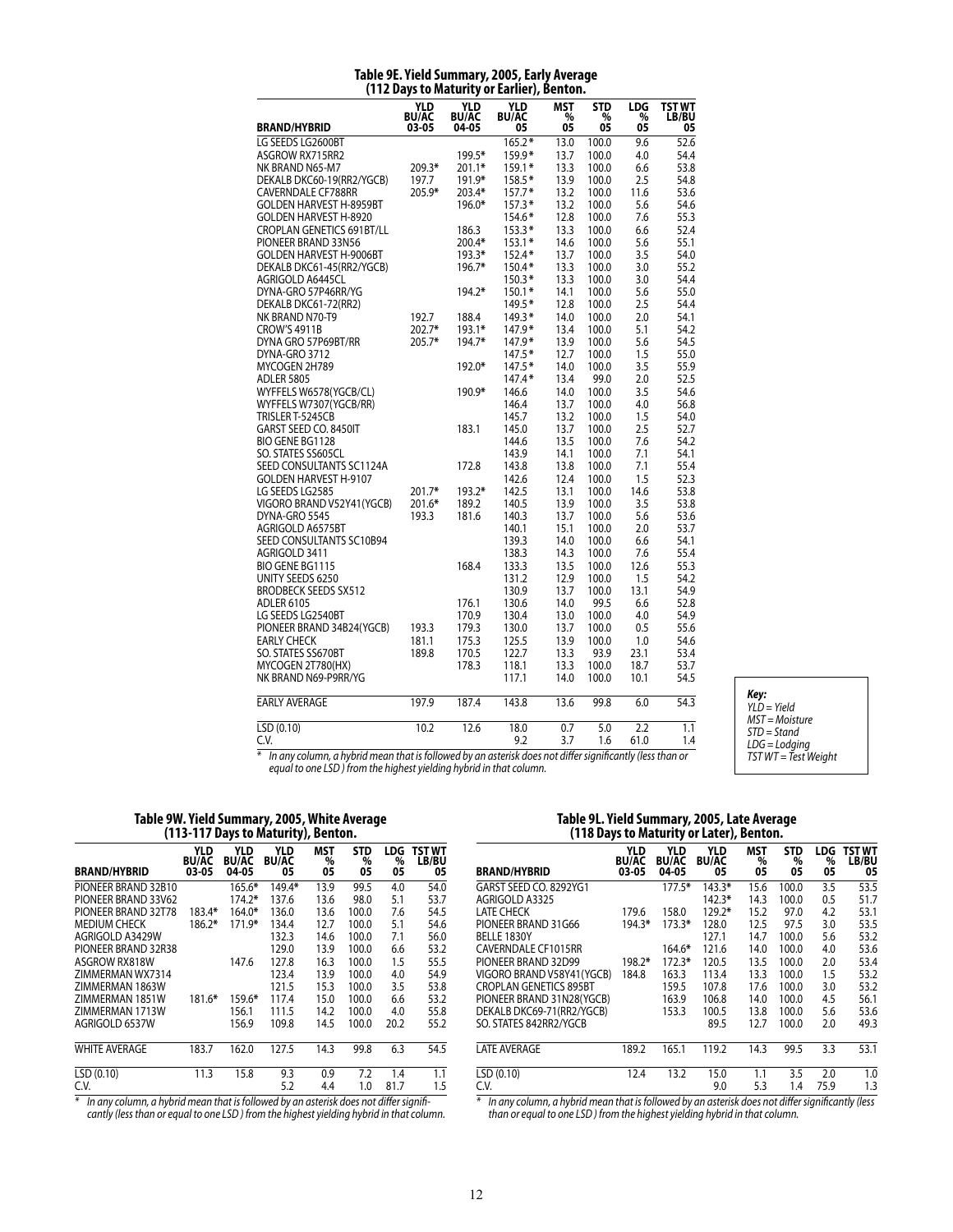# **Table 9M. Yield Summary, 2005, Medium Average (113-117 Days to Maturity), Benton.**

| <b>BRAND/HYBRID</b>                                        | YLD<br><b>BU/AC</b><br>$03 - 05$ | YLD<br><b>BU/AC</b><br>04-05 | YLD<br><b>BU/AC</b> | MST<br>$\%$  | STD<br>%<br>05 | LDG<br>%<br>05 | TST WT<br><b>LB/BU</b> |
|------------------------------------------------------------|----------------------------------|------------------------------|---------------------|--------------|----------------|----------------|------------------------|
|                                                            |                                  |                              | 05<br>176.5*        | 05           |                |                | 05                     |
| <b>CAVERNDALE 884</b><br>AGRIGOLD A6633BT                  |                                  |                              | 170.5*              | 15.3<br>13.0 | 100.0<br>100.0 | 7.6<br>1.5     | 54.7<br>52.4           |
| NK BRAND N76-D3                                            |                                  |                              | $169.2*$            | 13.3         | 100.0          | 1.0            | 54.2                   |
| CROWS 4963B                                                |                                  |                              | 167.9*              | 13.5         | 100.0          | 1.5            | 53.8                   |
| <b>CROPLAN GENETICS 799BT</b>                              |                                  | 192.9                        | 165.9*              | 18.4         | 100.0          | 3.0            | 54.7                   |
| PIONEER BRAND 33Y45<br>SO. STATES SS849CL                  | $215.2*$                         | 198.2*                       | 165.5*<br>164.5*    | 15.5<br>13.8 | 100.0<br>96.5  | 5.6<br>7.8     | 56.0<br>51.8           |
| BIO GENE RR/CB 1163                                        |                                  |                              | $162.3*$            | 14.8         | 100.0          | 5.6            | 53.8                   |
| AGRIGOLD A6622                                             |                                  |                              | 159.3               | 15.6         | 98.0           | 8.3            | 55.3                   |
| CAMPBELL SEED 7110R2                                       |                                  |                              | 158.0               | 14.6         | 100.0          | 6.6            | 53.4                   |
| PIONEER BRAND 33R77                                        | 218.4*                           | $201.3*$                     | 157.9               | 13.9         | 100.0          | 4.0            | 52.4                   |
| GARST 8350YG1<br>BECK 6599CBRR                             | 214.5*                           | 206.3*                       | 157.8<br>157.7      | 14.9<br>14.9 | 100.0<br>100.0 | 3.5<br>8.1     | 54.2<br>52.3           |
| NK BRAND N76-H2                                            |                                  | 195.8*                       | 157.1               | 14.9         | 100.0          | 2.0            | 53.9                   |
| DYNA GRO 57K14RR                                           | 209.8*                           | 199.7*                       | 155.9               | 13.9         | 100.0          | 11.6           | 54.0                   |
| ADLER 8210YGCB                                             |                                  |                              | 155.9               | 15.5         | 100.0          | 8.1            | 52.7                   |
| CROWS 5175R<br>WYFFELS W8720                               |                                  |                              | 155.2<br>154.8      | 13.3<br>14.4 | 100.0<br>100.0 | 5.1<br>11.1    | 54.1<br>56.4           |
| <b>BELLE BEXRY455</b>                                      |                                  |                              | 154.5               | 14.0         | 100.0          | 3.5            | 53.5                   |
| LG SEEDS 2633BT                                            |                                  | 196.8*                       | 154.0               | 14.5         | 100.0          | 11.1           | 54.6                   |
| BELLE 1533Y                                                |                                  |                              | 153.8               | 14.5         | 100.0          | 9.6            | 53.3                   |
| TRISLER T-5337CB                                           |                                  |                              | 153.7               | 15.1         | 100.0          | 3.0            | 52.8                   |
| PIONEER BRAND 33R78(YGCB)<br>CROPLAN GENETICS 751RR2/BT    |                                  | 198.7*                       | 153.2<br>152.3      | 14.3<br>15.0 | 100.0<br>100.0 | 10.6<br>2.0    | 51.9<br>53.0           |
| CAMPBELL SEED 6940                                         |                                  |                              | 150.8               | 14.3         | 100.0          | 11.6           | 55.1                   |
| MYCOGEN 2J774HX                                            |                                  |                              | 150.3               | 13.4         | 100.0          | 12.1           | 51.8                   |
| UNITY SEEDS 6296                                           |                                  | 197.9*                       | 149.6               | 13.8         | 100.0          | 9.1            | 53.1                   |
| PIONEER BRAND 33M54                                        | 213.0*                           | 194.0                        | 149.5               | 15.3         | 100.0          | 3.5            | 55.9                   |
| <b>CROPLAN GENETICS 721TS</b><br>VIGORO BRAND V56Y51(YGCB) |                                  | 192.0                        | 148.6<br>148.4      | 14.3<br>13.6 | 100.0<br>100.0 | 6.6<br>8.1     | 54.7<br>55.4           |
| CAMPBELL SEED 6980CL                                       |                                  |                              | 147.7               | 13.8         | 100.0          | 11.1           | 52.9                   |
| SEED CONSULTANTS SC11B40                                   |                                  | 187.4                        | 147.4               | 13.8         | 100.0          | 4.5            | 55.0                   |
| STEYER 1152 YGCB                                           |                                  |                              | 147.3               | 15.2         | 100.0          | 6.6            | 53.5                   |
| DYNA-GRO 5516RR                                            |                                  |                              | 147.1               | 14.4         | 100.0          | 8.1            | 56.0                   |
| SO. STATES 746RR2/YGCB<br>LG SEEDS LG2625BT                |                                  |                              | 147.1<br>146.8      | 14.4<br>14.0 | 100.0<br>100.0 | 5.6<br>3.5     | 53.8<br>52.4           |
| AGRIGOLD A6647                                             |                                  |                              | 146.6               | 13.7         | 100.0          | 5.1            | 54.6                   |
| <b>EXSEGEN ES414</b>                                       |                                  | 188.7                        | 146.4               | 14.3         | 100.0          | 10.6           | 53.9                   |
| <b>GOLDEN HARVEST H-9657</b>                               |                                  |                              | 146.0               | 16.5         | 100.0          | 2.0            | 52.3                   |
| <b>GOLDEN HARVEST H-9247BT</b>                             | 197.0                            | 190.3                        | 145.9               | 14.0         | 100.0          | 6.1            | 56.4                   |
| SO. STATES 804RR<br>CAVERNDALE 890 RR2/YGCB                |                                  |                              | 145.6<br>144.9      | 15.0<br>14.8 | 100.0<br>98.0  | 9.6<br>18.2    | 53.4<br>53.4           |
| WYFFELS W8607(YGCB/RR)                                     |                                  |                              | 144.7               | 15.1         | 100.0          | 8.6            | 53.7                   |
| DEKALB DKC63-81(RR2/YGCB)                                  |                                  | 179.0                        | 144.4               | 13.6         | 100.0          | 3.5            | 55.6                   |
| DYNA-GRO 58P59 RRYG                                        |                                  |                              | 143.9               | 14.7         | 100.0          | 4.5            | 51.9                   |
| SEED CONSULTANTS SC11B55<br>LG SEEDS LG2691CL              |                                  |                              | 143.6               | 13.3<br>15.8 | 100.0          | 4.0            | 52.5                   |
| SEED CONSULTANTS SC 11B46                                  |                                  |                              | 143.4<br>143.4      | 14.4         | 100.0<br>98.5  | 13.6<br>5.1    | 52.5<br>55.6           |
| <b>BELLE 1515C</b>                                         |                                  |                              | 142.9               | 14.7         | 100.0          | 6.6            | 54.8                   |
| <b>BELLE 1545C</b>                                         |                                  |                              | 141.8               | 15.4         | 99.0           | 8.7            | 53.7                   |
| <b>MEDIUM CHECK</b>                                        | 196.3                            | 188.3                        | 141.8               | 13.7         | 100.0          | 7.6            | 55.3                   |
| DYNA GRO 57F87YG<br>SEED CONSULTANTS SC 1176               | 200.3                            | 183.1                        | 141.6               | 15.0         | 100.0          | 7.1            | 53.3<br>51.6           |
| CROWS 6620B                                                |                                  | 188.4                        | 141.5<br>140.8      | 16.2<br>15.5 | 96.0<br>100.0  | 6.7<br>9.6     | 53.4                   |
| BRODBECK SEEDS SX2511YGCB                                  |                                  |                              | 140.4               | 13.5         | 100.0          | 3.5            | 55.4                   |
| STEYER 1153 YGCB                                           |                                  |                              | 140.0               | 13.5         | 100.0          | 5.6            | 52.2                   |
| PIONEER BRAND 33V15                                        | 200.7                            | 185.4                        | 139.9               | 14.1         | 100.0          | 8.6            | 56.0                   |
| BIO GENE BG1132<br>SEED CONSULTANTS SC1165                 |                                  | 177.7                        | 139.8<br>139.4      | 12.8<br>13.2 | 100.0<br>100.0 | 7.1<br>4.5     | 52.2<br>52.5           |
| CAMPBELL SEED 7700R2                                       |                                  |                              | 138.8               | 15.0         | 100.0          | 7.6            | 52.9                   |
| GATEWAY 4415YGCB                                           |                                  |                              | 138.3               | 13.8         | 100.0          | 10.1           | 51.6                   |
| TRISLER T-5338CB                                           |                                  |                              | 137.8               | 13.5         | 100.0          | 15.2           | 52.0                   |
| BECK 6722RR                                                |                                  |                              | 137.3               | 14.7         | 100.0          | 4.0            | 54.3                   |
| <b>GOLDEN HARVEST 9563BT</b><br>BELLE 1824R                |                                  |                              | 135.8<br>134.7      | 13.4<br>15.7 | 100.0<br>100.0 | 6.6<br>9.1     | 51.0<br>52.3           |
| STEYER 1144 YGCB                                           |                                  |                              | 134.6               | 16.3         | 100.0          | 12.1           | 54.5                   |
| SO. STATES 745CL/YGCB                                      |                                  |                              | 134.5               | 13.9         | 100.0          | 8.6            | 52.1                   |
| PIONEER BRAND 33P67(YGCB)                                  | $212.3*$                         | 192.2                        | 134.3               | 14.1         | 100.0          | 7.6            | 56.2                   |
| BIO GENE YGCB1143                                          |                                  | 186.4                        | 133.3               | 16.0         | 100.0          | 2.0            | 54.2                   |
| SEED CONSULTANTS SC11B45<br>GATEWAY 2416YGCB               |                                  |                              | 133.1<br>131.8      | 14.8<br>14.5 | 100.0<br>100.0 | 9.6<br>12.6    | 53.5<br>54.6           |
| <b>BELLE 1525R</b>                                         |                                  |                              | 129.1               | 14.2         | 100.0          | 3.0            | 54.3                   |
| GOLDEN HARVEST H-9166                                      |                                  |                              | 128.9               | 13.7         | 100.0          | 4.5            | 53.7                   |
| DEKALB DKC66-21(YGCB)                                      |                                  |                              | 124.9               | 13.9         | 100.0          | 9.1            | 55.1                   |
| DYNA-GRO 57P12RRYG                                         |                                  |                              | 121.2               | 15.3         | 100.0          | 19.2           | 53.5                   |
| MYCOGEN 2J787                                              |                                  | 170.6                        | 111.7               | 16.2         | 100.0          | 1.0            | 53.4                   |
| MEDIUM AVERAGE                                             | 207.8                            | 190.9                        | 146.6               | 14.5         | 99.8           | 7.1            | 53.7                   |
| LSD(0.10)                                                  | 9.4                              | 11.9                         | 14.3                | 1.0          | 8.1            | 1.7            | 1.3                    |
| C.V.                                                       |                                  |                              | 7.2                 | 5.1          | 1.3            | 84.3           | 1.7                    |

*Key: YLD = Yield MST = Moisture STD = Stand LDG = Lodging TST WT = Test Weight*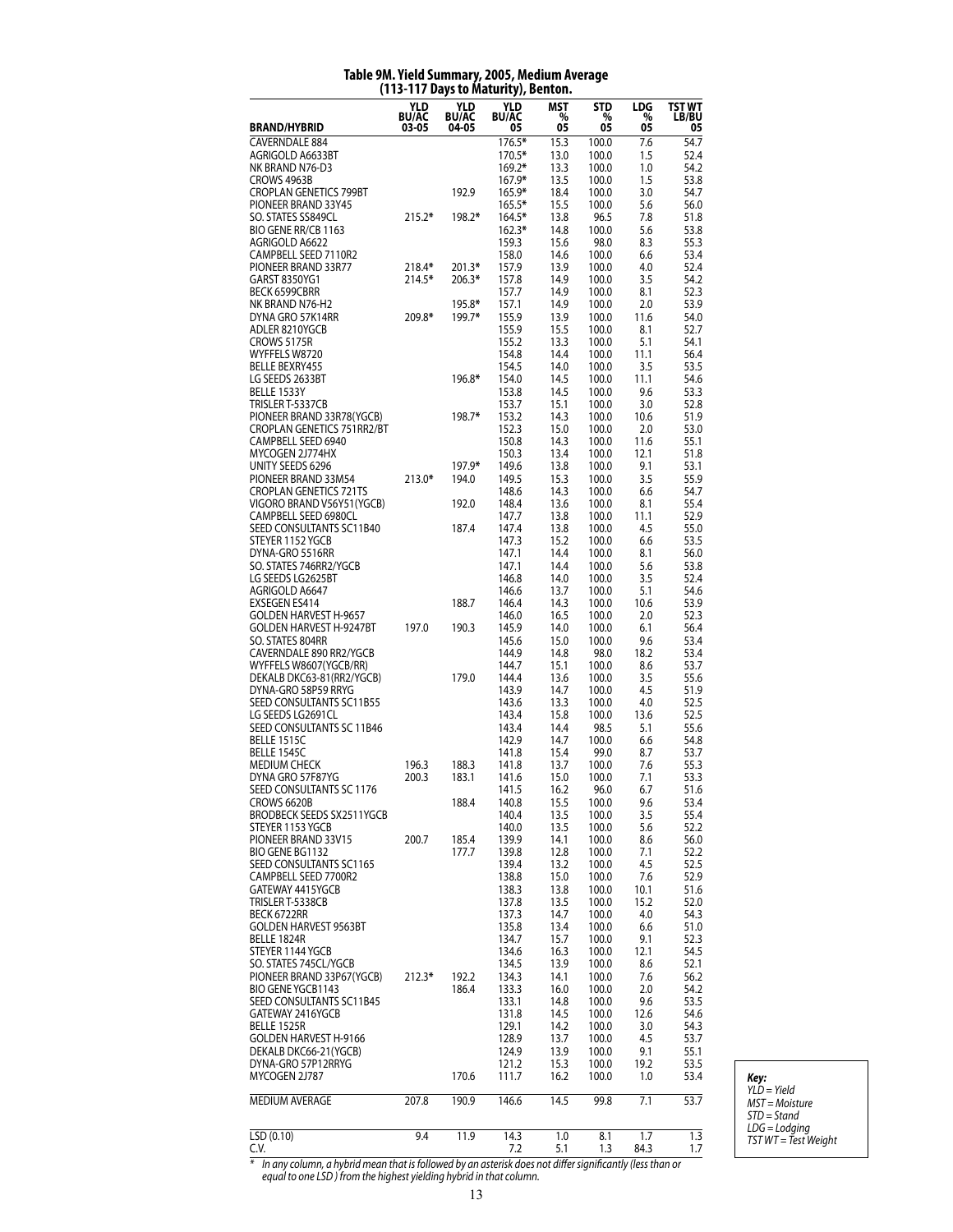|                                  | 1112 Days to Maturity or Larner <sub>//</sub> Finitet |                           |                       | vıı.                  |                |                              |
|----------------------------------|-------------------------------------------------------|---------------------------|-----------------------|-----------------------|----------------|------------------------------|
| <b>BRAND/HYBRID</b>              | <b>YLD</b><br><b>BU/AC</b><br>04-05                   | YLD<br><b>BU/AC</b><br>05 | <b>MST</b><br>%<br>05 | <b>STD</b><br>%<br>05 | LDG<br>%<br>ÓŠ | TST WT<br><b>LB/BU</b><br>05 |
| <b>BRODBECK SEEDS SX512</b>      |                                                       | 195.5*                    |                       |                       |                | $\overline{54.2}$            |
|                                  |                                                       | 190.4*                    | 16.1                  | 100.0                 | 7.6            |                              |
| GOLDEN HARVEST H-9107            |                                                       |                           | 16.2                  | 100.0                 | 3.0            | 54.0                         |
| DEKALB DKC61-45(RR2/YGCB)        | $210.2*$                                              | 180.7*                    | 15.2                  | 100.0                 | 4.5            | 54.5                         |
| DEKALB DKC61-72(RR2)             |                                                       | 180.6*                    | 16.2                  | 100.0                 | 11.1           | 54.6                         |
| <b>CROPLAN GENETICS 691BT/LL</b> | 208.2*                                                | 180.5*                    | 16.0                  | 100.0                 | 10.1           | 53.4                         |
| TRISLER T-5245CB                 |                                                       | 179.1*                    | 17.8                  | 100.0                 | 5.1            | 54.0                         |
| LG SEEDS LG2585                  | 191.7                                                 | 178.9*                    | 14.4                  | 100.0                 | 10.6           | 53.3                         |
| <b>ADLER 6105</b>                | 206.0*                                                | 178.9*                    | 18.2                  | 100.0                 | 11.1           | 53.7                         |
| UNITY SEEDS 6250                 |                                                       | 178.8*                    | 14.8                  | 100.0                 | 5.1            | 54.1                         |
| SO. STATES SS605CL               |                                                       | $177.4*$                  | 16.2                  | 100.0                 | 11.6           | 52.9                         |
| PIONEER BRAND 33N56              | 202.6*                                                | 177.0*                    | 16.6                  | 100.0                 | 9.1            | 55.3                         |
| GARST SEED CO. 8450IT            | 206.0*                                                | 177.0*                    | 17.3                  | 100.0                 | 4.0            | 52.7                         |
| MYCOGEN 2T780(HX)                | 199.9*                                                | $176.7*$                  | 17.0                  | 100.0                 | 21.7           | 54.4                         |
| AGRIGOLD A6575BT                 |                                                       | 176.0*                    | 16.8                  | 100.0                 | 15.7           | 53.0                         |
| <b>GOLDEN HARVEST H-8920</b>     |                                                       | 173.8                     | 15.3                  | 100.0                 | 10.1           | 54.7                         |
| ASGROW RX715RR2                  | 205.7*                                                | 173.7                     | 15.9                  | 100.0                 | 6.1            | 55.4                         |
| MYCOGEN 2H789                    | 192.1                                                 | 173.5                     | 16.8                  | 100.0                 | 5.1            | 55.3                         |
| PIONEER BRAND 34B24(YGCB)        | 207.9*                                                | 172.9                     | 16.1                  | 100.0                 | 9.1            | 54.5                         |
| <b>ADLER 5805</b>                |                                                       | 170.9                     | 16.4                  | 100.0                 | 15.2           | 52.2                         |
| NK BRAND N69-P9                  |                                                       | 170.4                     | 16.2                  | 100.0                 | 7.6            | 53.5                         |
| BIO GENE BG1128                  |                                                       | 169.7                     | 15.8                  | 100.0                 | 5.6            | 53.6                         |
| DYNA-GRO 3712                    |                                                       | 168.6                     | 15.5                  | 100.0                 | 2.0            | 54.2                         |
| <b>BIO GENE BG1115</b>           | 186.9                                                 | 166.9                     | 16.6                  | 100.0                 | 8.1            | 53.7                         |
| <b>GOLDEN HARVEST H-8959BT</b>   | 197.7*                                                | 165.7                     | 15.7                  | 100.0                 | 10.1           | 55.5                         |
| SEED CONSULTANTS SC1124A         | 199.6*                                                | 165.2                     | 16.0                  | 100.0                 | 5.1            | 54.6                         |
| AGRIGOLD A6445CL                 |                                                       | 165.1                     | 15.3                  | 100.0                 | 3.5            | 53.6                         |
| NK BRAND N65-M7                  | 190.5                                                 | 164.3                     | 15.6                  | 100.0                 | 19.7           | 53.9                         |
| NK BRAND N70-T9                  | 198.1*                                                | 163.4                     | 16.0                  | 100.0                 | 9.1            | 54.4                         |
| LG SEEDS LG2600BT                |                                                       | 162.1                     | 16.5                  | 100.0                 | 9.1            | 51.4                         |
| LG SEEDS LG2540BT                | 189.1                                                 | 160.5                     | 16.0                  | 100.0                 | 9.1            | 53.8                         |
| AGRIGOLD 3411                    |                                                       | 159.7                     | 19.8                  | 100.0                 | 10.1           | 54.7                         |
| WYFFELS W6578(YGCB/CL)           | 198.5*                                                | 156.9                     | 15.4                  | 100.0                 | 9.1            | 53.2                         |
| DYNA-GRO 57P46RR/YG              | 190.7                                                 | 153.4                     | 15.4                  | 100.0                 | 9.1            | 53.4                         |
| <b>CAVERNDALE CF788RR</b>        | 180.3                                                 | 153.2                     | 15.7                  | 100.0                 | 8.6            | 53.3                         |
| <b>GOLDEN HARVEST H-9006BT</b>   | 193.4                                                 | 150.0                     | 15.8                  | 99.5                  | 12.2           | 53.7                         |
| DYNA-GRO 5545                    | 195.3*                                                | 149.5                     | 15.6                  | 100.0                 | 7.1            | 53.7                         |
| SEED CONSULTANTS SC10B94         |                                                       | 149.4                     | 14.9                  | 100.0                 | 4.0            | 53.3                         |
| <b>EARLY CHECK</b>               | 179.0                                                 | 148.7                     | 15.1                  | 100.0                 | 4.5            | 54.2                         |
| DEKALB DKC60-19(RR2/YGCB)        | 187.3                                                 | 148.2                     | 15.8                  | 100.0                 | 13.1           | 55.1                         |
| VIGORO BRAND V52Y41(YGCB)        | 187.8                                                 | 147.0                     | 16.0                  | 100.0                 | 11.1           | 53.4                         |
| WYFFELS W7307(YGCB/RR)           |                                                       | 145.2                     | 16.2                  | 100.0                 | 9.1            | 55.6                         |
| DYNA GRO 57P69RR/YG              | 181.7                                                 | 139.6                     | 15.2                  | 100.0                 | 16.2           | 53.4                         |
| <b>CROW'S 4911B</b>              | 176.8                                                 | 134.7                     | 15.2                  | 100.0                 | 13.1           | 53.3                         |
| SO. STATES SS670BT               | 163.9                                                 | 114.5                     | 16.1                  | 100.0                 | 15.2           | 54.1                         |
| <b>EARLY AVERAGE</b>             | 193.6                                                 | 165.1                     | 16.1                  | 100.0                 | 9.3            | $\overline{53.9}$            |
| LSD (0.10)                       | 15.7                                                  | 20.3                      | 1.3                   | 9.4                   | 0.2            | 1.2                          |
| C.V.                             |                                                       | 9.1                       | 6.0                   | 0.1                   | 75.1           | 1.7                          |

#### **Table 10E. Yield Summary, 2005, Early Average (112 Days to Maturity or Earlier), Princeton.**

*Key: YLD = Yield MST = Moisture STD = Stand LDG = Lodging TST WT = Test Weight*

*\* In any column, a hybrid mean that is followed by an asterisk does not differ significantly (less than or equal to one LSD ) from the highest yielding hybrid in that column.*

#### **Table 10L. Yield Summary, 2005, Late Average (118 Days to Maturity or Later), Princeton.**

| <b>BRAND/HYBRID</b>           | <b>YLD</b><br><b>BU/AC</b><br>03-05 | <b>YLD</b><br><b>BU/AC</b><br>04-05 | <b>YLD</b><br><b>BU/AC</b><br>05 | <b>MST</b><br>%<br>05 | <b>STD</b><br>%<br>05 | LDG.<br>%<br>05 | <b>TST WT</b><br>LB/BU<br>05 |
|-------------------------------|-------------------------------------|-------------------------------------|----------------------------------|-----------------------|-----------------------|-----------------|------------------------------|
| GARST SEED CO. 8292YG1        |                                     | 235.9*                              | $226.1*$                         | 21.2                  | 100.0                 | 6.6             | 56.4                         |
| <b>CROPLAN GENETICS 895BT</b> |                                     | 214.9                               | 204.6                            | 22.5                  | 100.0                 | 1.5             | 56.5                         |
| VIGORO BRAND V58Y41 (YGCB)    | $193.7*$                            | $222.1*$                            | 202.7                            | 19.3                  | 100.0                 | 25.3            | 55.4                         |
| PIONEER BRAND 31G66           | 198.4*                              | 225.8*                              | 201.8                            | 18.8                  | 100.0                 | 5.6             | 55.0                         |
| PIONEER BRAND 32D99           | 193.3*                              | 228.1*                              | 196.8                            | 23.9                  | 100.0                 | 16.7            | 54.3                         |
| PIONEER BRAND 31N28(YGCB)     |                                     | 220.8*                              | 196.5                            | 21.5                  | 100.0                 | 17.7            | 57.1                         |
| <b>BELLE 1830Y</b>            |                                     |                                     | 184.1                            | 22.8                  | 100.0                 | 7.1             | 54.1                         |
| <b>LATE CHECK</b>             | 162.0                               | 182.0                               | 170.9                            | 20.3                  | 99.0                  | 5.1             | 54.4                         |
| DEKALB DKC69-71(RR2/YGCB)     |                                     | 194.4                               | 162.2                            | 17.9                  | 100.0                 | 13.6            | 54.5                         |
| AGRIGOLD A3325                |                                     |                                     | 161.5                            | 19.7                  | 100.0                 | 8.1             | 53.4                         |
| SO. STATES 842RR2/YGCB        |                                     |                                     | 160.8                            | 21.0                  | 100.0                 | 12.1            | 51.7                         |
| <b>CAVERNDALE CF1015RR</b>    |                                     | 179.0                               | 143.9                            | 17.3                  | 100.0                 | 16.2            | 55.9                         |
| <b>LATE AVERAGE</b>           | 186.8                               | 211.4                               | 184.3                            | 20.5                  | 99.9                  | 11.3            | 54.9                         |
| LSD(0.10)                     | 12.6                                | 15.2                                | 21.4                             | 3.8                   | 17.4                  | 0.7             | 2.6                          |
| C.V.                          |                                     |                                     | 8.3                              | 13.3                  | 0.5                   | 110.3           | 3.4                          |

*\* In any column, a hybrid mean that is followed by an asterisk does not differ significantly (less than or equal to one LSD ) from the highest yielding hybrid in that column.*

### **Table 10W. Yield Summary, 2005, White Average (113-117 Days to Maturity), Princeton.**

|                        |                                     |                                     | ,,,                       |                       |                       |                |                       |
|------------------------|-------------------------------------|-------------------------------------|---------------------------|-----------------------|-----------------------|----------------|-----------------------|
| <b>BRAND/HYBRID</b>    | <b>YLD</b><br><b>BU/AC</b><br>03-05 | <b>YLD</b><br><b>BU/AC</b><br>04-05 | YLD<br><b>BU/AC</b><br>05 | <b>MST</b><br>%<br>05 | <b>STD</b><br>%<br>05 | LDG<br>%<br>05 | TST WT<br>LB/BU<br>05 |
| PIONEER BRAND 32R38    |                                     |                                     | $215.3*$                  | 19.2                  | 99.0                  | 6.7            | 58.0                  |
| AGRIGOLD A3429W        |                                     |                                     | 210.5*                    | 19.1                  | 100.0                 | 1.0            | 58.9                  |
| PIONEER BRAND 33V62    |                                     | 226.8*                              | $201.5*$                  | 16.6                  | 100.0                 | 5.6            | 58.5                  |
| AGRIGOLD 6537W         |                                     | 198.0                               | 198.5*                    | 17.2                  | 100.0                 | 2.5            | 58.3                  |
| <b>MEDIUM CHECK</b>    | 190.0*                              | 211.1                               | 196.7*                    | 18.1                  | 98.0                  | 8.6            | 56.0                  |
| <b>7IMMFRMAN 1851W</b> | 184.3*                              | 207.0                               | 191.4                     | 20.4                  | 100.0                 | 8.1            | 55.0                  |
| ZIMMERMAN 1713W        |                                     | 205.2                               | 188.9                     | 20.9                  | 100.0                 | 6.6            | 57.5                  |
| PIONEER BRAND 32T78    | 186.3*                              | 212.3                               | 186.8                     | 17.9                  | 100.0                 | 7.6            | 57.1                  |
| ZIMMERMAN 1863W        |                                     |                                     | 182.8                     | 21.7                  | 100.0                 | 5.1            | 54.9                  |
| PIONEER BRAND 32B10    |                                     | $216.3*$                            | 182.2                     | 17.0                  | 100.0                 | 9.6            | 57.1                  |
| ASGROW RX818W          |                                     | 182.5                               | 171.3                     | 17.5                  | 100.0                 | 7.6            | 56.9                  |
| ZIMMERMAN WX7314       |                                     |                                     | 159.1                     | 15.7                  | 100.0                 | 8.6            | 57.9                  |
| <b>WHITE AVERAGE</b>   | 186.9                               | 207.4                               | 190.4                     | 18.4                  | 99.7                  | 6.5            | 57.2                  |
| LSD(0.10)              | 10.5                                | 12.7                                | 23.1                      | 2.2                   | 7.9                   | 1.6            | 1.4                   |
| C.V.                   |                                     |                                     | 8.6                       | 8.5                   | 1.1                   | 87.8           | 1.7                   |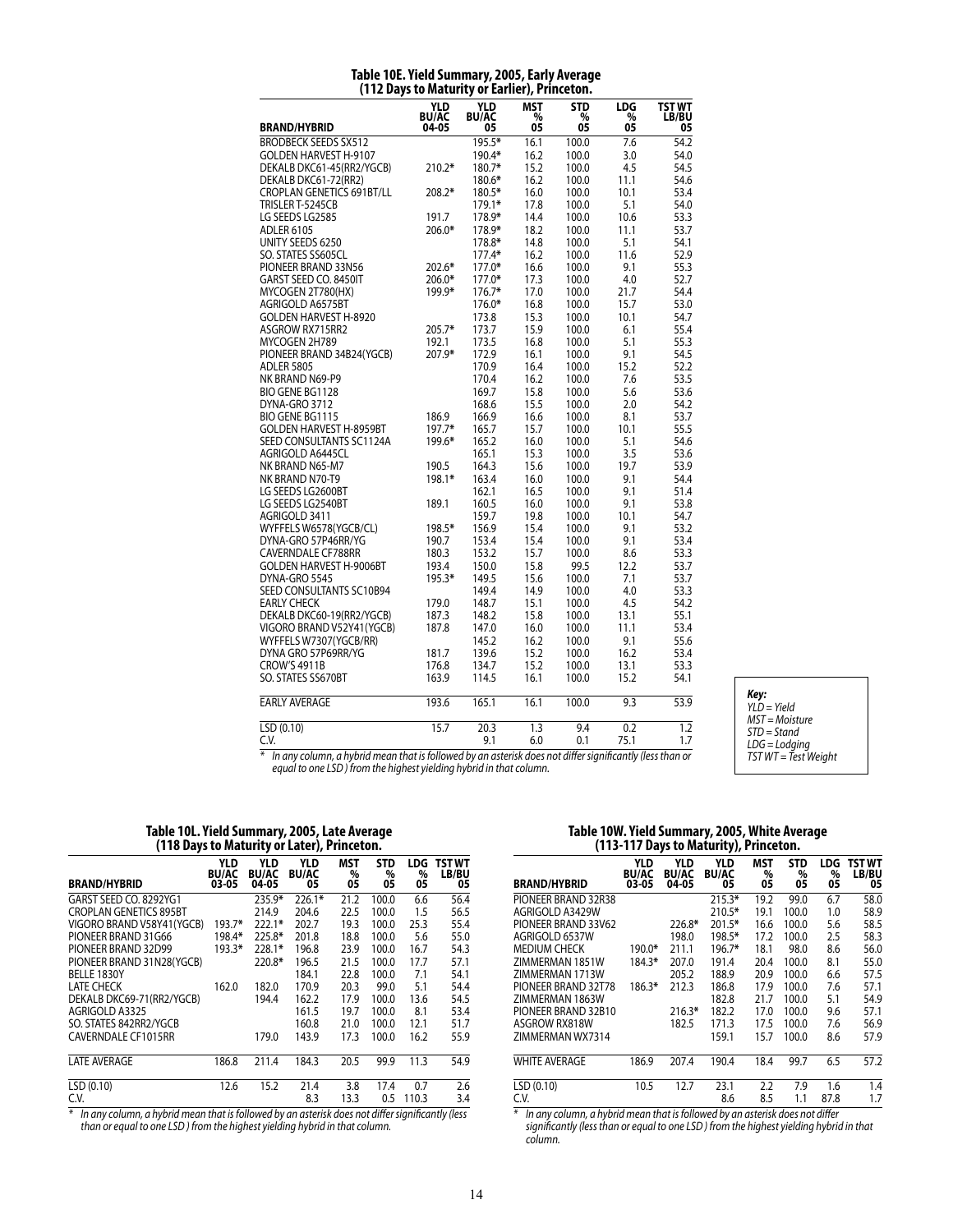|                                                            | YLD<br><b>BU/AC</b> | YLD<br><b>BU/AC</b> | MST<br>$\frac{6}{100}$ | STD<br>%       | LDG<br>%     | TST WT<br><b>LB/BU</b> |
|------------------------------------------------------------|---------------------|---------------------|------------------------|----------------|--------------|------------------------|
| <b>BRAND/HYBRID</b><br><b>CROPLAN GENETICS 799BT</b>       | 04-05<br>231.6*     | 05<br>$214.1*$      | 20.3                   | 05<br>100.0    | 05<br>11.1   | 05<br>56.8             |
| PIONEER BRAND 33R78(YGCB)                                  | 235.9*              | 211.4*              | 18.9                   | 100.0          | 6.1          | 54.9                   |
| PIONEER BRAND 33Y45                                        |                     | 205.8*              | 22.1                   | 100.0          | 1.5          | 57.6                   |
| LG SEEDS 2633BT                                            | 213.1               | $200.2*$            | 17.6                   | 100.0          | 5.1          | 56.6                   |
| PIONEER BRAND 33M54<br>GATEWAY 4415YGCB                    | 222.6*              | 196.2*<br>194.0     | 19.9<br>19.1           | 100.0<br>100.0 | 3.0<br>2.5   | 56.4<br>55.5           |
| CAMPBELL SEED 7700R2                                       |                     | 193.4               | 22.1                   | 100.0          | 4.0          | 56.5                   |
| DEKALB DKC66-21(YGCB)                                      |                     | 192.2               | 18.0                   | 100.0          | 5.1          | 55.1                   |
| GARST 8350YG1<br>TRISLER T-5337CB                          | 214.0               | 192.0<br>190.2      | 18.4                   | 100.0          | 2.5          | 57.1<br>55.0           |
| VIGORO BRAND V56Y51(YGCB)                                  | 213.1               | 190.0               | 19.3<br>17.7           | 100.0<br>100.0 | 28.8<br>6.6  | 57.4                   |
| NK BRAND N76-H2                                            | 217.3               | 189.4               | 19.0                   | 100.0          | 3.5          | 54.3                   |
| CROWS 5175R                                                |                     | 189.1               | 16.0                   | 100.0          | 8.1          | 56.1                   |
| <b>BECK 6599CBRR</b><br>PIONEER BRAND 33P67(YGCB)          | 215.1               | 189.0<br>188.7      | 19.3<br>18.7           | 100.0<br>100.0 | 11.6<br>7.1  | 54.3<br>56.9           |
| SO. STATES 745CL/YGCB                                      |                     | 187.6               | 19.2                   | 100.0          | 5.6          | 57.2                   |
| MYCOGEN 2J774HX                                            |                     | 186.9               | 17.3                   | 100.0          | 2.0          | 55.1                   |
| WYFFELS W8607(YGCB/RR)                                     |                     | 186.7               | 20.7                   | 100.0          | 6.1          | 56.2                   |
| DYNA-GRO 5516RR<br>PIONEER BRAND 33V15                     | 202.5               | 185.8<br>185.1      | 18.2<br>20.2           | 100.0<br>100.0 | 1.5<br>3.5   | 56.6<br>56.8           |
| SEED CONSULTANTS SC 11B46                                  |                     | 184.7               | 17.8                   | 100.0          | 6.1          | 57.1                   |
| BIO GENE BG1132                                            | 218.4               | 184.6               | 18.1                   | 100.0          | 1.0          | 54.5                   |
| GOLDEN HARVEST H-9166                                      | 213.6               | 184.0               | 16.8                   | 100.0          | 2.0          | 57.0                   |
| DEKALB DKC63-81(RR2/YGCB)<br>DYNA-GRO 57P12RRYG            |                     | 183.5<br>183.4      | 17.4<br>20.8           | 100.0<br>100.0 | 5.1<br>9.1   | 56.9<br>54.8           |
| SEED CONSULTANTS SC11B45                                   |                     | 182.0               | 18.6                   | 100.0          | 12.6         | 55.2                   |
| CAMPBELL SEED 6940                                         |                     | 181.9               | 17.0                   | 100.0          | 8.6          | 56.4                   |
| NK BRAND N76-D3<br><b>BELLE 1515C</b>                      |                     | 181.4<br>180.4      | 20.0<br>21.2           | 100.0<br>100.0 | 3.0<br>5.6   | 55.9<br>57.5           |
| CROWS 6620B                                                | 222.8*              | 180.2               | 21.0                   | 100.0          | 9.1          | 55.5                   |
| Agrigold A6647                                             |                     | 180.0               | 18.2                   | 100.0          | 2.5          | 57.1                   |
| CAMPBELL SEED 7110R2                                       |                     | 179.8               | 20.5                   | 100.0          | 7.6          | 54.3                   |
| SEED CONSULTANTS SC11B55<br>AGRIGOLD A6622                 |                     | 179.5<br>179.4      | 18.8<br>20.2           | 100.0<br>100.0 | 6.6<br>6.6   | 55.4<br>55.8           |
| MYCOGEN 2J787                                              | 202.7               | 179.2               | 19.2                   | 100.0          | 4.0          | 55.6                   |
| WYFFELS W8720                                              |                     | 178.7               | 19.6                   | 100.0          | 10.1         | 56.4                   |
| <b>GOLDEN HARVEST 9563BT</b>                               |                     | 178.7               | 20.5                   | 100.0          | 14.1         | 56.3                   |
| SEED CONSULTANTS SC 1176<br><b>GOLDEN HARVEST H-9247BT</b> | 209.3               | 178.6<br>178.4      | 21.7<br>19.7           | 100.0<br>100.0 | 3.5<br>7.1   | 54.4<br>56.8           |
| SO. STATES 804RR                                           |                     | 178.0               | 18.1                   | 100.0          | 3.0          | 56.0                   |
| TRISLER T-5338CB                                           |                     | 178.0               | 19.9                   | 100.0          | 11.6         | 54.9                   |
| <b>BELLE BEXRY455</b><br>GATEWAY 2416YGCB                  |                     | 178.0<br>177.8      | 17.0<br>17.7           | 100.0<br>100.0 | 6.1<br>17.2  | 54.6<br>54.7           |
| PIONEER BRAND 33R77                                        | 213.4               | 177.7               | 19.5                   | 100.0          | 6.6          | 54.4                   |
| STEYER 1153 YGCB                                           |                     | 177.1               | 17.1                   | 100.0          | 0.0          | 54.3                   |
| BELLE 1545RY                                               |                     | 177.0               | 20.5                   | 100.0          | 10.6         | 54.0                   |
| SEED CONSULTANTS SC11B40<br><b>BELLE 1525R</b>             | 203.9               | 176.2<br>175.1      | 18.3<br>21.0           | 100.0<br>100.0 | 7.1<br>1.5   | 55.5<br>55.7           |
| <b>CAVERNDALE 884</b>                                      |                     | 174.0               | 19.1                   | 100.0          | 13.6         | 55.1                   |
| GOLDEN HARVEST H-9657                                      |                     | 173.7               | 20.8                   | 100.0          | 3.0          | 54.5                   |
| BELLE 1824R<br>STEYER 1152 YGCB                            |                     | 172.8<br>172.5      | 18.7<br>19.9           | 100.0          | 3.5          | 54.4<br>55.2           |
| CAMPBELL SEED 6980CL                                       |                     | 172.4               | 16.6                   | 100.0<br>100.0 | 8.6<br>8.1   | 55.2                   |
| DYNA GRO 57F87YG                                           | 215.4               | 172.3               | 21.1                   | 100.0          | 10.1         | 53.9                   |
| SO. STATES SS849CL                                         | 202.9               | 172.0               | 19.2                   | 100.0          | 3.0          | 54.7                   |
| UNITY SEEDS 6296<br>STEYER 1144 YGCB                       | 206.5               | 171.3<br>167.8      | 16.2<br>18.5           | 100.0<br>100.0 | 9.1<br>7.1   | 55.0<br>55.0           |
| CROPLAN GENETICS 751RR2/BT                                 |                     | 167.8               | 18.7                   | 100.0          | 6.1          | 55.9                   |
| BECK 6722RR                                                |                     | 167.5               | 19.2                   | 100.0          | 14.1         | 56.0                   |
| ADLER 8210YGCB                                             |                     | 167.2               | 21.9                   | 100.0          | 9.1          | 54.1                   |
| CAVERNDALE 890 RR2/YGCB<br>DYNA GRO 57K14RR                | 183.9               | 167.0<br>166.5      | 19.3<br>16.6           | 100.0<br>99.5  | 14.6<br>15.7 | 53.1<br>55.3           |
| SEED CONSULTANTS SC1165                                    |                     | 166.2               | 17.8                   | 100.0          | 4.5          | 53.8                   |
| CROWS 4963B                                                |                     | 164.9               | 16.4                   | 100.0          | 5.6          | 55.0                   |
| BIO GENE RR/CB 1163<br>LG SEEDS LG2625BT                   |                     | 164.5<br>164.5      | 19.8<br>16.4           | 100.0<br>100.0 | 11.1<br>12.6 | 54.1<br>53.2           |
| BIO GENE YGCB1143                                          | 195.9               | 163.2               | 20.1                   | 100.0          | 2.0          | 55.3                   |
| BRODBECK SEEDS SX2511YGCB                                  |                     | 161.4               | 15.0                   | 100.0          | 3.0          | 55.9                   |
| AGRIGOLD A6633BT                                           |                     | 160.8               | 17.1                   | 100.0          | 8.6          | 53.6                   |
| SO. STATES 746RR2/YGCB<br>DYNA-GRO 58P59 RRYG              |                     | 158.4<br>157.7      | 18.5<br>19.1           | 100.0<br>100.0 | 8.6<br>14.1  | 55.5<br>53.9           |
| LG SEEDS LG2691CL                                          |                     | 157.6               | 20.2                   | 100.0          | 12.6         | 54.5                   |
| <b>BELLE 1533Y</b>                                         |                     | 156.4               | 17.8                   | 100.0          | 12.1         | 53.3                   |
| <b>CROPLAN GENETICS 721TS</b>                              |                     | 153.6               | 16.2                   | 100.0          | 13.1         | 53.7                   |
| <b>EXSEGEN ES414</b><br>MEDIUM CHECK                       | 190.5<br>193.7      | 152.2<br>152.2      | 19.1<br>17.0           | 100.0<br>100.0 | 11.6<br>5.1  | 53.7<br>56.0           |
| MEDIUM AVERAGE                                             | 210.4               | 177.9               | 18.9                   | 100.0          | 7.4          | 55.4                   |
| LSD (0.10)                                                 | 13.4                | 18.2                | 2.1                    | 7.5            | 0.1          | 1.8                    |
| C.V.                                                       |                     | 7.6                 | 8.2                    | 0.1            | 74.9         | 2.4                    |

# **Table 10M. Yield Summary, 2005, Medium Average (113-117 Days to Maturity), Princeton.**

*Key: YLD = Yield MST = Moisture STD = Stand LDG = Lodging TST WT = Test Weight*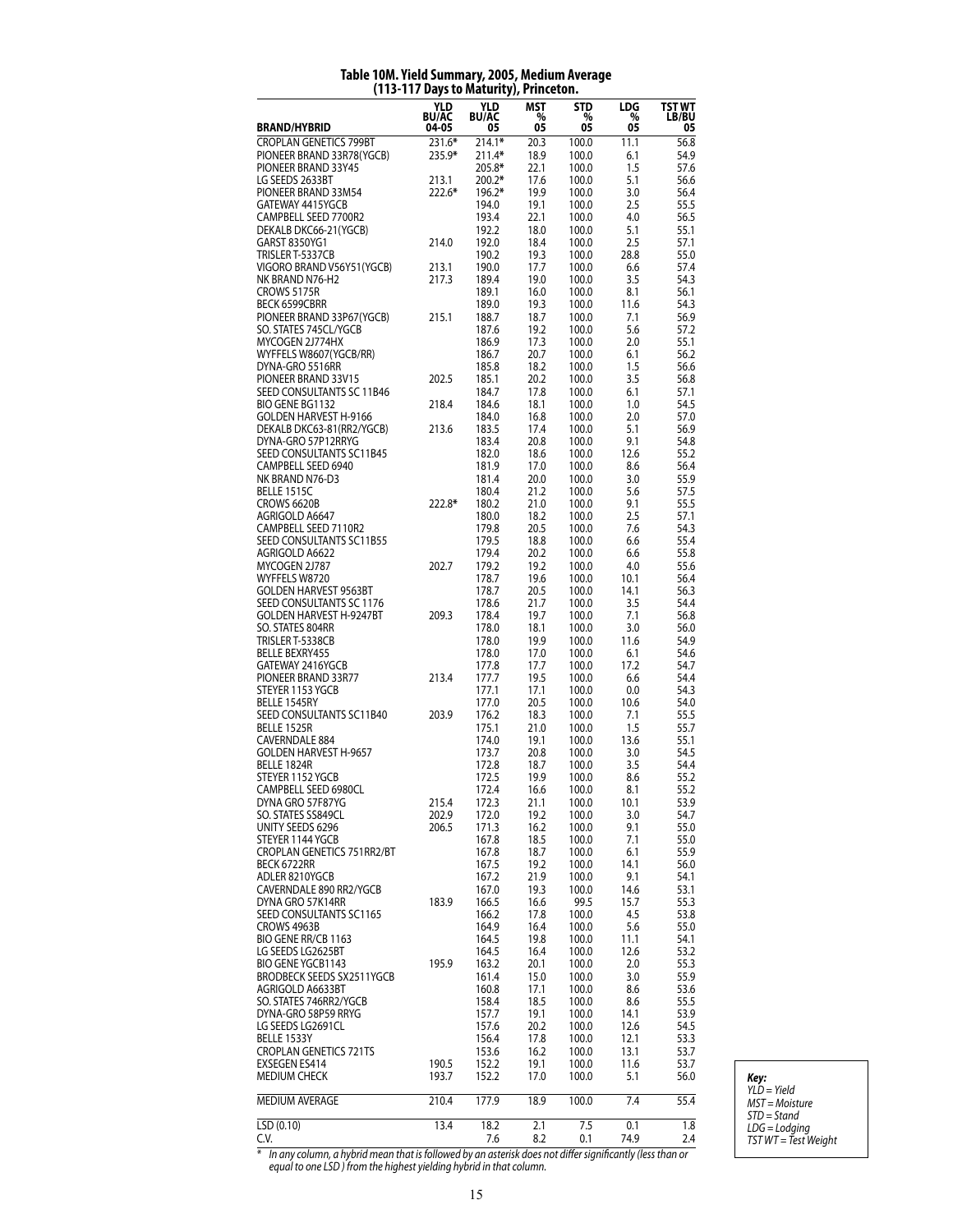|                                  | <b>YLD</b>            | YLD                   | YLD                | <b>MST</b> | <b>STD</b> | LDG     | <b>TST WT</b>     |
|----------------------------------|-----------------------|-----------------------|--------------------|------------|------------|---------|-------------------|
| <b>BRAND/HYBRID</b>              | <b>BU/AC</b><br>03-05 | <b>BU/AC</b><br>04-05 | <b>BU/AC</b><br>05 | %<br>05    | %<br>05    | %<br>05 | LB/BU<br>05       |
| DEKALB DKC61-72(RR2)             |                       |                       | 191.6*             | 14.7       | 100.0      | 1.5     | $\overline{52.2}$ |
| LG SEEDS LG2600BT                |                       |                       | 187.3*             | 16.3       | 100.0      | 4.5     | 53.6              |
| GARST SEED CO. 8450IT            |                       | 186.1*                | 178.8*             | 15.7       | 100.0      | 1.0     | 54.6              |
| WYFFELS W6578(YGCB/CL)           |                       | 183.5*                | 178.2*             | 15.6       | 100.0      | 1.5     | 53.1              |
| LG SEEDS LG2585                  | 179.7*                | 193.1*                | $175.1*$           | 14.5       | 100.0      | 1.0     | 53.5              |
| CAVERNDALE CF788RR               | 180.1*                | 197.5*                | 174.9*             | 15.6       | 100.0      | 4.5     | 54.3              |
| <b>CROPLAN GENETICS 691BT/LL</b> |                       | 184.6*                | $174.7*$           | 17.2       | 100.0      | 2.0     | 53.7              |
| AGRIGOLD A6575BT                 |                       |                       | 174.5*             | 17.8       | 100.0      | 0.0     | 54.5              |
| NK BRAND N70-T9                  | $177.6*$              | 182.4                 | 173.6*             | 16.6       | 100.0      | 3.5     | 54.4              |
| PIONEER BRAND 33N56              |                       | 189.6*                | 173.0*             | 18.5       | 89.4       | 1.0     | 54.1              |
| ASGROW RX715RR2                  |                       | 196.8*                | 172.5              | 16.1       | 100.0      | 1.5     | 53.6              |
| SEED CONSULTANTS SC1124A         |                       | 185.9*                | 172.3              | 15.6       | 100.0      | 2.0     | 53.8              |
| SO. STATES SS605CL               |                       |                       | 171.3              | 16.5       | 100.0      | 3.5     | 53.2              |
| MYCOGEN 2H789                    |                       | 177.7                 | 169.7              | 17.2       | 100.0      | 2.5     | 55.2              |
| DEKALB DKC60-19(RR2/YGCB)        | 172.9                 | 181.5                 | 169.4              | 16.3       | 100.0      | 2.0     | 53.5              |
| GOLDEN HARVEST H-9107            |                       |                       | 169.2              | 16.7       | 100.0      | 2.0     | 53.4              |
| <b>BRODBECK SEEDS SX512</b>      |                       |                       | 168.7              | 15.9       | 100.0      | 3.0     | 53.7              |
| DYNA-GRO 57P46RR/YG              |                       | 176.9                 | 167.8              | 17.3       | 100.0      | 7.1     | 54.1              |
| <b>CROW'S 4911B</b>              | 181.8*                | 190.9*                | 167.6              | 16.4       | 100.0      | 0.5     | 52.9              |
| MYCOGEN 2T780(HX)                |                       | 190.3*                | 167.0              | 17.5       | 100.0      | 4.0     | 53.6              |
| DYNA GRO 57P69RR/YG              | 186.3*                | 194.3*                | 166.7              | 16.7       | 100.0      | 17.2    | 53.4              |
| WYFFELS W7307(YGCB/RR)           |                       |                       | 165.9              | 15.8       | 100.0      | 2.0     | 55.6              |
| LG SEEDS LG2540BT                |                       | 182.1                 | 165.3              | 14.4       | 99.0       | 2.0     | 52.8              |
| VIGORO BRAND V52Y41 (YGCB)       | 174.4                 | 179.0                 | 165.3              | 16.2       | 96.0       | 7.0     | 52.8              |
| DYNA-GRO 3712                    |                       |                       | 164.3              | 15.0       | 100.0      | 3.0     | 53.4              |
| AGRIGOLD A6445CL                 |                       |                       | 163.5              | 15.9       | 100.0      | 3.5     | 53.5              |
| <b>GOLDEN HARVEST H-8959BT</b>   |                       | 174.6                 | 163.0              | 16.3       | 100.0      | 4.0     | 53.6              |
| <b>GOLDEN HARVEST H-9006BT</b>   |                       | 186.0*                | 162.6              | 16.3       | 98.5       | 4.6     | 52.3              |
| <b>EARLY CHECK</b>               | 166.0                 | 179.2                 | 162.3              | 15.9       | 100.0      | 3.5     | 53.2              |
|                                  |                       |                       |                    |            |            |         |                   |
| TRISLER T-5245CB                 |                       |                       | 162.1              | 16.7       | 100.0      | 2.0     | 53.5              |
| SEED CONSULTANTS SC10B94         |                       |                       | 161.8              | 15.7       | 100.0      | 5.6     | 53.6              |
| DEKALB DKC61-45(RR2/YGCB)        |                       | 170.0                 | 161.0              | 14.7       | 100.0      | 2.0     | 54.6              |
| DYNA-GRO 5545                    | 174.6*                | 186.9*                | 160.7              | 15.8       | 100.0      | 3.5     | 53.1              |
| <b>BIO GENE BG1115</b>           |                       | 176.7                 | 160.2              | 16.2       | 100.0      | 3.0     | 54.1              |
| <b>BIO GENE BG1128</b>           |                       |                       | 158.6              | 16.0       | 100.0      | 1.0     | 52.7              |
| <b>ADLER 6105</b>                |                       | 180.2                 | 157.9              | 17.4       | 100.0      | 2.0     | 53.2              |
| UNITY SEEDS 6250                 |                       |                       | 156.9              | 15.2       | 99.0       | 2.1     | 53.5              |
| PIONEER BRAND 34B24(YGCB)        | 166.4                 | 164.3                 | 156.7              | 15.8       | 100.0      | 2.0     | 55.6              |
| NK BRAND N65-M7                  | 177.9*                | 189.1*                | 155.7              | 15.4       | 100.0      | 8.6     | 53.5              |
| AGRIGOLD 3411                    |                       |                       | 155.4              | 18.6       | 91.9       | 3.2     | 54.0              |
| SO. STATES SS670BT               | 171.6                 | 182.4                 | 149.9              | 17.1       | 100.0      | 11.6    | 53.6              |
| NK BRAND N69-P9                  |                       |                       | 144.0              | 16.5       | 90.9       | 6.6     | 54.4              |
| <b>ADLER 5805</b>                |                       |                       | 142.2              | 17.5       | 92.4       | 0.5     | 51.0              |
| <b>GOLDEN HARVEST H-8920</b>     |                       |                       | 136.8              | 16.1       | 81.3       | 5.1     | 53.8              |
| <b>EARLY AVERAGE</b>             | 175.8                 | 183.8                 | 165.4              | 16.3       | 98.6       | 3.5     | 53.6              |
| LSD (0.10)                       | 11.5                  | 14.7                  | 19.0               | 1.7        | 5.3        | 9.0     | 1.4               |
| C.V.                             |                       |                       | 8.4                | 7.8        | 6.7        | 110.8   | 1.9               |

#### **Table 11E. Yield Summary, 2005, Early Average (112 Days to Maturity or Earlier), Waverly.**

*Key: YLD = Yield MST = Moisture STD = Stand LDG = Lodging TST WT = Test Weight*

*\* In any column, a hybrid mean that is followed by an asterisk does not differ significantly (less than or equal to one LSD ) from the highest yielding hybrid in that column.*

### **Table 11W. Yield Summary, 2005, White Average (113-117 Days to Maturity), Waverly.**

| .,,,                 |                              |                           |                       |                       |                |                       |  |  |  |  |  |
|----------------------|------------------------------|---------------------------|-----------------------|-----------------------|----------------|-----------------------|--|--|--|--|--|
| <b>BRAND/HYBRID</b>  | YLD<br><b>BU/AC</b><br>04-05 | YLD<br><b>BU/AC</b><br>05 | <b>MST</b><br>%<br>05 | <b>STD</b><br>%<br>05 | LDG<br>%<br>05 | TST WT<br>LB/BU<br>05 |  |  |  |  |  |
| <b>MEDIUM CHECK</b>  | 188.0*                       | 177.4*                    | 16.5                  | 100.0                 | 4.0            | 53.9                  |  |  |  |  |  |
| PIONFFR BRAND 33V62  | 185.8*                       | 172.6*                    | 17.4                  | 95.5                  | 2.0            | 54.4                  |  |  |  |  |  |
| PIONEER BRAND 32B10  | 185.0*                       | $171.7*$                  | 20.2                  | 93.9                  | 0.5            | 53.8                  |  |  |  |  |  |
| ZIMMERMAN WX7314     |                              | 164.8*                    | 17.3                  | 91.9                  | 0.0            | 54.8                  |  |  |  |  |  |
| PIONEER BRAND 32T78  | 182.5*                       | 157.5                     | 19.0                  | 100.0                 | 3.0            | 55.2                  |  |  |  |  |  |
| PIONEER BRAND 32R38  |                              | 151.4                     | 19.6                  | 95.5                  | 3.2            | 54.0                  |  |  |  |  |  |
| AGRIGOLD 6537W       | 169.6                        | 149.8                     | 18.6                  | 100.0                 | 6.1            | 55.4                  |  |  |  |  |  |
| ZIMMERMAN 1713W      | 173.9                        | 149.4                     | 18.8                  | 100.0                 | 0.5            | 55.6                  |  |  |  |  |  |
| AGRIGOLD A3429W      |                              | 148.2                     | 18.5                  | 100.0                 | 5.6            | 54.5                  |  |  |  |  |  |
| ZIMMERMAN 1851W      | 175.2                        | 144.9                     | 20.6                  | 100.0                 | 4.5            | 52.0                  |  |  |  |  |  |
| ASGROW RX818W        | 161.8                        | 143.0                     | 21.0                  | 100.0                 | 2.0            | 54.8                  |  |  |  |  |  |
| ZIMMERMAN 1863W      |                              | 136.8                     | 23.6                  | 100.0                 | 1.5            | 52.8                  |  |  |  |  |  |
| <b>WHITE AVERAGE</b> | 177.7                        | 155.6                     | 19.3                  | 98.1                  | 2.7            | 54.3                  |  |  |  |  |  |
| LSD(0.10)            | 10.3                         | 13.9                      | 1.9                   | 4.2                   | 7.3            | 1.3                   |  |  |  |  |  |
| C.V.                 |                              | 6.4                       | 7.0                   | 5.3                   | 108.1          | 1.6                   |  |  |  |  |  |

*\* In any column, a hybrid mean that is followed by an asterisk does not differ significantly (less than or equal to one LSD ) from the highest yielding hybrid in that column.*

| Table 11L. Yield Summary, 2005, Late Average |  |  |
|----------------------------------------------|--|--|
| (118 Days to Maturity or Later), Waverly.    |  |  |

| <b>BRAND/HYBRID</b>           | YLD<br><b>BU/AC</b><br>04-05 | <b>YLD</b><br><b>BU/AC</b><br>05 | <b>MST</b><br>%<br>05 | <b>STD</b><br>%<br>05 | LDG<br>%<br>05 | <b>TST WT</b><br>LB/BU<br>05 |
|-------------------------------|------------------------------|----------------------------------|-----------------------|-----------------------|----------------|------------------------------|
| BELLE 1830Y                   |                              | 187.6*                           | 22.3                  | 100.0                 | 3.0            | 51.6                         |
| GARST SEED CO. 8292YG1        | $204.0*$                     | 186.5*                           | 22.0                  | 100.0                 | 1.5            | 56.1                         |
| PIONEER BRAND 31G66           | 204.1*                       | $177.1*$                         | 20.5                  | 90.9                  | 1.7            | 56.7                         |
| VIGORO BRAND V58Y41 (YGCB)    | 189.5*                       | 171.9*                           | 20.2                  | 95.5                  | 1.5            | 52.1                         |
| PIONEER BRAND 32D99           | 199.9*                       | $168.7*$                         | 21.4                  | 100.0                 | 8.1            | 53.4                         |
| PIONEER BRAND 31N28(YGCB)     | 186.7                        | 168.3*                           | 19.5                  | 100.0                 | 4.0            | 56.3                         |
| AGRIGOLD A3325                |                              | 163.4                            | 20.6                  | 99.0                  | 2.5            | 50.3                         |
| <b>CROPLAN GENETICS 895BT</b> | 186.9                        | 163.4                            | 25.4                  | 100.0                 | 2.5            | 52.0                         |
| <b>LATE CHECK</b>             | 168.5                        | 153.5                            | 23.6                  | 90.4                  | 4.5            | 53.0                         |
| CAVERNDALE CF1015RR           | 172.3                        | 144.0                            | 22.1                  | 100.0                 | 2.5            | 52.5                         |
| SO. STATES 842RR2/YGCB        |                              | 141.4                            | 18.1                  | 90.4                  | 10.1           | 50.7                         |
| DEKALB DKC69-71(RR2/YGCB)     | 175.6                        | 134.6                            | 22.3                  | 100.0                 | 0.5            | 52.1                         |
| <b>LATE AVERAGE</b>           | 187.5                        | 163.4                            | 21.5                  | 97.2                  | 3.6            | 53.1                         |
| LSD(0.10)                     | 16.5                         | 23.2                             | 2.2                   | 5.6                   | 10.2           | 2.3                          |
| C.V.                          |                              | 10.1                             | 7.4                   | 7.5                   | 112.4          | 3.0                          |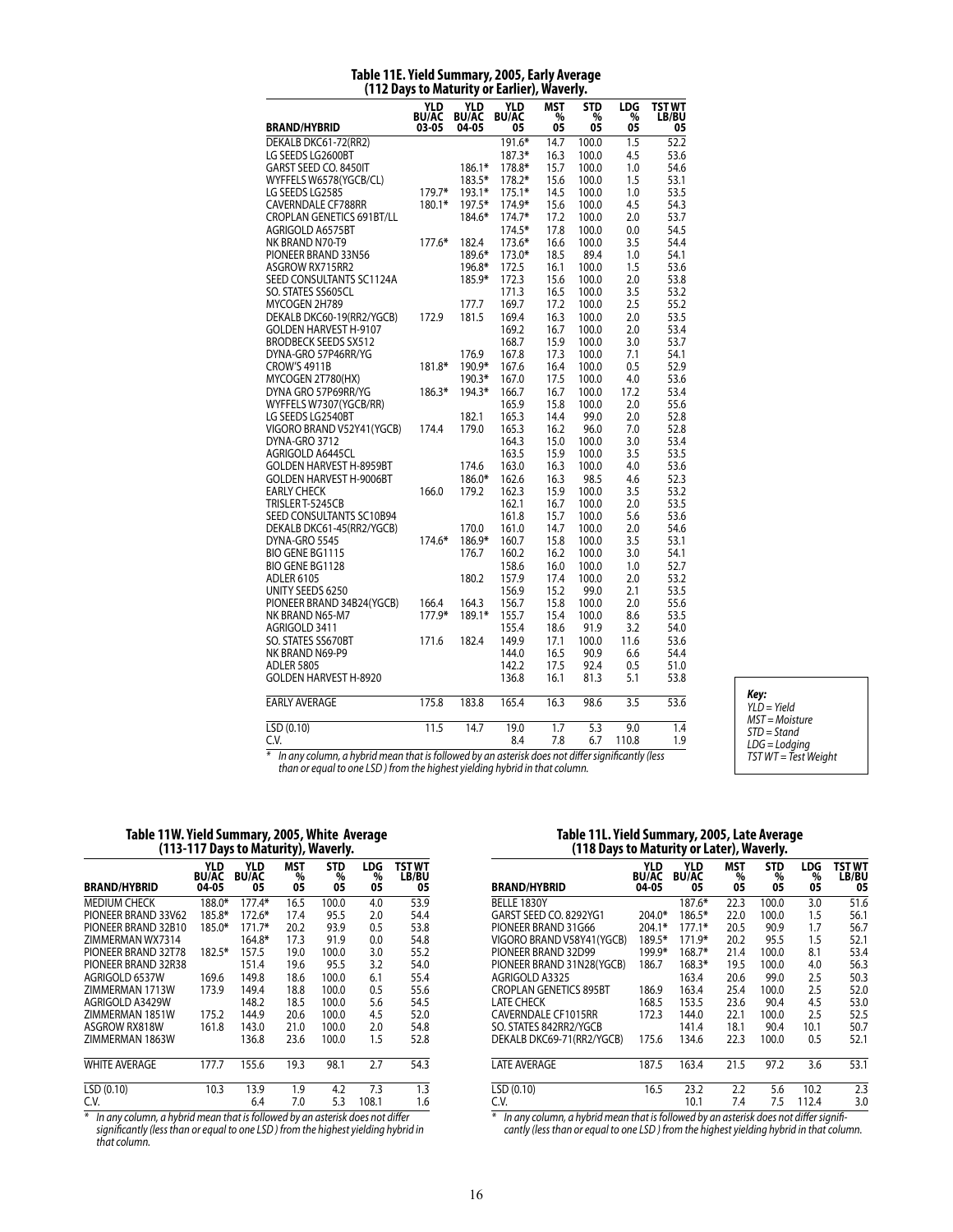| 05<br>05<br>05<br>BRAND/HYBRID<br>05<br>04-05<br>05<br>PIONEER BRAND 33R77<br>206.9*<br>189.5*<br>18.6<br>7.1<br>53.0<br>100.0<br>188.4*<br>SEED CONSULTANTS SC11B55<br>16.9<br>5.1<br>52.7<br>100.0<br><b>CROPLAN GENETICS 799BT</b><br>54.3<br>201.6*<br>184.8*<br>21.7<br>100.0<br>3.0<br>NK BRAND N76-H2<br>193.7*<br>179.1*<br>17.9<br>5.1<br>54.3<br>100.0<br>PIONEER BRAND 33Y45<br>$177.2*$<br>18.0<br>100.0<br>5.1<br>55.7<br>NK BRAND N76-D3<br>5.6<br>54.0<br>$176.1*$<br>17.8<br>100.0<br>SEED CONSULTANTS SC11B40<br>185.6<br>$174.1*$<br>18.5<br>3.0<br>53.0<br>100.0<br>GARST 8350YG1<br>193.7*<br>174.1*<br>16.5<br>100.0<br>3.5<br>52.3<br>CROPLAN GENETICS 751RR2/BT<br>5.1<br>53.3<br>170.9<br>16.8<br>100.0<br>PIONEER BRAND 33M54<br>18.0<br>55.0<br>185.4<br>169.8<br>100.0<br>9.6<br>BELLE 1824R<br>169.0<br>19.4<br>100.0<br>1.5<br>52.7<br>DYNA-GRO 5516RR<br>2.5<br>54.7<br>168.7<br>16.7<br>100.0<br>PIONEER BRAND 33V15<br>168.6<br>18.8<br>3.5<br>54.7<br>184.1<br>100.0<br>GATEWAY 2416YGCB<br>168.3<br>100.0<br>3.0<br>51.7<br>20.0<br>CAMPBELL SEED 7110R2<br>167.1<br>53.3<br>20.2<br>100.0<br>12.6<br>PIONEER BRAND 33P67(YGCB)<br>167.0<br>4.5<br>55.3<br>192.0<br>16.6<br>100.0<br>CROWS 5175R<br>165.5<br>100.0<br>3.0<br>54.0<br>15.6<br>BECK 6599CBRR<br>165.3<br>17.8<br>97.5<br>4.0<br>51.7<br><b>BELLE BEXRY455</b><br>165.3<br>16.1<br>3.5<br>52.0<br>100.0<br>MYCOGEN 2J774HX<br>164.8<br>16.1<br>100.0<br>2.5<br>52.0<br>ADLER 8210YGCB<br>9.6<br>51.3<br>164.1<br>19.3<br>100.0<br>GOLDEN HARVEST H-9166<br>163.7<br>15.8<br>9.6<br>52.0<br>100.0<br>DYNA-GRO 58P59 RRYG<br>162.0<br>100.0<br>2.5<br>51.7<br>18.3<br>CAMPBELL SEED 7700R2<br>161.9<br>20.0<br>100.0<br>7.1<br>52.3<br>BRODBECK SEEDS SX2511YGCB<br>160.8<br>4.0<br>53.0<br>16.1<br>100.0<br>LG SEEDS LG2625BT<br>160.6<br>100.0<br>5.6<br>17.3<br>50.7<br>STEYER 1153 YGCB<br>14.9<br>160.5<br>100.0<br>2.5<br>50.7<br><b>BIO GENE YGCB1143</b><br>195.3*<br>160.3<br>20.2<br>0.5<br>52.7<br>100.0<br>SO. STATES SS849CL<br>182.9<br>160.2<br>18.9<br>92.4<br>2.5<br>50.7<br>STEYER 1152 YGCB<br>19.7<br>4.0<br>53.0<br>159.8<br>100.0<br>DEKALB DKC63-81(RR2/YGCB)<br>159.7<br>15.3<br>2.5<br>54.7<br>178.3<br>100.0<br>AGRIGOLD A6622<br>159.0<br>18.6<br>100.0<br>2.5<br>54.3<br>CAMPBELL SEED 6940<br>158.1<br>15.9<br>7.1<br>100.0<br>53.0<br>SEED CONSULTANTS SC11B45<br>157.8<br>19.4<br>5.6<br>52.7<br>100.0<br>VIGORO BRAND V56Y51(YGCB)<br>181.1<br>157.4<br>16.2<br>100.0<br>4.5<br>53.7<br>WYFFELS W8607(YGCB/RR)<br>157.3<br>52.0<br>20.3<br>100.0<br>10.1<br><b>BELLE 1545C</b><br>157.2<br>19.6<br>4.0<br>52.7<br>100.0<br>LG SEEDS LG2691CL<br>157.2<br>19.2<br>100.0<br>6.6<br>53.3<br>AGRIGOLD A6647<br>157.0<br>17.5<br>54.3<br>100.0<br>2.5<br>SEED CONSULTANTS SC 1176<br>157.0<br>21.9<br>4.5<br>52.3<br>100.0<br>GATEWAY 4415YGCB<br>156.9<br>100.0<br>2.5<br>52.7<br>17.1<br>STEYER 1144 YGCB<br>156.7<br>4.1<br>52.7<br>19.6<br>97.5<br><b>GOLDEN HARVEST H-9247BT</b><br>156.7<br>14.9<br>4.0<br>54.0<br>175.0<br>100.0<br>SO. STATES 745CL/YGCB<br>156.6<br>100.0<br>3.5<br>54.0<br>18.2<br>MYCOGEN 2J787<br>155.4<br>5.1<br>183.0<br>17.6<br>100.0<br>52.0<br>SEED CONSULTANTS SC 11B46<br>155.4<br>19.0<br>98.5<br>5.7<br>55.0<br>PIONEER BRAND 33R78(YGCB)<br>189.5<br>155.1<br>15.6<br>5.6<br>52.0<br>100.0<br>WYFFELS W8720<br>4.0<br>154.8<br>16.0<br>100.0<br>55.0<br>BECK 6722RR<br>7.6<br>154.6<br>16.9<br>100.0<br>53.0<br>EXSEGEN ES414<br>184.0<br>154.6<br>12.6<br>53.3<br>18.6<br>100.0<br>AGRIGOLD A6633BT<br>4.0<br>51.3<br>153.3<br>16.5<br>100.0<br>BIO GENE RR/CB 1163<br>152.9<br>5.6<br>19.4<br>100.0<br>52.0<br>SO. STATES 746RR2/YGCB<br>151.6<br>18.1<br>4.5<br>53.7<br>100.0<br>TRISLER T-5337CB<br>151.5<br>18.6<br>100.0<br>5.1<br>52.0<br>SEED CONSULTANTS SC1165<br>15.5<br>52.3<br>151.4<br>100.0<br>8.1<br>GOLDEN HARVEST H-9657<br>151.4<br>19.9<br>100.0<br>5.1<br>52.3<br>LG SEEDS 2633BT<br>54.3<br>188.9<br>151.2<br>19.2<br>100.0<br>2.0<br>CROWS 4963B<br>149.4<br>17.1<br>7.1<br>53.3<br>100.0<br>BELLE 1515C<br>149.4<br>19.5<br>100.0<br>7.6<br>54.0<br>DYNA-GRO 57P12RRYG<br>148.9<br>19.4<br>100.0<br>8.1<br>52.3<br>DYNA GRO 57F87YG<br>4.0<br>51.7<br>188.5<br>148.0<br>19.5<br>100.0<br>BIO GENE BG1132<br>170.7<br>100.0<br>2.5<br>51.3<br>147.3<br>16.0<br>SO. STATES 804RR<br>4.5<br>51.7<br>146.8<br>19.7<br>100.0<br><b>GOLDEN HARVEST 9563BT</b><br>17.5<br>146.1<br>100.0<br>6.6<br>51.0<br><b>CROPLAN GENETICS 721TS</b><br>145.9<br>100.0<br>53.3<br>17.6<br>8.1<br>DYNA GRO 57K14RR<br>53.0<br>176.8<br>145.1<br>14.3<br>100.0<br>7.1<br>CAVERNDALE 890 RR2/YGCB<br>11.1<br>53.0<br>145.1<br>20.3<br>100.0<br>CAMPBELL SEED 6980CL<br>143.5<br>6.1<br>52.0<br>16.6<br>100.0<br>TRISLER T-5338CB<br>51.0<br>143.3<br>17.6<br>100.0<br>8.6<br><b>CAVERNDALE 884</b><br>18.7<br>5.6<br>52.3<br>140.6<br>100.0<br><b>MEDIUM CHECK</b><br>171.2<br>140.5<br>100.0<br>5.6<br>54.0<br>16.2<br>UNITY SEEDS 6296<br>188.0<br>140.4<br>16.9<br>97.0<br>5.8<br>52.7<br>CROWS 6620B<br>160.2<br>2.5<br>51.7<br>139.3<br>19.9<br>100.0<br>BELLE 1533Y<br>98.5<br>12.6<br>52.3<br>138.1<br>20.3<br>DEKALB DKC66-21(YGCB)<br>54.3<br>137.9<br>15.8<br>100.0<br>2.0<br><b>BELLE 1525R</b><br>19.5<br>54.0<br>132.7<br>100.0<br>6.1<br>MEDIUM AVERAGE<br>185.1<br>157.8<br>18.0<br>99.8<br>5.3<br>52.9<br>14.3<br>LSD (0.10)<br>16.8<br>2.4<br>1.9<br>6.9<br>1.4 | .<br>. | . <i>,.</i><br>YLD<br><b>BU/AC</b> | <i>,,,</i><br>YLD<br><b>BU/AC</b> | MST | -- - ,<br><b>STD</b><br>% | LDG<br>% | TST WT       |
|--------------------------------------------------------------------------------------------------------------------------------------------------------------------------------------------------------------------------------------------------------------------------------------------------------------------------------------------------------------------------------------------------------------------------------------------------------------------------------------------------------------------------------------------------------------------------------------------------------------------------------------------------------------------------------------------------------------------------------------------------------------------------------------------------------------------------------------------------------------------------------------------------------------------------------------------------------------------------------------------------------------------------------------------------------------------------------------------------------------------------------------------------------------------------------------------------------------------------------------------------------------------------------------------------------------------------------------------------------------------------------------------------------------------------------------------------------------------------------------------------------------------------------------------------------------------------------------------------------------------------------------------------------------------------------------------------------------------------------------------------------------------------------------------------------------------------------------------------------------------------------------------------------------------------------------------------------------------------------------------------------------------------------------------------------------------------------------------------------------------------------------------------------------------------------------------------------------------------------------------------------------------------------------------------------------------------------------------------------------------------------------------------------------------------------------------------------------------------------------------------------------------------------------------------------------------------------------------------------------------------------------------------------------------------------------------------------------------------------------------------------------------------------------------------------------------------------------------------------------------------------------------------------------------------------------------------------------------------------------------------------------------------------------------------------------------------------------------------------------------------------------------------------------------------------------------------------------------------------------------------------------------------------------------------------------------------------------------------------------------------------------------------------------------------------------------------------------------------------------------------------------------------------------------------------------------------------------------------------------------------------------------------------------------------------------------------------------------------------------------------------------------------------------------------------------------------------------------------------------------------------------------------------------------------------------------------------------------------------------------------------------------------------------------------------------------------------------------------------------------------------------------------------------------------------------------------------------------------------------------------------------------------------------------------------------------------------------------------------------------------------------------------------------------------------------------------------------------------------------------------------------------------------------------------------------------------------------------------------------------------------------------------------------------------------------------------------------------------------------------------------------------------------------------------------------------------------------------------------------------------------------------------------------------------------------------------------------------------------------------------------------------------------------------------------------------------------------------------------------------------------------------------------------------------------------------------------------------------------------------------------------------------------------------------------------------------------------------------------------------------------------------------------------------------------------------------|--------|------------------------------------|-----------------------------------|-----|---------------------------|----------|--------------|
|                                                                                                                                                                                                                                                                                                                                                                                                                                                                                                                                                                                                                                                                                                                                                                                                                                                                                                                                                                                                                                                                                                                                                                                                                                                                                                                                                                                                                                                                                                                                                                                                                                                                                                                                                                                                                                                                                                                                                                                                                                                                                                                                                                                                                                                                                                                                                                                                                                                                                                                                                                                                                                                                                                                                                                                                                                                                                                                                                                                                                                                                                                                                                                                                                                                                                                                                                                                                                                                                                                                                                                                                                                                                                                                                                                                                                                                                                                                                                                                                                                                                                                                                                                                                                                                                                                                                                                                                                                                                                                                                                                                                                                                                                                                                                                                                                                                                                                                                                                                                                                                                                                                                                                                                                                                                                                                                                                                                                                                  |        |                                    |                                   | %   |                           |          | <b>LB/BU</b> |
|                                                                                                                                                                                                                                                                                                                                                                                                                                                                                                                                                                                                                                                                                                                                                                                                                                                                                                                                                                                                                                                                                                                                                                                                                                                                                                                                                                                                                                                                                                                                                                                                                                                                                                                                                                                                                                                                                                                                                                                                                                                                                                                                                                                                                                                                                                                                                                                                                                                                                                                                                                                                                                                                                                                                                                                                                                                                                                                                                                                                                                                                                                                                                                                                                                                                                                                                                                                                                                                                                                                                                                                                                                                                                                                                                                                                                                                                                                                                                                                                                                                                                                                                                                                                                                                                                                                                                                                                                                                                                                                                                                                                                                                                                                                                                                                                                                                                                                                                                                                                                                                                                                                                                                                                                                                                                                                                                                                                                                                  |        |                                    |                                   |     |                           |          |              |
|                                                                                                                                                                                                                                                                                                                                                                                                                                                                                                                                                                                                                                                                                                                                                                                                                                                                                                                                                                                                                                                                                                                                                                                                                                                                                                                                                                                                                                                                                                                                                                                                                                                                                                                                                                                                                                                                                                                                                                                                                                                                                                                                                                                                                                                                                                                                                                                                                                                                                                                                                                                                                                                                                                                                                                                                                                                                                                                                                                                                                                                                                                                                                                                                                                                                                                                                                                                                                                                                                                                                                                                                                                                                                                                                                                                                                                                                                                                                                                                                                                                                                                                                                                                                                                                                                                                                                                                                                                                                                                                                                                                                                                                                                                                                                                                                                                                                                                                                                                                                                                                                                                                                                                                                                                                                                                                                                                                                                                                  |        |                                    |                                   |     |                           |          |              |
|                                                                                                                                                                                                                                                                                                                                                                                                                                                                                                                                                                                                                                                                                                                                                                                                                                                                                                                                                                                                                                                                                                                                                                                                                                                                                                                                                                                                                                                                                                                                                                                                                                                                                                                                                                                                                                                                                                                                                                                                                                                                                                                                                                                                                                                                                                                                                                                                                                                                                                                                                                                                                                                                                                                                                                                                                                                                                                                                                                                                                                                                                                                                                                                                                                                                                                                                                                                                                                                                                                                                                                                                                                                                                                                                                                                                                                                                                                                                                                                                                                                                                                                                                                                                                                                                                                                                                                                                                                                                                                                                                                                                                                                                                                                                                                                                                                                                                                                                                                                                                                                                                                                                                                                                                                                                                                                                                                                                                                                  |        |                                    |                                   |     |                           |          |              |
|                                                                                                                                                                                                                                                                                                                                                                                                                                                                                                                                                                                                                                                                                                                                                                                                                                                                                                                                                                                                                                                                                                                                                                                                                                                                                                                                                                                                                                                                                                                                                                                                                                                                                                                                                                                                                                                                                                                                                                                                                                                                                                                                                                                                                                                                                                                                                                                                                                                                                                                                                                                                                                                                                                                                                                                                                                                                                                                                                                                                                                                                                                                                                                                                                                                                                                                                                                                                                                                                                                                                                                                                                                                                                                                                                                                                                                                                                                                                                                                                                                                                                                                                                                                                                                                                                                                                                                                                                                                                                                                                                                                                                                                                                                                                                                                                                                                                                                                                                                                                                                                                                                                                                                                                                                                                                                                                                                                                                                                  |        |                                    |                                   |     |                           |          |              |
|                                                                                                                                                                                                                                                                                                                                                                                                                                                                                                                                                                                                                                                                                                                                                                                                                                                                                                                                                                                                                                                                                                                                                                                                                                                                                                                                                                                                                                                                                                                                                                                                                                                                                                                                                                                                                                                                                                                                                                                                                                                                                                                                                                                                                                                                                                                                                                                                                                                                                                                                                                                                                                                                                                                                                                                                                                                                                                                                                                                                                                                                                                                                                                                                                                                                                                                                                                                                                                                                                                                                                                                                                                                                                                                                                                                                                                                                                                                                                                                                                                                                                                                                                                                                                                                                                                                                                                                                                                                                                                                                                                                                                                                                                                                                                                                                                                                                                                                                                                                                                                                                                                                                                                                                                                                                                                                                                                                                                                                  |        |                                    |                                   |     |                           |          |              |
|                                                                                                                                                                                                                                                                                                                                                                                                                                                                                                                                                                                                                                                                                                                                                                                                                                                                                                                                                                                                                                                                                                                                                                                                                                                                                                                                                                                                                                                                                                                                                                                                                                                                                                                                                                                                                                                                                                                                                                                                                                                                                                                                                                                                                                                                                                                                                                                                                                                                                                                                                                                                                                                                                                                                                                                                                                                                                                                                                                                                                                                                                                                                                                                                                                                                                                                                                                                                                                                                                                                                                                                                                                                                                                                                                                                                                                                                                                                                                                                                                                                                                                                                                                                                                                                                                                                                                                                                                                                                                                                                                                                                                                                                                                                                                                                                                                                                                                                                                                                                                                                                                                                                                                                                                                                                                                                                                                                                                                                  |        |                                    |                                   |     |                           |          |              |
|                                                                                                                                                                                                                                                                                                                                                                                                                                                                                                                                                                                                                                                                                                                                                                                                                                                                                                                                                                                                                                                                                                                                                                                                                                                                                                                                                                                                                                                                                                                                                                                                                                                                                                                                                                                                                                                                                                                                                                                                                                                                                                                                                                                                                                                                                                                                                                                                                                                                                                                                                                                                                                                                                                                                                                                                                                                                                                                                                                                                                                                                                                                                                                                                                                                                                                                                                                                                                                                                                                                                                                                                                                                                                                                                                                                                                                                                                                                                                                                                                                                                                                                                                                                                                                                                                                                                                                                                                                                                                                                                                                                                                                                                                                                                                                                                                                                                                                                                                                                                                                                                                                                                                                                                                                                                                                                                                                                                                                                  |        |                                    |                                   |     |                           |          |              |
|                                                                                                                                                                                                                                                                                                                                                                                                                                                                                                                                                                                                                                                                                                                                                                                                                                                                                                                                                                                                                                                                                                                                                                                                                                                                                                                                                                                                                                                                                                                                                                                                                                                                                                                                                                                                                                                                                                                                                                                                                                                                                                                                                                                                                                                                                                                                                                                                                                                                                                                                                                                                                                                                                                                                                                                                                                                                                                                                                                                                                                                                                                                                                                                                                                                                                                                                                                                                                                                                                                                                                                                                                                                                                                                                                                                                                                                                                                                                                                                                                                                                                                                                                                                                                                                                                                                                                                                                                                                                                                                                                                                                                                                                                                                                                                                                                                                                                                                                                                                                                                                                                                                                                                                                                                                                                                                                                                                                                                                  |        |                                    |                                   |     |                           |          |              |
|                                                                                                                                                                                                                                                                                                                                                                                                                                                                                                                                                                                                                                                                                                                                                                                                                                                                                                                                                                                                                                                                                                                                                                                                                                                                                                                                                                                                                                                                                                                                                                                                                                                                                                                                                                                                                                                                                                                                                                                                                                                                                                                                                                                                                                                                                                                                                                                                                                                                                                                                                                                                                                                                                                                                                                                                                                                                                                                                                                                                                                                                                                                                                                                                                                                                                                                                                                                                                                                                                                                                                                                                                                                                                                                                                                                                                                                                                                                                                                                                                                                                                                                                                                                                                                                                                                                                                                                                                                                                                                                                                                                                                                                                                                                                                                                                                                                                                                                                                                                                                                                                                                                                                                                                                                                                                                                                                                                                                                                  |        |                                    |                                   |     |                           |          |              |
|                                                                                                                                                                                                                                                                                                                                                                                                                                                                                                                                                                                                                                                                                                                                                                                                                                                                                                                                                                                                                                                                                                                                                                                                                                                                                                                                                                                                                                                                                                                                                                                                                                                                                                                                                                                                                                                                                                                                                                                                                                                                                                                                                                                                                                                                                                                                                                                                                                                                                                                                                                                                                                                                                                                                                                                                                                                                                                                                                                                                                                                                                                                                                                                                                                                                                                                                                                                                                                                                                                                                                                                                                                                                                                                                                                                                                                                                                                                                                                                                                                                                                                                                                                                                                                                                                                                                                                                                                                                                                                                                                                                                                                                                                                                                                                                                                                                                                                                                                                                                                                                                                                                                                                                                                                                                                                                                                                                                                                                  |        |                                    |                                   |     |                           |          |              |
|                                                                                                                                                                                                                                                                                                                                                                                                                                                                                                                                                                                                                                                                                                                                                                                                                                                                                                                                                                                                                                                                                                                                                                                                                                                                                                                                                                                                                                                                                                                                                                                                                                                                                                                                                                                                                                                                                                                                                                                                                                                                                                                                                                                                                                                                                                                                                                                                                                                                                                                                                                                                                                                                                                                                                                                                                                                                                                                                                                                                                                                                                                                                                                                                                                                                                                                                                                                                                                                                                                                                                                                                                                                                                                                                                                                                                                                                                                                                                                                                                                                                                                                                                                                                                                                                                                                                                                                                                                                                                                                                                                                                                                                                                                                                                                                                                                                                                                                                                                                                                                                                                                                                                                                                                                                                                                                                                                                                                                                  |        |                                    |                                   |     |                           |          |              |
|                                                                                                                                                                                                                                                                                                                                                                                                                                                                                                                                                                                                                                                                                                                                                                                                                                                                                                                                                                                                                                                                                                                                                                                                                                                                                                                                                                                                                                                                                                                                                                                                                                                                                                                                                                                                                                                                                                                                                                                                                                                                                                                                                                                                                                                                                                                                                                                                                                                                                                                                                                                                                                                                                                                                                                                                                                                                                                                                                                                                                                                                                                                                                                                                                                                                                                                                                                                                                                                                                                                                                                                                                                                                                                                                                                                                                                                                                                                                                                                                                                                                                                                                                                                                                                                                                                                                                                                                                                                                                                                                                                                                                                                                                                                                                                                                                                                                                                                                                                                                                                                                                                                                                                                                                                                                                                                                                                                                                                                  |        |                                    |                                   |     |                           |          |              |
|                                                                                                                                                                                                                                                                                                                                                                                                                                                                                                                                                                                                                                                                                                                                                                                                                                                                                                                                                                                                                                                                                                                                                                                                                                                                                                                                                                                                                                                                                                                                                                                                                                                                                                                                                                                                                                                                                                                                                                                                                                                                                                                                                                                                                                                                                                                                                                                                                                                                                                                                                                                                                                                                                                                                                                                                                                                                                                                                                                                                                                                                                                                                                                                                                                                                                                                                                                                                                                                                                                                                                                                                                                                                                                                                                                                                                                                                                                                                                                                                                                                                                                                                                                                                                                                                                                                                                                                                                                                                                                                                                                                                                                                                                                                                                                                                                                                                                                                                                                                                                                                                                                                                                                                                                                                                                                                                                                                                                                                  |        |                                    |                                   |     |                           |          |              |
|                                                                                                                                                                                                                                                                                                                                                                                                                                                                                                                                                                                                                                                                                                                                                                                                                                                                                                                                                                                                                                                                                                                                                                                                                                                                                                                                                                                                                                                                                                                                                                                                                                                                                                                                                                                                                                                                                                                                                                                                                                                                                                                                                                                                                                                                                                                                                                                                                                                                                                                                                                                                                                                                                                                                                                                                                                                                                                                                                                                                                                                                                                                                                                                                                                                                                                                                                                                                                                                                                                                                                                                                                                                                                                                                                                                                                                                                                                                                                                                                                                                                                                                                                                                                                                                                                                                                                                                                                                                                                                                                                                                                                                                                                                                                                                                                                                                                                                                                                                                                                                                                                                                                                                                                                                                                                                                                                                                                                                                  |        |                                    |                                   |     |                           |          |              |
|                                                                                                                                                                                                                                                                                                                                                                                                                                                                                                                                                                                                                                                                                                                                                                                                                                                                                                                                                                                                                                                                                                                                                                                                                                                                                                                                                                                                                                                                                                                                                                                                                                                                                                                                                                                                                                                                                                                                                                                                                                                                                                                                                                                                                                                                                                                                                                                                                                                                                                                                                                                                                                                                                                                                                                                                                                                                                                                                                                                                                                                                                                                                                                                                                                                                                                                                                                                                                                                                                                                                                                                                                                                                                                                                                                                                                                                                                                                                                                                                                                                                                                                                                                                                                                                                                                                                                                                                                                                                                                                                                                                                                                                                                                                                                                                                                                                                                                                                                                                                                                                                                                                                                                                                                                                                                                                                                                                                                                                  |        |                                    |                                   |     |                           |          |              |
|                                                                                                                                                                                                                                                                                                                                                                                                                                                                                                                                                                                                                                                                                                                                                                                                                                                                                                                                                                                                                                                                                                                                                                                                                                                                                                                                                                                                                                                                                                                                                                                                                                                                                                                                                                                                                                                                                                                                                                                                                                                                                                                                                                                                                                                                                                                                                                                                                                                                                                                                                                                                                                                                                                                                                                                                                                                                                                                                                                                                                                                                                                                                                                                                                                                                                                                                                                                                                                                                                                                                                                                                                                                                                                                                                                                                                                                                                                                                                                                                                                                                                                                                                                                                                                                                                                                                                                                                                                                                                                                                                                                                                                                                                                                                                                                                                                                                                                                                                                                                                                                                                                                                                                                                                                                                                                                                                                                                                                                  |        |                                    |                                   |     |                           |          |              |
|                                                                                                                                                                                                                                                                                                                                                                                                                                                                                                                                                                                                                                                                                                                                                                                                                                                                                                                                                                                                                                                                                                                                                                                                                                                                                                                                                                                                                                                                                                                                                                                                                                                                                                                                                                                                                                                                                                                                                                                                                                                                                                                                                                                                                                                                                                                                                                                                                                                                                                                                                                                                                                                                                                                                                                                                                                                                                                                                                                                                                                                                                                                                                                                                                                                                                                                                                                                                                                                                                                                                                                                                                                                                                                                                                                                                                                                                                                                                                                                                                                                                                                                                                                                                                                                                                                                                                                                                                                                                                                                                                                                                                                                                                                                                                                                                                                                                                                                                                                                                                                                                                                                                                                                                                                                                                                                                                                                                                                                  |        |                                    |                                   |     |                           |          |              |
|                                                                                                                                                                                                                                                                                                                                                                                                                                                                                                                                                                                                                                                                                                                                                                                                                                                                                                                                                                                                                                                                                                                                                                                                                                                                                                                                                                                                                                                                                                                                                                                                                                                                                                                                                                                                                                                                                                                                                                                                                                                                                                                                                                                                                                                                                                                                                                                                                                                                                                                                                                                                                                                                                                                                                                                                                                                                                                                                                                                                                                                                                                                                                                                                                                                                                                                                                                                                                                                                                                                                                                                                                                                                                                                                                                                                                                                                                                                                                                                                                                                                                                                                                                                                                                                                                                                                                                                                                                                                                                                                                                                                                                                                                                                                                                                                                                                                                                                                                                                                                                                                                                                                                                                                                                                                                                                                                                                                                                                  |        |                                    |                                   |     |                           |          |              |
|                                                                                                                                                                                                                                                                                                                                                                                                                                                                                                                                                                                                                                                                                                                                                                                                                                                                                                                                                                                                                                                                                                                                                                                                                                                                                                                                                                                                                                                                                                                                                                                                                                                                                                                                                                                                                                                                                                                                                                                                                                                                                                                                                                                                                                                                                                                                                                                                                                                                                                                                                                                                                                                                                                                                                                                                                                                                                                                                                                                                                                                                                                                                                                                                                                                                                                                                                                                                                                                                                                                                                                                                                                                                                                                                                                                                                                                                                                                                                                                                                                                                                                                                                                                                                                                                                                                                                                                                                                                                                                                                                                                                                                                                                                                                                                                                                                                                                                                                                                                                                                                                                                                                                                                                                                                                                                                                                                                                                                                  |        |                                    |                                   |     |                           |          |              |
|                                                                                                                                                                                                                                                                                                                                                                                                                                                                                                                                                                                                                                                                                                                                                                                                                                                                                                                                                                                                                                                                                                                                                                                                                                                                                                                                                                                                                                                                                                                                                                                                                                                                                                                                                                                                                                                                                                                                                                                                                                                                                                                                                                                                                                                                                                                                                                                                                                                                                                                                                                                                                                                                                                                                                                                                                                                                                                                                                                                                                                                                                                                                                                                                                                                                                                                                                                                                                                                                                                                                                                                                                                                                                                                                                                                                                                                                                                                                                                                                                                                                                                                                                                                                                                                                                                                                                                                                                                                                                                                                                                                                                                                                                                                                                                                                                                                                                                                                                                                                                                                                                                                                                                                                                                                                                                                                                                                                                                                  |        |                                    |                                   |     |                           |          |              |
|                                                                                                                                                                                                                                                                                                                                                                                                                                                                                                                                                                                                                                                                                                                                                                                                                                                                                                                                                                                                                                                                                                                                                                                                                                                                                                                                                                                                                                                                                                                                                                                                                                                                                                                                                                                                                                                                                                                                                                                                                                                                                                                                                                                                                                                                                                                                                                                                                                                                                                                                                                                                                                                                                                                                                                                                                                                                                                                                                                                                                                                                                                                                                                                                                                                                                                                                                                                                                                                                                                                                                                                                                                                                                                                                                                                                                                                                                                                                                                                                                                                                                                                                                                                                                                                                                                                                                                                                                                                                                                                                                                                                                                                                                                                                                                                                                                                                                                                                                                                                                                                                                                                                                                                                                                                                                                                                                                                                                                                  |        |                                    |                                   |     |                           |          |              |
|                                                                                                                                                                                                                                                                                                                                                                                                                                                                                                                                                                                                                                                                                                                                                                                                                                                                                                                                                                                                                                                                                                                                                                                                                                                                                                                                                                                                                                                                                                                                                                                                                                                                                                                                                                                                                                                                                                                                                                                                                                                                                                                                                                                                                                                                                                                                                                                                                                                                                                                                                                                                                                                                                                                                                                                                                                                                                                                                                                                                                                                                                                                                                                                                                                                                                                                                                                                                                                                                                                                                                                                                                                                                                                                                                                                                                                                                                                                                                                                                                                                                                                                                                                                                                                                                                                                                                                                                                                                                                                                                                                                                                                                                                                                                                                                                                                                                                                                                                                                                                                                                                                                                                                                                                                                                                                                                                                                                                                                  |        |                                    |                                   |     |                           |          |              |
|                                                                                                                                                                                                                                                                                                                                                                                                                                                                                                                                                                                                                                                                                                                                                                                                                                                                                                                                                                                                                                                                                                                                                                                                                                                                                                                                                                                                                                                                                                                                                                                                                                                                                                                                                                                                                                                                                                                                                                                                                                                                                                                                                                                                                                                                                                                                                                                                                                                                                                                                                                                                                                                                                                                                                                                                                                                                                                                                                                                                                                                                                                                                                                                                                                                                                                                                                                                                                                                                                                                                                                                                                                                                                                                                                                                                                                                                                                                                                                                                                                                                                                                                                                                                                                                                                                                                                                                                                                                                                                                                                                                                                                                                                                                                                                                                                                                                                                                                                                                                                                                                                                                                                                                                                                                                                                                                                                                                                                                  |        |                                    |                                   |     |                           |          |              |
|                                                                                                                                                                                                                                                                                                                                                                                                                                                                                                                                                                                                                                                                                                                                                                                                                                                                                                                                                                                                                                                                                                                                                                                                                                                                                                                                                                                                                                                                                                                                                                                                                                                                                                                                                                                                                                                                                                                                                                                                                                                                                                                                                                                                                                                                                                                                                                                                                                                                                                                                                                                                                                                                                                                                                                                                                                                                                                                                                                                                                                                                                                                                                                                                                                                                                                                                                                                                                                                                                                                                                                                                                                                                                                                                                                                                                                                                                                                                                                                                                                                                                                                                                                                                                                                                                                                                                                                                                                                                                                                                                                                                                                                                                                                                                                                                                                                                                                                                                                                                                                                                                                                                                                                                                                                                                                                                                                                                                                                  |        |                                    |                                   |     |                           |          |              |
|                                                                                                                                                                                                                                                                                                                                                                                                                                                                                                                                                                                                                                                                                                                                                                                                                                                                                                                                                                                                                                                                                                                                                                                                                                                                                                                                                                                                                                                                                                                                                                                                                                                                                                                                                                                                                                                                                                                                                                                                                                                                                                                                                                                                                                                                                                                                                                                                                                                                                                                                                                                                                                                                                                                                                                                                                                                                                                                                                                                                                                                                                                                                                                                                                                                                                                                                                                                                                                                                                                                                                                                                                                                                                                                                                                                                                                                                                                                                                                                                                                                                                                                                                                                                                                                                                                                                                                                                                                                                                                                                                                                                                                                                                                                                                                                                                                                                                                                                                                                                                                                                                                                                                                                                                                                                                                                                                                                                                                                  |        |                                    |                                   |     |                           |          |              |
|                                                                                                                                                                                                                                                                                                                                                                                                                                                                                                                                                                                                                                                                                                                                                                                                                                                                                                                                                                                                                                                                                                                                                                                                                                                                                                                                                                                                                                                                                                                                                                                                                                                                                                                                                                                                                                                                                                                                                                                                                                                                                                                                                                                                                                                                                                                                                                                                                                                                                                                                                                                                                                                                                                                                                                                                                                                                                                                                                                                                                                                                                                                                                                                                                                                                                                                                                                                                                                                                                                                                                                                                                                                                                                                                                                                                                                                                                                                                                                                                                                                                                                                                                                                                                                                                                                                                                                                                                                                                                                                                                                                                                                                                                                                                                                                                                                                                                                                                                                                                                                                                                                                                                                                                                                                                                                                                                                                                                                                  |        |                                    |                                   |     |                           |          |              |
|                                                                                                                                                                                                                                                                                                                                                                                                                                                                                                                                                                                                                                                                                                                                                                                                                                                                                                                                                                                                                                                                                                                                                                                                                                                                                                                                                                                                                                                                                                                                                                                                                                                                                                                                                                                                                                                                                                                                                                                                                                                                                                                                                                                                                                                                                                                                                                                                                                                                                                                                                                                                                                                                                                                                                                                                                                                                                                                                                                                                                                                                                                                                                                                                                                                                                                                                                                                                                                                                                                                                                                                                                                                                                                                                                                                                                                                                                                                                                                                                                                                                                                                                                                                                                                                                                                                                                                                                                                                                                                                                                                                                                                                                                                                                                                                                                                                                                                                                                                                                                                                                                                                                                                                                                                                                                                                                                                                                                                                  |        |                                    |                                   |     |                           |          |              |
|                                                                                                                                                                                                                                                                                                                                                                                                                                                                                                                                                                                                                                                                                                                                                                                                                                                                                                                                                                                                                                                                                                                                                                                                                                                                                                                                                                                                                                                                                                                                                                                                                                                                                                                                                                                                                                                                                                                                                                                                                                                                                                                                                                                                                                                                                                                                                                                                                                                                                                                                                                                                                                                                                                                                                                                                                                                                                                                                                                                                                                                                                                                                                                                                                                                                                                                                                                                                                                                                                                                                                                                                                                                                                                                                                                                                                                                                                                                                                                                                                                                                                                                                                                                                                                                                                                                                                                                                                                                                                                                                                                                                                                                                                                                                                                                                                                                                                                                                                                                                                                                                                                                                                                                                                                                                                                                                                                                                                                                  |        |                                    |                                   |     |                           |          |              |
|                                                                                                                                                                                                                                                                                                                                                                                                                                                                                                                                                                                                                                                                                                                                                                                                                                                                                                                                                                                                                                                                                                                                                                                                                                                                                                                                                                                                                                                                                                                                                                                                                                                                                                                                                                                                                                                                                                                                                                                                                                                                                                                                                                                                                                                                                                                                                                                                                                                                                                                                                                                                                                                                                                                                                                                                                                                                                                                                                                                                                                                                                                                                                                                                                                                                                                                                                                                                                                                                                                                                                                                                                                                                                                                                                                                                                                                                                                                                                                                                                                                                                                                                                                                                                                                                                                                                                                                                                                                                                                                                                                                                                                                                                                                                                                                                                                                                                                                                                                                                                                                                                                                                                                                                                                                                                                                                                                                                                                                  |        |                                    |                                   |     |                           |          |              |
|                                                                                                                                                                                                                                                                                                                                                                                                                                                                                                                                                                                                                                                                                                                                                                                                                                                                                                                                                                                                                                                                                                                                                                                                                                                                                                                                                                                                                                                                                                                                                                                                                                                                                                                                                                                                                                                                                                                                                                                                                                                                                                                                                                                                                                                                                                                                                                                                                                                                                                                                                                                                                                                                                                                                                                                                                                                                                                                                                                                                                                                                                                                                                                                                                                                                                                                                                                                                                                                                                                                                                                                                                                                                                                                                                                                                                                                                                                                                                                                                                                                                                                                                                                                                                                                                                                                                                                                                                                                                                                                                                                                                                                                                                                                                                                                                                                                                                                                                                                                                                                                                                                                                                                                                                                                                                                                                                                                                                                                  |        |                                    |                                   |     |                           |          |              |
|                                                                                                                                                                                                                                                                                                                                                                                                                                                                                                                                                                                                                                                                                                                                                                                                                                                                                                                                                                                                                                                                                                                                                                                                                                                                                                                                                                                                                                                                                                                                                                                                                                                                                                                                                                                                                                                                                                                                                                                                                                                                                                                                                                                                                                                                                                                                                                                                                                                                                                                                                                                                                                                                                                                                                                                                                                                                                                                                                                                                                                                                                                                                                                                                                                                                                                                                                                                                                                                                                                                                                                                                                                                                                                                                                                                                                                                                                                                                                                                                                                                                                                                                                                                                                                                                                                                                                                                                                                                                                                                                                                                                                                                                                                                                                                                                                                                                                                                                                                                                                                                                                                                                                                                                                                                                                                                                                                                                                                                  |        |                                    |                                   |     |                           |          |              |
|                                                                                                                                                                                                                                                                                                                                                                                                                                                                                                                                                                                                                                                                                                                                                                                                                                                                                                                                                                                                                                                                                                                                                                                                                                                                                                                                                                                                                                                                                                                                                                                                                                                                                                                                                                                                                                                                                                                                                                                                                                                                                                                                                                                                                                                                                                                                                                                                                                                                                                                                                                                                                                                                                                                                                                                                                                                                                                                                                                                                                                                                                                                                                                                                                                                                                                                                                                                                                                                                                                                                                                                                                                                                                                                                                                                                                                                                                                                                                                                                                                                                                                                                                                                                                                                                                                                                                                                                                                                                                                                                                                                                                                                                                                                                                                                                                                                                                                                                                                                                                                                                                                                                                                                                                                                                                                                                                                                                                                                  |        |                                    |                                   |     |                           |          |              |
|                                                                                                                                                                                                                                                                                                                                                                                                                                                                                                                                                                                                                                                                                                                                                                                                                                                                                                                                                                                                                                                                                                                                                                                                                                                                                                                                                                                                                                                                                                                                                                                                                                                                                                                                                                                                                                                                                                                                                                                                                                                                                                                                                                                                                                                                                                                                                                                                                                                                                                                                                                                                                                                                                                                                                                                                                                                                                                                                                                                                                                                                                                                                                                                                                                                                                                                                                                                                                                                                                                                                                                                                                                                                                                                                                                                                                                                                                                                                                                                                                                                                                                                                                                                                                                                                                                                                                                                                                                                                                                                                                                                                                                                                                                                                                                                                                                                                                                                                                                                                                                                                                                                                                                                                                                                                                                                                                                                                                                                  |        |                                    |                                   |     |                           |          |              |
|                                                                                                                                                                                                                                                                                                                                                                                                                                                                                                                                                                                                                                                                                                                                                                                                                                                                                                                                                                                                                                                                                                                                                                                                                                                                                                                                                                                                                                                                                                                                                                                                                                                                                                                                                                                                                                                                                                                                                                                                                                                                                                                                                                                                                                                                                                                                                                                                                                                                                                                                                                                                                                                                                                                                                                                                                                                                                                                                                                                                                                                                                                                                                                                                                                                                                                                                                                                                                                                                                                                                                                                                                                                                                                                                                                                                                                                                                                                                                                                                                                                                                                                                                                                                                                                                                                                                                                                                                                                                                                                                                                                                                                                                                                                                                                                                                                                                                                                                                                                                                                                                                                                                                                                                                                                                                                                                                                                                                                                  |        |                                    |                                   |     |                           |          |              |
|                                                                                                                                                                                                                                                                                                                                                                                                                                                                                                                                                                                                                                                                                                                                                                                                                                                                                                                                                                                                                                                                                                                                                                                                                                                                                                                                                                                                                                                                                                                                                                                                                                                                                                                                                                                                                                                                                                                                                                                                                                                                                                                                                                                                                                                                                                                                                                                                                                                                                                                                                                                                                                                                                                                                                                                                                                                                                                                                                                                                                                                                                                                                                                                                                                                                                                                                                                                                                                                                                                                                                                                                                                                                                                                                                                                                                                                                                                                                                                                                                                                                                                                                                                                                                                                                                                                                                                                                                                                                                                                                                                                                                                                                                                                                                                                                                                                                                                                                                                                                                                                                                                                                                                                                                                                                                                                                                                                                                                                  |        |                                    |                                   |     |                           |          |              |
|                                                                                                                                                                                                                                                                                                                                                                                                                                                                                                                                                                                                                                                                                                                                                                                                                                                                                                                                                                                                                                                                                                                                                                                                                                                                                                                                                                                                                                                                                                                                                                                                                                                                                                                                                                                                                                                                                                                                                                                                                                                                                                                                                                                                                                                                                                                                                                                                                                                                                                                                                                                                                                                                                                                                                                                                                                                                                                                                                                                                                                                                                                                                                                                                                                                                                                                                                                                                                                                                                                                                                                                                                                                                                                                                                                                                                                                                                                                                                                                                                                                                                                                                                                                                                                                                                                                                                                                                                                                                                                                                                                                                                                                                                                                                                                                                                                                                                                                                                                                                                                                                                                                                                                                                                                                                                                                                                                                                                                                  |        |                                    |                                   |     |                           |          |              |
|                                                                                                                                                                                                                                                                                                                                                                                                                                                                                                                                                                                                                                                                                                                                                                                                                                                                                                                                                                                                                                                                                                                                                                                                                                                                                                                                                                                                                                                                                                                                                                                                                                                                                                                                                                                                                                                                                                                                                                                                                                                                                                                                                                                                                                                                                                                                                                                                                                                                                                                                                                                                                                                                                                                                                                                                                                                                                                                                                                                                                                                                                                                                                                                                                                                                                                                                                                                                                                                                                                                                                                                                                                                                                                                                                                                                                                                                                                                                                                                                                                                                                                                                                                                                                                                                                                                                                                                                                                                                                                                                                                                                                                                                                                                                                                                                                                                                                                                                                                                                                                                                                                                                                                                                                                                                                                                                                                                                                                                  |        |                                    |                                   |     |                           |          |              |
|                                                                                                                                                                                                                                                                                                                                                                                                                                                                                                                                                                                                                                                                                                                                                                                                                                                                                                                                                                                                                                                                                                                                                                                                                                                                                                                                                                                                                                                                                                                                                                                                                                                                                                                                                                                                                                                                                                                                                                                                                                                                                                                                                                                                                                                                                                                                                                                                                                                                                                                                                                                                                                                                                                                                                                                                                                                                                                                                                                                                                                                                                                                                                                                                                                                                                                                                                                                                                                                                                                                                                                                                                                                                                                                                                                                                                                                                                                                                                                                                                                                                                                                                                                                                                                                                                                                                                                                                                                                                                                                                                                                                                                                                                                                                                                                                                                                                                                                                                                                                                                                                                                                                                                                                                                                                                                                                                                                                                                                  |        |                                    |                                   |     |                           |          |              |
|                                                                                                                                                                                                                                                                                                                                                                                                                                                                                                                                                                                                                                                                                                                                                                                                                                                                                                                                                                                                                                                                                                                                                                                                                                                                                                                                                                                                                                                                                                                                                                                                                                                                                                                                                                                                                                                                                                                                                                                                                                                                                                                                                                                                                                                                                                                                                                                                                                                                                                                                                                                                                                                                                                                                                                                                                                                                                                                                                                                                                                                                                                                                                                                                                                                                                                                                                                                                                                                                                                                                                                                                                                                                                                                                                                                                                                                                                                                                                                                                                                                                                                                                                                                                                                                                                                                                                                                                                                                                                                                                                                                                                                                                                                                                                                                                                                                                                                                                                                                                                                                                                                                                                                                                                                                                                                                                                                                                                                                  |        |                                    |                                   |     |                           |          |              |
|                                                                                                                                                                                                                                                                                                                                                                                                                                                                                                                                                                                                                                                                                                                                                                                                                                                                                                                                                                                                                                                                                                                                                                                                                                                                                                                                                                                                                                                                                                                                                                                                                                                                                                                                                                                                                                                                                                                                                                                                                                                                                                                                                                                                                                                                                                                                                                                                                                                                                                                                                                                                                                                                                                                                                                                                                                                                                                                                                                                                                                                                                                                                                                                                                                                                                                                                                                                                                                                                                                                                                                                                                                                                                                                                                                                                                                                                                                                                                                                                                                                                                                                                                                                                                                                                                                                                                                                                                                                                                                                                                                                                                                                                                                                                                                                                                                                                                                                                                                                                                                                                                                                                                                                                                                                                                                                                                                                                                                                  |        |                                    |                                   |     |                           |          |              |
|                                                                                                                                                                                                                                                                                                                                                                                                                                                                                                                                                                                                                                                                                                                                                                                                                                                                                                                                                                                                                                                                                                                                                                                                                                                                                                                                                                                                                                                                                                                                                                                                                                                                                                                                                                                                                                                                                                                                                                                                                                                                                                                                                                                                                                                                                                                                                                                                                                                                                                                                                                                                                                                                                                                                                                                                                                                                                                                                                                                                                                                                                                                                                                                                                                                                                                                                                                                                                                                                                                                                                                                                                                                                                                                                                                                                                                                                                                                                                                                                                                                                                                                                                                                                                                                                                                                                                                                                                                                                                                                                                                                                                                                                                                                                                                                                                                                                                                                                                                                                                                                                                                                                                                                                                                                                                                                                                                                                                                                  |        |                                    |                                   |     |                           |          |              |
|                                                                                                                                                                                                                                                                                                                                                                                                                                                                                                                                                                                                                                                                                                                                                                                                                                                                                                                                                                                                                                                                                                                                                                                                                                                                                                                                                                                                                                                                                                                                                                                                                                                                                                                                                                                                                                                                                                                                                                                                                                                                                                                                                                                                                                                                                                                                                                                                                                                                                                                                                                                                                                                                                                                                                                                                                                                                                                                                                                                                                                                                                                                                                                                                                                                                                                                                                                                                                                                                                                                                                                                                                                                                                                                                                                                                                                                                                                                                                                                                                                                                                                                                                                                                                                                                                                                                                                                                                                                                                                                                                                                                                                                                                                                                                                                                                                                                                                                                                                                                                                                                                                                                                                                                                                                                                                                                                                                                                                                  |        |                                    |                                   |     |                           |          |              |
|                                                                                                                                                                                                                                                                                                                                                                                                                                                                                                                                                                                                                                                                                                                                                                                                                                                                                                                                                                                                                                                                                                                                                                                                                                                                                                                                                                                                                                                                                                                                                                                                                                                                                                                                                                                                                                                                                                                                                                                                                                                                                                                                                                                                                                                                                                                                                                                                                                                                                                                                                                                                                                                                                                                                                                                                                                                                                                                                                                                                                                                                                                                                                                                                                                                                                                                                                                                                                                                                                                                                                                                                                                                                                                                                                                                                                                                                                                                                                                                                                                                                                                                                                                                                                                                                                                                                                                                                                                                                                                                                                                                                                                                                                                                                                                                                                                                                                                                                                                                                                                                                                                                                                                                                                                                                                                                                                                                                                                                  |        |                                    |                                   |     |                           |          |              |
|                                                                                                                                                                                                                                                                                                                                                                                                                                                                                                                                                                                                                                                                                                                                                                                                                                                                                                                                                                                                                                                                                                                                                                                                                                                                                                                                                                                                                                                                                                                                                                                                                                                                                                                                                                                                                                                                                                                                                                                                                                                                                                                                                                                                                                                                                                                                                                                                                                                                                                                                                                                                                                                                                                                                                                                                                                                                                                                                                                                                                                                                                                                                                                                                                                                                                                                                                                                                                                                                                                                                                                                                                                                                                                                                                                                                                                                                                                                                                                                                                                                                                                                                                                                                                                                                                                                                                                                                                                                                                                                                                                                                                                                                                                                                                                                                                                                                                                                                                                                                                                                                                                                                                                                                                                                                                                                                                                                                                                                  |        |                                    |                                   |     |                           |          |              |
|                                                                                                                                                                                                                                                                                                                                                                                                                                                                                                                                                                                                                                                                                                                                                                                                                                                                                                                                                                                                                                                                                                                                                                                                                                                                                                                                                                                                                                                                                                                                                                                                                                                                                                                                                                                                                                                                                                                                                                                                                                                                                                                                                                                                                                                                                                                                                                                                                                                                                                                                                                                                                                                                                                                                                                                                                                                                                                                                                                                                                                                                                                                                                                                                                                                                                                                                                                                                                                                                                                                                                                                                                                                                                                                                                                                                                                                                                                                                                                                                                                                                                                                                                                                                                                                                                                                                                                                                                                                                                                                                                                                                                                                                                                                                                                                                                                                                                                                                                                                                                                                                                                                                                                                                                                                                                                                                                                                                                                                  |        |                                    |                                   |     |                           |          |              |
|                                                                                                                                                                                                                                                                                                                                                                                                                                                                                                                                                                                                                                                                                                                                                                                                                                                                                                                                                                                                                                                                                                                                                                                                                                                                                                                                                                                                                                                                                                                                                                                                                                                                                                                                                                                                                                                                                                                                                                                                                                                                                                                                                                                                                                                                                                                                                                                                                                                                                                                                                                                                                                                                                                                                                                                                                                                                                                                                                                                                                                                                                                                                                                                                                                                                                                                                                                                                                                                                                                                                                                                                                                                                                                                                                                                                                                                                                                                                                                                                                                                                                                                                                                                                                                                                                                                                                                                                                                                                                                                                                                                                                                                                                                                                                                                                                                                                                                                                                                                                                                                                                                                                                                                                                                                                                                                                                                                                                                                  |        |                                    |                                   |     |                           |          |              |
|                                                                                                                                                                                                                                                                                                                                                                                                                                                                                                                                                                                                                                                                                                                                                                                                                                                                                                                                                                                                                                                                                                                                                                                                                                                                                                                                                                                                                                                                                                                                                                                                                                                                                                                                                                                                                                                                                                                                                                                                                                                                                                                                                                                                                                                                                                                                                                                                                                                                                                                                                                                                                                                                                                                                                                                                                                                                                                                                                                                                                                                                                                                                                                                                                                                                                                                                                                                                                                                                                                                                                                                                                                                                                                                                                                                                                                                                                                                                                                                                                                                                                                                                                                                                                                                                                                                                                                                                                                                                                                                                                                                                                                                                                                                                                                                                                                                                                                                                                                                                                                                                                                                                                                                                                                                                                                                                                                                                                                                  |        |                                    |                                   |     |                           |          |              |
|                                                                                                                                                                                                                                                                                                                                                                                                                                                                                                                                                                                                                                                                                                                                                                                                                                                                                                                                                                                                                                                                                                                                                                                                                                                                                                                                                                                                                                                                                                                                                                                                                                                                                                                                                                                                                                                                                                                                                                                                                                                                                                                                                                                                                                                                                                                                                                                                                                                                                                                                                                                                                                                                                                                                                                                                                                                                                                                                                                                                                                                                                                                                                                                                                                                                                                                                                                                                                                                                                                                                                                                                                                                                                                                                                                                                                                                                                                                                                                                                                                                                                                                                                                                                                                                                                                                                                                                                                                                                                                                                                                                                                                                                                                                                                                                                                                                                                                                                                                                                                                                                                                                                                                                                                                                                                                                                                                                                                                                  |        |                                    |                                   |     |                           |          |              |
|                                                                                                                                                                                                                                                                                                                                                                                                                                                                                                                                                                                                                                                                                                                                                                                                                                                                                                                                                                                                                                                                                                                                                                                                                                                                                                                                                                                                                                                                                                                                                                                                                                                                                                                                                                                                                                                                                                                                                                                                                                                                                                                                                                                                                                                                                                                                                                                                                                                                                                                                                                                                                                                                                                                                                                                                                                                                                                                                                                                                                                                                                                                                                                                                                                                                                                                                                                                                                                                                                                                                                                                                                                                                                                                                                                                                                                                                                                                                                                                                                                                                                                                                                                                                                                                                                                                                                                                                                                                                                                                                                                                                                                                                                                                                                                                                                                                                                                                                                                                                                                                                                                                                                                                                                                                                                                                                                                                                                                                  |        |                                    |                                   |     |                           |          |              |
|                                                                                                                                                                                                                                                                                                                                                                                                                                                                                                                                                                                                                                                                                                                                                                                                                                                                                                                                                                                                                                                                                                                                                                                                                                                                                                                                                                                                                                                                                                                                                                                                                                                                                                                                                                                                                                                                                                                                                                                                                                                                                                                                                                                                                                                                                                                                                                                                                                                                                                                                                                                                                                                                                                                                                                                                                                                                                                                                                                                                                                                                                                                                                                                                                                                                                                                                                                                                                                                                                                                                                                                                                                                                                                                                                                                                                                                                                                                                                                                                                                                                                                                                                                                                                                                                                                                                                                                                                                                                                                                                                                                                                                                                                                                                                                                                                                                                                                                                                                                                                                                                                                                                                                                                                                                                                                                                                                                                                                                  |        |                                    |                                   |     |                           |          |              |
|                                                                                                                                                                                                                                                                                                                                                                                                                                                                                                                                                                                                                                                                                                                                                                                                                                                                                                                                                                                                                                                                                                                                                                                                                                                                                                                                                                                                                                                                                                                                                                                                                                                                                                                                                                                                                                                                                                                                                                                                                                                                                                                                                                                                                                                                                                                                                                                                                                                                                                                                                                                                                                                                                                                                                                                                                                                                                                                                                                                                                                                                                                                                                                                                                                                                                                                                                                                                                                                                                                                                                                                                                                                                                                                                                                                                                                                                                                                                                                                                                                                                                                                                                                                                                                                                                                                                                                                                                                                                                                                                                                                                                                                                                                                                                                                                                                                                                                                                                                                                                                                                                                                                                                                                                                                                                                                                                                                                                                                  |        |                                    |                                   |     |                           |          |              |
|                                                                                                                                                                                                                                                                                                                                                                                                                                                                                                                                                                                                                                                                                                                                                                                                                                                                                                                                                                                                                                                                                                                                                                                                                                                                                                                                                                                                                                                                                                                                                                                                                                                                                                                                                                                                                                                                                                                                                                                                                                                                                                                                                                                                                                                                                                                                                                                                                                                                                                                                                                                                                                                                                                                                                                                                                                                                                                                                                                                                                                                                                                                                                                                                                                                                                                                                                                                                                                                                                                                                                                                                                                                                                                                                                                                                                                                                                                                                                                                                                                                                                                                                                                                                                                                                                                                                                                                                                                                                                                                                                                                                                                                                                                                                                                                                                                                                                                                                                                                                                                                                                                                                                                                                                                                                                                                                                                                                                                                  |        |                                    |                                   |     |                           |          |              |
|                                                                                                                                                                                                                                                                                                                                                                                                                                                                                                                                                                                                                                                                                                                                                                                                                                                                                                                                                                                                                                                                                                                                                                                                                                                                                                                                                                                                                                                                                                                                                                                                                                                                                                                                                                                                                                                                                                                                                                                                                                                                                                                                                                                                                                                                                                                                                                                                                                                                                                                                                                                                                                                                                                                                                                                                                                                                                                                                                                                                                                                                                                                                                                                                                                                                                                                                                                                                                                                                                                                                                                                                                                                                                                                                                                                                                                                                                                                                                                                                                                                                                                                                                                                                                                                                                                                                                                                                                                                                                                                                                                                                                                                                                                                                                                                                                                                                                                                                                                                                                                                                                                                                                                                                                                                                                                                                                                                                                                                  |        |                                    |                                   |     |                           |          |              |
|                                                                                                                                                                                                                                                                                                                                                                                                                                                                                                                                                                                                                                                                                                                                                                                                                                                                                                                                                                                                                                                                                                                                                                                                                                                                                                                                                                                                                                                                                                                                                                                                                                                                                                                                                                                                                                                                                                                                                                                                                                                                                                                                                                                                                                                                                                                                                                                                                                                                                                                                                                                                                                                                                                                                                                                                                                                                                                                                                                                                                                                                                                                                                                                                                                                                                                                                                                                                                                                                                                                                                                                                                                                                                                                                                                                                                                                                                                                                                                                                                                                                                                                                                                                                                                                                                                                                                                                                                                                                                                                                                                                                                                                                                                                                                                                                                                                                                                                                                                                                                                                                                                                                                                                                                                                                                                                                                                                                                                                  |        |                                    |                                   |     |                           |          |              |
|                                                                                                                                                                                                                                                                                                                                                                                                                                                                                                                                                                                                                                                                                                                                                                                                                                                                                                                                                                                                                                                                                                                                                                                                                                                                                                                                                                                                                                                                                                                                                                                                                                                                                                                                                                                                                                                                                                                                                                                                                                                                                                                                                                                                                                                                                                                                                                                                                                                                                                                                                                                                                                                                                                                                                                                                                                                                                                                                                                                                                                                                                                                                                                                                                                                                                                                                                                                                                                                                                                                                                                                                                                                                                                                                                                                                                                                                                                                                                                                                                                                                                                                                                                                                                                                                                                                                                                                                                                                                                                                                                                                                                                                                                                                                                                                                                                                                                                                                                                                                                                                                                                                                                                                                                                                                                                                                                                                                                                                  |        |                                    |                                   |     |                           |          |              |
|                                                                                                                                                                                                                                                                                                                                                                                                                                                                                                                                                                                                                                                                                                                                                                                                                                                                                                                                                                                                                                                                                                                                                                                                                                                                                                                                                                                                                                                                                                                                                                                                                                                                                                                                                                                                                                                                                                                                                                                                                                                                                                                                                                                                                                                                                                                                                                                                                                                                                                                                                                                                                                                                                                                                                                                                                                                                                                                                                                                                                                                                                                                                                                                                                                                                                                                                                                                                                                                                                                                                                                                                                                                                                                                                                                                                                                                                                                                                                                                                                                                                                                                                                                                                                                                                                                                                                                                                                                                                                                                                                                                                                                                                                                                                                                                                                                                                                                                                                                                                                                                                                                                                                                                                                                                                                                                                                                                                                                                  |        |                                    |                                   |     |                           |          |              |
|                                                                                                                                                                                                                                                                                                                                                                                                                                                                                                                                                                                                                                                                                                                                                                                                                                                                                                                                                                                                                                                                                                                                                                                                                                                                                                                                                                                                                                                                                                                                                                                                                                                                                                                                                                                                                                                                                                                                                                                                                                                                                                                                                                                                                                                                                                                                                                                                                                                                                                                                                                                                                                                                                                                                                                                                                                                                                                                                                                                                                                                                                                                                                                                                                                                                                                                                                                                                                                                                                                                                                                                                                                                                                                                                                                                                                                                                                                                                                                                                                                                                                                                                                                                                                                                                                                                                                                                                                                                                                                                                                                                                                                                                                                                                                                                                                                                                                                                                                                                                                                                                                                                                                                                                                                                                                                                                                                                                                                                  |        |                                    |                                   |     |                           |          |              |
|                                                                                                                                                                                                                                                                                                                                                                                                                                                                                                                                                                                                                                                                                                                                                                                                                                                                                                                                                                                                                                                                                                                                                                                                                                                                                                                                                                                                                                                                                                                                                                                                                                                                                                                                                                                                                                                                                                                                                                                                                                                                                                                                                                                                                                                                                                                                                                                                                                                                                                                                                                                                                                                                                                                                                                                                                                                                                                                                                                                                                                                                                                                                                                                                                                                                                                                                                                                                                                                                                                                                                                                                                                                                                                                                                                                                                                                                                                                                                                                                                                                                                                                                                                                                                                                                                                                                                                                                                                                                                                                                                                                                                                                                                                                                                                                                                                                                                                                                                                                                                                                                                                                                                                                                                                                                                                                                                                                                                                                  |        |                                    |                                   |     |                           |          |              |
|                                                                                                                                                                                                                                                                                                                                                                                                                                                                                                                                                                                                                                                                                                                                                                                                                                                                                                                                                                                                                                                                                                                                                                                                                                                                                                                                                                                                                                                                                                                                                                                                                                                                                                                                                                                                                                                                                                                                                                                                                                                                                                                                                                                                                                                                                                                                                                                                                                                                                                                                                                                                                                                                                                                                                                                                                                                                                                                                                                                                                                                                                                                                                                                                                                                                                                                                                                                                                                                                                                                                                                                                                                                                                                                                                                                                                                                                                                                                                                                                                                                                                                                                                                                                                                                                                                                                                                                                                                                                                                                                                                                                                                                                                                                                                                                                                                                                                                                                                                                                                                                                                                                                                                                                                                                                                                                                                                                                                                                  |        |                                    |                                   |     |                           |          |              |
|                                                                                                                                                                                                                                                                                                                                                                                                                                                                                                                                                                                                                                                                                                                                                                                                                                                                                                                                                                                                                                                                                                                                                                                                                                                                                                                                                                                                                                                                                                                                                                                                                                                                                                                                                                                                                                                                                                                                                                                                                                                                                                                                                                                                                                                                                                                                                                                                                                                                                                                                                                                                                                                                                                                                                                                                                                                                                                                                                                                                                                                                                                                                                                                                                                                                                                                                                                                                                                                                                                                                                                                                                                                                                                                                                                                                                                                                                                                                                                                                                                                                                                                                                                                                                                                                                                                                                                                                                                                                                                                                                                                                                                                                                                                                                                                                                                                                                                                                                                                                                                                                                                                                                                                                                                                                                                                                                                                                                                                  |        |                                    |                                   |     |                           |          |              |
|                                                                                                                                                                                                                                                                                                                                                                                                                                                                                                                                                                                                                                                                                                                                                                                                                                                                                                                                                                                                                                                                                                                                                                                                                                                                                                                                                                                                                                                                                                                                                                                                                                                                                                                                                                                                                                                                                                                                                                                                                                                                                                                                                                                                                                                                                                                                                                                                                                                                                                                                                                                                                                                                                                                                                                                                                                                                                                                                                                                                                                                                                                                                                                                                                                                                                                                                                                                                                                                                                                                                                                                                                                                                                                                                                                                                                                                                                                                                                                                                                                                                                                                                                                                                                                                                                                                                                                                                                                                                                                                                                                                                                                                                                                                                                                                                                                                                                                                                                                                                                                                                                                                                                                                                                                                                                                                                                                                                                                                  | C.V.   |                                    | 7.9                               | 7.9 | 1.8                       | 96.3     | 2.0          |

### **Table 11M. Yield Summary, 2005, Medium Average (113-117 Days to Maturity), Waverly.**

| Key:                 |  |
|----------------------|--|
| YLD = Yield          |  |
| MST = Moisture       |  |
| STD = Stand          |  |
| LDG = Lodging        |  |
| TST WT = Test Weight |  |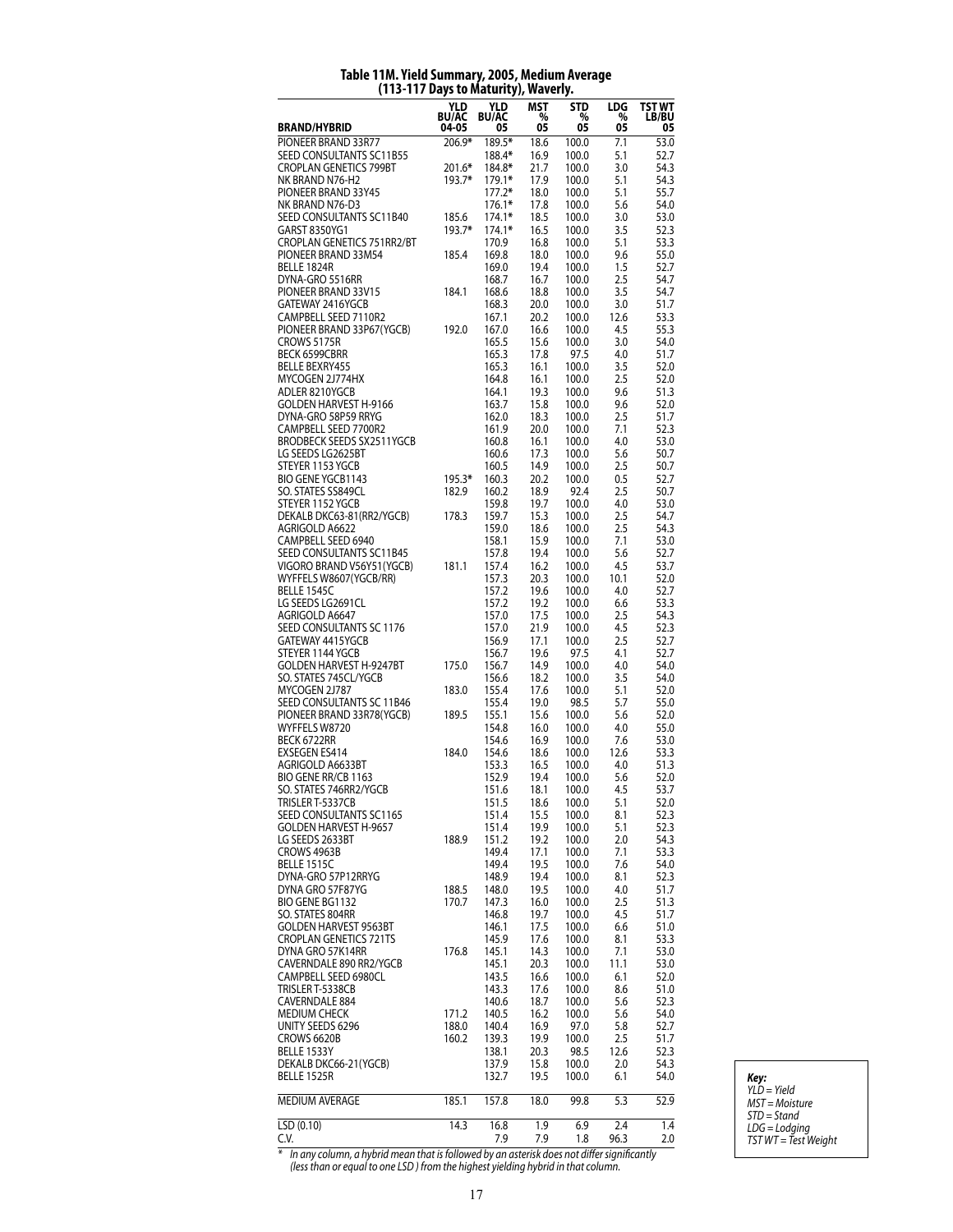| BRAND/HYBRID                     | YLD<br><b>BU/AC</b><br>03-05 | <b>YLD</b><br><b>BU/AC</b><br>04-05 | <b>YLD</b><br><b>BU/AC</b><br>05 | MST<br>%<br>05 | <b>STD</b><br>%<br>05 | LDG<br>%<br>05 | TST WT<br>LB/BU<br>05 |
|----------------------------------|------------------------------|-------------------------------------|----------------------------------|----------------|-----------------------|----------------|-----------------------|
| <b>GOLDEN HARVEST H-9006BT</b>   |                              | 217.6*                              | 194.7*                           | 15.6           | 100.0                 | 3.0            | 54.8                  |
| <b>GOLDEN HARVEST H-8920</b>     |                              |                                     | 192.0*                           | 14.6           | 99.0                  | 0.5            | 55.7                  |
| GOLDEN HARVEST H-9107            |                              |                                     | 190.7*                           | 15.3           | 100.0                 | 1.5            | 53.8                  |
| DYNA-GRO 5545                    | 228.8*                       | 225.4*                              | 188.9*                           | 16.2           | 100.0                 | 0.0            | 54.1                  |
| ASGROW RX715RR2                  |                              | 215.9*                              | 187.8*                           | 16.4           | 100.0                 | 0.5            | 55.2                  |
| NK BRAND N70-T9                  | 225.5*                       | 219.2*                              | 186.4*                           | 18.7           | 96.0                  | 2.1            | 54.4                  |
| <b>CROPLAN GENETICS 691BT/LL</b> |                              | $211.1*$                            | 179.0*                           | 16.7           | 100.0                 | 1.0            | 53.6                  |
| Agrigold A6445CL                 |                              |                                     | $177.3*$                         | 17.6           | 100.0                 | 1.0            | 55.3                  |
| MYCOGEN 2H789                    |                              | 207.3                               | 176.4*                           | 18.4           | 100.0                 | 3.0            | 55.4                  |
| LG SEEDS LG2585                  | $227.1*$                     | 220.5*                              | $176.1*$                         | 16.3           | 100.0                 | 0.0            | 54.0                  |
| DEKALB DKC60-19(RR2/YGCB)        | 218.2*                       | 207.3                               | 174.8*                           | 15.4           | 100.0                 | 1.5            | 53.1                  |
| GARST SEED CO. 8450IT            |                              | 224.8*                              | 173.5*                           | 15.6           | 90.9                  | 7.5            | 54.0                  |
| <b>GOLDEN HARVEST H-8959BT</b>   |                              | 194.2                               | 171.6*                           | 16.3           | 100.0                 | 3.5            | 55.4                  |
| SEED CONSULTANTS SC10B94         |                              |                                     | 171.0*                           | 16.1           | 100.0                 | 3.5            | 54.4                  |
| MYCOGEN 2T780(HX)                |                              | 218.2*                              | 170.5                            | 17.3           | 100.0                 | 4.0            | 52.8                  |
| VIGORO BRAND V52Y41(YGCB)        | 219.9*                       | 208.6                               | 168.2                            | 14.7           | 100.0                 | 0.0            | 54.2                  |
| LG SEEDS LG2600BT                |                              |                                     | 167.6                            | 14.5           | 100.0                 | 2.5            | 52.4                  |
| <b>BIO GENE BG1115</b>           |                              | 197.1                               | 165.7                            | 15.8           | 100.0                 | 8.1            | 54.4                  |
| DEKALB DKC61-45(RR2/YGCB)        |                              | 204.6                               | 164.7                            | 13.5           | 100.0                 | 5.6            | 54.7                  |
| DYNA GRO 57P69RR/YG              | 217.0*                       | 199.3                               | 164.5                            | 15.9           | 100.0                 | 1.0            | 54.1                  |
| AGRIGOLD A6575BT                 |                              |                                     | 163.4                            | 16.5           | 100.0                 | 0.5            | 53.0                  |
| CAVERNDALE CF788RR               | 215.5                        | 204.3                               | 162.1                            | 15.1           | 100.0                 | 1.5            | 54.6                  |
| PIONEER BRAND 33N56              |                              | 209.1                               | 161.4                            | 17.1           | 100.0                 | 11.1           | 55.9                  |
| <b>CROW'S 4911B</b>              | 225.1*                       | $210.7*$                            | 157.3                            | 16.0           | 100.0                 | 1.5            | 54.8                  |
| PIONEER BRAND 34B24(YGCB)        | 223.1*                       | 204.9                               | 156.3                            | 15.9           | 98.5                  | 2.1            | 56.3                  |
| LG SEEDS LG2540BT                |                              | 197.9                               | 156.0                            | 15.8           | 100.0                 | 1.0            | 55.1                  |
| UNITY SEEDS 6250                 |                              |                                     | 154.6                            | 15.2           | 99.0                  | 2.0            | 53.4                  |
| AGRIGOLD 3411                    |                              |                                     | 154.3                            | 17.6           | 91.9                  | 4.4            | 55.3                  |
| DYNA-GRO 3712                    |                              |                                     | 154.1                            | 14.3           | 100.0                 | 2.0            | 55.7                  |
| WYFFELS W7307(YGCB/RR)           |                              |                                     | 150.3                            | 15.9           | 100.0                 | 4.0            | 56.1                  |
| DEKALB DKC61-72(RR2)             |                              |                                     | 149.9                            | 14.4           | 100.0                 | 3.0            | 55.6                  |
| NK BRAND N65-M7                  | 210.2                        | 196.9                               | 149.7                            | 14.4           | 100.0                 | 1.0            | 54.8                  |
| <b>ADLER 5805</b>                |                              |                                     | 148.7                            | 16.1           | 100.0                 | 8.1            | 51.4                  |
| WYFFELS W6578(YGCB/CL)           |                              | 196.5                               | 148.6                            | 16.3           | 100.0                 | 1.0            | 48.3                  |
| SO. STATES SS605CL               |                              |                                     | 148.0                            | 14.6           | 100.0                 | 2.5            | 48.1                  |
| NK BRAND N69-P9                  |                              |                                     | 147.9                            | 15.8           | 100.0                 | 7.6            | 54.8                  |
| ADLER 6105                       |                              | 186.2                               | 146.3                            | 16.0           | 100.0                 | 0.5            | 53.0                  |
| BIO GENE BG1128                  |                              |                                     | 145.1                            | 13.7           | 91.4                  | 6.6            | 49.8                  |
| TRISLER T-5245CB                 |                              |                                     | 139.0                            | 14.8           | 100.0                 | 4.0            | 54.8                  |
| SEED CONSULTANTS SC1124A         |                              | 183.0                               | 136.8                            | 15.3           | 89.4                  | 1.0            | 55.5                  |
| <b>EARLY CHECK</b>               | 195.8                        | 184.3                               | 135.9                            | 17.7           | 100.0                 | 0.0            | 53.5                  |
| DYNA-GRO 57P46RR/YG              |                              | 194.5                               | 135.7                            | 15.3           | 100.0                 | 4.0            | 54.0                  |
| <b>BRODBECK SEEDS SX512</b>      |                              |                                     | 114.1                            | 14.7           | 92.4                  | 11.6           | 54.6                  |
| SO. STATES SS670BT               | 198.4                        | 182.3                               | 111.9                            | 13.2           | 100.0                 | 17.7           | 52.7                  |
| EARLY AVERAGE                    | 217.1                        | 204.5                               | 160.5                            | 15.7           | 98.8                  | 17.7           | 54.0                  |
| LSD(0.10)                        | 12.2                         | 15.7                                | 24.1                             | 2.5            | 5.4                   | 6.9            | 3.8                   |
| C.V.                             |                              |                                     | 11.0                             | 11.6           | 5.2                   | 116.5          | 5.2                   |
|                                  | $\overline{\phantom{a}}$     |                                     |                                  |                |                       |                |                       |

#### **Table 12E. Yield Summary, 2005, Early Average (112 Days to Maturity or Earlier), Bowling Green.**

*Key: YLD = Yield MST = Moisture STD = Stand LDG = Lodging TST WT = Test Weight*

*\* In any column, a hybrid mean that is followed by an asterisk does not differ significantly (less than or equal to one LSD ) from the highest yielding hybrid in that column.*

#### **Table 12L. Yield Summary, 2005, Late Average (118 Days to Maturity or Later), Bowling Green.**

|                               |                                     |                                     | ,,                               |                       |                       |                |                              |  |  |  |  |  |
|-------------------------------|-------------------------------------|-------------------------------------|----------------------------------|-----------------------|-----------------------|----------------|------------------------------|--|--|--|--|--|
| <b>BRAND/HYBRID</b>           | <b>YLD</b><br><b>BU/AC</b><br>03-05 | <b>YLD</b><br><b>BU/AC</b><br>04-05 | <b>YLD</b><br><b>BU/AC</b><br>05 | <b>MST</b><br>%<br>05 | <b>STD</b><br>%<br>05 | LDG<br>%<br>05 | <b>TST WT</b><br>LB/BU<br>05 |  |  |  |  |  |
| PIONEER BRAND 32D99           | 238.6*                              | 227.0*                              | 194.4*                           | 16.9                  | 100.0                 | 6.6            | 56.4                         |  |  |  |  |  |
| PIONEER BRAND 31G66           | 232.2*                              | $226.2*$                            | 186.6*                           | 19.2                  | 100.0                 | 4.5            | 56.5                         |  |  |  |  |  |
| CAVERNDALE CF1015RR           |                                     | 187.1                               | 179.4*                           | 17.2                  | 100.0                 | 6.1            | 56.4                         |  |  |  |  |  |
| BELLE 1830Y                   |                                     |                                     | 167.5                            | 17.4                  | 100.0                 | 4.5            | 55.0                         |  |  |  |  |  |
| VIGORO BRAND V58Y41 (YGCB)    | 210.3                               | 199.8                               | 164.9                            | 18.0                  | 98.5                  | 2.0            | 54.4                         |  |  |  |  |  |
| PIONEER BRAND 31N28(YGCB)     |                                     | 192.6                               | 161.4                            | 17.7                  | 100.0                 | 1.5            | 57.4                         |  |  |  |  |  |
| DEKALB DKC69-71(RR2/YGCB)     |                                     | 188.7                               | 157.2                            | 17.8                  | 100.0                 | 1.5            | 54.8                         |  |  |  |  |  |
| LATE CHECK                    | 186.7                               | 174.1                               | 152.5                            | 18.4                  | 100.0                 | 8.1            | 53.9                         |  |  |  |  |  |
| <b>CROPLAN GENETICS 895BT</b> |                                     | 181.2                               | 137.0                            | 19.1                  | 100.0                 | 2.0            | 52.4                         |  |  |  |  |  |
| AGRIGOLD A3325                |                                     |                                     | 136.3                            | 15.8                  | 100.0                 | 2.5            | 53.0                         |  |  |  |  |  |
| GARST SEED CO. 8292YG1        |                                     | 167.9                               | 131.0                            | 15.7                  | 100.0                 | 1.0            | 53.2                         |  |  |  |  |  |
| SO. STATES 842RR2/YGCB        |                                     |                                     | 118.5                            | 15.7                  | 100.0                 | 19.2           | 49.6                         |  |  |  |  |  |
| <b>LATE AVERAGE</b>           | 217.0                               | 193.8                               | 157.2                            | 17.4                  | 99.9                  | 5.0            | 54.4                         |  |  |  |  |  |
| LSD(0.10)                     | 12.9                                | 17.6                                | 20.3                             | 2.6                   | 5.7                   | 1.1            | 2.2                          |  |  |  |  |  |
| C.V.                          |                                     |                                     | 9.2                              | 10.5                  | 0.8                   | 82.3           | 2.9                          |  |  |  |  |  |

*\* In any column, a hybrid mean that is followed by an asterisk does not differ significantly (less than or equal to one LSD ) from the highest yielding hybrid in that column.*

### **Table 12W. Yield Summary, 2005, White Average (113-117 Days to Maturity), Bowling Green.**

|                        |                              |                                     | ,,,                              | ◢                     |                       |                       |                              |
|------------------------|------------------------------|-------------------------------------|----------------------------------|-----------------------|-----------------------|-----------------------|------------------------------|
| <b>BRAND/HYBRID</b>    | YLD<br><b>BU/AC</b><br>03-05 | <b>YLD</b><br><b>BU/AC</b><br>04-05 | <b>YLD</b><br><b>BU/AC</b><br>05 | <b>MST</b><br>%<br>05 | <b>STD</b><br>%<br>05 | <b>LDG</b><br>%<br>05 | <b>TST WT</b><br>LB/BU<br>05 |
| PIONEER BRAND 32R38    |                              |                                     | $200.9*$                         | 16.3                  | 100.0                 | 2.0                   | 57.8                         |
| ZIMMERMAN 1851W        | 169.3                        | 158.2*                              | 184.8*                           | 18.7                  | 100.0                 | 6.6                   | 54.3                         |
| PIONEER BRAND 33B10    |                              | 162.7*                              | 184.4*                           | 15.9                  | 100.0                 | 4.0                   | 57.0                         |
| PIONEER BRAND 32T78    | $181.2*$                     | $161.6*$                            | 174.3                            | 16.3                  | 100.0                 | 10.6                  | 57.0                         |
| ASGROW RX818W          |                              | 159.2*                              | 169.6                            | 19.4                  | 100.0                 | 8.6                   | 56.1                         |
| ZIMMERMAN 1863W        |                              |                                     | 165.7                            | 18.3                  | 100.0                 | 1.0                   | 56.0                         |
| <b>ZIMMFRMAN 1713W</b> |                              | 143.9                               | 164.6                            | 16.9                  | 100.0                 | 4.0                   | 57.2                         |
| ZIMMERMAN WX7314       |                              |                                     | 162.8                            | 16.0                  | 99.5                  | 9.6                   | 55.9                         |
| <b>MEDIUM CHECK</b>    | 178.5*                       | $160.0*$                            | 162.7                            | 14.4                  | 100.0                 | 9.1                   | 56.6                         |
| PIONEER BRAND 33V62    |                              | 142.4                               | 154.9                            | 15.2                  | 100.0                 | 4.0                   | 56.1                         |
| AGRIGOLD 6537W         |                              | 149.6*                              | 149.7                            | 15.8                  | 100.0                 | 10.6                  | 57.6                         |
| AGRIGOLD A3429W        |                              |                                     | 142.6                            | 17.8                  | 100.0                 | 26.3                  | 57.8                         |
| <b>WHITE AVERAGE</b>   | 176.3                        | 154.7                               | 168.1                            | 16.7                  | 100.0                 | 8.0                   | 56.6                         |
| LSD(0.10)              | 9.9                          | 13.6                                | 19.6                             | 2.2                   | 18.3                  | 0.4                   | 1.6                          |
| C.V.                   |                              |                                     | 8.3                              | 9.3                   | 0.3                   | 162.0                 | 2.0                          |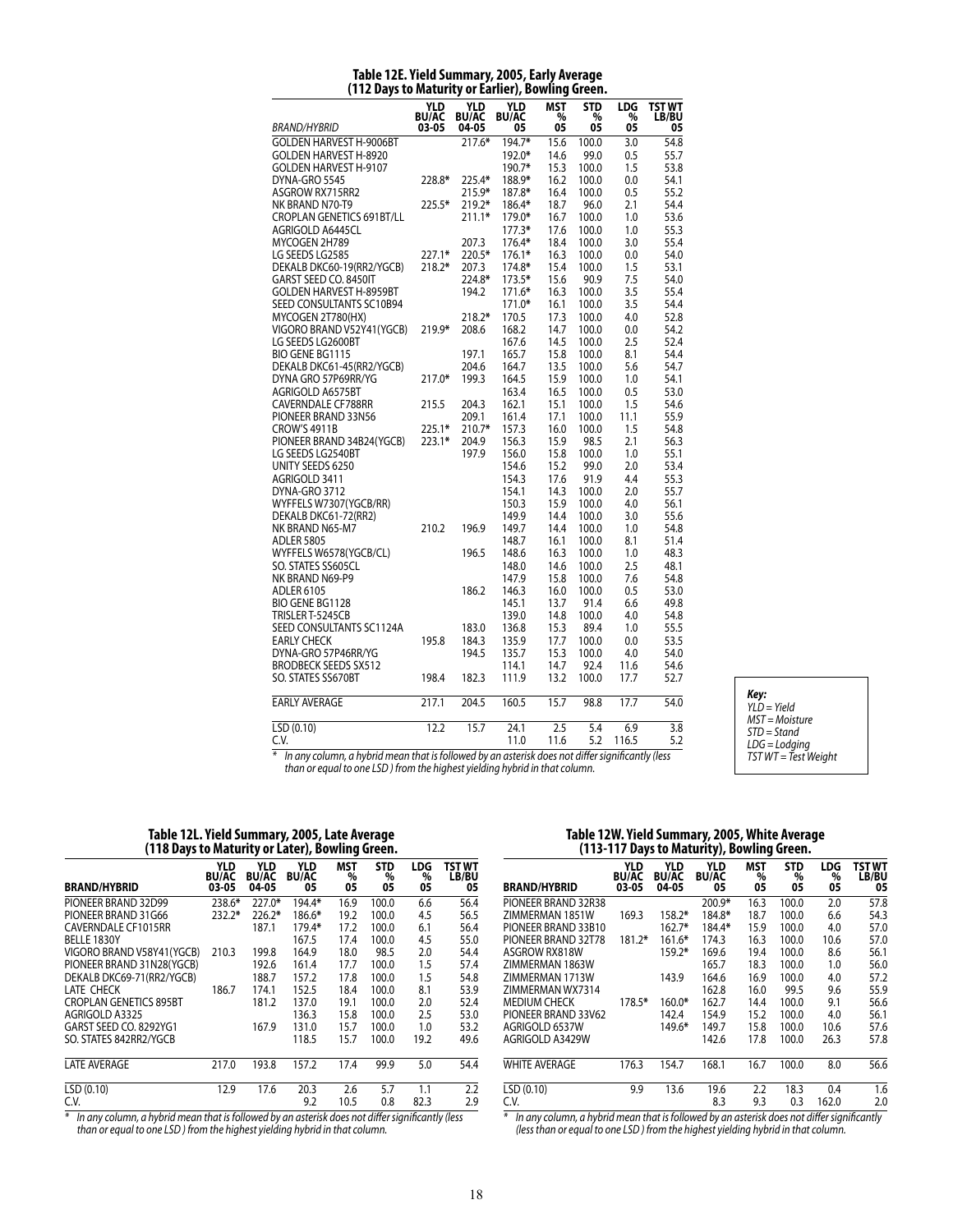#### **BRAND/HYBRID YLD BU/AC 03-05 YLD BU/AC 04-05 YLD BU/AC 05 MST % 05 STD % 05 LDG % 05 TST WT LB/BU 05** CROPLAN GENETICS 799BT 209.5**\*** 178.8**\*** 16.3 100.0 0.0 54.3 GARST 8350YG1 227.9**\*** 209.6**\*** 177.6**\*** 15.8 100.0 0.5 54.7 AGRIGOLD A6622 176.1**\*** 16.9 100.0 2.0 54.8 NK BRAND N76-H2 206.4**\*** 175.9**\*** 15.5 100.0 2.0 53.7 PIONEER BRAND 33M54 213.8 199.4 171.8**\*** 16.5 100.0 6.6 56.7 DYNA-GRO 58P59 RRYG 171.8**\*** 14.6 100.0 4.5 51.1 SEED CONSULTANTS SC11B55 168.2<sup>\*</sup> 14.9 100.0 1.5 51.5<br>DEKALB DKC66-21(YGCB) 167.2<sup>\*</sup> 13.2 100.0 1.0 45.4 DEKALB DKC66-21(YGCB) 167.2**\*** 13.2 100.0 1.0 45.4 AGRIGOLD A6633BT 166.8**\*** 16.4 100.0 4.0 51.5 ADLER 8210YGCB 163.5<sup>\*</sup> 17.1 100.0 2.5<br>EXSEGEN ES414 194.1 162.1<sup>\*</sup> 16.8 100.0 3.0 EXSEGEN ES414 194.1 162.1**\*** 16.8 100.0 3.0 52.9 PIONEER BRAND 33R78(YGCB) 212.0**\*** 161.5**\*** 14.0 100.0 1.5 51.0 SO. STATES 745CL/YGCB 161.0**\*** 14.6 100.0 2.5 52.2 BELLE 1515C 159.8 15.6 100.0 1.5 54.9 LG SEEDS 2633BT 195.0 159.7 16.5 100.0 3.5 52.1 **PIONEER BRAND 33R77** PIONEER BRAND 33Y45<br>PIONEER BRAND 33P67(YGCB) 226.8\* 206.2\* 157.8 14.8 100.0 6.6 55.4 PIONEER BRAND 33P67(YGCB) 226.8**\*** 206.2**\*** 157.8 14.8 100.0 6.6 55.4 SEED CONSULTANTS SC 1176 SO. STATES 746RR2/YGCB 156.8 15.3 100.0 1.5 51.4<br>CROWS 5175R 156.8 154.3 14.1 100.0 2.5 54.1 CROWS 5175R 154.3 14.1 100.0 2.5 54.1 GOLDEN HARVEST H-9166 154.0 154.0 14.4 100.0 8.1 54.1 GOLDEN HARVEST 9563BT 154.0 16.1 100.0 3.5 49.7 NK BRAND N76-D3 153.9 16.9 100.0 2.0 53.1 SO. STATES SS849CL DEKALB DKC63-81(RR2/YGCB) 185.1 152.8 15.4 100.0 1.5 55.3 BIO GENE RR/CB 1163<br>BIO GENE BG1132 150.8 150.8 14.3 100.0 1.0 52.3 BIO GENE BG1132 BECK 6722RR 150.6 17.3 100.0 1.0 52.3 AGRIGOLD A6647 150.2 14.7 100.0 4.5 53.6 SEED CONSULTANTS SC11B40 183.4 150.1 16.2 100.0 2.0 52.7<br>149.4 14.9 100.0 5.6 50.7 LG SEEDS LG2625BT 149.4 14.9 100.0 5.6 50.7 STEYER 1144 YGCB 149.0 15.7 100.0 1.5 52.2 UNITY SEEDS 6296 185.1 149.0 14.6 100.0<br>STEYER 1153 YGCB 185.1 147.6 15.3 100.0 STEYER 1153 YGCB 147.6 15.3 100.0 5.6 52.5 CROWS 4963B 146.4 14.6 100.0 8.1 54.3<br>PIONEER BRAND 33V15 198.2 186.9 146.4 14.0 100.0 2.5 55.6 PIONEER BRAND 33V15 SEED CONSULTANTS SC1165 146.2 15.7 100.0 4.0 52.3 CROPLAN GENETICS 721TS 146.1 15.6 100.0 0.5 53.5 BELLE 1533Y 146.0 16.2 96.0 2.2 52.4 PECK 6599CBRR 126.0 145.0 145.0 13.5 100.0 3.5 50.5 100.0 5.5 50.5 1.6 144.9 17.0 100.0 3.5 51.6 DYNA-GRO 57P12RRYG 144.9 17.0 100.0 3.5 51.6 MYCOGEN 2J787 187.6 144.9 14.6 100.0 2.0 50.6 GOLDEN HARVEST H-9657 144.8 15.2 100.0 2.5 50.9 SEED CONSULTANTS SC 11B46 144.8 16.4 100.0 6.6 54.2 DYNA-GRO 5516RR 144.6 15.0 100.0 2.0 53.9 DYNA GRO 57F87YG 205.6 185.7 143.9 15.5 100.0 8.1 51.9 MYCOGEN 2J774HX 143.9 13.2 100.0 4.5 50.9 CAMPBELL SEED 7700R2 GATEWAY 4415YGCB 143.5 14.8 100.0 4.0 50.7 SEED CONSULTANTS SC11B45 142.9 17.2 100.0 5.6 51.4 CAVERNDALE 884 CROWS 6620B 183.6 141.7 16.6 100.0 2.5 51.7<br>1G SEEDS 1G2691CL 140.0 140.0 16.2 100.0 5.1 51.6 LG SEEDS LG2691CL 140.0 16.2 CROPLAN GENETICS 751RR2/BT 139.1 14.8 100.0 5.1 52.5 VIGORO BRAND V56Y51(BTYG) 181.5 138.2 13.7 100.0 8.1 53.5 CAMPBELL SEED 6940 138.0 14.7 100.0 9.1 54.6<br>MEDIUM CHECK 194.3 176.9 136.3 14.0 100.0 3.0 53.9 MEDIUM CHECK TRISLER T-5337CB 136.2 17.1 100.0 3.5 51.8 BIO GENE YGCB1143 187.2 136.0 14.1 100.0 2.5 52.5 **BELLE BEXRY455** STEYER 1152 YGCB 135.7 15.5 100.0 4.5 51.2 CAVERNDALE 890 RR2/YGCB 134.0 17.8 100.0 4.0 49.9 TRISLER T-5338CB 131.6 14.5 100.0 7.1 50.2 WYFFELS W8607(YGCB/RR) 131.3 16.3 100.0 2.0 51.7 BELLE 1545C 130.6 17.4 100.0 4.0 51.7 GOLDEN HARVEST H-9247BT 198.2 180.8 130.6 14.2 100.0 2.5<br>BRODBECK SEEDS SX2511YGCB 129.7 14.1 100.0 0.0 BRODBECK SEEDS SX2511YGCB 129.7 14.1 100.0 0.0 53.3 CAMPBELL SEED 7110R2 127.3 17.3 100.0 5.1 51.7 DYNA GRO 57K14RR BELLE 1525R 126.1 13.9 100.0 5.1 54.8 BELLE 1824R 121.8 14.8 100.0 7.6 50.9 CAMPBELL SEED 6980CL 119.0 13.4 100.0 2.5 53.2 SO. STATES 804RR<br>GATEWAY 2416YGCB GATEWAY 104.5 105.5 100.0 4.5 51.5 GATEWAY 2416YGCB 104.5 15.5 100.0 4.5 51.5 WYFFELS W8720 MEDIUM AVERAGE 209.5 191.8 146.7 15.3 99.9 3.5 52.4 LSD (0.10) 9.9 12.0 18.4 2.0 4.7 1.1 3.0 C.V. 9.3 9.4 0.8 100.0 4.2

### **Table 12M. Yield Summary, 2005, Medium Average (113-117 Days to Maturity), Bowling Green.**

*Key: YLD = Yield MST = Moisture STD = Stand LDG = Lodging TST WT = Test Weight*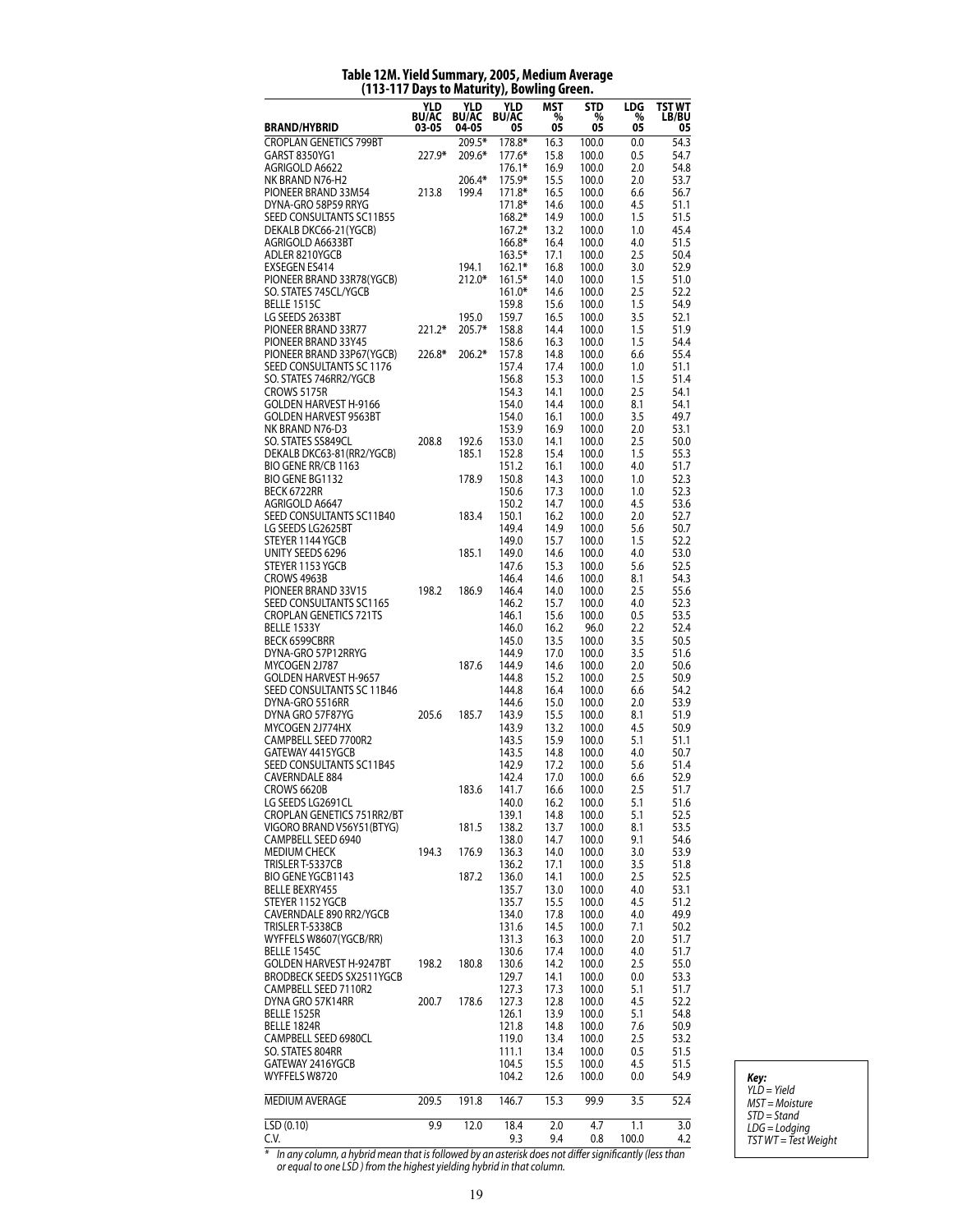| (112 Days to maturity or carrier), nougenville. |                            |                            |                            |                 |                 |          |                        |  |
|-------------------------------------------------|----------------------------|----------------------------|----------------------------|-----------------|-----------------|----------|------------------------|--|
|                                                 | <b>YLD</b><br><b>BU/AC</b> | <b>YLD</b><br><b>BU/AC</b> | <b>YLD</b><br><b>BU/AC</b> | <b>MST</b><br>% | <b>STD</b><br>% | LDG<br>% | <b>TST WT</b><br>LB/BU |  |
| <b>BRAND/HYBRID</b>                             | 03-05                      | 04-05                      | 05                         | 05              | 05              | 05       | 05                     |  |
| DEKALB DKC61-72(RR2)                            |                            |                            | $161.1*$                   | 15.2            | 100.0           | 0.0      | 53.0                   |  |
| DEKALB DKC61-45(RR2/YGCB)                       |                            | 170.5                      | 156.0*                     | 14.6            | 100.0           | 0.5      | 53.5                   |  |
| MYCOGEN 2H789                                   |                            | $175.7*$                   | $153.2*$                   | 15.2            | 100.0           | 0.0      | 53.9                   |  |
| <b>BRODBECK SEEDS SX512</b>                     |                            |                            | $151.3*$                   | 14.4            | 100.0           | 0.5      | 54.5                   |  |
| <b>GOLDEN HARVEST H-9006BT</b>                  |                            | 170.9                      | 149.9*                     | 15.9            | 100.0           | 0.0      | 52.1                   |  |
| <b>CROPLAN GENETICS 691BT/LL</b>                |                            | $176.1*$                   | 149.1*                     | 16.1            | 100.0           | 0.0      | 52.2                   |  |
| AGRIGOLD 3411                                   |                            |                            | 146.1                      | 15.8            | 100.0           | 0.0      | 53.5                   |  |
| SO. STATES SS670BT                              | 201.3*                     | 184.9*                     | 146.0                      | 16.4            | 100.0           | 0.0      | 52.3                   |  |
| SO. STATES SS605CL                              |                            |                            | 145.4                      | 14.9            | 100.0           | 0.0      | 52.9                   |  |
| NK BRAND N65-M7                                 | 188.8                      | 176.8*                     | 143.7                      | 16.1            | 100.0           | 0.0      | 52.0                   |  |
| PIONEER BRAND 33N56                             |                            | 168.5                      | 141.6                      | 16.4            | 100.0           | 1.0      | 55.3                   |  |
| GARST SEED CO. 8450IT                           |                            | 171.8                      | 139.9                      | 16.9            | 100.0           | 1.0      | 51.1                   |  |
| VIGORO BRAND V52Y41 (YGCB)                      | 192.3*                     | 168.3                      | 138.9                      | 15.4            | 100.0           | 0.0      | 53.3                   |  |
| DYNA-GRO 3712                                   |                            |                            | 138.5                      | 14.1            | 100.0           | 0.0      | 54.3                   |  |
| <b>CROW'S 4911B</b>                             | 186.1                      | 170.6                      | 138.4                      | 14.8            | 100.0           | 0.5      | 53.8                   |  |
| DYNA-GRO 5545                                   | 180.5                      | 154.6                      | 138.2                      | 15.3            | 100.0           | 1.0      | 52.6                   |  |
| BIO GENE BG1115                                 |                            | 162.8                      | 138.0                      | 15.1            | 100.0           | 0.5      | 53.3                   |  |
| WYFFELS W6578(YGCB/CL)                          |                            | 178.4*                     | 137.5                      | 16.3            | 100.0           | 0.0      | 53.3                   |  |
| TRISLER T-5245CB                                |                            |                            | 137.2                      | 15.5            | 100.0           | 0.0      | 52.5                   |  |
| WYFFELS W7307(YGCB/RR)                          |                            |                            | 137.1                      | 16.0            | 92.4            | 0.0      | 55.0                   |  |
| <b>GOLDEN HARVEST H-8959BT</b>                  |                            | 179.2*                     | 137.1                      | 14.2            | 100.0           | 1.0      | 53.1                   |  |
| GOLDEN HARVEST H-8920                           |                            |                            | 136.5                      | 15.0            | 100.0           | 0.0      | 53.4                   |  |
| DYNA-GRO 57P46RR/YG                             |                            | 169.5                      | 134.2                      | 16.1            | 100.0           | 0.0      | 52.3                   |  |
| AGRIGOLD A6575BT                                |                            |                            | 133.0                      | 16.1            | 100.0           | 0.0      | 52.3                   |  |
| <b>GOLDEN HARVEST H-9107</b>                    |                            |                            | 132.8                      | 15.8            | 100.0           | 1.0      | 51.6                   |  |
| SEED CONSULTANTS SC1124A                        |                            | 163.8                      | 132.6                      | 14.5            | 100.0           | 0.5      | 53.2                   |  |
| NK BRAND N70-T9                                 | 187.7                      | 174.4*                     | 131.8                      | 17.7            | 100.0           | 0.0      | 51.6                   |  |
| LG SEEDS LG2600BT                               |                            |                            | 131.8                      | 15.9            | 100.0           | 0.5      | 51.2                   |  |
| <b>BIO GENE BG1128</b>                          |                            |                            | 131.8                      | 16.0            | 100.0           | 0.0      | 51.9                   |  |
| MYCOGEN 2T780(HX)                               |                            | 172.6*                     | 130.8                      | 18.7            | 100.0           | 0.0      | 51.8                   |  |
| <b>CAVERNDALE CF788RR</b>                       | 181.4                      | 160.4                      | 129.7                      | 15.3            | 100.0           | 1.0      | 52.7                   |  |
| ASGROW RX715RR2                                 |                            | 162.5                      | 129.0                      | 14.4            | 100.0           | 0.5      | 53.7                   |  |
| SEED CONSULTANTS SC10B94                        |                            |                            | 128.4                      | 16.3            | 100.0           | 0.0      | 52.8                   |  |
| <b>ADLER 5805</b>                               |                            |                            | 126.8                      | 16.4            | 100.0           | 0.5      | 51.4                   |  |
| LG SEEDS LG2540BT                               |                            | 177.6*                     | 124.9                      | 13.8            | 100.0           | 1.0      | 54.3                   |  |
| AGRIGOLD A6445CL                                |                            |                            | 124.6                      | 16.0            | 100.0           | 0.0      | 52.1                   |  |
| <b>ADLER 6105</b>                               |                            | 162.5                      | 124.1                      | 19.5            | 92.9            | 0.0      | 50.7                   |  |
| NK BRAND N69-P9                                 |                            |                            | 123.3                      | 14.4            | 100.0           | 0.5      | 53.0                   |  |
| LG SEEDS LG2585                                 | 187.6                      | 164.8                      | 122.8                      | 14.6            | 100.0           | 0.0      | 52.1                   |  |
| DYNA GRO 57P69BT/RR                             | 179.5                      | 157.1                      | 122.5                      | 16.0            | 100.0           | 0.0      | 53.5                   |  |
| PIONEER BRAND 34B24(YGCB)                       | 182.4                      | 164.6                      | 115.9                      | 16.6            | 100.0           | 0.5      | 54.7                   |  |
| <b>EARLY CHECK</b>                              | 162.1                      | 149.4                      | 112.0                      | 15.3            | 100.0           | 0.0      | 52.8                   |  |
| DEKALB DKC60-19(RR2/YGCB)                       | 174.4                      | 150.4                      | 111.3                      | 16.2            | 100.0           | 0.0      | 53.9                   |  |
| UNITY SEEDS 6250                                |                            |                            | 109.5                      | 14.5            | 100.0           | 1.0      | 52.3                   |  |
|                                                 |                            |                            |                            |                 |                 |          |                        |  |
| <b>EARLY AVERAGE</b>                            | 183.7                      | 168.1                      | 134.6                      | 15.7            | 99.7            | 0.3      | 52.9                   |  |
| LSD (0.10)                                      | 10.8                       | 12.5                       | 14.3                       | 1.4             | 1.0             | 1.8      | 1.2                    |  |
| C.V.                                            |                            |                            | 7.8                        | 6.4             | 1.3             | 242.0    | 1.7                    |  |

#### **Table 13E. Yield Summary, 2005, Early Average (112 Days to Maturity or Earlier), Hodgenville.**

*Key: YLD = Yield MST = Moisture STD = Stand LDG = Lodging TST WT = Test Weight*

*\* In any column, a hybrid mean that is followed by an asterisk does not differ significantly (less than or equal to one LSD ) from the highest yielding hybrid in that column.*

### **Table 13W. Yield Summary, 2005, White Average (113-117 Days to Maturity), Hodgenville.**

| <b>BRAND/HYBRID</b>                                                                                  | <b>YLD</b><br><b>BU/AC</b><br>03-05 | YLD<br><b>BU/AC</b><br>04-05 | YLD<br><b>BU/AC</b><br>05 | <b>MST</b><br>%<br>05 | <b>STD</b><br>%<br>05 | LDG<br>%<br>05 | TST WT<br>LB/BU<br>05 |
|------------------------------------------------------------------------------------------------------|-------------------------------------|------------------------------|---------------------------|-----------------------|-----------------------|----------------|-----------------------|
| ZIMMERMAN 1713W                                                                                      |                                     | $176.7*$                     | $151.2*$                  | 15.6                  | 100.0                 | 0.0            | 56.2                  |
| AGRIGOLD 6537W                                                                                       |                                     | 157.1                        | 149.3*                    | 15.0                  | 100.0                 | 1.0            | 55.2                  |
| PIONEER BRAND 33V62                                                                                  |                                     | 182.7*                       | 147.0*                    | 13.7                  | 98.0                  | 0.5            | 55.6                  |
| PIONEER BRAND 32T78                                                                                  | 182.5*                              | 187.6*                       | $145.7*$                  | 14.6                  | 100.0                 | 0.5            | 55.9                  |
| PIONEER BRAND 32R38                                                                                  |                                     |                              | 144.2*                    | 13.8                  | 100.0                 | 1.0            | 55.4                  |
| ZIMMERMAN WX7314                                                                                     |                                     |                              | $143.5*$                  | 15.4                  | 100.0                 | 0.5            | 56.6                  |
| <b>7IMMFRMAN 1851W</b>                                                                               | 164.6                               | 158.0                        | 143.3*                    | 17.4                  | 100.0                 | 0.5            | 53.8                  |
| PIONEER BRAND 32B10                                                                                  |                                     | 183.6*                       | 143.0*                    | 14.8                  | 93.4                  | 0.6            | 55.2                  |
| <b>MEDIUM CHECK</b>                                                                                  | 163.8                               | 155.0                        | 133.9                     | 15.1                  | 95.5                  | 0.0            | 56.7                  |
| <b>ZIMMERMAN 1863W</b>                                                                               |                                     |                              | 130.4                     | 18.6                  | 100.0                 | 1.0            | 53.5                  |
| AGRIGOLD A3429W                                                                                      |                                     |                              | 123.4                     | 15.4                  | 100.0                 | 0.0            | 55.1                  |
| ASGROW RX818W                                                                                        |                                     | 160.5                        | 122.0                     | 16.7                  | 100.0                 | 0.5            | 55.0                  |
| <b>WHITE AVERAGE</b>                                                                                 | 170.3                               | 170.1                        | 139.7                     | 15.5                  | 98.9                  | 0.5            | 55.3                  |
| LSD(0.10)                                                                                            | 11.0                                | 12.9                         | 12.8                      | 1.7                   | 1.3                   | 5.2            | 0.9                   |
| C.V.                                                                                                 |                                     |                              | 6.5                       | 7.9                   | 3.8                   | 177.6          | 1.2                   |
| $\ast$<br>In any column, a bybrid mean that is followed by an asterisk does not differ significantly |                                     |                              |                           |                       |                       |                |                       |

*\* In any column, a hybrid mean that is followed by an asterisk does not differ significantly (less than or equal to one LSD ) from the highest yielding hybrid in that column.*

### **Table 13L. Yield Summary, 2005, Late Average (118 Days to Maturity or Later), Hodgenville.**

| <b>BRAND/HYBRID</b>           | <b>YLD</b><br><b>BU/AC</b><br>03-05 | <b>YLD</b><br><b>BU/AC</b><br>04-05 | <b>YLD</b><br><b>BU/AC</b><br>05 | <b>MST</b><br>%<br>05 | <b>STD</b><br>%<br>05 | <b>LDG</b><br>%<br>05 | TST WT<br>LB/BU<br>05 |
|-------------------------------|-------------------------------------|-------------------------------------|----------------------------------|-----------------------|-----------------------|-----------------------|-----------------------|
| PIONEER BRAND 32D99           | 196.3*                              | 196.6*                              | $166.3*$                         | 18.9                  | 100.0                 | 0.0                   | 53.5                  |
| GARST SEED CO. 8292YG1        |                                     | 188.3*                              | 158.5*                           | 19.6                  | 100.0                 | 0.5                   | 53.9                  |
| <b>CROPLAN GENETICS 895BT</b> |                                     | 185.5*                              | 157.9*                           | 22.3                  | 100.0                 | 0.0                   | 52.3                  |
| VIGORO BRAND V58Y41(YGCB)     | 179.5                               | 176.3                               | 149.8                            | 17.6                  | 93.4                  | 0.5                   | 51.9                  |
| PIONEER BRAND 31G66           | 184.3*                              | 182.8*                              | 148.7                            | 17.8                  | 98.0                  | 0.5                   | 54.3                  |
| PIONEER BRAND 31N28(YGCB)     |                                     | 168.6                               | 146.5                            | 16.9                  | 98.0                  | 0.0                   | 55.4                  |
| AGRIGOLD A3325                |                                     |                                     | 145.5                            | 18.0                  | 97.0                  | 0.0                   | 51.3                  |
| SO. STATES 842RR2/YGCB        |                                     |                                     | 142.0                            | 15.7                  | 97.0                  | 0.0                   | 49.6                  |
| DEKALB DKC69-71(RR2/YGCB)     |                                     | 162.5                               | 140.9                            | 16.5                  | 100.0                 | 0.0                   | 52.6                  |
| CAVERNDALE CF1015RR           |                                     | 171.2                               | 138.2                            | 20.0                  | 98.0                  | 0.5                   | 53.9                  |
| BELLE 1830Y                   |                                     |                                     | 134.0                            | 17.6                  | 100.0                 | 0.5                   | 51.2                  |
| <b>LATE CHECK</b>             | 152.5                               | 147.8                               | 129.3                            | 19.3                  | 57.1                  | 1.1                   | 52.8                  |
| <b>LATE AVERAGE</b>           | 178.1                               | 175.5                               | 146.5                            | 18.4                  | 94.9                  | 0.3                   | 52.7                  |
| LSD(0.10)                     | 13.4                                | 16.6                                | 15.3                             | 1.9                   | 1.1                   | 7.3                   | 1.2                   |
| C.V.                          |                                     |                                     | 7.5                              | 7.4                   | 5.5                   | 261.4                 | 1.7                   |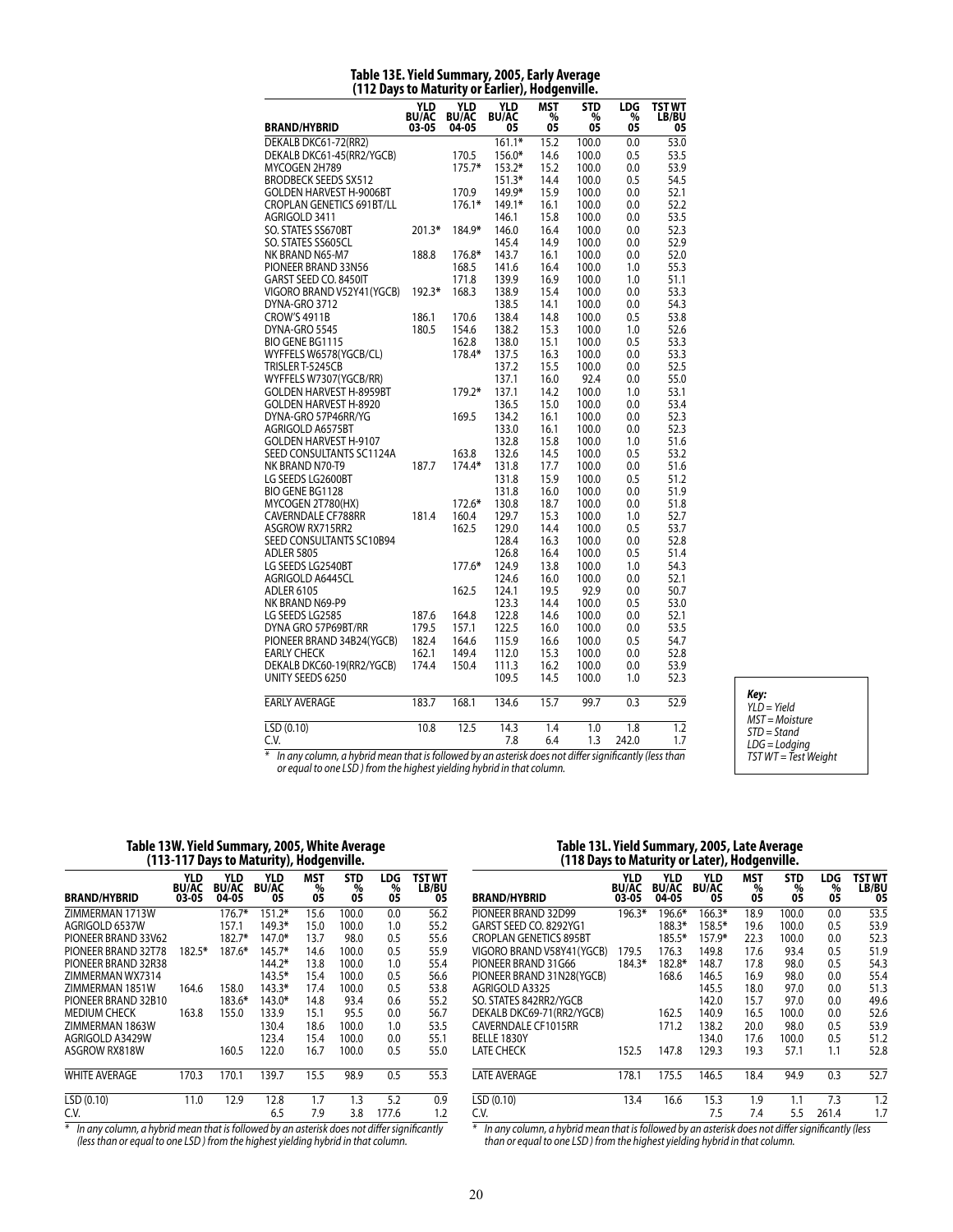# **Table 13M. Yield Summary, 2005, Medium Average (113-117 Days to Maturity), Hodgenville.**

|                                                  | YLD<br><b>BU/AC</b> | YLD<br><b>BU/AC</b> | YLD<br><b>BU/AC</b> | MST<br>%     | <b>STD</b><br>% | LDG<br>%   | TST WT<br>LB/BU |
|--------------------------------------------------|---------------------|---------------------|---------------------|--------------|-----------------|------------|-----------------|
| <b>BRAND/HYBRID</b>                              | 03-05               | 04-05               | 05                  | 05           | 05              | 05         | 05              |
| PIONEER BRAND 33V15<br>BELLE 1533Y               | 188.0*              | 178.7*              | 165.4*<br>163.8*    | 15.4<br>17.6 | 100.0<br>100.0  | 1.0<br>2.0 | 56.3<br>51.9    |
| PIONEER BRAND 33P67(YGCB)                        | 192.7*              | 190.9*              | 162.0*              | 16.5         | 100.0           | 0.5        | 56.6            |
| <b>GOLDEN HARVEST H-9247BT</b>                   | 182.3*              | 169.6               | 159.9*              | 15.0         | 100.0           | 0.0        | 54.8            |
| NK BRAND N76-D3<br>PIONEER BRAND 33R78(YGCB)     |                     | 173.0               | 159.4*<br>158.5*    | 18.4<br>16.2 | 100.0<br>100.0  | 0.0<br>0.0 | 51.9<br>52.1    |
| CROWS 5175R                                      |                     |                     | 157.8*              | 15.5         | 100.0           | 1.5        | 53.4            |
| AGRIGOLD A6622                                   |                     |                     | 156.9*              | 16.6         | 100.0           | 1.0        | 52.5            |
| GATEWAY 4415YGCB<br>SEED CONSULTANTS SC11B55     |                     |                     | 156.5*<br>154.6*    | 16.0<br>16.1 | 100.0<br>100.0  | 0.0<br>0.0 | 51.0<br>51.7    |
| <b>BRODBECK SEEDS SX2511YGCB</b>                 |                     |                     | 153.5*              | 17.6         | 100.0           | 0.5        | 53.2            |
| SO. STATES 745CL/YGCB                            |                     |                     | $152.1*$            | 15.9         | 100.0           | 0.5        | 52.7            |
| STEYER 1153 YGCB<br>PIONEER BRAND 33Y45          |                     |                     | 152.0*<br>151.8*    | 15.2<br>17.7 | 100.0<br>100.0  | 0.5<br>0.0 | 51.6<br>55.1    |
| CAMPBELL SEED 7110R2                             |                     |                     | 150.7*              | 19.0         | 100.0           | 0.5        | 52.7            |
| SO. STATES SS849CL                               | 179.3               | 170.0               | 149.0*              | 17.6         | 98.5            | 0.0        | 51.3            |
| DEKALB DKC66-21(YGCB)<br>CROWS 4963B             |                     |                     | 148.5*<br>147.6     | 18.0<br>16.4 | 100.0<br>98.0   | 0.5<br>0.0 | 53.6<br>53.0    |
| SEED CONSULTANTS SC1165                          |                     |                     | 146.1               | 15.8         | 100.0           | 0.0        | 52.2            |
| MYCOGEN 2J774HX                                  |                     |                     | 146.0               | 15.9         | 100.0           | 0.5        | 51.6            |
| TRISLER T-5338CB<br><b>GOLDEN HARVEST H-9657</b> |                     |                     | 145.4<br>145.2      | 17.2<br>18.2 | 100.0<br>100.0  | 0.5<br>0.0 | 51.2<br>51.4    |
| <b>BELLE 1525R</b>                               |                     |                     | 145.2               | 20.1         | 100.0           | 0.0        | 52.6            |
| LG SEEDS LG2691CL                                |                     |                     | 144.8               | 19.1         | 100.0           | 0.0        | 51.9            |
| BIO GENE BG1132<br>VIGORO BRAND V56Y51(BTYG)     |                     | 182.0*<br>174.4     | 144.5<br>144.5      | 14.9<br>16.4 | 95.5<br>100.0   | 0.0<br>0.5 | 53.3<br>54.6    |
| SO. STATES 746RR2/YGCB                           |                     |                     | 144.0               | 15.9         | 100.0           | 0.0        | 52.9            |
| <b>CROPLAN GENETICS 799BT</b>                    |                     | 184.2*              | 142.9               | 18.3         | 100.0           | 0.0        | 53.8            |
| BECK 6722RR<br>SEED CONSULTANTS SC 1176          |                     |                     | 142.6<br>142.2      | 17.2<br>21.9 | 100.0<br>98.0   | 0.0<br>0.0 | 52.0<br>50.9    |
| AGRIGOLD A6633BT                                 |                     |                     | 141.4               | 16.9         | 100.0           | 0.0        | 52.0            |
| GATEWAY 2416YGCB                                 |                     |                     | 141.3               | 17.5         | 97.5            | 0.0        | 51.6            |
| <b>CAVERNDALE 884</b><br>ADLER 8210YGCB          |                     |                     | 141.1<br>140.5      | 16.6<br>18.7 | 100.0<br>100.0  | 1.0<br>0.5 | 51.1<br>52.1    |
| <b>BELLE BEXRY455</b>                            |                     |                     | 140.5               | 16.0         | 100.0           | 0.0        | 53.8            |
| CAVERNDALE 890 RR2/YGCB                          |                     |                     | 139.7               | 19.1         | 100.0           | 0.5        | 52.4            |
| DEKALB DKC63-81(RR2/YGCB)<br>CROWS 6620B         |                     | 169.0<br>172.6      | 139.5<br>139.3      | 13.6<br>19.8 | 100.0<br>100.0  | 0.0<br>0.0 | 53.9<br>51.6    |
| SEED CONSULTANTS SC 11B46                        |                     |                     | 139.2               | 18.2         | 97.5            | 0.0        | 54.1            |
| SO. STATES 804RR                                 |                     |                     | 139.0               | 18.3         | 100.0           | 0.5        | 53.8            |
| PIONEER BRAND 33M54<br>NK BRAND N76-H2           | 178.9               | 178.5*<br>187.3*    | 138.9<br>138.7      | 17.2<br>19.0 | 98.5<br>100.0   | 1.0<br>1.0 | 56.0<br>52.7    |
| STEYER 1152 YGCB                                 |                     |                     | 138.1               | 18.3         | 92.9            | 0.0        | 51.1            |
| UNITY SEEDS 6296                                 |                     | 174.9               | 137.3               | 15.8         | 100.0           | 0.0        | 52.5            |
| CAMPBELL SEED 7700R2<br>WYFFELS W8720            |                     |                     | 137.1<br>137.1      | 17.9<br>17.3 | 98.5<br>100.0   | 0.5<br>1.0 | 52.1<br>53.6    |
| <b>GOLDEN HARVEST 9563BT</b>                     |                     |                     | 136.9               | 18.9         | 100.0           | 0.5        | 51.2            |
| SEED CONSULTANTS SC11B45                         |                     |                     | 136.8               | 20.7         | 100.0           | 0.0        | 52.1            |
| MYCOGEN 2J787<br>DYNA GRO 57K14RR                | 169.6               | 171.0<br>154.3      | 135.6<br>135.1      | 16.4<br>14.7 | 100.0<br>100.0  | 1.0<br>1.0 | 50.7<br>52.0    |
| TRISLER T-5337CB                                 |                     |                     | 134.9               | 19.5         | 100.0           | 0.0        | 50.6            |
| CAMPBELL SEED 6940                               |                     |                     | 134.7               | 14.8         | 100.0           | 0.0        | 53.1            |
| CAMPBELL SEED 6980CL<br><b>MEDIUM CHECK</b>      | 170.4               | 166.7               | 134.6<br>134.5      | 14.5<br>16.5 | 98.0<br>96.5    | 0.5<br>0.5 | 52.5<br>54.5    |
| DYNA-GRO 57P12RRYG                               |                     |                     | 134.3               | 17.5         | 100.0           | 0.0        | 51.6            |
| BIO GENE RR/CB 1163                              |                     |                     | 134.2               | 19.5         | 96.5            | 0.0        | 52.4            |
| SEED CONSULTANTS SC11B40<br>LG SEEDS LG2625BT    |                     | 171.1               | 134.1<br>133.6      | 18.0<br>15.9 | 100.0<br>100.0  | 0.0<br>0.0 | 52.3<br>52.7    |
| PIONEER BRAND 33R77                              | $182.1*$            | 168.9               | 133.0               | 17.6         | 100.0           | 0.0        | 52.0            |
| <b>EXSEGEN ES414</b><br>LG SEEDS 2633BT          |                     | 167.5               | 132.0               | 17.9         | 99.0            | 0.5        | 51.6            |
| <b>BELLE 1515C</b>                               |                     | 166.5               | 131.9<br>131.3      | 17.0<br>20.9 | 98.5<br>91.9    | 0.0<br>1.0 | 51.5<br>52.7    |
| STEYER 1144 YGCB                                 |                     |                     | 131.1               | 19.9         | 100.0           | 0.0        | 52.1            |
| DYNA-GRO 58P59 RRYG<br>GARST 8350YG1             | $186.1*$            | 174.2               | 130.3<br>129.9      | 16.9<br>16.5 | 93.9            | 0.0        | 51.1<br>52.9    |
| CROPLAN GENETICS 751RR2/BT                       |                     |                     | 126.9               | 17.8         | 100.0<br>100.0  | 0.0<br>0.0 | 52.1            |
| AGRIGOLD A6647                                   |                     |                     | 126.8               | 16.8         | 100.0           | 0.0        | 53.8            |
| BIO GENE YGCB1143                                |                     | 168.1               | 126.3               | 16.7         | 100.0           | 0.0        | 52.0            |
| <b>BELLE 1545C</b><br>DYNA-GRO 5516RR            |                     |                     | 124.5<br>123.2      | 19.3<br>15.3 | 98.0<br>100.0   | 0.0<br>0.5 | 52.3<br>53.5    |
| BELLE 1824R                                      |                     |                     | 122.9               | 23.2         | 96.5            | 0.6        | 50.6            |
| DYNA GRO 57F87YG                                 | 187.6*              | 175.5               | 122.4               | 19.1         | 100.0           | 0.5        | 50.8            |
| GOLDEN HARVEST H-9166<br>BECK 6599CBRR           |                     |                     | 122.0<br>121.3      | 14.8<br>16.6 | 100.0<br>100.0  | 1.5<br>0.0 | 53.3<br>50.2    |
| WYFFELS W8607(YGCB/RR)                           |                     |                     | 120.7               | 21.2         | 100.0           | 0.0        | 52.0            |
| <b>CROPLAN GENETICS 721TS</b>                    |                     |                     | 109.8               | 15.8         | 100.0           | 0.0        | 53.0            |
| MEDIUM AVERAGE                                   | 181.7               | 173.4               | 140.1               | 17.4         | 99.3            | 0.3        | 52.5            |
| LSD(0.10)                                        | 13.2                | 13.7                | 17.1                | 1.9          | 1.1             | 3.2        | 1.3             |
| C.V.                                             |                     |                     | 9.0                 | 8.2          | 2.4             | 265.4      | 1.9             |

*Key: YLD = Yield MST = Moisture STD = Stand LDG = Lodging TST WT = Test Weight*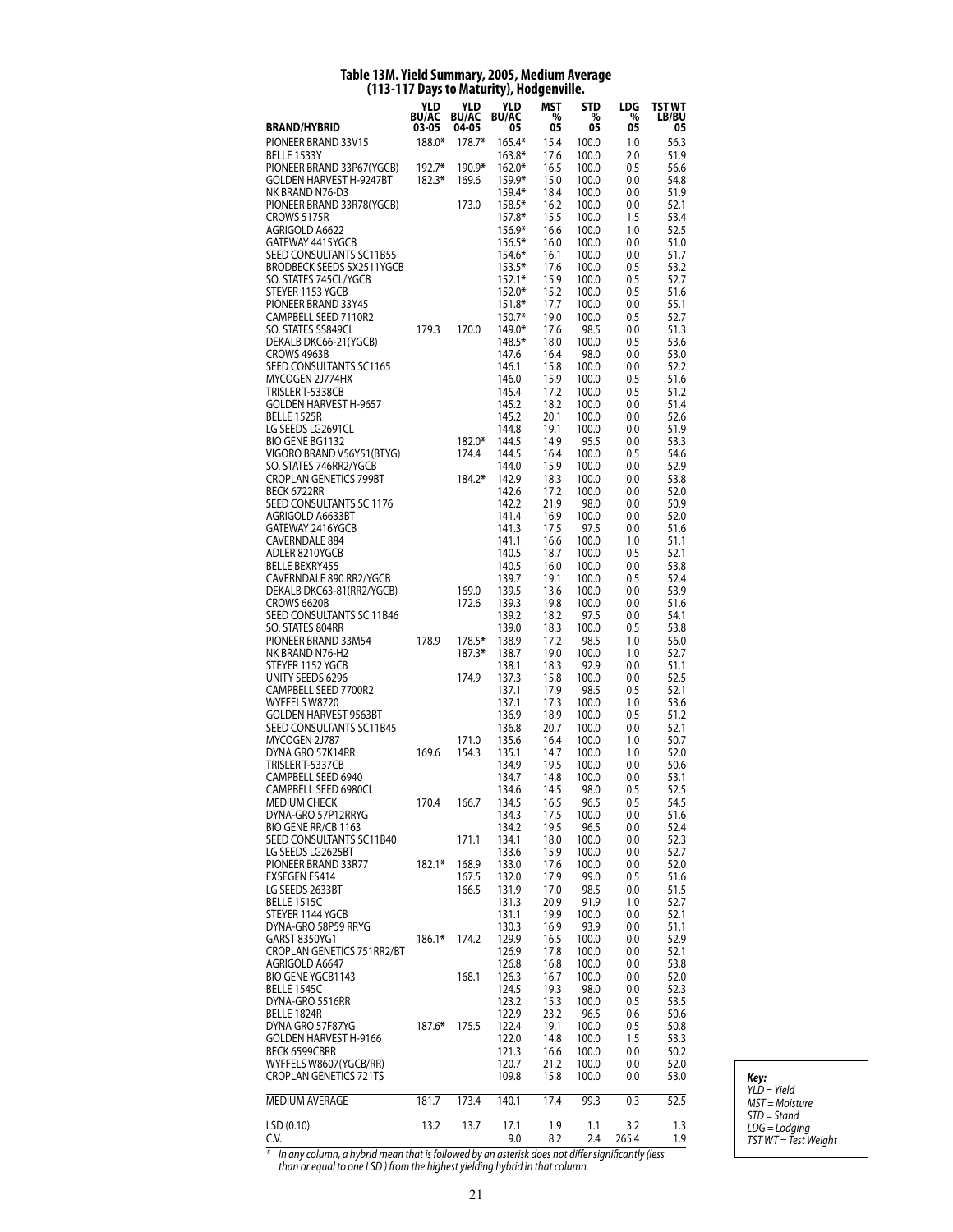|                                | , www.                       |                              | <b>THE LAST AND A</b>     |                       |                          |                |                       |
|--------------------------------|------------------------------|------------------------------|---------------------------|-----------------------|--------------------------|----------------|-----------------------|
| <b>BRAND/HYBRID</b>            | YLD<br><b>BU/AC</b><br>03-05 | YLD<br><b>BU/AC</b><br>04-05 | YLD<br><b>BU/AC</b><br>05 | <b>MST</b><br>%<br>05 | <b>STD</b><br>$\%$<br>05 | LDG<br>%<br>05 | TST WT<br>LB/BU<br>05 |
| VIGORO BRAND V52Y41 (YGCB)     | 205.7*                       | 176.0*                       | 120.6*                    | 11.8                  | 99.5                     | 0.5            | 50.8                  |
| SEED CONSULTANTS SC10B94       |                              |                              | 119.0*                    | 12.5                  | 100.0                    | 0.0            | 50.3                  |
| DEKALB DKC61-72(RR2)           |                              |                              | $117.6*$                  | 13.5                  | 100.0                    | 1.5            | 53.1                  |
| LG SEEDS LG2600BT              |                              |                              | 117.6*                    | 11.3                  | 100.0                    | 0.5            | 49.4                  |
| MYCOGEN 2H789                  |                              | 170.6                        | $117.3*$                  | 14.6                  | 100.0                    | 0.5            | 52.3                  |
| <b>GOLDEN HARVEST H-8959BT</b> |                              | 167.5                        | 115.4*                    | 13.1                  | 100.0                    | 0.0            | 53.7                  |
| GARST SEED CO. 8450IT          |                              | 174.5*                       | $111.5*$                  | 13.0                  | 100.0                    | 0.5            | 51.3                  |
| PIONEER BRAND 33N56            |                              | 175.9*                       | 110.8                     | 15.0                  | 100.0                    | 0.0            | 54.7                  |
| <b>CAVERNDALE CF788RR</b>      | 198.9*                       | 173.0*                       | 110.4                     | 11.8                  | 100.0                    | 0.0            | 51.1                  |
| <b>ADLER 6105</b>              |                              | 183.3*                       | 109.3                     | 15.2                  | 96.5                     | 0.0            | 52.6                  |
| GOLDEN HARVEST H-9107          |                              |                              | 108.5                     | 13.0                  | 100.0                    | 0.0            | 50.7                  |
| SO. STATES SS605CL             |                              |                              | 108.3                     | 12.4                  | 100.0                    | 0.5            | 51.4                  |
| SEED CONSULTANTS SC1124A       |                              |                              |                           | 13.7                  | 99.5                     |                | 53.3                  |
| <b>GOLDEN HARVEST H-9006BT</b> |                              | 164.2<br>164.1               | 107.9<br>107.9            | 11.1                  | 100.0                    | 0.0<br>0.0     | 49.9                  |
|                                |                              |                              |                           |                       |                          |                |                       |
| <b>GOLDEN HARVEST H-8920</b>   |                              |                              | 107.2                     | 12.3                  | 100.0                    | 0.0            | 53.0                  |
| MYCOGEN 2T780(HX)              |                              | 166.8<br>171.7               | 107.1                     | 11.7                  | 100.0                    | 0.0            | 51.2                  |
| DEKALB DKC61-45(RR2/YGCB)      |                              |                              | 105.8                     | 11.6                  | 100.0                    | 0.5            | 50.8                  |
| WYFFELS W7307(YGCB/RR)         |                              |                              | 105.5                     | 13.6                  | 100.0                    | 0.0            | 55.5                  |
| WYFFELS W6578(YGCB/CL)         |                              | 156.4                        | 104.7                     | 11.9                  | 100.0                    | 0.5            | 50.0                  |
| PIONEER BRAND 34B24(YGCB)      | 195.3                        | 170.1                        | 104.6                     | 13.9                  | 100.0                    | 0.5            | 55.0                  |
| DYNA-GRO 5545                  | 204.3*                       | 176.2*                       | 104.6                     | 12.2                  | 100.0                    | 0.5            | 52.4                  |
| ASGROW RX715RR2                |                              | 169.0                        | 104.5                     | 12.5                  | 100.0                    | 0.5            | 51.7                  |
| AGRIGOLD 3411                  |                              |                              | 104.3                     | 16.4                  | 100.0                    | 0.5            | 53.8                  |
| <b>CROW'S 4911B</b>            | $202.0*$                     | 170.1                        | 104.2                     | 12.2                  | 100.0                    | 0.0            | 51.1                  |
| NK BRAND N70-T9                | 193.4                        | 166.3                        | 103.8                     | 11.6                  | 100.0                    | 0.0            | 52.5                  |
| LG SEEDS LG2585                | 188.5                        | 157.6                        | 102.7                     | 11.5                  | 100.0                    | 0.0            | 51.7                  |
| UNITY SEEDS 6250               |                              |                              | 102.5                     | 11.6                  | 100.0                    | 1.5            | 51.1                  |
| <b>BIO GENE BG1128</b>         |                              |                              | 102.5                     | 13.5                  | 100.0                    | 1.5            | 51.4                  |
| LG SEEDS LG2540BT              |                              | 155.1                        | 102.2                     | 12.0                  | 100.0                    | 1.5            | 51.1                  |
| <b>BRODBECK SEEDS SX512</b>    |                              |                              | 101.6                     | 12.7                  | 100.0                    | 0.0            | 52.0                  |
| DEKALB DKC60-19(RR2/YGCB)      | 189.8                        | 166.9                        | 99.0                      | 10.6                  | 100.0                    | 0.5            | 51.1                  |
| AGRIGOLD A6575BT               |                              |                              | 98.9                      | 11.8                  | 100.0                    | 0.5            | 51.2                  |
| <b>BIO GENE BG1115</b>         |                              | 155.0                        | 98.8                      | 14.1                  | 100.0                    | 1.0            | 53.7                  |
| <b>ADLER 5805</b>              |                              |                              | 98.1                      | 12.4                  | 100.0                    | 0.5            | 49.8                  |
| CROPLAN GENETICS 691BT/LL      |                              | 163.0                        | 97.3                      | 12.5                  | 100.0                    | 0.0            | 51.5                  |
| DYNA GRO 57P69RR/YG            | $200.7*$                     | 173.0*                       | 96.7                      | 10.5                  | 99.0                     | 0.0            | 50.0                  |
| NK BRAND N69-P9                |                              |                              | 95.4                      | 13.8                  | 100.0                    | 3.0            | 53.4                  |
| AGRIGOLD A6445CL               |                              |                              | 95.2                      | 11.8                  | 100.0                    | 0.0            | 50.8                  |
| DYNA-GRO 3712                  |                              |                              | 94.9                      | 12.5                  | 100.0                    | 0.0            | 52.6                  |
| NK BRAND N65-M7                | 195.8*                       | 163.7                        | 93.7                      | 11.4                  | 100.0                    | 0.5            | 51.0                  |
| TRISLER T-5245CB               |                              |                              | 91.2                      | 11.9                  | 100.0                    | 1.5            | 51.2                  |
| <b>EARLY CHECK</b>             | 181.9                        | 159.2                        | 89.5                      | 11.8                  | 100.0                    | 0.0            | 51.2                  |
| DYNA-GRO 57P46RR/YG            |                              | 175.0*                       | 88.5                      | 12.4                  | 100.0                    | 0.0            | 51.9                  |
| SO. STATES SS670BT             | 194.9                        | 166.9                        | 84.1                      | 12.3                  | 100.0                    | 0.5            | 51.2                  |
| <b>EARLY AVERAGE</b>           | 196.6                        | 168.2                        | 103.9                     | 12.6                  | 99.9                     | 0.4            | 51.8                  |
| LSD (0.10)                     | 9.9                          | 11.3                         | 9.2                       | 1.5                   | 1.5                      | 0.8            | 1.1                   |
| C.V.                           |                              |                              | 6.5                       | 8.9                   | 0.6                      | 242.9          | 1.6                   |

#### **Table 14E. Yield Summary, 2005, Early Average (112 Days to Maturity or Later), Lexington.**

*Key: YLD = Yield MST = Moisture STD = Stand LDG = Lodging TST WT = Test Weight*

*\* In any column, a hybrid mean that is followed by an asterisk does not differ significantly (less than or equal to one LSD ) from the highest yielding hybrid in that column.*

### **Table 14W. Yield Summary, 2005, White Average (113-117 Days to Maturity), Lexington.**

| <b>BRAND/HYBRID</b>                                                                               | <b>YLD</b><br><b>BU/AC</b><br>03-05 | YLD<br><b>BU/AC</b><br>04-05 | YLD<br><b>BU/AC</b><br>05 | <b>MST</b><br>%<br>05 | <b>STD</b><br>%<br>05 | LDG<br>%<br>05 | TST WT<br><b>LB/BU</b><br>05 |
|---------------------------------------------------------------------------------------------------|-------------------------------------|------------------------------|---------------------------|-----------------------|-----------------------|----------------|------------------------------|
| PIONEER BRAND 33V62                                                                               |                                     | 153.0*                       | $120.1*$                  | 14.3                  | 100.0                 | 0.0            | 53.4                         |
| PIONEER BRAND 32R38                                                                               |                                     |                              | $112.0*$                  | 13.9                  | 100.0                 | 0.0            | 52.7                         |
| <b>MEDIUM CHECK</b>                                                                               | 175.4*                              | 148.9*                       | $111.7*$                  | 15.4                  | 100.0                 | 0.5            | 54.5                         |
| ASGROW RX818W                                                                                     |                                     | 120.2                        | 105.6                     | 15.4                  | 100.0                 | 0.0            | 53.0                         |
| AGRIGOLD A3429W                                                                                   |                                     |                              | 102.2                     | 15.4                  | 100.0                 | 3.5            | 54.2                         |
| ZIMMERMAN WX7314                                                                                  |                                     |                              | 98.8                      | 15.1                  | 99.5                  | 0.0            | 55.0                         |
| ZIMMERMAN 1863W                                                                                   |                                     |                              | 97.1                      | 16.1                  | 100.0                 | 0.5            | 52.6                         |
| PIONEER BRAND 32T78                                                                               | 171.4*                              | 134.5                        | 97.0                      | 13.5                  | 100.0                 | 0.5            | 52.9                         |
| PIONEER BRAND 32B10                                                                               |                                     | 150.4*                       | 96.5                      | 13.9                  | 100.0                 | 0.5            | 53.3                         |
| AGRIGOLD 6537W                                                                                    |                                     | 135.2                        | 94.8                      | 13.7                  | 100.0                 | 22.2           | 54.2                         |
| ZIMMERMAN 1851W                                                                                   | 161.6                               | 131.4                        | 94.0                      | 17.2                  | 100.0                 | 1.5            | 52.1                         |
| ZIMMERMAN 1713W                                                                                   |                                     | 119.5                        | 88.3                      | 14.5                  | 100.0                 | 0.5            | 54.4                         |
| <b>WHITE AVERAGE</b>                                                                              | 169.5                               | 136.6                        | 101.5                     | 14.9                  | 100.0                 | 2.5            | 53.5                         |
| LSD(0.10)                                                                                         | 12.9                                | 12.5                         | 10.8                      | 1.1                   | 1.3                   | 0.4            | 1.8                          |
| C.V.                                                                                              |                                     |                              | 7.6                       | 5.3                   | 0.3                   | 38.2           | 2.4                          |
| $*$<br>In any column, a bubrid moan that is followed by an actorisk doos not differ significantly |                                     |                              |                           |                       |                       |                |                              |

*\* In any column, a hybrid mean that is followed by an asterisk does not differ significantly (less than or equal to one LSD ) from the highest yielding hybrid in that column.*

#### **Table 14L. Yield Summary, 2005, Late Average (118 Days to Maturity or Later), Lexington.**

| <b>BRAND/HYBRID</b>           | <b>YLD</b><br><b>BU/AC</b><br>03-05 | YLD<br><b>BU/AC</b><br>04-05 | <b>YLD</b><br><b>BU/AC</b><br>05 | <b>MST</b><br>%<br>05 | <b>STD</b><br>%<br>05 | <b>LDG</b><br>%<br>05 | TST WT<br>LB/BU<br>05 |
|-------------------------------|-------------------------------------|------------------------------|----------------------------------|-----------------------|-----------------------|-----------------------|-----------------------|
| VIGORO BRAND V58Y41(YGCB)     | 186.6                               | 164.9                        | $123.7*$                         | 13.8                  | 100.0                 | 0.0                   | 52.1                  |
| PIONEER BRAND 32D99           | $203.1*$                            | 178.5*                       | $122.2*$                         | 16.0                  | 100.0                 | 0.0                   | 53.3                  |
| PIONEER BRAND 31G66           | 196.3*                              | 162.1                        | 115.9*                           | 13.6                  | 100.0                 | 0.0                   | 53.5                  |
| <b>CROPLAN GENETICS 895BT</b> |                                     | 161.8                        | 114.9*                           | 17.8                  | 100.0                 | 1.5                   | 52.0                  |
| GARST SEED CO. 8292YG1        |                                     | 165.2                        | $111.6*$                         | 17.3                  | 100.0                 | 0.0                   | 53.4                  |
| BELLE 1830Y                   |                                     |                              | $111.4*$                         | 13.6                  | 100.0                 | 1.0                   | 51.4                  |
| AGRIGOLD A3325                |                                     |                              | 107.8                            | 14.8                  | 99.5                  | 0.0                   | 51.6                  |
| SO. STATES 842RR2/YGCB        |                                     |                              | 106.6                            | 15.7                  | 100.0                 | 0.0                   | 51.1                  |
| PIONEER BRAND 31N28(YGCB)     |                                     | 155.5                        | 100.6                            | 14.8                  | 100.0                 | 0.0                   | 55.3                  |
| CAVERNDALE CF1015RR           |                                     | 148.7                        | 100.5                            | 18.8                  | 100.0                 | 0.5                   | 54.1                  |
| LATE CHECK                    | 175.1                               | 146.9                        | 98.3                             | 18.6                  | 100.0                 | 1.0                   | 53.5                  |
| DEKALB DKC69-71(RR2/YGCB)     |                                     | 145.6                        | 96.8                             | 16.7                  | 100.0                 | 0.0                   | 52.9                  |
| <b>LATE AVERAGE</b>           | 190.3                               | 158.8                        | 109.2                            | 15.9                  | 100.0                 | 0.3                   | 52.8                  |
| LSD (0.10)                    | 9.7                                 | 11.0                         | 13.2                             | 2.3                   | 1.3                   | 0.4                   | 0.9                   |
| C.V.                          |                                     |                              | 8.6                              | 10.5                  | 0.3                   | 278.8                 | 1.3                   |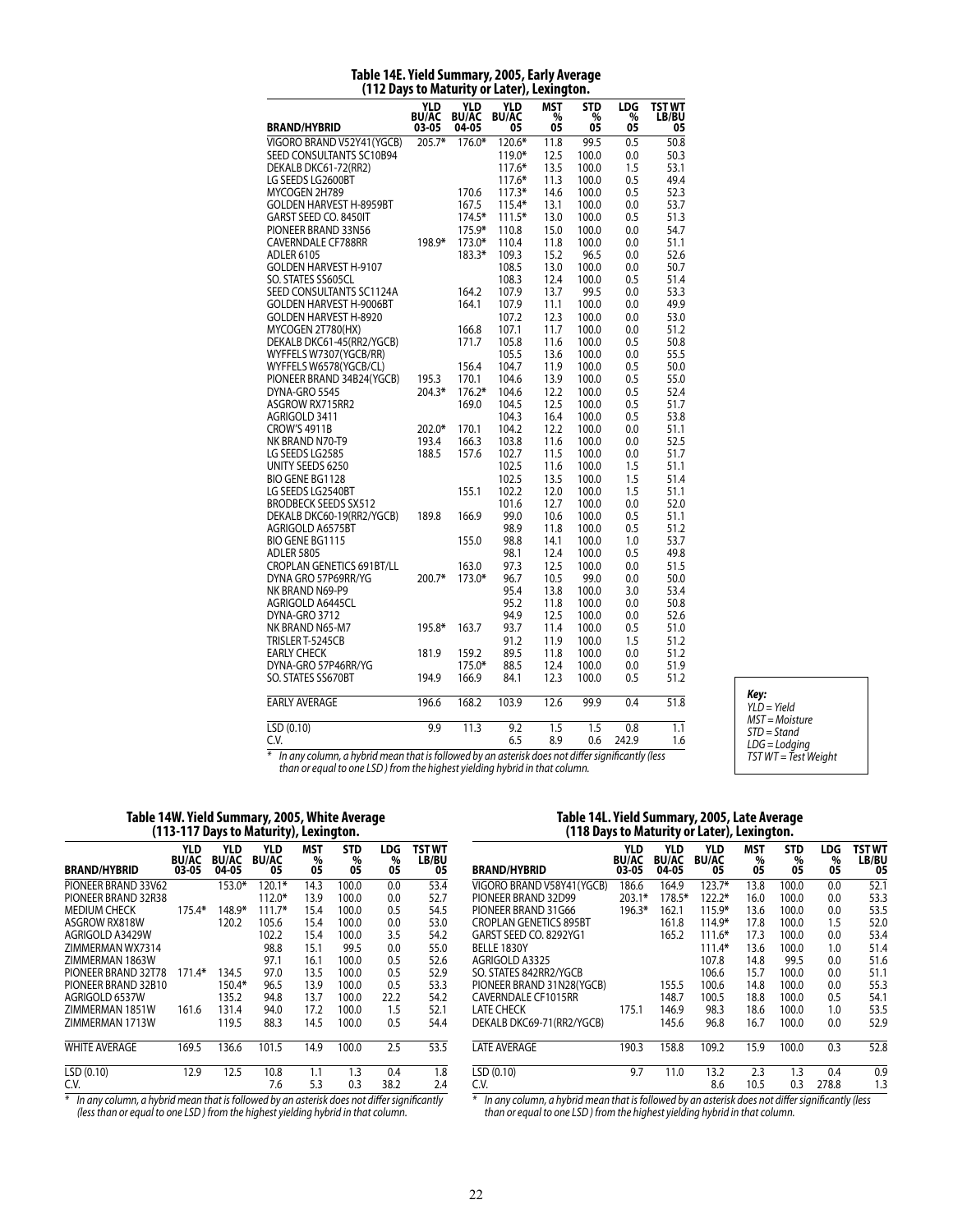|                                                            |                              |                              | $117$ pays to maturity $\mu$ ecanity | .v             |                       |                              |                              |
|------------------------------------------------------------|------------------------------|------------------------------|--------------------------------------|----------------|-----------------------|------------------------------|------------------------------|
| <b>BRAND/HYBRID</b>                                        | YLD<br><b>BU/AC</b><br>03-05 | YLD<br><b>BU/AC</b><br>04-05 | YLD<br><b>BU/AC</b><br>05            | MST<br>%<br>05 | <b>STD</b><br>%<br>05 | LDG<br>$\substack{\% \\ 05}$ | TST WT<br><b>LB/BU</b><br>05 |
| DEKALB DKC63-81(RR2/YGCB)                                  |                              | 183.6*                       | 124.4*                               | 13.7           | 100.0                 | 0.5                          | 53.5                         |
| STEYER 1144 YGCB                                           |                              |                              | 119.5*                               | 13.9           | 100.0                 | 0.0                          | 52.3                         |
| AGRIGOLD A6622<br>SEED CONSULTANTS SC11B40                 |                              | 173.4                        | $118.5*$<br>$118.1*$                 | 14.0           | 100.0<br>100.0        | 0.5                          | 52.5<br>53.6                 |
| CROPLAN GENETICS 751RR2/BT                                 |                              |                              | $117.2*$                             | 16.9<br>13.7   | 100.0                 | 0.0<br>0.5                   | 51.6                         |
| <b>EXSEGEN ES414</b>                                       |                              | 186.7*                       | 116.6*                               | 13.3           | 100.0                 | 0.0                          | 51.9                         |
| PIONEER BRAND 33V15                                        | 198.1                        | 173.1                        | $116.4*$                             | 14.3           | 100.0                 | 1.0                          | 54.5                         |
| <b>BELLE BEXRY455</b>                                      |                              |                              | $116.3*$                             | 12.5           | 100.0                 | 0.0                          | 50.4                         |
| BELLE 1545C                                                |                              |                              | 115.6*                               | 12.6           | 100.0                 | 0.0                          | 50.7                         |
| BRODBECK SEEDS SX2511YGCB<br><b>CROPLAN GENETICS 799BT</b> |                              | 184.5*                       | $113.7*$<br>$112.3*$                 | 12.5<br>15.2   | 100.0<br>100.0        | 0.5<br>0.0                   | 49.6<br>54.2                 |
| LG SEEDS LG2691CL                                          |                              |                              | $111.6*$                             | 13.6           | 100.0                 | 0.5                          | 50.6                         |
| DYNA GRO 57F87YG                                           | 207.6*                       | 180.1                        | 110.7                                | 13.1           | 100.0                 | 0.0                          | 50.5                         |
| CROWS 4963B                                                |                              |                              | 110.2                                | 13.0           | 100.0                 | 0.0                          | 51.4                         |
| DYNA-GRO 57P12RRYG                                         |                              |                              | 109.8                                | 13.9           | 100.0                 | 0.0                          | 50.6                         |
| CAMPBELL SEED 7110R2                                       |                              |                              | 108.8                                | 13.3           | 100.0                 | 0.0                          | 51.7                         |
| TRISLER T-5337CB<br>GARST 8350YG1                          | 198.3                        | 178.6                        | 107.7<br>107.2                       | 13.4<br>14.0   | 100.0<br>100.0        | 0.0<br>0.5                   | 50.2<br>52.9                 |
| BIO GENE RR/CB 1163                                        |                              |                              | 107.0                                | 13.2           | 100.0                 | 0.0                          | 50.4                         |
| CAMPBELL SEED 7700R2                                       |                              |                              | 106.8                                | 14.1           | 100.0                 | 0.0                          | 51.3                         |
| MYCOGEN 2J774HX                                            |                              |                              | 106.7                                | 13.3           | 100.0                 | 1.5                          | 49.7                         |
| <b>MEDIUM CHECK</b>                                        | 193.1                        | 170.7                        | 106.1                                | 15.2           | 100.0                 | 0.0                          | 54.7                         |
| PIONEER BRAND 33R78(YGCB)                                  |                              | 190.9*                       | 105.5                                | 13.8           | 100.0                 | 0.5                          | 51.3                         |
| LG SEEDS 2633BT<br>TRISLER T-5338CB                        |                              | 174.2                        | 105.5                                | 13.1           | 100.0                 | 0.5                          | 49.7<br>50.6                 |
| <b>BELLE 1533Y</b>                                         |                              |                              | 105.4<br>105.0                       | 13.0<br>12.7   | 100.0<br>100.0        | 0.5<br>0.5                   | 49.6                         |
| <b>CROPLAN GENETICS 721TS</b>                              |                              |                              | 104.4                                | 13.7           | 100.0                 | 0.0                          | 52.5                         |
| BECK 6599CBRR                                              |                              |                              | 104.3                                | 13.0           | 100.0                 | 0.0                          | 50.0                         |
| CROWS 5175R                                                |                              |                              | 103.8                                | 13.3           | 100.0                 | 1.0                          | 52.0                         |
| CAMPBELL SEED 6940                                         |                              |                              | 103.7                                | 13.5           | 100.0                 | 0.0                          | 52.4                         |
| ADLER 8210YGCB                                             |                              |                              | 103.6                                | 13.4           | 100.0                 | 0.0                          | 50.9                         |
| PIONEER BRAND 33Y45<br>MYCOGEN 2J787                       |                              | 183.7*                       | 103.1<br>103.1                       | 16.0<br>12.0   | 100.0<br>100.0        | 0.0<br>0.0                   | 54.8<br>46.2                 |
| <b>GOLDEN HARVEST 9563BT</b>                               |                              |                              | 102.5                                | 13.2           | 100.0                 | 0.0                          | 49.4                         |
| CAVERNDALE 890 RR2/YGCB                                    |                              |                              | 102.0                                | 12.7           | 100.0                 | 0.5                          | 51.8                         |
| AGRIGOLD A6633BT                                           |                              |                              | 101.5                                | 12.6           | 100.0                 | 0.0                          | 49.3                         |
| NK BRAND N76-D3                                            |                              |                              | 101.2                                | 13.2           | 100.0                 | 1.0                          | 51.5                         |
| CROWS 6620B                                                |                              | 179.3                        | 101.0                                | 13.0           | 100.0                 | 0.5                          | 49.2                         |
| NK BRAND N76-H2<br>GATEWAY 2416YGCB                        |                              | 169.5                        | 101.0<br>101.0                       | 13.6<br>12.5   | 98.5<br>100.0         | 0.0<br>3.0                   | 52.3<br>49.8                 |
| PIONEER BRAND 33R77                                        | 209.1*                       | 179.3                        | 100.6                                | 14.1           | 100.0                 | 0.5                          | 51.5                         |
| SEED CONSULTANTS SC11B45                                   |                              |                              | 100.6                                | 13.3           | 100.0                 | 0.5                          | 51.7                         |
| VIGORO BRAND V56Y51(YGCB)                                  |                              | 171.6                        | 100.3                                | 15.4           | 100.0                 | 0.0                          | 55.0                         |
| GOLDEN HARVEST H-9247BT                                    | 194.6                        | 171.6                        | 99.9                                 | 13.7           | 100.0                 | 0.5                          | 54.3                         |
| BIO GENE YGCB1143                                          |                              | 173.5                        | 99.5                                 | 13.7           | 100.0                 | 0.0                          | 51.6                         |
| SO. STATES 804RR<br>SO. STATES 745CL/YGCB                  |                              |                              | 98.9<br>98.5                         | 15.1<br>14.8   | 100.0<br>100.0        | 0.0<br>0.0                   | 52.2<br>50.4                 |
| UNITY SEEDS 6296                                           |                              | 180.5                        | 98.4                                 | 13.2           | 100.0                 | 0.5                          | 51.2                         |
| DYNA GRO 57K14RR                                           | 193.8                        | 162.0                        | 98.0                                 | 13.0           | 100.0                 | 0.0                          | 51.8                         |
| <b>CAVERNDALE 884</b>                                      |                              |                              | 97.0                                 | 13.6           | 100.0                 | 0.0                          | 51.6                         |
| STEYER 1152 YGCB                                           |                              |                              | 97.0                                 | 13.1           | 100.0                 | 0.0                          | 51.0                         |
| GOLDEN HARVEST H-9166                                      |                              |                              | 96.8                                 | 13.9           | 100.0                 | 1.0                          | 52.7                         |
| GATEWAY 4415YGCB                                           |                              |                              | 96.6                                 | 12.8           | 100.0                 | 0.0                          | 49.6                         |
| WYFFELS W8607(YGCB/RR)<br>LG SEEDS LG2625BT                |                              |                              | 96.5<br>96.5                         | 13.1<br>13.1   | 100.0<br>100.0        | 0.0<br>0.0                   | 50.4<br>49.3                 |
| DYNA-GRO 58P59 RRYG                                        |                              |                              | 95.9                                 | 13.2           | 100.0                 | 1.0                          | 50.2                         |
| STEYER 1153 YGCB                                           |                              |                              | 95.8                                 | 13.3           | 100.0                 | 1.0                          | 50.3                         |
| WYFFELS W8720                                              |                              |                              | 95.4                                 | 13.6           | 100.0                 | 0.0                          | 52.3                         |
| BELLE 1525R                                                |                              |                              | 95.4                                 | 15.7           | 100.0                 | 0.5                          | 54.0                         |
| BECK 6722RR                                                |                              |                              | 95.1                                 | 13.0           | 100.0                 | 0.5                          | 51.8                         |
| BELLE 1824R<br>PIONEER BRAND 33P67(YGCB)                   | 211.5*                       | 180.5                        | 95.1<br>95.1                         | 16.5<br>14.6   | 100.0<br>100.0        | 0.0<br>1.0                   | 51.8<br>55.0                 |
| BIO GENE BG1132                                            |                              | 171.3                        | 95.0                                 | 12.9           | 98.5                  | 3.6                          | 49.8                         |
| PIONEER BRAND 33M54                                        | 185.3                        | 162.9                        | 94.8                                 | 14.3           | 100.0                 | 0.0                          | 55.6                         |
| <b>GOLDEN HARVEST H-9657</b>                               |                              |                              | 93.2                                 | 14.3           | 100.0                 | 0.0                          | 51.3                         |
| SEED CONSULTANTS SC11B55                                   |                              |                              | 92.4                                 | 14.0           | 100.0                 | 0.0                          | 50.5                         |
| DEKALB DKC66-21(YGCB)                                      |                              |                              | 92.4                                 | 13.1           | 100.0                 | 0.5                          | 51.6                         |
| SEED CONSULTANTS SC1165<br>SEED CONSULTANTS SC 1176        |                              |                              | 91.8                                 | 13.2           | 100.0                 | 1.5                          | 50.1                         |
| SO. STATES 746RR2/YGCB                                     |                              |                              | 90.9<br>90.6                         | 14.8<br>14.1   | 100.0<br>100.0        | 0.5<br>0.0                   | 50.9<br>50.7                 |
| AGRIGOLD A66470                                            |                              |                              | 89.6                                 | 14.5           | 100.0                 | 0.0                          | 52.3                         |
| DYNA-GRO CX05516RR                                         |                              |                              | 87.5                                 | 14.1           | 100.0                 | 0.5                          | 53.2                         |
| BELLE 1515C                                                |                              |                              | 87.0                                 | 19.1           | 100.0                 | 0.0                          | 54.5                         |
| SO. STATES SS849CL                                         | 203.1*                       | 169.3                        | 86.0                                 | 13.3           | 100.0                 | 0.0                          | 47.8                         |
| CAMPBELL SEED 6980CL                                       |                              |                              | 82.9                                 | 12.9           | 100.0                 | 0.0                          | 51.9                         |
| SEED CONSULTANTS SC 11B46                                  |                              |                              | 81.3                                 | 13.6           | 100.0                 | 0.0                          | 51.0                         |
| MEDIUM AVERAGE                                             | 199.4                        | 176.1                        | 101.8                                | 13.8           | 100.0                 | 0.4                          | 51.5                         |
| LSD (0.10)<br>C.V.                                         | 8.4                          | 9.8                          | 13.5<br>9.8                          | 1.4<br>7.8     | 1.4<br>0.4            | 0.6<br>283.3                 | 1.3<br>1.8                   |

### **Table 14M. Yield Summary, 2005, Medium Average (113-117 Days to Maturity), Lexington.**

| Key:                 |  |
|----------------------|--|
| YLD = Yield          |  |
| $MST = Moisture$     |  |
| $STD = Stand$        |  |
| LDG = Lodging        |  |
| TST WT = Test Weight |  |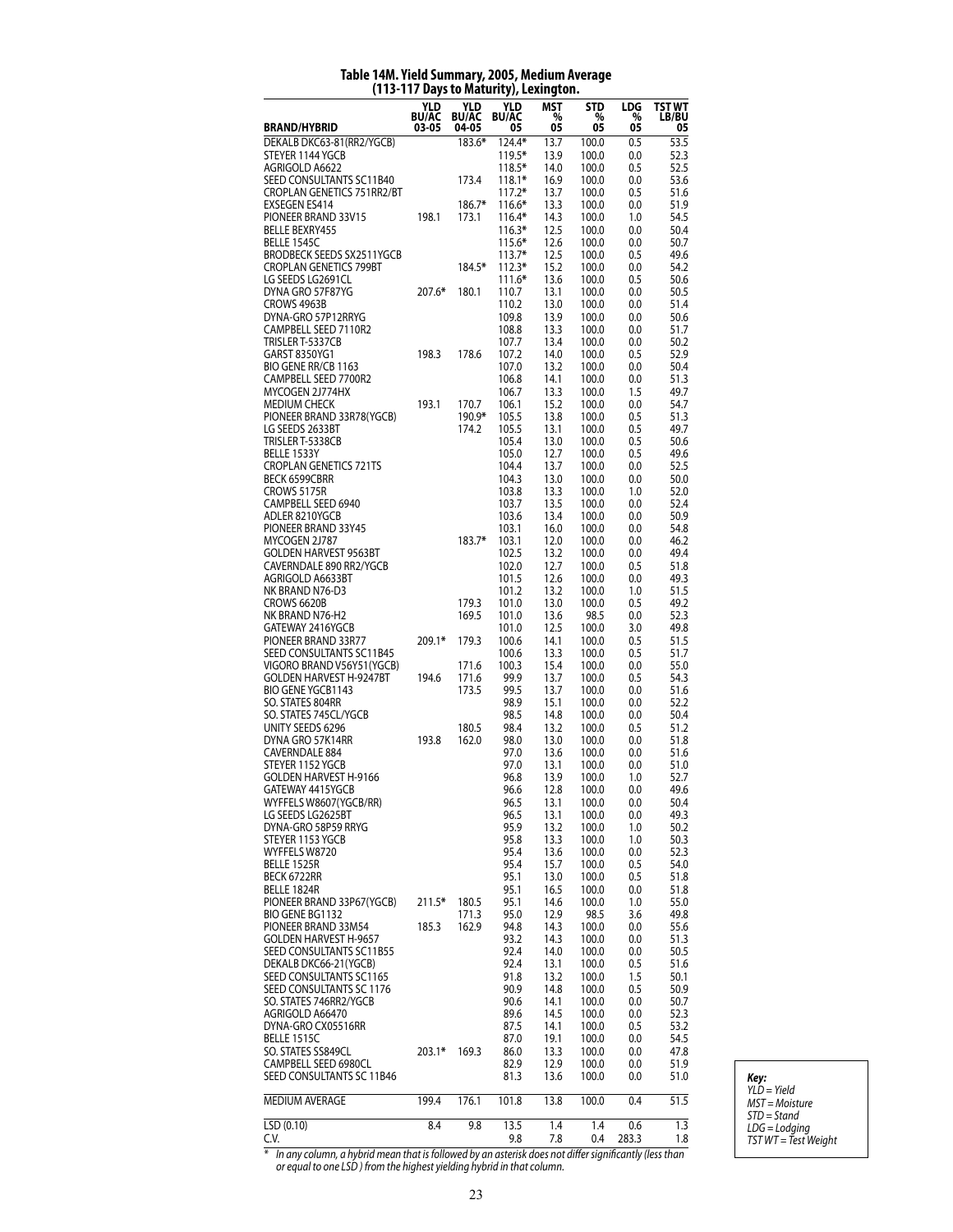|                                  | 12 Days to maturity   |                              | <b>VI LATTELI, QUICKSAIL</b> |                       | u.                    |                       |                        |
|----------------------------------|-----------------------|------------------------------|------------------------------|-----------------------|-----------------------|-----------------------|------------------------|
| <b>BRAND/HYBRID</b>              | YLD<br>BU/AC<br>03-05 | YLD<br><b>BU/AC</b><br>04-05 | YLD<br>BU/AC<br>05           | <b>MST</b><br>%<br>05 | <b>STD</b><br>%<br>05 | <b>LDG</b><br>%<br>05 | TST WT<br><b>LB/BU</b> |
|                                  |                       |                              |                              |                       |                       |                       | 05                     |
| <b>GOLDEN HARVEST H-8920</b>     |                       |                              | $194.3*$                     | 13.2                  | 100.0                 | $\overline{1.5}$      | 54.0                   |
| DEKALB DKC61-72(RR2)             |                       |                              | 188.9*                       | 12.5                  | 100.0                 | 1.5                   | 53.4                   |
| LG SEEDS LG2600BT                |                       |                              | 187.9*                       | 12.4                  | 98.0                  | 2.6                   | 51.9                   |
| DEKALB DKC61-45(RR2/YGCB)        |                       | 176.3*                       | 186.8*                       | 13.0                  | 100.0                 | 2.5                   | 52.9                   |
| <b>GOLDEN HARVEST H-8959BT</b>   |                       | 174.5                        | 186.6*                       | 13.5                  | 100.0                 | 1.0                   | 55.4                   |
| TRISLER T-5245CB                 |                       |                              | 184.1*                       | 13.8                  | 100.0                 | 4.0                   | 53.6                   |
| <b>ADLER 5805</b>                |                       |                              | 182.2*                       | 13.6                  | 100.0                 | 3.5                   | 51.5                   |
| MYCOGEN 2T780(HX)                |                       | 181.8*                       | 180.1*                       | 13.1                  | 100.0                 | 5.1                   | 52.6                   |
| NK BRAND N70-T9                  | 176.9*                | 171.6                        | 180.0*                       | 13.5                  | 100.0                 | 4.5                   | 54.1                   |
| SO. STATES SS605CL               |                       |                              | 179.8*                       | 13.1                  | 100.0                 | 3.5                   | 53.2                   |
| NK BRAND N65-M7                  | $171.5*$              | 171.8                        | 178.4*                       | 12.8                  | 100.0                 | 7.6                   | 54.0                   |
| PIONEER BRAND 33N56              |                       | 182.4*                       | 178.3*                       | 14.4                  | 100.0                 | 7.1                   | 54.4                   |
| LG SEEDS LG2585                  | 179.1*                | 186.7*                       | 178.2*                       | 11.6                  | 100.0                 | 1.5                   | 52.5                   |
| SEED CONSULTANTS SC1124A         |                       | 177.9*                       | $177.7*$                     | 13.7                  | 100.0                 | 17.7                  | 54.2                   |
| VIGORO BRAND V52Y41(YGCB)        | 163.3                 | 166.5                        | 176.5*                       | 13.2                  | 94.9                  | 4.8                   | 52.7                   |
| AGRIGOLD A6575BT                 |                       |                              | 175.9*                       | 13.0                  | 100.0                 | 12.6                  | 53.1                   |
| <b>GOLDEN HARVEST H-9006BT</b>   |                       | 165.7                        | 175.8*                       | 13.3                  | 98.0                  | 6.6                   | 52.5                   |
| <b>CROW'S 4911B</b>              | 182.4*                | 176.9*                       | 175.4                        | 13.2                  | 100.0                 | 1.5                   | 53.3                   |
| ASGROW RX715RR2                  |                       | 185.1*                       | 174.9                        | 12.9                  | 100.0                 | 5.6                   | 53.9                   |
| DYNA-GRO CX03712                 |                       |                              | 174.5                        | 13.6                  | 100.0                 | 1.5                   | 54.0                   |
| DYNA-GRO 5545                    | 165.3                 | 173.3                        | 174.1                        | 12.9                  | 100.0                 | 5.1                   | 52.3                   |
| <b>CAVERNDALE CF788RR</b>        | 159.6                 | 167.0                        | 173.7                        | 12.7                  | 100.0                 | 2.0                   | 52.6                   |
| SO. STATES SS670BT               | 184.4*                | 192.4*                       | 173.4                        | 12.9                  | 100.0                 | 4.0                   | 54.0                   |
| DYNA-GRO 57P46RR/YG              |                       | 177.9*                       | 173.3                        | 13.8                  | 100.0                 | 11.1                  | 52.9                   |
| GARST SEED CO. 8450IT            |                       | 183.5*                       | 173.3                        | 14.0                  | 100.0                 | 3.0                   | 51.3                   |
| <b>ADLER 6105</b>                |                       | 172.7                        | 172.3                        | 12.8                  | 100.0                 | 3.0                   | 53.5                   |
| WYFFELS W7307(YGCB/RR)           |                       |                              | 170.6                        | 14.0                  | 100.0                 | 1.0                   | 56.6                   |
| AGRIGOLD 3411                    |                       |                              | 168.7                        | 12.9                  | 100.0                 | 2.5                   | 54.1                   |
| MYCOGEN 2H789                    |                       | $177.2*$                     | 165.2                        | 13.7                  | 100.0                 | 4.0                   | 54.2                   |
| <b>CROPLAN GENETICS 691BT/LL</b> |                       | $177.2*$                     | 165.1                        | 13.4                  | 96.5                  | 2.0                   | 52.9                   |
| SEED CONSULTANTS SC10B94         |                       |                              | 164.4                        | 13.2                  | 100.0                 | 3.5                   | 52.6                   |
| GOLDEN HARVEST H-9107            |                       |                              | 164.4                        | 13.0                  | 100.0                 | 2.0                   | 52.2                   |
| LG SEEDS LG2540BT                |                       | 158.4                        | 164.2                        | 13.1                  | 100.0                 | 2.5                   | 53.8                   |
| PIONEER BRAND 34B24(YGCB)        | 166.6                 | 164.6                        | 163.8                        | 14.0                  | 96.0                  | 9.3                   | 55.7                   |
| NK BRAND N69-P9RR/YG             |                       |                              | 162.8                        | 13.8                  | 100.0                 | 7.1                   | 55.1                   |
|                                  |                       |                              |                              |                       |                       |                       | 52.8                   |
| WYFFELS W6578(YGCB/CL)           |                       | 162.4                        | 158.6                        | 12.8                  | 100.0                 | 1.5                   |                        |
| <b>EARLY CHECK</b>               | 152.7                 | 152.8                        | 157.8                        | 13.0                  | 100.0                 | 2.5                   | 53.0                   |
| AGRIGOLD A6445CL                 |                       |                              | 156.7                        | 12.8                  | 100.0                 | 4.0                   | 53.6                   |
| UNITY SEEDS 6250                 |                       |                              | 154.4                        | 12.3                  | 93.9                  | 4.2                   | 53.9                   |
| DYNA GRO 57P69BT/RR              | $171.0*$              | 168.7                        | 154.2                        | 12.5                  | 100.0                 | 2.0                   | 51.9                   |
| BIO GENE BG1128                  |                       |                              | 153.5                        | 12.7                  | 100.0                 | 6.1                   | 52.7                   |
| DEKALB DKC60-19(RR2/YGCB)        | 153.8                 | 162.3                        | 148.8                        | 13.2                  | 100.0                 | 5.6                   | 54.2                   |
| <b>BRODBECK SEEDS SX512</b>      |                       |                              | 148.1                        | 12.9                  | 100.0                 | 8.6                   | 54.5                   |
| <b>BIO GENE BG1115</b>           |                       | 152.0                        | 137.8                        | 12.8                  | 100.0                 | 5.1                   | 54.4                   |
| <b>EARLY AVERAGE</b>             | 168.9                 | 172.6                        | 170.8                        | 13.2                  | 99.5                  | 4.5                   | 53.5                   |
| LSD (0.10)                       | 13.3                  | 17.4                         | 18.5                         | 0.8                   | 7.5                   | 3.5                   | 1.3                    |
| C.V.                             |                       |                              | 8.0                          | 4.3                   | 2.6                   | 123.2                 | 1.8                    |

#### **Table 15E. Yield Summary, 2005, Early Average (112 Days to Maturity or Earlier), Quicksand.**

*Key: YLD = Yield MST = Moisture STD = Stand LDG = Lodging TST WT = Test Weight*

*\* In any column, a hybrid mean that is followed by an asterisk does not differ significantly (less than or equal to one LSD ) from the highest yielding hybrid in that column.*

#### **Table15W. Yield Summary, 2005, White Average (113-117 Days to Maturity or Later), Quicksand.**

| <b>BRAND/HYBRID</b>    | YLD<br><b>BU/AC</b><br>03-05 | <b>YLD</b><br><b>BU/AC</b><br>04-05 | YLD<br><b>BU/AC</b><br>05 | <b>MST</b><br>%<br>05 | <b>STD</b><br>%<br>05 | LDG<br>%<br>05 | TST WT<br>LB/BU<br>05 |
|------------------------|------------------------------|-------------------------------------|---------------------------|-----------------------|-----------------------|----------------|-----------------------|
| PIONEER BRAND 32R38    |                              |                                     | 202.8*                    | 16.6                  | 100.0                 | 0.0            | 55.2                  |
| PIONEER BRAND 33V62    |                              | 188.5*                              | 184.1                     | 14.8                  | 100.0                 | 0.0            | 54.8                  |
| ZIMMERMAN 1851W        | 174.0*                       | 179.5*                              | 177.6                     | 17.4                  | 100.0                 | 0.0            | 53.4                  |
| PIONEER BRAND 32T78    | 179.7*                       | 183.4*                              | 175.4                     | 16.9                  | 98.0                  | 0.0            | 55.5                  |
| ZIMMERMAN WX7314       |                              |                                     | 174.0                     | 16.1                  | 100.0                 | 2.0            | 55.8                  |
| ZIMMERMAN 1863W        |                              |                                     | 173.3                     | 17.0                  | 100.0                 | 0.0            | 53.7                  |
| PIONEER BRAND 32B10    |                              | 176.6*                              | 171.1                     | 16.8                  | 88.9                  | 0.0            | 55.3                  |
| <b>MEDIUM CHECK</b>    | 176.1*                       | 185.7*                              | 168.2                     | 15.6                  | 100.0                 | 2.0            | 56.1                  |
| AGRIGOLD 6537W         |                              | 175.2                               | 165.7                     | 14.8                  | 100.0                 | 1.0            | 55.2                  |
| <b>7IMMFRMAN 1713W</b> |                              | 171.7                               | 163.4                     | 15.6                  | 100.0                 | 0.0            | 55.3                  |
| AGRIGOLD A3429W        |                              |                                     | 156.0                     | 15.5                  | 100.0                 | 3.0            | 54.8                  |
| ASGROW RX818W          |                              | 141.0                               | 142.2                     | 17.4                  | 100.0                 | 0.0            | 54.4                  |
| <b>WHITE AVERAGE</b>   | 176.6                        | 175.2                               | 171.1                     | 16.2                  | 98.9                  | 0.7            | 55.0                  |
| LSD(0.10)              | 9.7                          | 12.5                                | 16.6                      | 0.8                   | 1.4                   | 4.3            | 1.4                   |
| C.V.                   |                              |                                     | 6.9                       | 3.5                   | 3.1                   | 145.2          | 1.8                   |
|                        |                              |                                     |                           |                       |                       |                |                       |

*\* In any column, a hybrid mean that is followed by an asterisk does not differ significantly (less than or equal to one LSD ) from the highest yielding hybrid in that column.*

### **Table 15L. Yield Summary, 2005, Late Average (118 Days to Maturity or Later), Quicksand.**

| <b>BRAND/HYBRID</b>           | <b>YLD</b><br><b>BU/AC</b><br>03-05 | <b>YLD</b><br><b>BU/AC</b><br>04-05 | <b>YLD</b><br><b>BU/AC</b><br>05 | <b>MST</b><br>%<br>05 | <b>STD</b><br>%<br>05 | LDG<br>%<br>05 | <b>TST WT</b><br>LB/BU<br>05 |
|-------------------------------|-------------------------------------|-------------------------------------|----------------------------------|-----------------------|-----------------------|----------------|------------------------------|
| PIONEER BRAND 32D99           | $215.5*$                            | $220.9*$                            | $210.1*$                         | 17.2                  | 100.0                 | 0.5            | 53.6                         |
| PIONEER BRAND 31G66           | 198.6                               | 206.0                               | $208.6*$                         | 15.2                  | 100.0                 | 0.0            | 54.2                         |
| PIONEER BRAND 31N28(YGCB)     |                                     | 207.7                               | 205.9*                           | 16.2                  | 100.0                 | 1.5            | 55.6                         |
| GARST SEED CO. 8292YG1        |                                     | 198.0                               | $202.6*$                         | 17.4                  | 100.0                 | 0.0            | 53.3                         |
| DEKALB DKC69-71(RR2/YGCB)     |                                     | 200.8                               | $200.4*$                         | 17.1                  | 100.0                 | 0.0            | 56.0                         |
| <b>CROPLAN GENETICS 895BT</b> |                                     | 202.5                               | 199.4*                           | 19.1                  | 100.0                 | 2.0            | 54.2                         |
| VIGORO BRAND V58Y41(YGCB)     | 183.7                               | 190.3                               | 185.2                            | 15.8                  | 99.5                  | 0.5            | 54.2                         |
| CAVERNDALE CF1015RR           |                                     | 187.9                               | 179.8                            | 17.6                  | 100.0                 | 0.0            | 55.7                         |
| SO. STATES 842RR2/YGCB        |                                     |                                     | 176.4                            | 16.4                  | 100.0                 | 5.6            | 51.6                         |
| AGRIGOLD A3325                |                                     |                                     | 175.8                            | 16.4                  | 100.0                 | 1.5            | 52.5                         |
| BELLE 1830Y                   |                                     |                                     | 168.8                            | 16.9                  | 100.0                 | 0.0            | 52.9                         |
| <b>LATE CHECK</b>             | 156.7                               | 158.3                               | 168.3                            | 17.4                  | 100.0                 | 1.0            | 52.3                         |
| <b>LATE AVERAGE</b>           | 188.6                               | 196.9                               | 190.1                            | 16.9                  | 100.0                 | 1.1            | 53.8                         |
| LSD (0.10)                    | 10.0                                | 10.0                                | 15.5                             | 0.6                   | 2.3                   | 0.4            | 1.4                          |
| C.V.                          |                                     |                                     | 5.8                              | 2.6                   | 0.3                   | 154.4          | 1.8                          |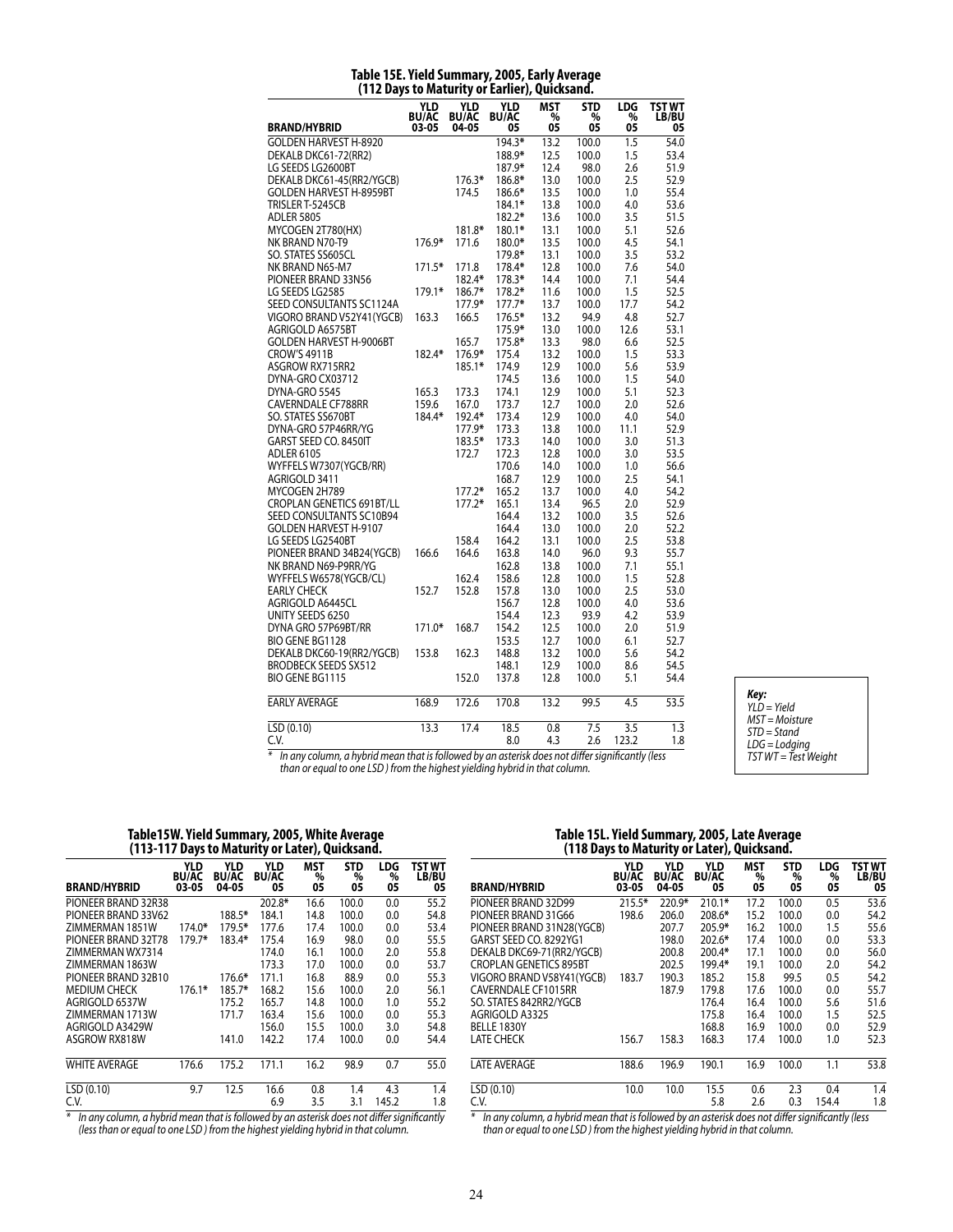| זויכוו)                                            |                     |                     | Days to Maturity), Quicksaliu. |              |                |              |                        |
|----------------------------------------------------|---------------------|---------------------|--------------------------------|--------------|----------------|--------------|------------------------|
|                                                    | YLD<br><b>BU/AC</b> | YLD<br><b>BU/AC</b> | <b>YLD</b><br><b>BU/AC</b>     | MST<br>%     | STD<br>%       | LDG<br>%     | TST WT<br><b>LB/BU</b> |
| <b>BRAND/HYBRID</b>                                | 03-05               | 04-05               | 05                             | 05           | 05             | 05           | 05                     |
| SEED CONSULTANTS SC 1176                           |                     |                     | 212.3*                         | 16.1         | 100.0          | 2.5          | 55.0                   |
| DEKALB DKC66-21(YGCB)                              |                     |                     | 206.1*<br>205.5*               | 14.8<br>14.5 | 100.0          | 10.6         | 54.7<br>52.9           |
| GATEWAY 2416YGCB<br>BELLE 1525Y                    |                     |                     | 202.1*                         | 16.9         | 100.0<br>100.0 | 2.0<br>0.0   | 57.1                   |
| PIONEER BRAND 33Y45                                |                     |                     | 201.8*                         | 15.7         | 100.0          | 4.5          | 55.9                   |
| AGRIGOLD A6622                                     |                     |                     | 200.4*                         | 15.4         | 100.0          | 0.0          | 55.3                   |
| PIONEER BRAND 33M54                                | 194.0*              | 194.8*              | 199.7*                         | 14.9         | 100.0          | 2.0          | 56.8                   |
| CAMPBELL SEED 7110R2                               |                     |                     | 198.9*                         | 15.1         | 100.0          | 4.0          | 54.2                   |
| STEYER 1153 YGCB<br>TRISLER T-5338CB               |                     |                     | 198.7*<br>198.4*               | 15.8<br>14.4 | 100.0<br>100.0 | 2.0<br>5.1   | 52.9<br>53.1           |
| STEYER 1152 YGCB                                   |                     |                     | 197.7*                         | 14.8         | 98.5           | 6.2          | 53.6                   |
| GATEWAY 4415YGCB                                   |                     |                     | 197.7*                         | 13.9         | 100.0          | 1.0          | 52.7                   |
| BELLE 1824R                                        |                     |                     | 197.7*                         | 15.1         | 100.0          | 1.0          | 53.4                   |
| PIONEER BRAND 33V15                                | 178.1               | 190.2               | 197.1*                         | 14.5         | 100.0          | 2.5          | 56.2                   |
| CROWS 4963B                                        |                     |                     | 196.2*                         | 15.4         | 100.0          | 2.5          | 53.4                   |
| CROWS 5175R<br>SO. STATES 745CL/YGCB               |                     |                     | 195.8*<br>195.5*               | 14.7<br>13.6 | 100.0<br>100.0 | 4.5<br>2.0   | 54.8<br>53.1           |
| <b>CAVERNDALE 884</b>                              |                     |                     | 194.5                          | 13.8         | 100.0          | 1.0          | 53.5                   |
| BELLE 1515C                                        |                     |                     | 194.5                          | 15.9         | 100.0          | 0.5          | 55.6                   |
| <b>GOLDEN HARVEST 9563BT</b>                       |                     |                     | 194.2                          | 15.0         | 100.0          | 5.1          | 52.4                   |
| AGRIGOLD A6633BT                                   |                     |                     | 194.2                          | 15.0         | 100.0          | 12.1         | 52.1                   |
| GOLDEN HARVEST H-9657                              |                     |                     | 194.1                          | 16.4         | 100.0          | 8.1          | 52.8                   |
| SO. STATES 746RR2/YGCB<br>SEED CONSULTANTS SC11B45 |                     |                     | 194.1<br>194.0                 | 14.4<br>15.1 | 100.0<br>100.0 | 1.0<br>0.0   | 54.6<br>54.3           |
| <b>GOLDEN HARVEST H-9247BT</b>                     | 172.9               | 177.9               | 193.6                          | 14.3         | 100.0          | 0.0          | 55.6                   |
| BECK 6722RR                                        |                     |                     | 193.3                          | 13.7         | 100.0          | 4.0          | 54.2                   |
| DYNA-GRO 5516RR                                    |                     |                     | 192.6                          | 15.0         | 100.0          | 1.0          | 55.4                   |
| AGRIGOLD A6647                                     |                     |                     | 192.4                          | 15.3         | 100.0          | 10.6         | 55.1                   |
| <b>BELLE 1545C</b>                                 |                     |                     | 191.8                          | 15.0         | 100.0          | 0.5          | 53.7                   |
| GARST 8350YG1                                      | 181.6               | 188.9               | 190.8                          | 13.8         | 100.0          | 1.5          | 55.2                   |
| WYFFELS W8720<br>NK BRAND N76-H2                   |                     | 178.5               | 190.7<br>190.4                 | 15.2<br>16.4 | 100.0<br>100.0 | 3.0<br>4.0   | 55.6<br>53.3           |
| MYCOGEN 2J787                                      |                     | 192.7*              | 190.0                          | 14.8         | 100.0          | 0.0          | 51.6                   |
| BELLE 1533Y                                        |                     |                     | 189.4                          | 13.6         | 100.0          | 0.5          | 53.3                   |
| SEED CONSULTANTS SC11B55                           |                     |                     | 188.6                          | 14.3         | 100.0          | 7.6          | 52.2                   |
| PIONEER BRAND 33R77                                | 197.5*              | 206.0*              | 188.5                          | 15.3         | 100.0          | 1.0          | 53.7                   |
| CROPLAN GENETICS 751RR2/BT                         |                     |                     | 187.4                          | 14.5         | 100.0          | 0.0          | 53.9                   |
| TRISLER T-5337CB<br><b>BELLE BEXRY455</b>          |                     |                     | 185.6<br>183.8                 | 15.5<br>13.3 | 100.0<br>100.0 | 1.5<br>0.5   | 53.9<br>53.1           |
| UNITY SEEDS 6296                                   |                     | 181.7               | 183.4                          | 13.4         | 100.0          | 3.0          | 52.5                   |
| <b>CROPLAN GENETICS 721TS</b>                      |                     |                     | 183.3                          | 14.1         | 100.0          | 5.6          | 54.0                   |
| SEED CONSULTANTS SC11B40                           |                     | 172.7               | 182.4                          | 14.3         | 100.0          | 0.5          | 54.0                   |
| BRODBECK SEEDS SX2511YGCB                          |                     |                     | 182.0                          | 14.1         | 100.0          | 5.1          | 54.9                   |
| BIO GENE RR/CB 1163                                |                     |                     | 181.6                          | 15.6         | 100.0          | 1.0          | 54.4                   |
| ADLER 8210YGCB<br>SO. STATES 804RR                 |                     |                     | 181.2<br>181.1                 | 15.7<br>13.4 | 100.0<br>100.0 | 0.5<br>10.1  | 53.7<br>54.0           |
| LG SEEDS LG2625BT                                  |                     |                     | 180.8                          | 15.6         | 98.5           | 2.0          | 53.3                   |
| VIGORO BRAND V56Y51(YGCB)                          |                     | 177.9               | 180.4                          | 14.1         | 100.0          | 3.5          | 55.7                   |
| WYFFELS W8607(YGCB/RR)                             |                     |                     | 180.4                          | 15.6         | 100.0          | 0.5          | 53.5                   |
| LG SEEDS 2633BT                                    |                     | 179.1               | 179.9                          | 13.0         | 100.0          | 1.5          | 52.2                   |
| <b>BECK 6599CBRR</b>                               |                     |                     | 179.6                          | 14.6         | 100.0          | 5.1          | 52.5                   |
| <b>CROPLAN GENETICS 799BT</b>                      |                     | 185.0               | 178.0                          | 15.0         | 100.0          | 11.6         | 55.3                   |
| LG SEEDS LG269TCL<br>PIONEER BRAND 33R78(YGCB)     |                     | 159.6               | 1/8.0<br>177.7                 | 15.9<br>14.2 | 100.0<br>100.0 | V.V<br>2.5   | 53.8<br>52.5           |
| EXSEGEN ES414                                      |                     | 175.6               | 177.5                          | 14.7         | 100.0          | 10.6         | 53.2                   |
| CAMPBELL SEED 7700R2                               |                     |                     | 175.5                          | 14.7         | 100.0          | 0.5          | 53.7                   |
| DYNA GRO 57F87YG                                   | 184.0               | 177.8               | 174.8                          | 15.3         | 100.0          | 5.1          | 52.9                   |
| STEYER 1144 YGCB                                   |                     |                     | 174.6                          | 16.0         | 100.0          | 3.0          | 53.1                   |
| PIONEER BRAND 33P67(YGCB)<br><b>CROWS 6620B</b>    | 176.3               | 185.7               | 174.1                          | 15.5         | 100.0          | 8.1          | 55.2                   |
| MYCOGEN 2J774HX                                    |                     | 187.8               | 173.4<br>173.2                 | 14.4<br>13.9 | 100.0<br>100.0 | 0.0<br>3.0   | 53.7<br>53.5           |
| SO. STATES SS849CL                                 | 197.3*              | 191.6               | 172.1                          | 14.2         | 100.0          | 2.5          | 51.0                   |
| DYNA GRO 57K14RR                                   | 147.5               | 157.0               | 172.0                          | 13.2         | 100.0          | 1.5          | 53.2                   |
| CAVERNDALE 890 RR2/YGCB                            |                     |                     | 171.1                          | 15.1         | 100.0          | 1.5          | 54.1                   |
| CAMPBELL SEED 6980CL                               |                     |                     | 170.5                          | 13.7         | 100.0          | 6.6          | 53.4                   |
| NK BRAND N76-D3                                    |                     |                     | 169.1                          | 15.2         | 100.0          | 2.0          | 52.7                   |
| BIO GENE YGCB1143<br>SEED CONSULTANTS SC 11B46     |                     | 176.3               | 167.1<br>166.5                 | 16.4<br>14.6 | 100.0<br>100.0 | 2.5<br>5.1   | 52.9<br>55.1           |
| DYNA-GRO 58P59 RRYG                                |                     |                     | 160.7                          | 14.8         | 100.0          | 1.5          | 53.5                   |
| GOLDEN HARVEST H-9166                              |                     |                     | 160.5                          | 14.0         | 100.0          | 6.1          | 55.6                   |
| DEKALB DKC63-81(RR2/YGCB)                          |                     | 168.9               | 159.0                          | 13.3         | 100.0          | 1.5          | 54.5                   |
| <b>MEDIUM CHECK</b>                                | 168.0               | 169.4               | 158.7                          | 14.5         | 100.0          | 7.1          | 55.3                   |
| SEED CONSULTANTS SC1165                            |                     |                     | 158.1                          | 14.8         | 100.0          | 3.0          | 52.7                   |
| CAMPBELL SEED 6940<br>BIO GENE BG1132              |                     |                     | 157.6<br>153.9                 | 14.1<br>15.7 | 98.5<br>94.4   | 16.6<br>10.7 | 55.2<br>52.4           |
| DYNA-GRO 57P12RRYG                                 |                     | 165.7               | 150.8                          | 16.7         | 100.0          | 7.1          | 54.1                   |
| MEDIUM AVERAGE                                     | 179.7               | 180.0               | 184.1                          | 14.8         | 99.9           | 3.6          | 53.9                   |
| $\overline{LSD}$ (0.10)                            | 11.8                | 14.2                | 16.9                           | 1.2          | 8.3            | 1.6          | 1.1                    |
| C.V.                                               |                     |                     | 6.8                            | 6.1          | 1.2            | 170.1        | 1.5                    |

### **Table 15M. Yield Summary, 2005, Medium Average (113-117 Days to Maturity), Quicksand.**

*Key: YLD = Yield MST = Moisture STD = Stand LDG = Lodging TST WT = Test Weight*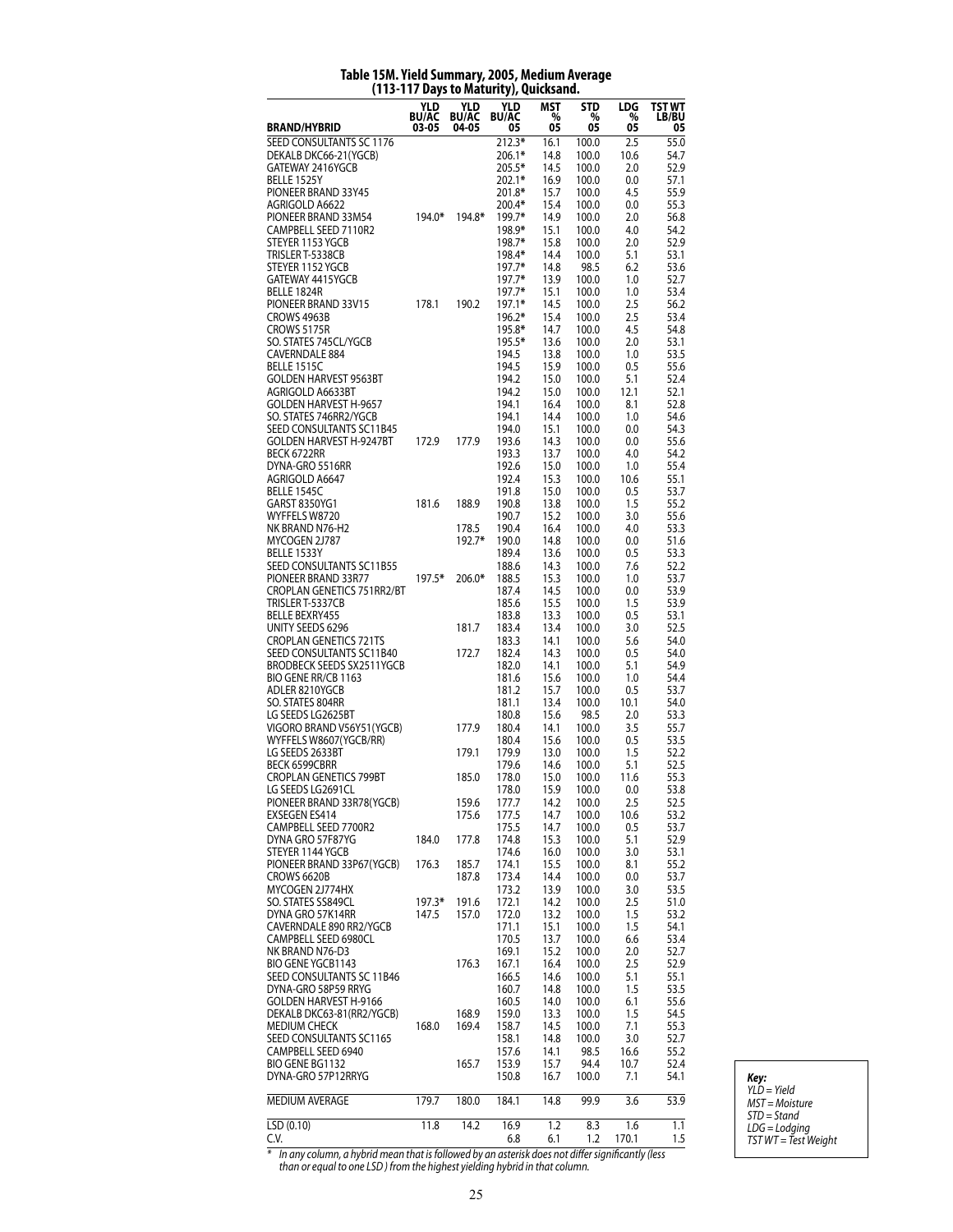| Table 16A. Yield Summary, 2005, High Oil Average |  |
|--------------------------------------------------|--|
| (113-117 Days to Maturity), Benton.              |  |

|                         | -,,, -                              |                                     |                                  |                |                       |                       |                       |  |  |  |  |
|-------------------------|-------------------------------------|-------------------------------------|----------------------------------|----------------|-----------------------|-----------------------|-----------------------|--|--|--|--|
| <b>BRAND/HYBRID</b>     | <b>YLD</b><br><b>BU/AC</b><br>03-05 | <b>YLD</b><br><b>BU/AC</b><br>04-05 | <b>YLD</b><br><b>BU/AC</b><br>05 | MST<br>%<br>05 | <b>STD</b><br>%<br>05 | <b>LDG</b><br>%<br>05 | TST WT<br>LB/BU<br>05 |  |  |  |  |
| WYFFELS W5546           |                                     |                                     | $126.3*$                         | 12.4           | 90.4                  | 0.0                   | 52.6                  |  |  |  |  |
| AGRIGOLD AA6445TC       | 163.8*                              | 148.0*                              | 124.8*                           | 12.9           | 87.1                  | 1.4                   | 52.5                  |  |  |  |  |
| WYFFELS W7355TC         | 170.0*                              | 156.6*                              | $122.4*$                         | 13.0           | 91.3                  | 3.6                   | 54.3                  |  |  |  |  |
| AGRIGOLD 6490TC         | $174.2*$                            | 154.2*                              | $121.1*$                         | 12.9           | 90.8                  | 1.4                   | 54.6                  |  |  |  |  |
| WYFFELS W7185           | 160.3                               | 141.8                               | $116.7*$                         | 12.3           | 87.9                  | 1.4                   | 52.1                  |  |  |  |  |
| AGRIGOLD A6395 TC       |                                     | 152.8*                              | $114.3*$                         | 12.0           | 92.5                  | 2.2                   | 53.2                  |  |  |  |  |
| <b>HIGH OIL AVERAGE</b> | 167.1                               | 150.7                               | 120.9                            | 12.6           | 90.0                  | 1.7                   | 53.2                  |  |  |  |  |
| LSD(0.10)               | 11.4                                | 12.0                                | 17.0                             | 0.6            | 2.5                   | 3.7                   | 1.7                   |  |  |  |  |
| C.V.                    |                                     |                                     | 9.5                              | 3.4            | 2.8                   | 101.9                 | 2.1                   |  |  |  |  |

# **Table 16B. Yield Summary, 2005, High Oil Average (113-117 Days to Maturity), Lexington.**

| <b>BRAND/HYBRID</b>     | <b>YLD</b><br><b>BU/AC</b><br>03-05 | <b>YLD</b><br><b>BU/AC</b><br>04-05 | <b>YLD</b><br><b>BU/AC</b><br>05 | MST<br>$\%$<br>05 | <b>STD</b><br>%<br>05 | <b>LDG</b><br>%<br>05 | TST WT<br>LB/BU<br>05 |
|-------------------------|-------------------------------------|-------------------------------------|----------------------------------|-------------------|-----------------------|-----------------------|-----------------------|
| WYFFELS W5546           |                                     |                                     | $87.7*$                          | 10.9              | 90                    | 3.2                   | 51.8                  |
| AGRIGOLD 6490TC         | $165.6*$                            | $148.2*$                            | $87.4*$                          | 12.5              | 88.8                  | 4.2                   | 52.7                  |
| AGRIGOLD AA6445TC       | $160.7*$                            | 129.5                               | $85.3*$                          | 11.7              | 91.7                  | 5.0                   | 50.4                  |
| WYFFELS W7355TC         | $165.0*$                            | 146.6*                              | $84.2*$                          | 12.5              | 90.8                  | 5.5                   | 52.9                  |
| AGRIGOLD A6395 TC       |                                     | $151.0*$                            | $83.8*$                          | 13.6              | 88.3                  | 4.3                   | 51.5                  |
| WYFFELS W7185           | 155.8*                              | 137.4                               | 78.5*                            | 11                | 92.5                  | 4.0                   | 50.9                  |
| <b>HIGH OIL AVERAGE</b> | 161.8                               | 142.5                               | 84.5                             | 12.0              | 90.3                  | 4.4                   | 51.7                  |
| LSD(0.10)               | 10.0                                | 11.0                                | 11.5                             | 2.1               | 2.6                   | 3.1                   | 1.0                   |
| C.V.                    |                                     |                                     | 9.2                              | 11.6              | 2.3                   | 40.7                  | 1.3                   |

*\* In any column, a hybrid mean that is followed by an asterisk does not differ significantly (less than or equal to one LSD ) from the highest yielding hybrid in that column.*

| 1991 - 1992: Allitual Julillial I, 2003, 111911 VII<br>(113-117 Days to Maturity),<br><b>All Locations.</b> |                                  |                       |                       |                |                       |  |
|-------------------------------------------------------------------------------------------------------------|----------------------------------|-----------------------|-----------------------|----------------|-----------------------|--|
| <b>BRAND/HYBRID</b>                                                                                         | <b>YLD</b><br><b>BU/AC</b><br>05 | <b>MST</b><br>%<br>05 | <b>STD</b><br>%<br>05 | LDG<br>%<br>05 | TST WT<br>LB/BU<br>05 |  |
| WYFFELS W5546                                                                                               | $107.0*$                         | 11.7                  | 90.2                  | 1.6            | 52.2                  |  |
| AGRIGOLD AA6445TC                                                                                           | $105.0*$                         | 12.3                  | 89.4                  | 3.2            | 51.5                  |  |
| AGRIGOLD 6490TC                                                                                             | $104.2*$                         | 12.7                  | 89.8                  | 2.8            | 53.7                  |  |
| WYFFELS W7355TC                                                                                             | $103.3*$                         | 12.8                  | 91.0                  | 4.6            | 53.6                  |  |
| AGRIGOLD A6395 TC                                                                                           | 99.1*                            | 12.8                  | 90.4                  | 3.2            | 52.3                  |  |
| WYFFELS W7185                                                                                               | $97.6*$                          | 11.6                  | 90.2                  | 2.7            | 51.5                  |  |
| <b>HIGH OIL AVERAGE</b>                                                                                     | 102.7                            | 12.3                  | 90.2                  | 3.0            | 52.5                  |  |
| LSD(0.10)                                                                                                   | 9.8                              | 1.1                   | 1.7                   | 2.3            | 0.9                   |  |

### **Table 16C. Annual Summary, 2005, High Oil**

*Key: YLD = Yield MST = Moisture STD = Stand LDG = Lodging TST WT = Test Weight*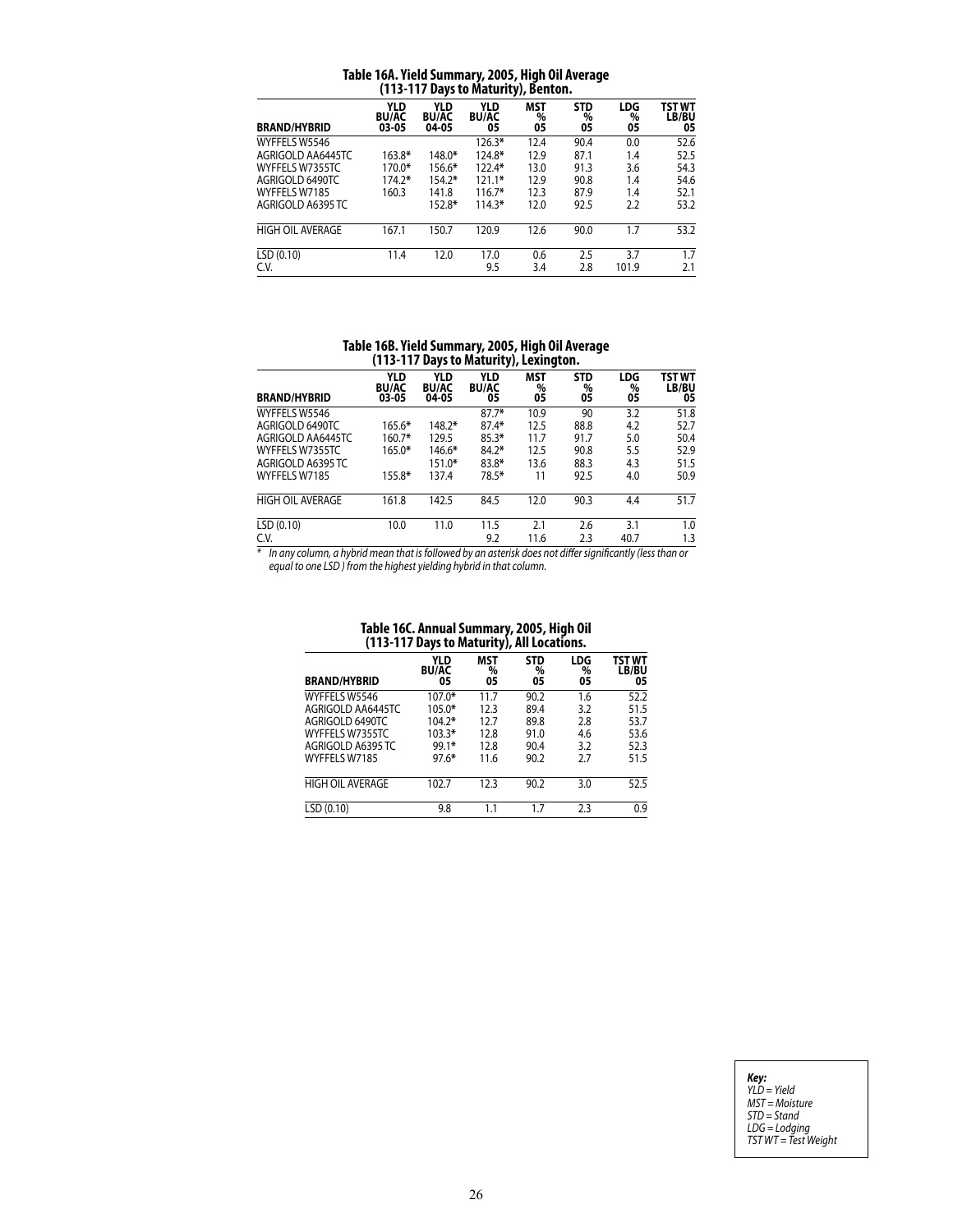| (113-117 Days to Maturity), Two Locations. |                              |                          |                          |                          |                          |
|--------------------------------------------|------------------------------|--------------------------|--------------------------|--------------------------|--------------------------|
| <b>BRAND/HYBRID</b>                        | YLD<br><b>BU/AC</b><br>04-05 | <b>MST</b><br>%<br>04-05 | <b>STD</b><br>%<br>04-05 | <b>LDG</b><br>%<br>04-05 | TST WT<br>LB/BU<br>04-05 |
| AGRIGOLD A6395 TC                          | 151.9*                       | 13.3                     | 86.3                     | 2.8                      | 53.5                     |
| WYFFELS W7355TC                            | 151.6*                       | 13.7                     | 86.6                     | 3.1                      | 54.8                     |
| AGRIGOLD 6490TC                            | $151.2*$                     | 13.6                     | 85.9                     | 1.8                      | 54.8                     |
| WYFFELS W7185                              | 139.6                        | 13.1                     | 85.7                     | 2.5                      | 53.2                     |
| AGRIGOLD AA6445TC                          | 138.8                        | 13.4                     | 80.8                     | 2.0                      | 52.5                     |
| <b>HIGH OIL AVERAGE</b>                    | 146.6                        | 13.4                     | 85.1                     | 2.4                      | 53.7                     |
| LSD (0.10)                                 | 8.0                          | 0.7                      | 1.1                      | 2.6                      | 0.6                      |

### **Table 16D. Two-Year Summary, 2004-05, High Oil Blends (113-117 Days to Maturity), Two Locations.**

# **Table 16E. Three-Year Summary, 2003-05, High Oil Blends (113-117 Days to Maturity), Two Locations.**

|                     |                              | .                        |                          |                          |                          |
|---------------------|------------------------------|--------------------------|--------------------------|--------------------------|--------------------------|
| <b>BRAND/HYBRID</b> | YLD<br><b>BU/AC</b><br>03-05 | <b>MST</b><br>%<br>03-05 | <b>STD</b><br>%<br>03-05 | <b>LDG</b><br>%<br>03-05 | TST WT<br>LB/BU<br>03-05 |
| AGRIGOLD 6490TC     | 169.9*                       | 15.3                     | 86.5                     | 2.2                      | 55.3                     |
| WYFFELS W7355TC     | $167.5*$                     | 15.0                     | 86.0                     | 4.4                      | 55.5                     |
| AGRIGOLD AA6445TC   | 162.3                        | 15.0                     | 83.3                     | 3.0                      | 53.3                     |
| WYFFELS W7185       | 158.0                        | 14.4                     | 85.9                     | 3.7                      | 53.9                     |
| HIGH OIL AVERAGE    | 164.4                        | 14.9                     | 85.4                     | 3.3                      | 54.5                     |
| LSD (0.10)          | 7.5                          | 0.6                      | 1.0                      | 2.2                      | 0.6                      |

*\* In any column, a hybrid mean that is followed by an asterisk does not differ significantly (less than or equal to one LSD ) from the highest yielding hybrid in that column.*

#### **Table 16F. Annual Summary 2005 High Oil Hybrids, Chemical Composition, Lexington.**

| <b>BRAND/HYBRID</b>                                     | <b>PROTEIN</b> | OIL | <b>STARCH</b> |  |
|---------------------------------------------------------|----------------|-----|---------------|--|
| AGRIGOLD A6490TC                                        | 12.0           | 7.9 | 66.8          |  |
| AGRIGOLD A6495TC                                        | 13.4           | 7.8 | 65.3          |  |
| AGRIGOLD A6445TC                                        | 13.2           | 7.8 | 65.9          |  |
| WYFFELS W7355                                           | 13.6           | 7.8 | 60.8          |  |
| WYFFELS W5546                                           | 13.2           | 7.5 | 65.7          |  |
| WYFFELS W7185                                           | 11.7           | 7.5 | 62.5          |  |
| <b>HIGH OIL AVERAGE</b>                                 | 12.9           | 7.7 | 64.5          |  |
| Note: To convert to 15% moisture mutiply values by .85. |                |     |               |  |

*Key: YLD = Yield MST = Moisture STD = Stand LDG = Lodging TST WT = Test Weight*